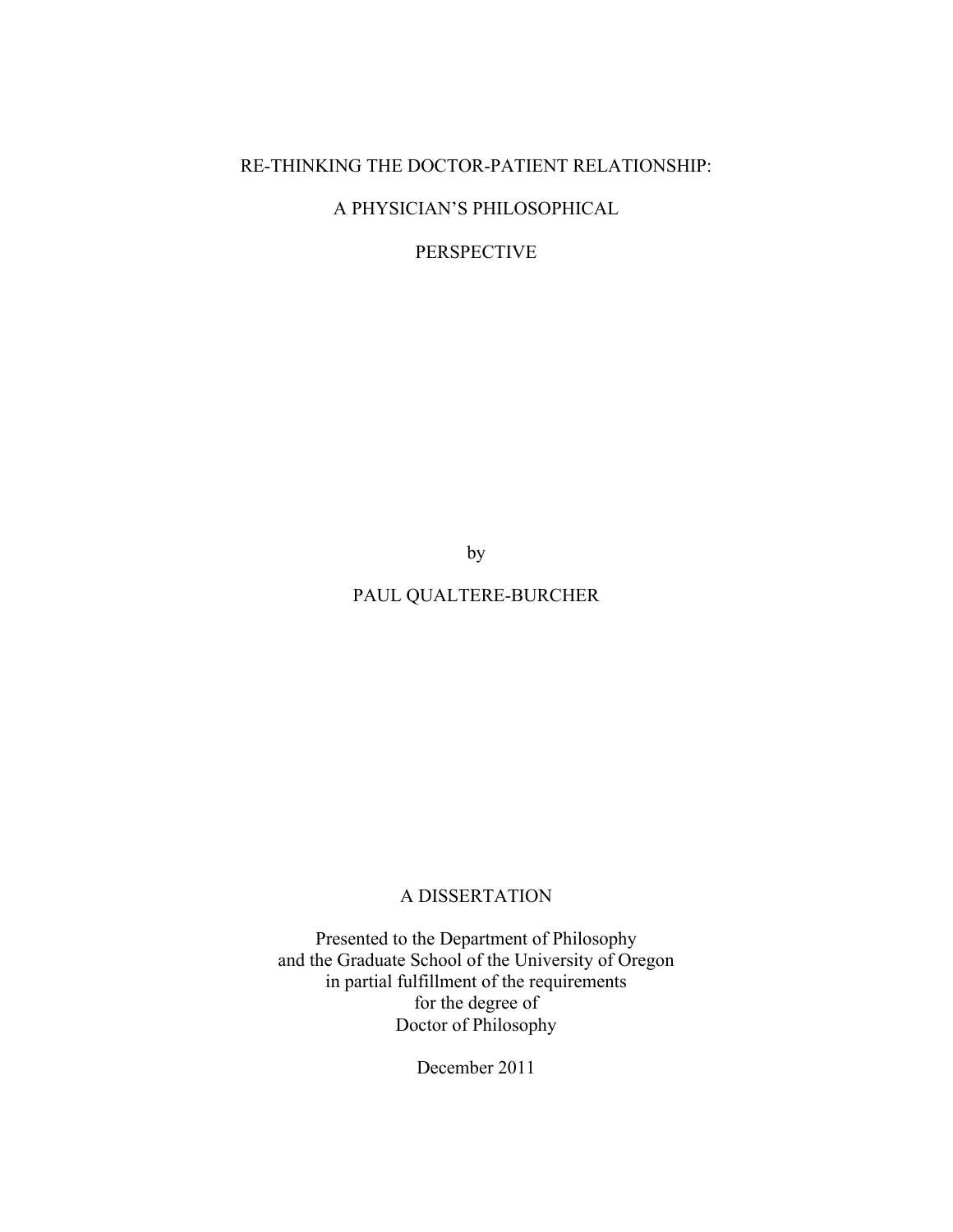# DISSERTATION APPROVAL PAGE

Student: Paul Qualtere-Burcher

Title: Re-thinking the Doctor-Patient Relationship: A Physician's Philosophical Perspective

This dissertation has been accepted and approved in partial fulfillment of the requirements for the Doctor of Doctor of Philosophy degree in the Department of Philosophy by:

| Naomi Zack            | Chairperson                                                             |
|-----------------------|-------------------------------------------------------------------------|
| Cheyney Ryan          | Member                                                                  |
| Mark Johnson          | Member                                                                  |
| Mary Wood             | <b>Outside Member</b>                                                   |
| and                   |                                                                         |
| Kimberly Andrews Espy | Vice President for Research & Innovation/Dean of the<br>Graduate School |

Original approval signatures are on file with the University of Oregon Graduate School.

Degree awarded December 2011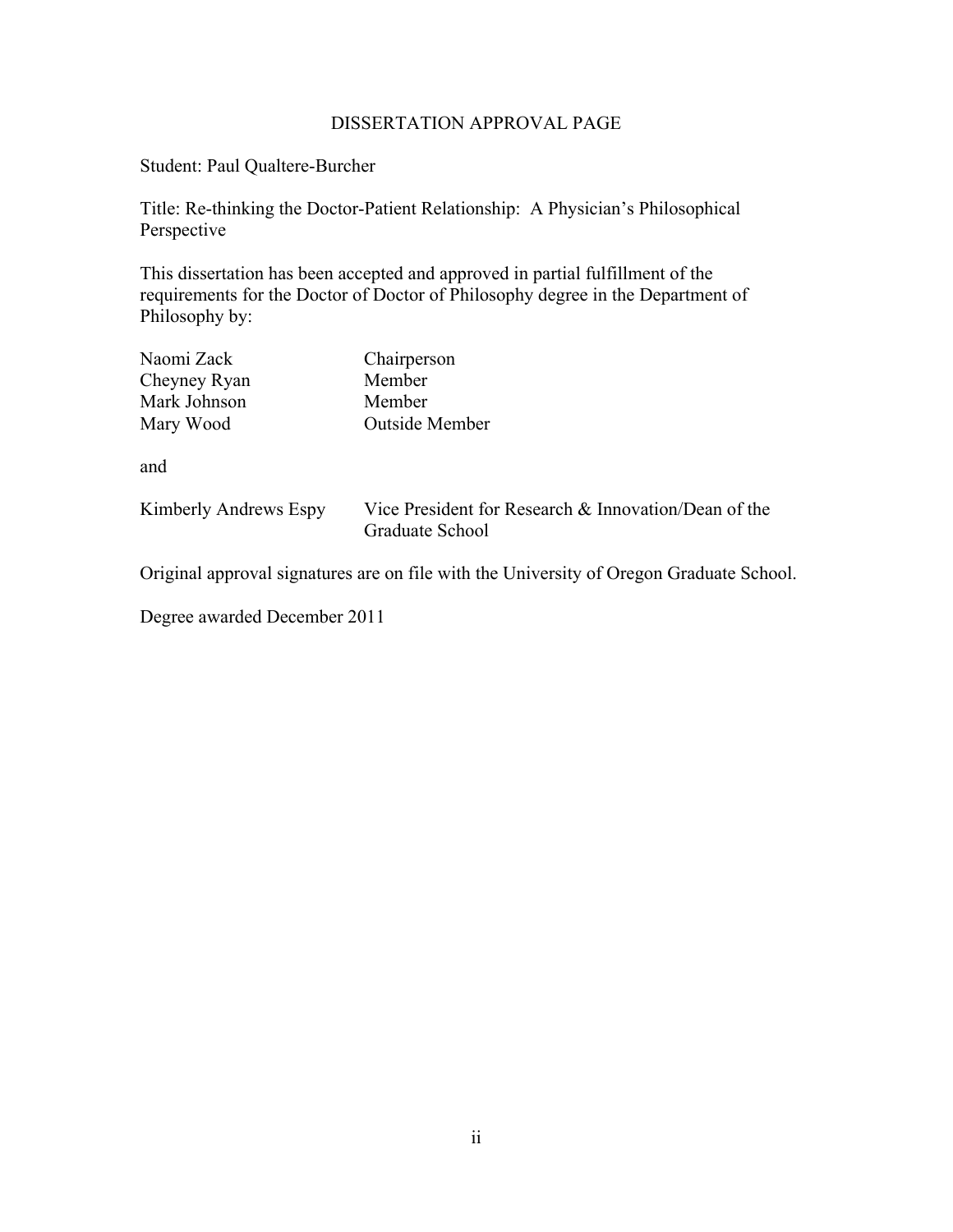© 2011 Paul Qualtere-Burcher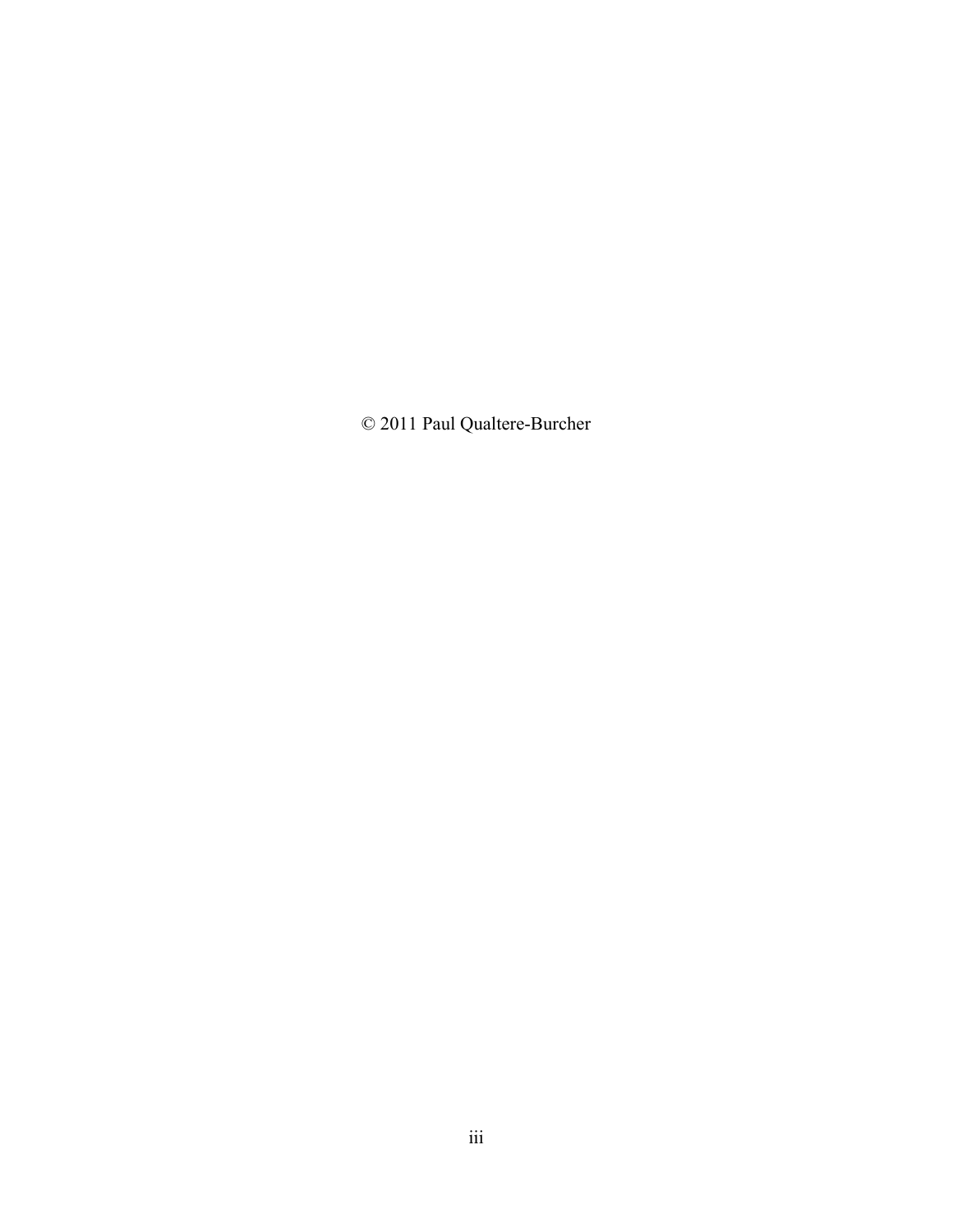### DISSERTATION ABSTRACT

Paul Qualtere-Burcher Doctor of Philosophy Department of Philosophy December 2011 Title: Re-thinking the Doctor-Patient Relationship: A Physician's Philosophical Perspective

The principle of respect for autonomy has been the center of gravity for the doctor-patient relationship for forty years, replacing the previous defining concept of physician paternalism. In this work, I seek to displace respect for patient autonomy with narrative and phronesis as the skills that must be mastered by the physician to engender a successful therapeutic clinical relationship.

Chapter I reviews the current state of affairs in the philosophy of medicine and the doctor-patient relationship and explains how and why autonomy has become so central to physicians' understanding of how to conduct a clinical encounter with a patient. Chapter II argues that "respect for autonomy," while remaining a valid rule to be considered in some clinical relationships, cannot be the central concept that defines the relationship both because it fails to describe accurately human selfhood and also because it empirically lacks universal applicability—many humans, and most seriously ill patients, actually lack autonomy. Shared decision making, an autonomy-based model of the doctor-patient relationship, suffers from this critique of autonomy as well as its own shortcomings in that it maintains a strict fact/value distinction that is untenable.

iv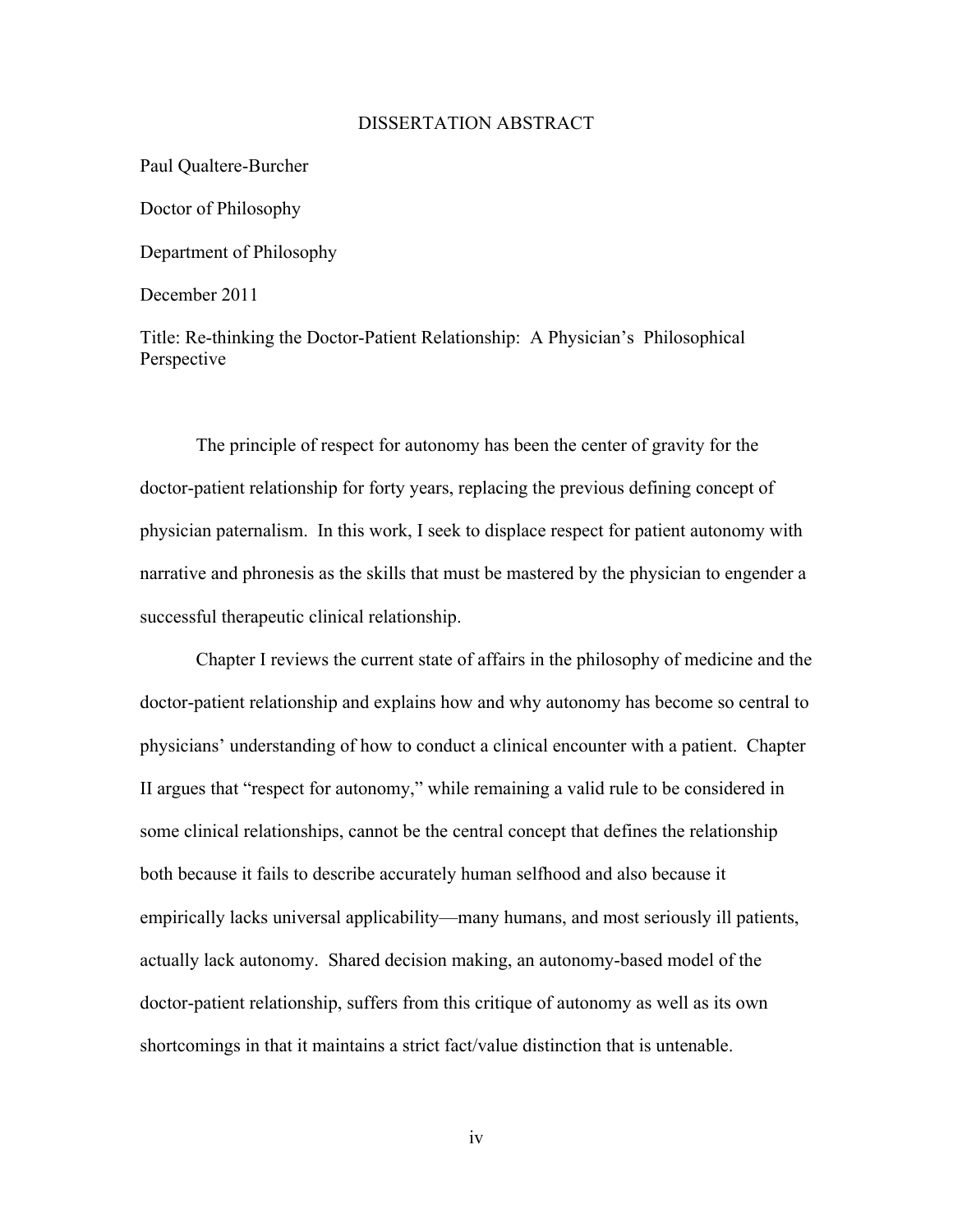Chapter III introduces narrative philosophy and its extrapolation, narrative medicine, as a possible alternative to an autonomy model of care. I defend a narrative view of selfhood, while recognizing that even if we are in some sense narratively constituted, this still leaves many questions regarding the relationship between story and self, particularly in a clinical encounter. In Chapter IV, I seek to limit the claims of narrative by arguing that story and self can never be fully equated and that narrative must be understood as demonstrating alterity rather than eliminating it. In Chapter V, a new conception of the physician's role in the doctor-patient relationship is presented, combining phronesis, or practical wisdom, with narrative skill in four aspects of the clinical encounter: diagnosis, treatment, assistance in medical decision making, and emotional support of the patient.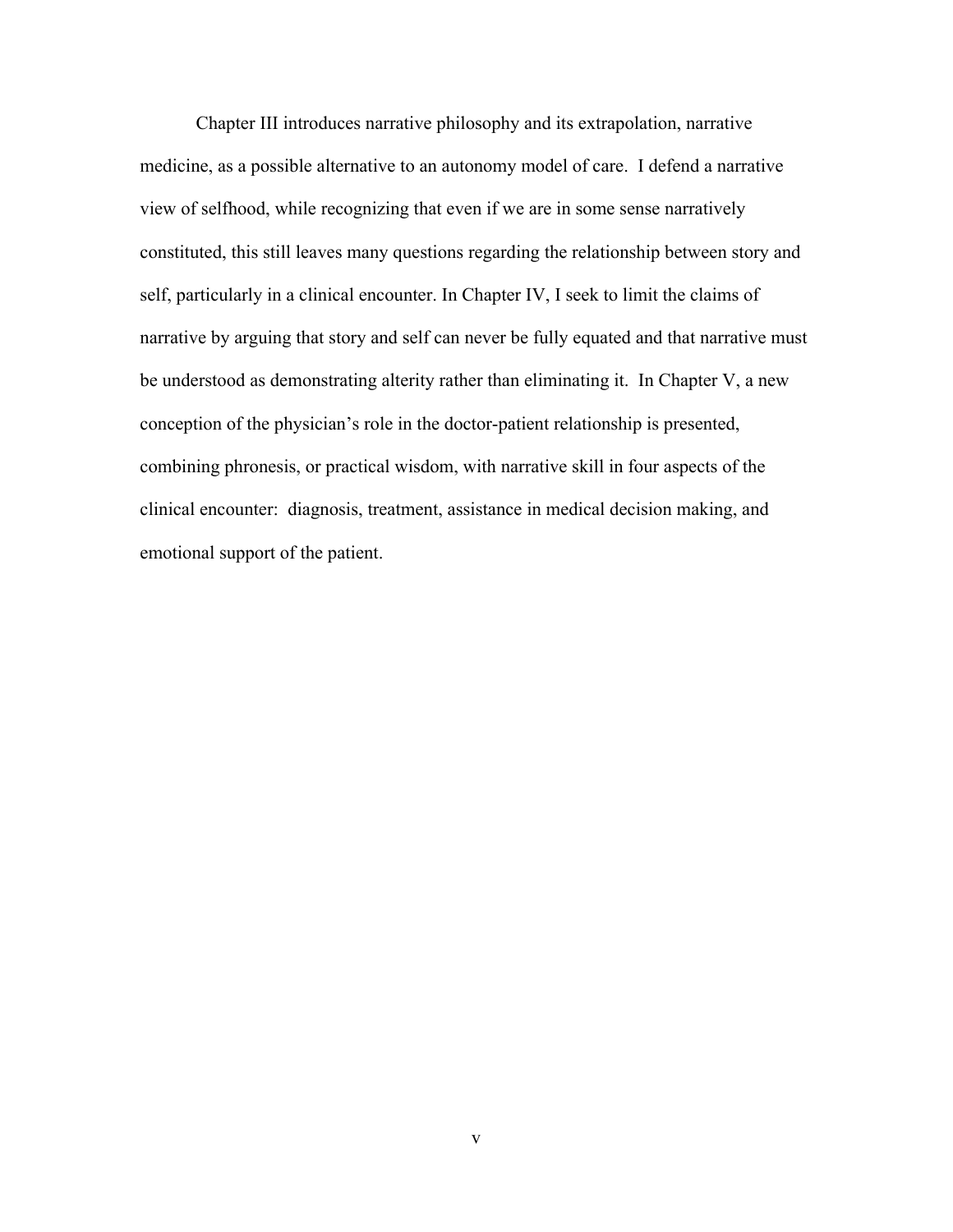# CURRICULUM VITAE

# NAME OF AUTHOR: Paul Qualtere-Burcher

# GRADUATE AND UNDERGRADUATE SCHOOLS ATTENDED:

University of Oregon, Eugene

University of Arizona College of Medicine, Tucson

Boston College, Boston, Massachusetts

Occidental College, Los Angeles, California

# DEGREES AWARDED:

Doctor of Philosophy, Philosophy, 2011, University of Oregon

Master of Arts, Philosophy, 2008, University of Oregon

Doctor of Medicine, 1991, University of Arizona College of Medicine

Bachelor of Arts, 1985, Boston College

# AREAS OF SPECIAL INTEREST:

Medical Ethics

Philosophy of Medicine

### PROFESSIONAL EXPERIENCE:

- Assistant Professor of Bioethics and Obstetrics and Gynecology, Albany Medical College, Alden March Institute of Bioethics, 2011-present]
- Clinical Assistant Professor of Obstetrics and Gynecology, Oregon Health Sciences University, 2008-2011

Physician, PeaceHealth Medical Group, 2002-2011

 Clinical Associate Professor of Obstetrics and Gynecology, State University of New York, Buffalo, 1995-2002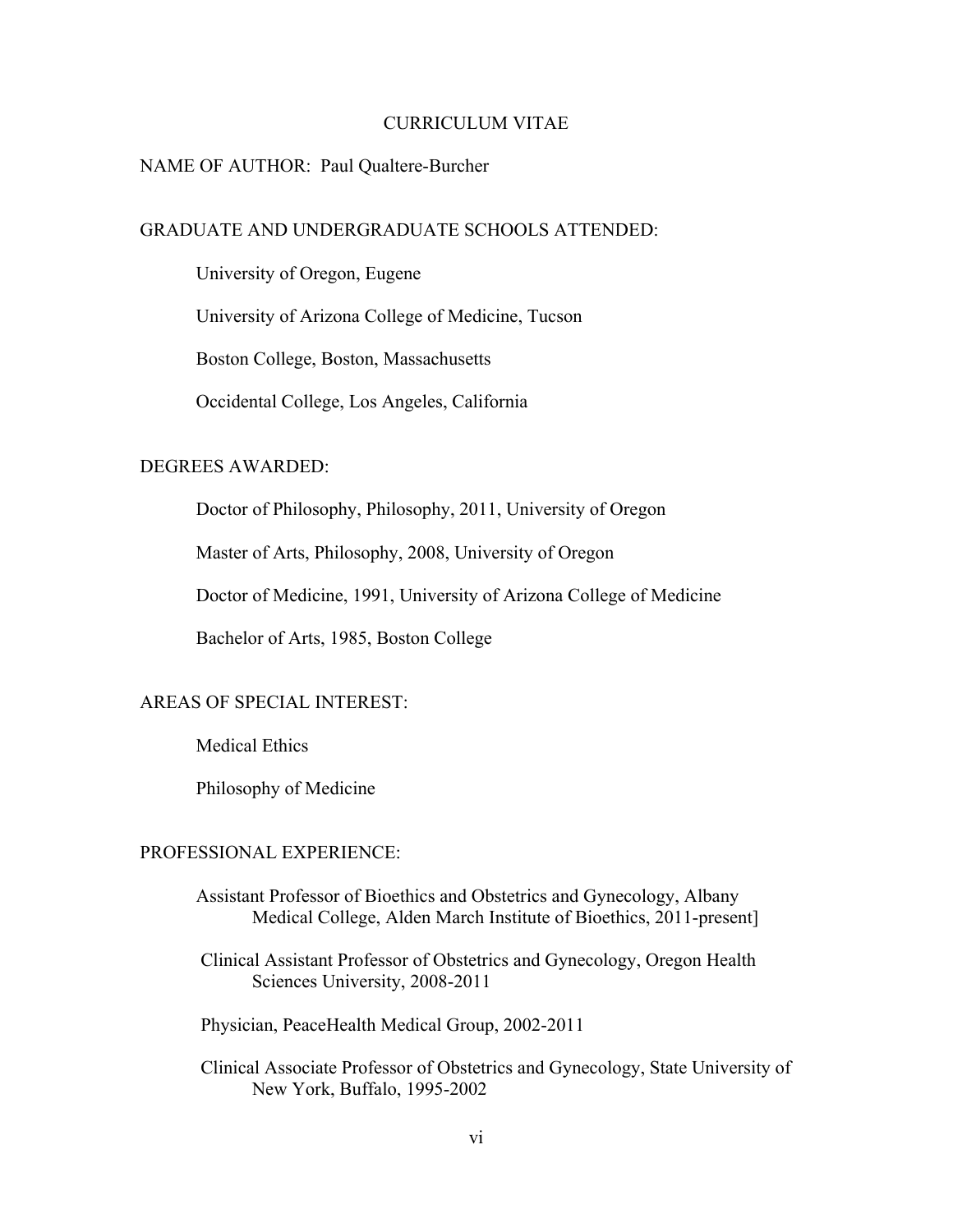# GRANTS, AWARDS, AND HONORS:

Outstanding Specialty Teacher, 1998, 1999, 2001 Alpha Omega Alpha, Medical Honor Society, 1990 Phi Beta Kappa, 1985 Alpha Sigma Nu, Jesuit Honor Society, 1985

PUBLICATIONS

- La Chance-Adams, Sarah, and Paul Burcher. 2011. Communal pushing: childbirth and intersubjectivity. In *Feminist phenomenology and medicine.* Edited by Kristin Zeiler and Lisa Krall. Albany, N.Y. : SUNY Press, forthcoming.
- Burcher, Paul. 2011. The non-compliant patient: A Kantian and Levinasian perspective. *The Journal of Medicine and Philosophy.* (Accepted, publication pending).
- Burcher, Paul. 2011. Emotional intelligence and empathy: Its relevance in the clinical encounter. *Patient Intelligence* 3:1-6.
- Qualtere-Burcher, Paul. 2009. The just distance: Narrativity, singularity, and relationality as the source of a new biomedical principle. *The Journal of Clinical Ethics* 20 (4):299-309.
- Miller, William, Paul Qualtere-Burcher, Caleb Lauber, Jeffrey P. Rockow, and Kay A. Bauman. 1990. AIDS knowledge and attitudes among adolescents in the rural southwest. *The Journal of Rural Health* 6:246-255.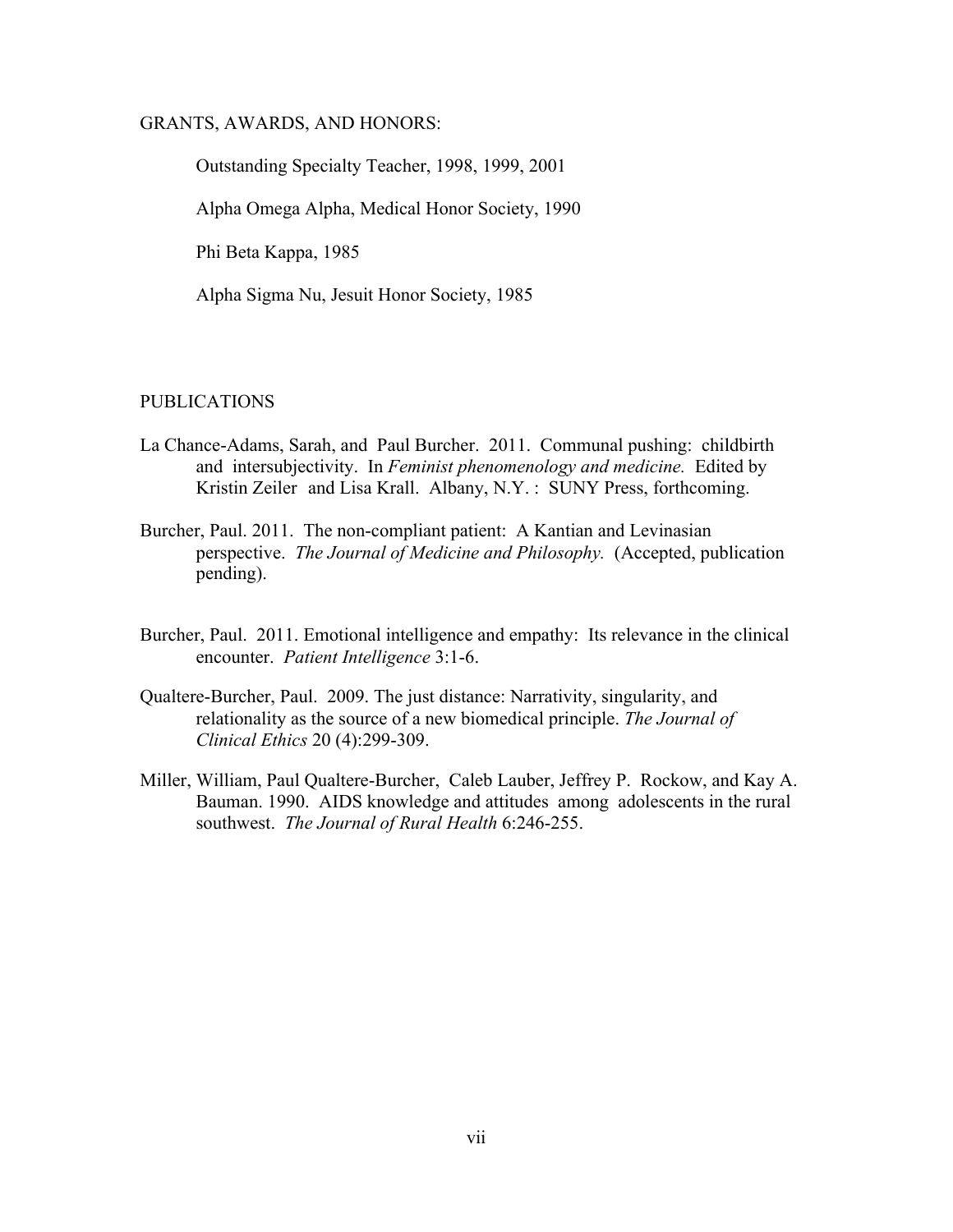## ACKNOWLEDGMENTS

I would like to thank my advisor and committee chairperson Naomi Zack for excellent guidance and an incredible work ethic. She gave much good advice and support, and the speed of her editing kept me running to keep up with her. I am grateful for the support offered by my former partners in Obstetrics and Gynecology at PeaceHealth Medical Group, in particular the encouragement and interest expressed by Brant Cooper and Jamison Morgan, who were always ready to listen to the ideas I was working through. The midwives of PeaceHealth provided consistent reminders of how patients can and should be treated, and I thank them for their friendship and support. Although I think my children did not always understand why I worked so hard for this degree, I appreciate my son Peter's remark that I seemed to be getting younger in the process. And lastly, to the woman beside me now, and throughout this writing, Jazmine Gabriel, who helped me at every step of the way, read every word with me several times, and both gave me new ideas and challenged and refined my own. Thank you all.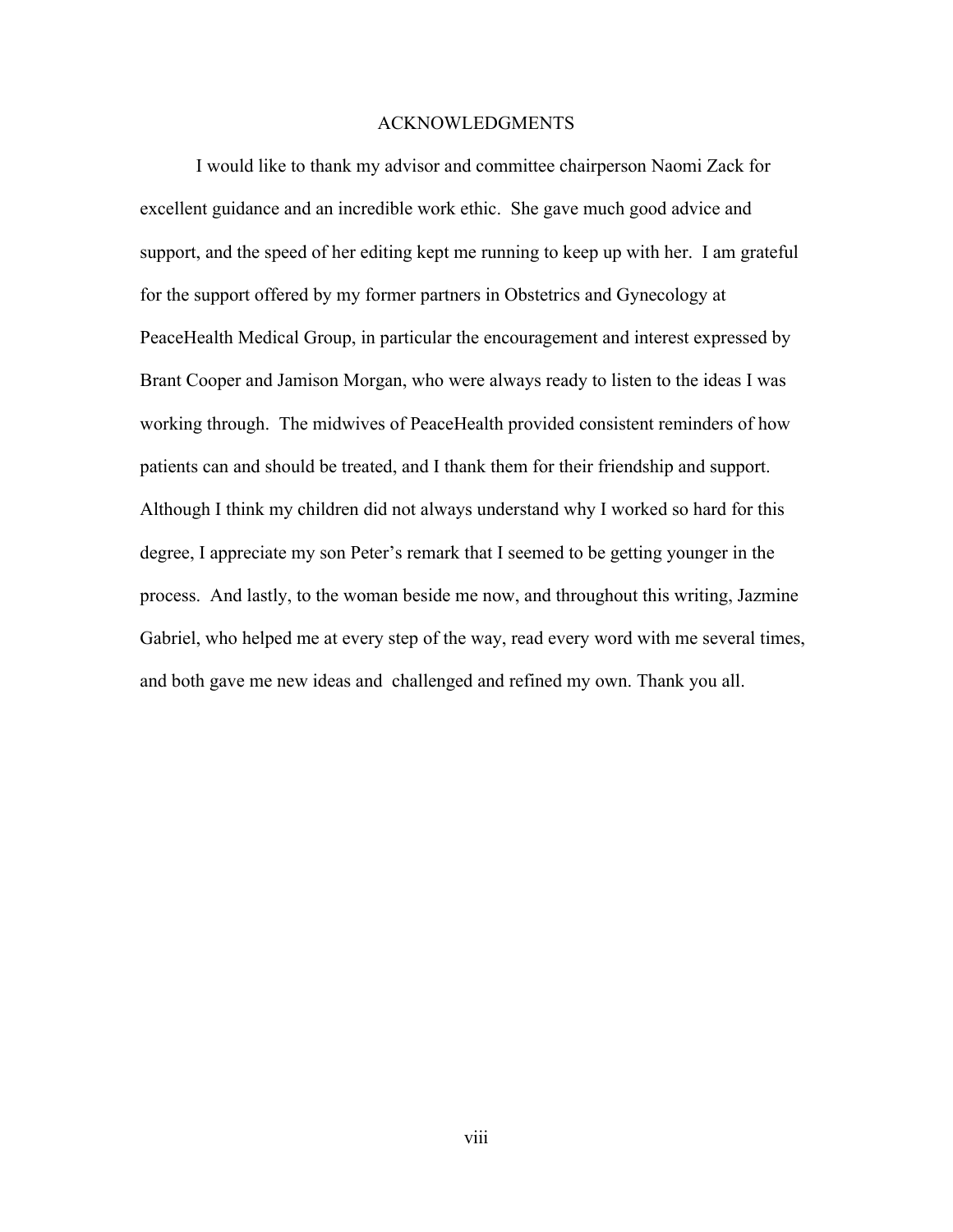To Mom and Dad, for finally accepting that one can be a philosopher without becoming a priest.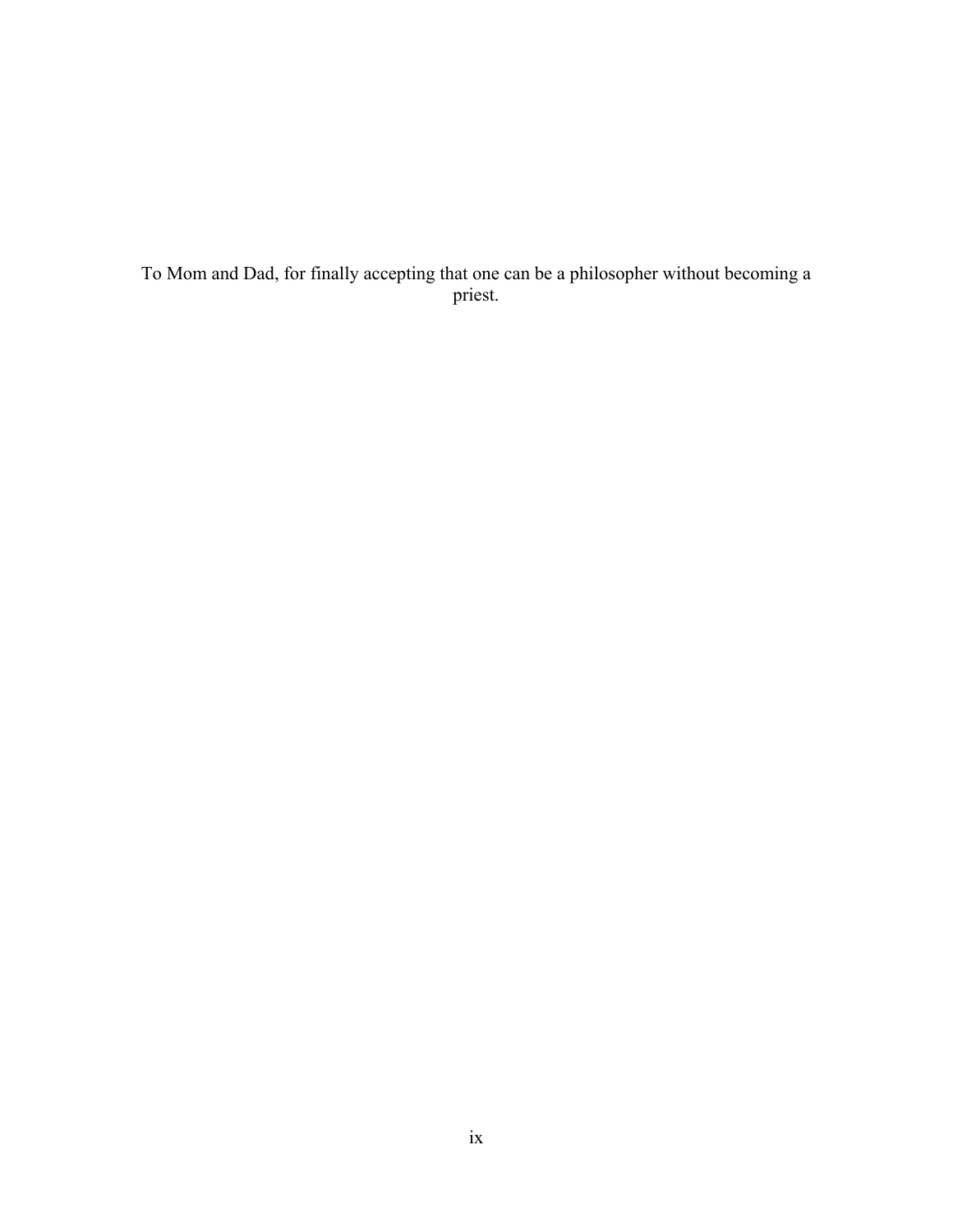| Chapter                                      | Page |
|----------------------------------------------|------|
| I. AUTONOMY AS THE PRINCIPLE THAT SHAPES THE |      |
|                                              |      |
|                                              |      |
|                                              |      |
|                                              | -14  |
|                                              | 20   |
|                                              | 28   |
|                                              | 29   |
|                                              |      |

# TABLE OF CONTENTS

|                                                     | 34 |
|-----------------------------------------------------|----|
|                                                     | 34 |
|                                                     | 36 |
|                                                     | 36 |
|                                                     | 39 |
|                                                     | 44 |
| Critics of the Autonomy Model of the Doctor-Patient | 48 |
|                                                     | 48 |
|                                                     | 54 |
|                                                     | 56 |
|                                                     | 57 |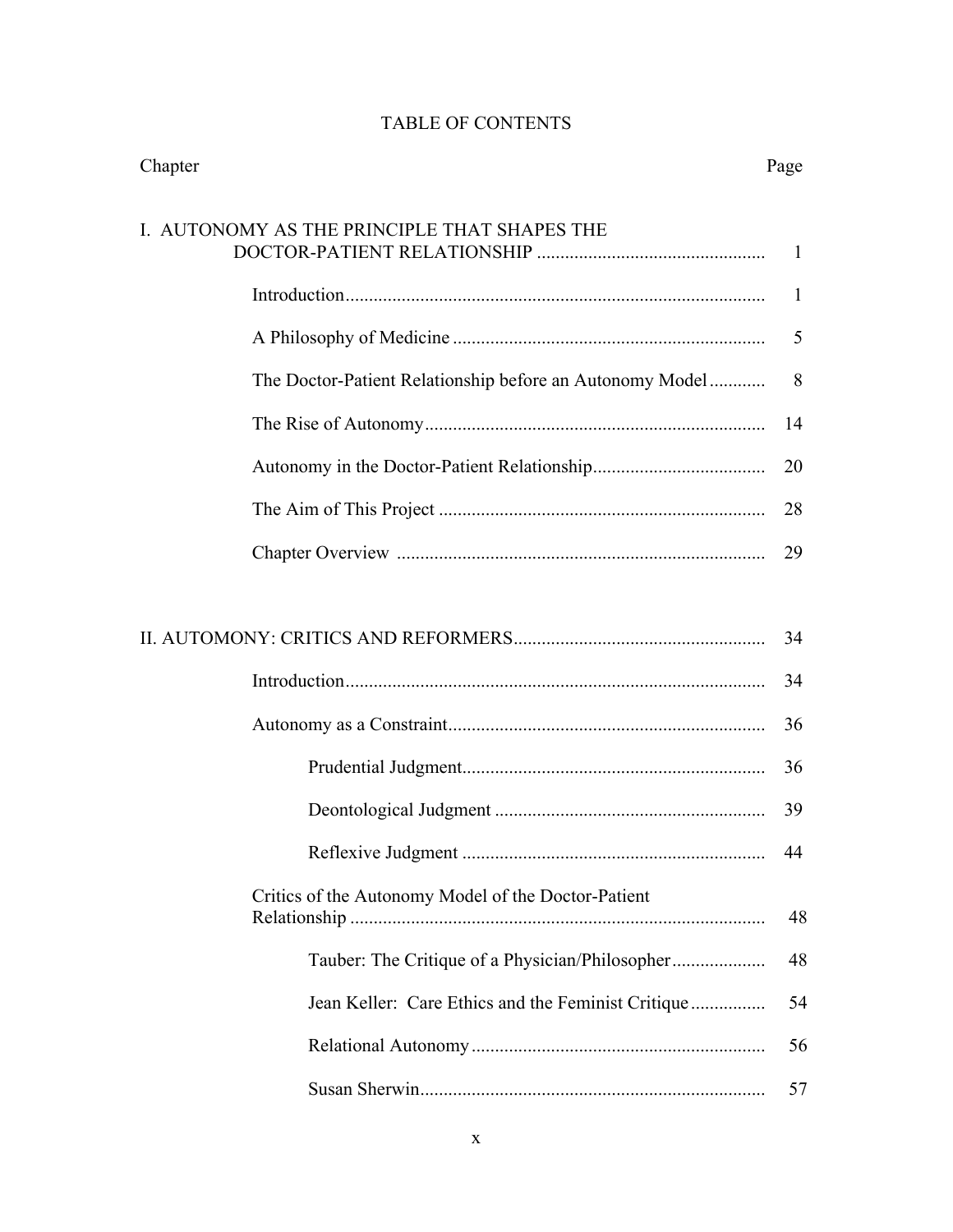| Chapter | Page |
|---------|------|
|---------|------|

| -59 |
|-----|
|     |
|     |
|     |

|                                                       | 69  |
|-------------------------------------------------------|-----|
|                                                       | 71  |
|                                                       | 73  |
|                                                       | 77  |
|                                                       | -84 |
|                                                       | 85  |
| Narrative Treats the Loss of Selfhood Associated with |     |
|                                                       | 87  |
|                                                       | 91  |
|                                                       | 94  |
|                                                       | 96  |
|                                                       | 97  |
|                                                       |     |
|                                                       |     |

|--|--|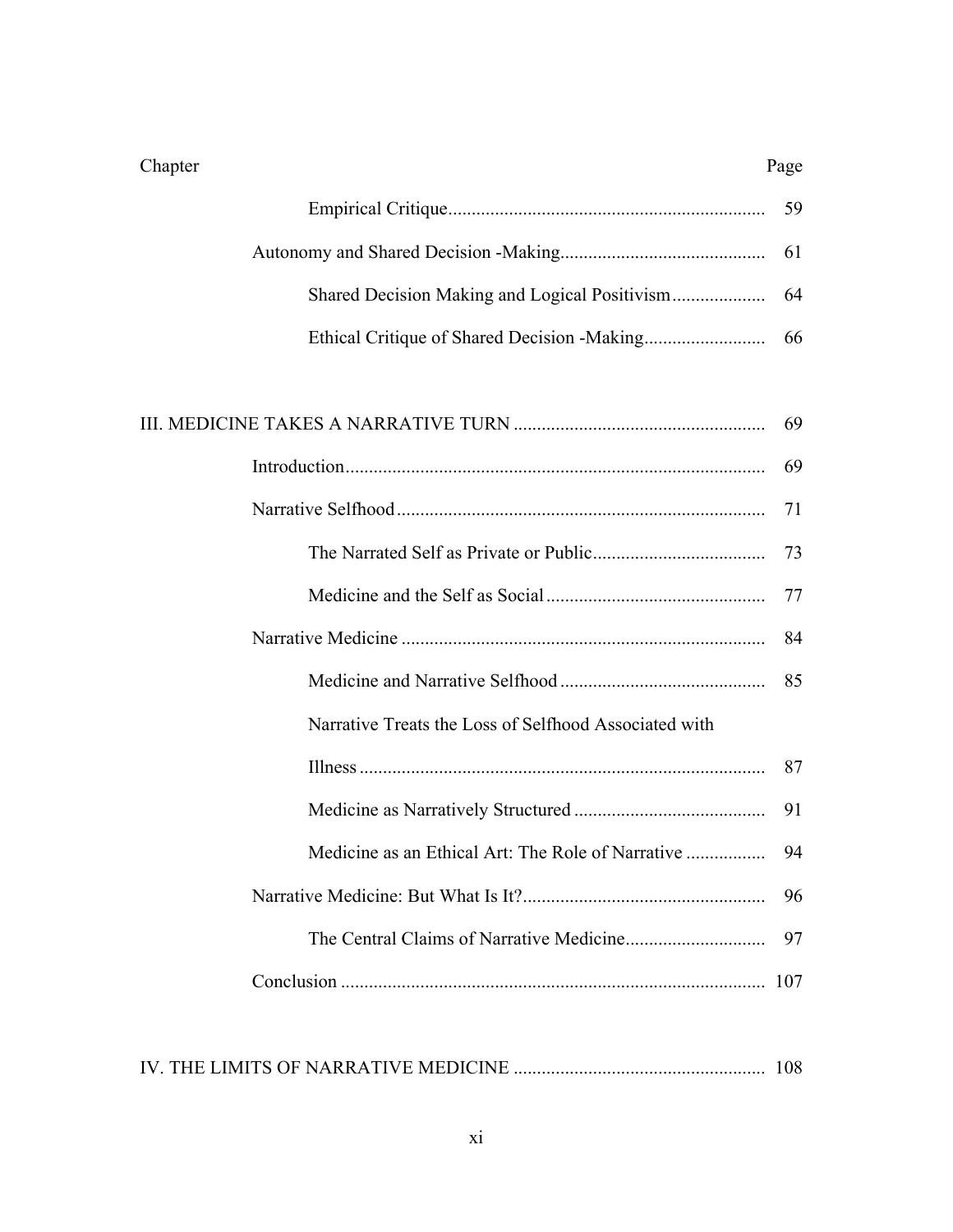# Chapter

Page

|--|--|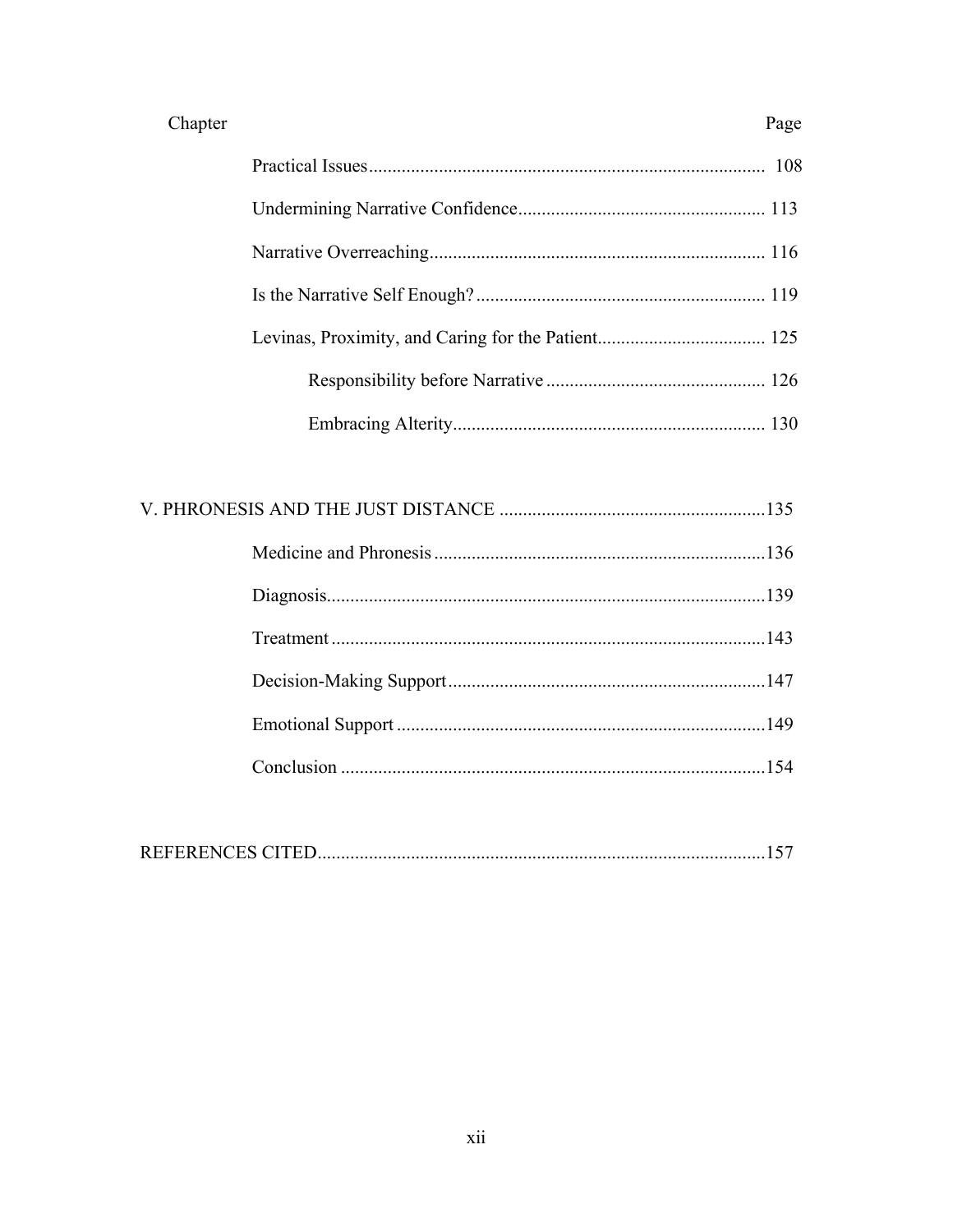# CHAPTER I

# AUTONOMY AS THE PRINCIPLE THAT SHAPES THE DOCTOR-PATIENT RELATIONSHIP

# Introduction

Several years ago, I attended a meeting between the obstetricians and home birth midwives in our community, after a bad outcome had occurred in a home birth. A contentious discussion began when an obstetrician in my group announced that the midwife should have "forbidden" the patient from attempting to deliver her baby at home, because of the particular risks of this case. A midwife defended her colleague by taking issue with the idea of "forbidding" patients, or clients, as midwives refer to the women in their care, to make decisions. Only midwives, she said, truly know how to treat their patients as "autonomous." Doctors, she continued, routinely violate patient autonomy, much to the detriment of their patients' care.

I found her attack so inconsistent with my own beliefs that I did not know where to begin. Despite my belief that respecting patient autonomy does not necessarily lead to good care, I said that for a doctor to express his or her professional opinion about a patient choice that may be dangerous or ill-advised is not an instance of violating patient autonomy. What I did not say, however, was that I think her statement is wrong at several other levels.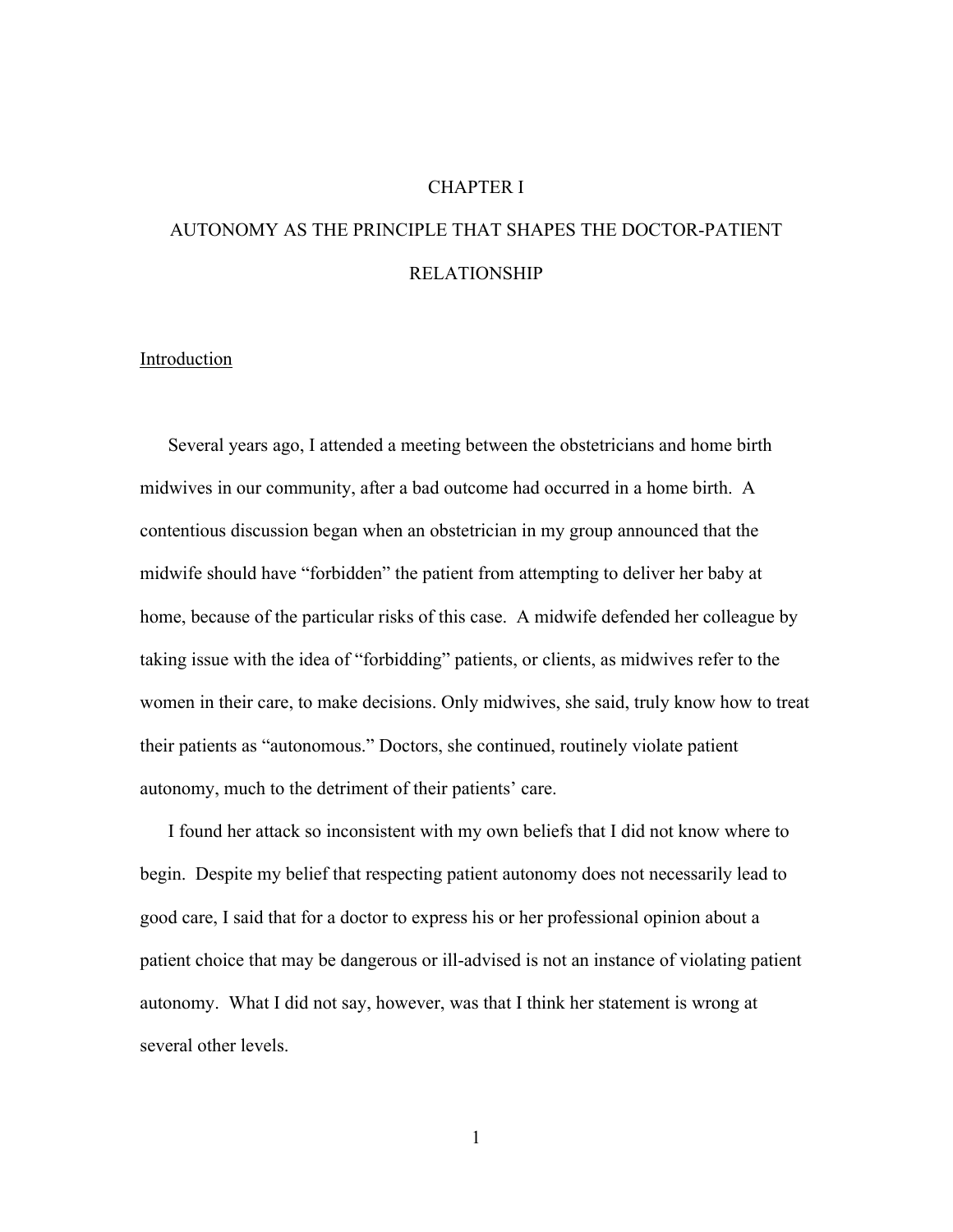First, I have often thought that midwives tend to have relationships with their clients that are more intimate and therapeutic than typical doctor-patient relationships, precisely because they focus more on attending to and providing for needs (both intuited and articulated), rather than on "respecting the autonomy" of the pregnant woman. I see this as a matter of degree, not as an absolute. It is not that midwives "trample" their patient's autonomy, but rather that this is not the central concern—it does not *structure* the relationship the way it seems to within physician-led clinical encounters.

Second, I believe that holding autonomy as a primary principle in determining the nature of the clinical relationship has done more harm than good. That is, although autonomy serves as a safeguard against paternalism, it can act as a barrier or pre-fixed limit to the relationship that at times prevents adequate physician guidance and even expressions of empathy. Thus, to engage in a debate about which profession treats its patients/clients with the greatest autonomy is to be arguing on the wrong side of this issue. I should emphasize that I am not arguing in favor of violating autonomy. Autonomy is an important principle that should only be violated when there are other overriding concerns. However, we must find a different way of envisioning the nature of the doctor-patient relationship. There are values other than autonomy which should *structure* the relationship; autonomy should not be a "structuring value," if you will, but rather a *limiting* one. Autonomy does not describe what is central to the relationship.

Third, even within the framework of principles described in the theory of medical ethics now known as the *Principalist* method, autonomy is but one of the four principles, and any principle can in a given case be overridden by another principle that is judged to be more important or relevant to the circumstances (Beauchamp and Childress 2009).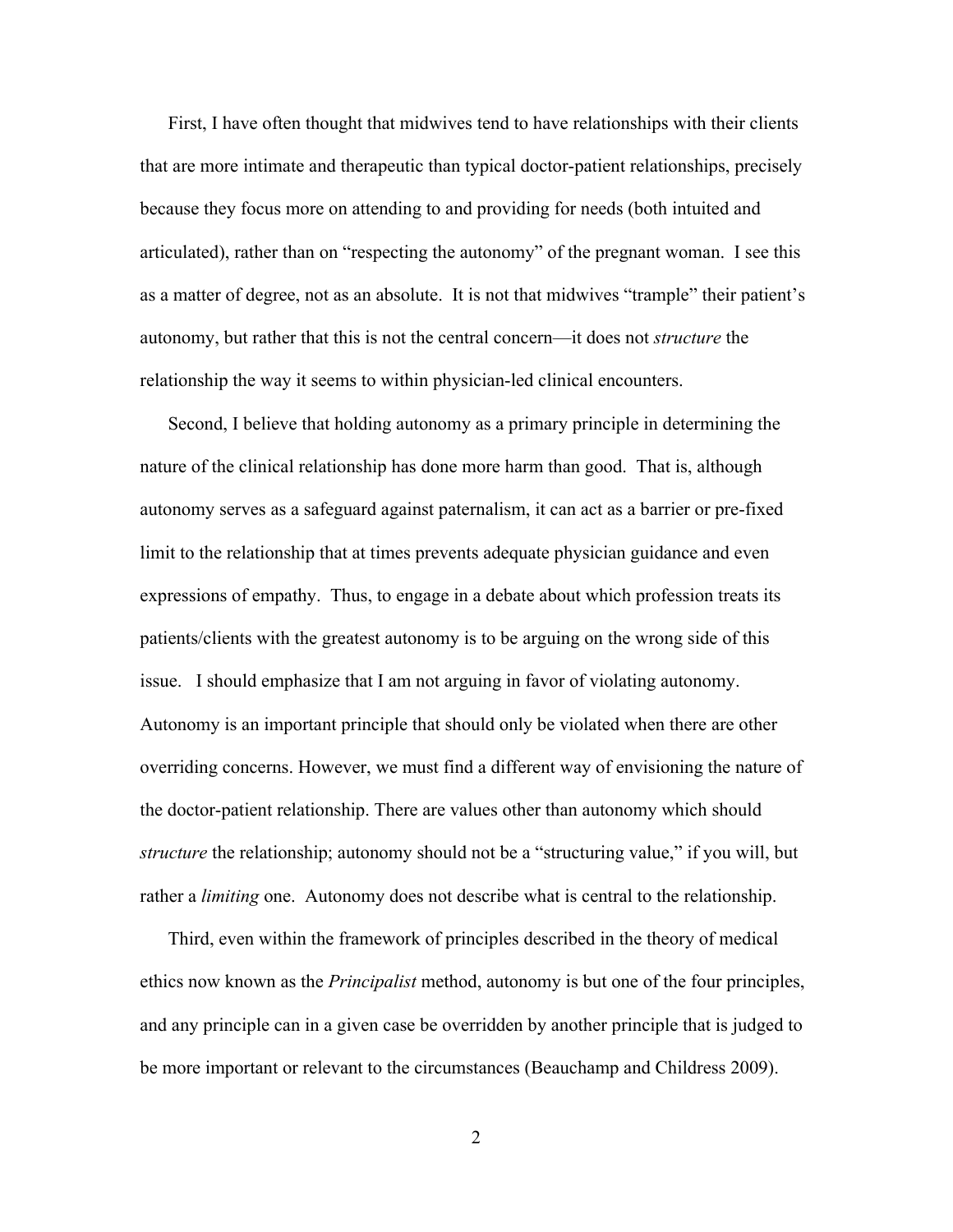Thus, in the aforementioned midwife case, telling the young woman that giving birth at home would put her baby at serious risk and strongly urging her to transport to the hospital might be seen by some to violate her autonomy, but to fail to do so violates the principles of beneficence and non-maleficence. Beauchamp and Childress did not envision autonomy to be the ascendant principle, and those who do distort the intent of the Principalist Theory (Gillon 2003). When Gillon writes that autonomy is "first among equals," he acknowledges the power that the principle has gained both in medical ethics and in physicians' minds as they approach a patient encounter. Doctors are reluctant to admit that they ever choose to make a decision that overrides patient autonomy, even though Beauchamp and Childress never intended autonomy to be a "first principle."

Some may argue that the debate about who respects autonomy more, midwives or physicians, amounts to nothing more than a "pissing contest" and reduces the principle of autonomy, so carefully explained and delimited by Beauchamp and Childress, to a mere caricature of its true meaning and value. In this light, others have sought to reform the principle of autonomy in medicine, while simultaneously critiquing and acknowledging the flaws in its current conception (Tauber, 2003; Tauber, 2005; Keller, 1997).

While there have been some excellent efforts to critique and reformulate the principle of autonomy, this endeavor is doomed to failure, because no matter how flexible and nuanced the reformulated principle of autonomy becomes, it nonetheless should not positively define, but only limit, the doctor-patient relationship. It is not simply that physicians misunderstand the principle of autonomy, although many most assuredly do; it is also that autonomy has been given the wrong role or place in determining the doctorpatient relationship. To paraphrase Paul Ricoeur's description of the clinical relationship,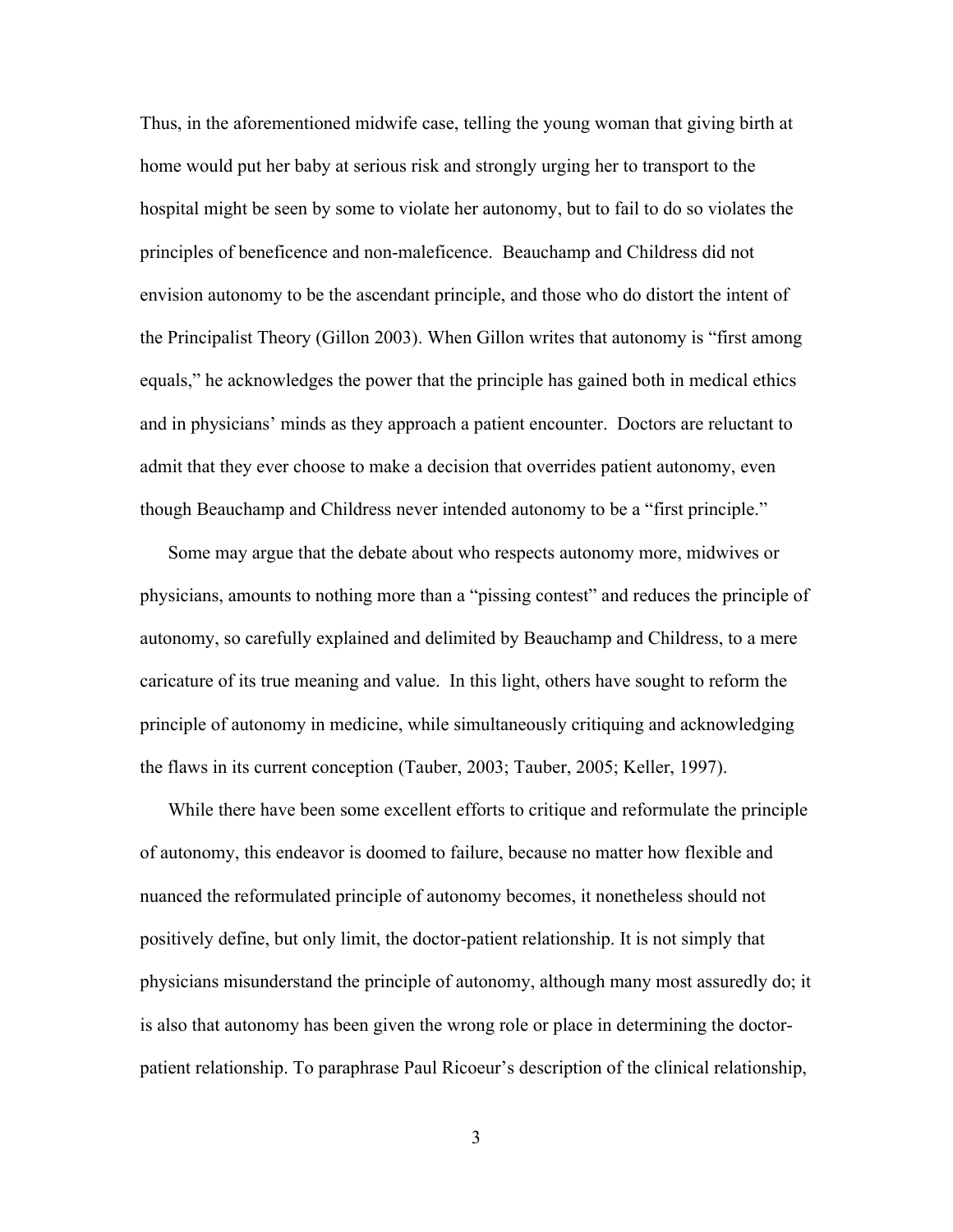at the center of the relationship resides the *phronetic* act of finding the *just distance*—the proper therapeutic relationship appropriate for that singular encounter, arrived at through experience, medical knowledge, and an appreciation of the patient and her illness obtained by attention to the patient narrative (Ricoeur 2007; Qualtere-Burcher 2009). Deontological principles, such as autonomy, that generate rules of the relationship are not central to the relationship, because in most cases these limits serve merely as boundaries not to be transgressed. They are "the protections necessary in a profession where money and power always place the patient at risk" (Morris 2002). The limits of the relationship no more describe the relationship than the injunction against adultery describes the nature of marriage.

Medicine needs to look anew at the doctor-patient relationship, and seek again to describe or structure it, in ways that do not ignore the boundaries or rules necessary to prevent transgressions that destroy the clinical encounter, but that focus instead on what is central to the encounter. The aim of this work is to articulate a positive conception of the doctor-patient relationship. I will engage the current understanding of the ends of medicine and the doctor-patient relationship, and then discuss the alternatives currently in play to reform the existing structures. None of these is adequate to replace the autonomy model of the clinical encounter, but narrative medicine comes closest. While narrative medicine has its shortcomings, too, it is a better starting place than autonomy, because it accommodates a multiplicity of principles rather than confining the relationship to one. As Mark Johnson describes in *Moral Imagination,* principles arise from narrative structures; beginning with one principle, then precludes, or at least reduces the role of, narrative, as well other important principles (Johnson 1993).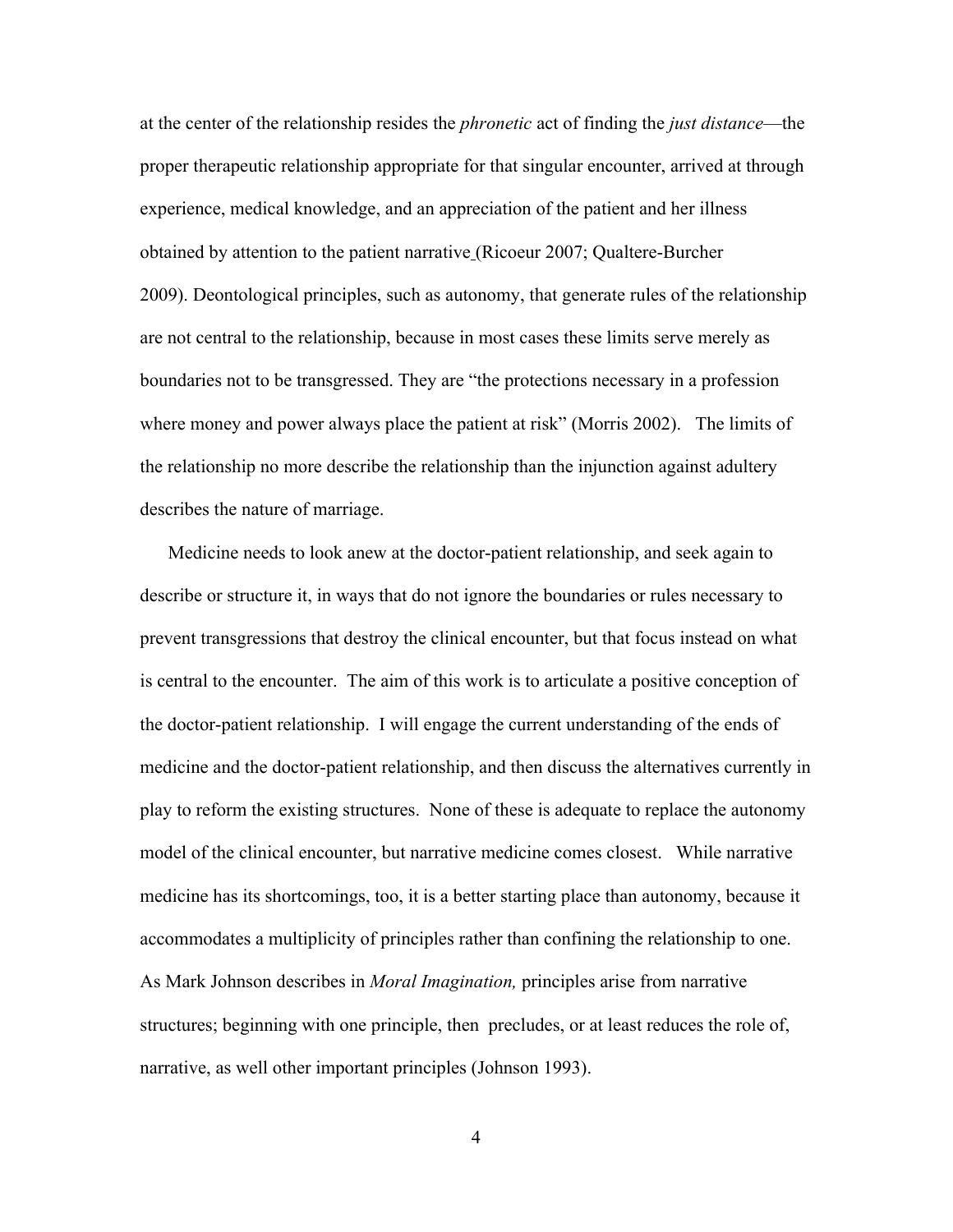## A Philosophy of Medicine

Medicine is in crisis on multiple fronts. Continuing issues of health care economics and the pace of technological advance have challenged medicine for decades, with no resolution in sight. There is an internal crisis, variously characterized, about the "soul" of medicine as well. Kathryn Montgomery argues that some of medicine's problems are internal to its own lack of understanding of itself (Montgomery 2002). She describes this failure in terms of an art/science divide that is both misrepresented and poorly negotiated by both practitioners and philosophers of medicine. Physicians overrepresent themselves as scientists at the risk of neglecting the judgment required in clinical medicine. Montgomery writes that the science/art dichotomy is actually a false one, because medicine is actually neither. At its root, medicine is a moral practice that uses both art (as practical judgment or *phronesis*) and science to accomplish the end of caring for the patient. The point here is that medicine lacks the tools to understand itself, and that physicians fail to grasp their own profession because they do not appreciate that at the center of their field, the founding moment of medicine, is neither art nor science, but the care rendered to a suffering other as patient.

In *Doctor's Stories: The Narrative Structure of Medical Knowledge,* Kathryn Montgomery Hunter argues that medical practice requires both phronesis and narrative skill, but she means this in a different way than Rita Charon, who has written much to popularize narrative medicine (Montgomery Hunter 1991; Charon 2006). Montgomery Hunter is referring to the way the physician must discover, and then tell, the story of the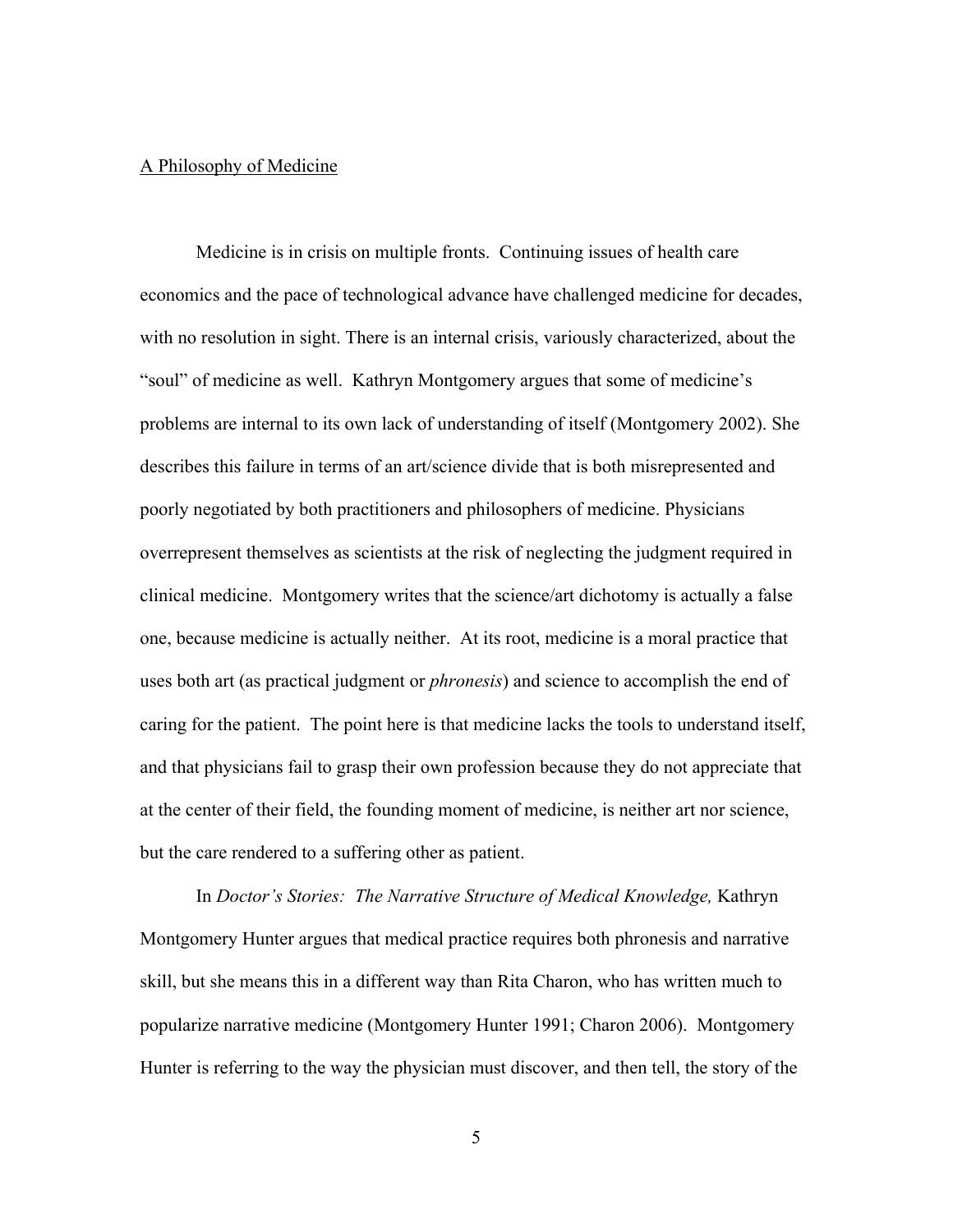illness. This begins in the patient's story, which is the focus of narrative medicine as Charon describes it, but Montgomery Hunter emphasizes how each illness is a story separate and unique from the disease that causes it. She describes the hermeneutics of medical diagnosis, the recursive path from the unique to the general and back, as that which distinguishes clinical practice from science:

Medicine is an interpretive activity, a learned inquiry that begins with the understanding of the patient and ends in therapeutic action on the patient's behalf. Far from being objective, a matter of hard facts, medicine is grounded in subjective knowledge—not of the generalized body in textbooks, which is scientific enough—but the physician's understanding of the particular patient…The interpretation of the individual patient's physical signs in order to construct a coherent and parsimonious retrospective chronological account of the malady is a methodology that, while thoroughly rational, is distinct from that characteristic of the physical sciences. That physicians are scientifically educated and technologically trained alters not one bit the narrative structure of their *practical knowledge* (Italics added) (Montgomery Hunter 1991).

Montgomery Hunter claims further that the failure to understand medical practice as phronetic and narrative has done harm to the doctor-patient relationship. Making medicine appear to be a science gives physicians and patients unrealistic expectations (Montgomery Hunter 1991). It also distorts the clinical encounter in that it fails to recognize the uniqueness of each patient and each illness. The equation of illness with disease produces a reification and a metonymy—the woman with heavy periods becomes the uterus with fibroids. Diseases become ontological entities rather than a classification system, and people with ailments are reduced to their ailments, or even failing body parts, as the scientist focuses only on the general phenomenon represented by the specific instance, rather than the tension and relation among person, illness, and disease. Obviously, this scientific model of medicine places little importance on the niceties of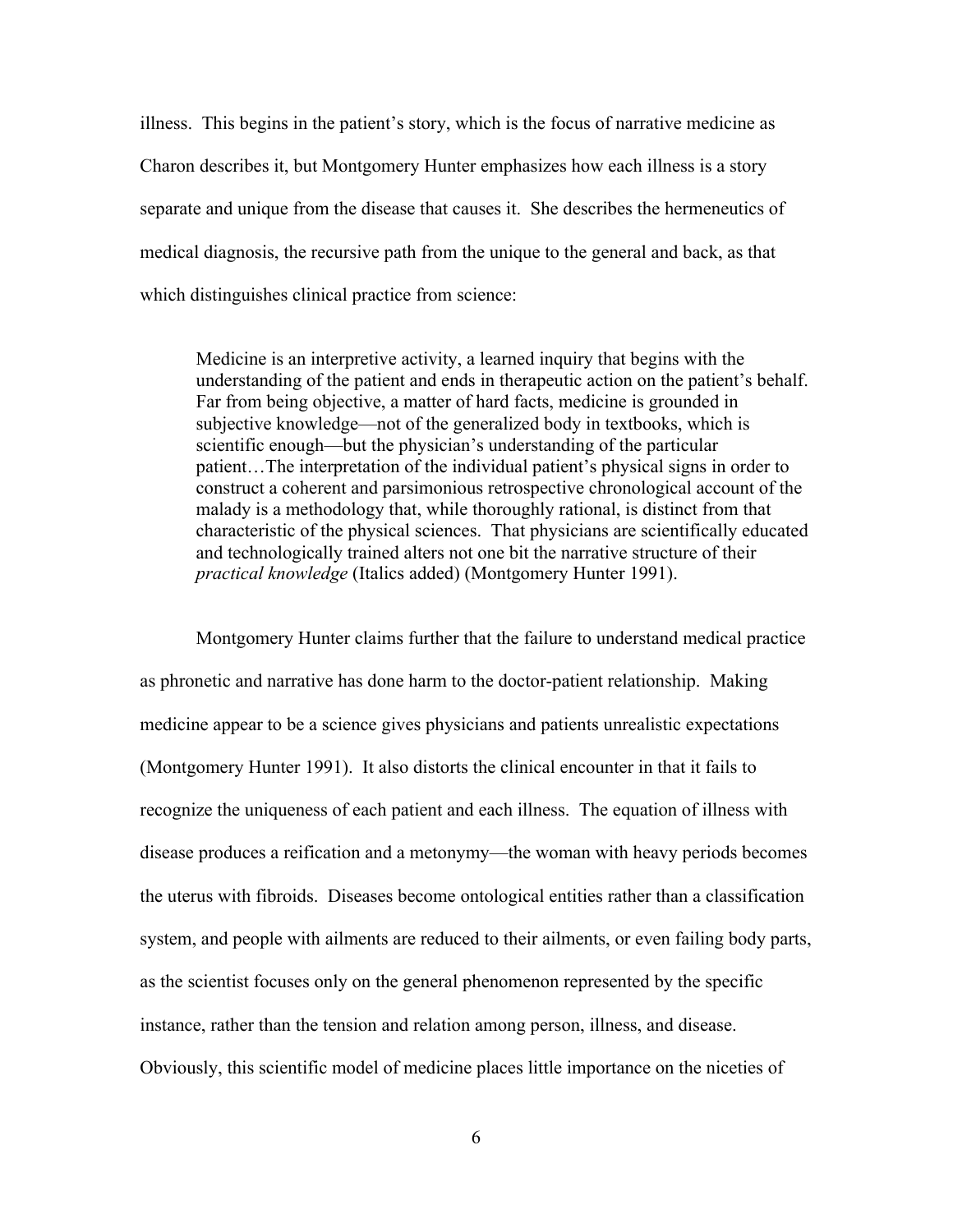patient interaction, care, or empathy. Furthermore, it is thoroughly compatible with an autonomy-based model of the relationship in that just as the fact-gathering of science is supposed to leave its subject untouched and unchanged by the scientific process, the physician as scientist gathers information from the patient, reaches conclusions, and offers this back to the patient in the least intrusive manner. That is, the patient is left untouched by what the doctor comes to know about her.

If Montgomery Hunter is correct that medicine fails to understand itself, mistaking an interpretive enterprise for a physical science, and that this in turn leads to distortions and misconceptions about the nature of the doctor-patient relationship, then certainly part of the work that needs to be done in any philosophy of medicine would concern the doctor-patient relationship. But simultaneous with this is the need to reopen the discussion of the nature of the clinical encounter and what its philosophical underpinnings actually are, since the practice of medicine is not, as Montgomery Hunter concludes, a scientific enterprise. I believe that the work of developing the philosophy of medicine, a work which Arthur Caplan believes is still to be done, includes this project (Caplan 1992).

Arthur Caplan describes the crisis within medicine as arising from the incoherence surrounding a philosophy of medicine (Caplan 1992). He argues that the unsuccessful efforts to date in finding a unifying principle or foundation for a philosophy of medicine have hampered progress both in medical ethics and in medicine's struggles with economic, political, and technological issues. Furthermore, he decries a lack of "problems" within the body of work that inadequately constitutes the field of philosophy of medicine. By this, Caplan means that a philosophy of medicine has yet to identity what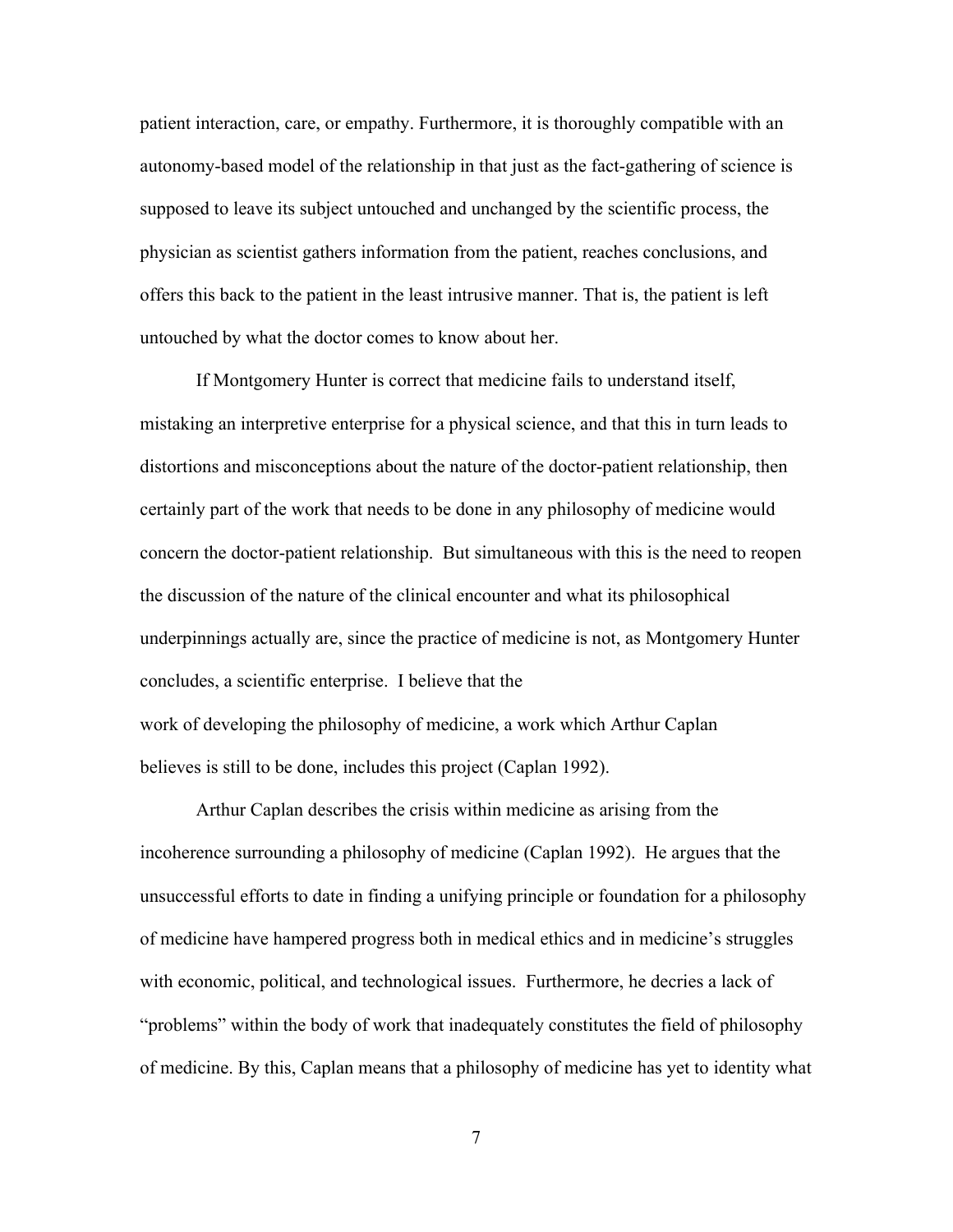its central issues are. Although Caplan believes that a philosophy of medicine must be metaphysical and epistemological, ultimately it grounds the normative concerns of bioethics. One concern that has been prematurely settled within the philosophy of medicine is the nature and implications of the doctor-patient relation, and Caplan is correct that this is foundational to developing an ethics of the clinical encounter.

# The Doctor-Patient Relationship before an Autonomy Model

Although I will soon describe the historical reasons for the ascendancy of an autonomy model in the clinical encounter, it is of some value to review the conceptions of the doctor-patient relation prior to autonomy's domination. It is largely assumed that autonomy models vanquished a paternalistic approach to medicine. While this is true to some extent, it overlooks that prior to an autonomy or rights-based version of the clinical encounter, there were those who viewed the relation through a lens that was neither paternalistic nor founded in autonomy. Thomas Szasz and Marc Hollender, both practicing psychiatrists, published an often-cited paper in the *Archives of Internal Medicine* in 1956 (Szasz and Hollender 1956). They described three models for the doctor-patient relationship, arguing that no model is superior to another, but rather that the patient, the disease, and multiple other factors needed to be considered to ascertain which model is appropriate in any given circumstance.

The first model, "activity-passivity," has an entirely passive patient receiving care from the physician, who is also the sole decision maker. Although this is a strong version of the paternalism model, Szasz and Hollender argue that it is a common model of care in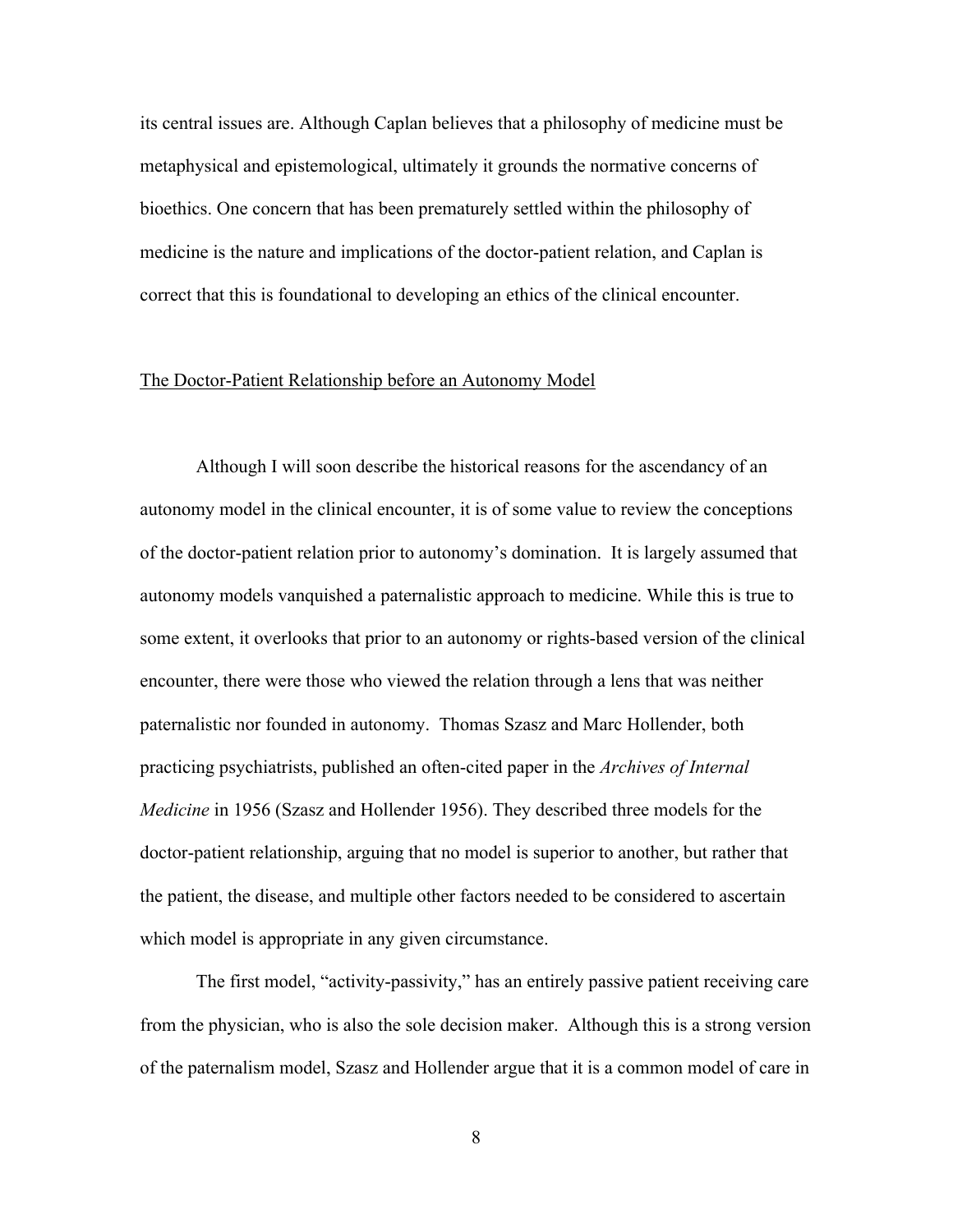emergency settings and pediatric practice. The second model is "guidance-cooperation," in which the patient willingly concedes power to the physician and cooperates with the physician's treatments. This is a weak paternalism, in that the patient chooses to follow the physician based upon the knowledge possessed by the physician. Szasz and Hollender claimed that this was a common model at the time of their writing, particularly for hospitalized patients who were struggling with significant illnesses. The third model of care is "mutual participation," which Szas and Hollender likened to a psychoanalytic model:

Philosophically, this model is predicated to the postulate that equality among human beings is desirable. It is fundamental to the social structure of democracy and has played a crucial role in occidental civilization for more than two hundred years. Psychologically, mutuality rests on complex processes of identification which facilitate conceiving of others in terms of oneself—together with maintaining and tolerating the discrete individuality of the observer and the observed (Szasz and Hollender 1956).

Although the third model sounds preferable to the first two, at least from the patient perspective, Szasz and Hollender make the important claim that all three models are valid and useful in some situations. That is, the third model is one model of care, and the other models should not be judged inferior because patient choice and decisionmaking ability are more curtailed. The importance of choosing the correct model for the patient and the illness is the insight that Szasz and Hollender first present in this paper. It is important to remember that this insight seems largely to have been forgotten in the literature on the doctor-patient relationship. For example, although Beauchamp and Childress concede that an autonomy model of care is not appropriate for every patient, they do not offer other models for when their model fails.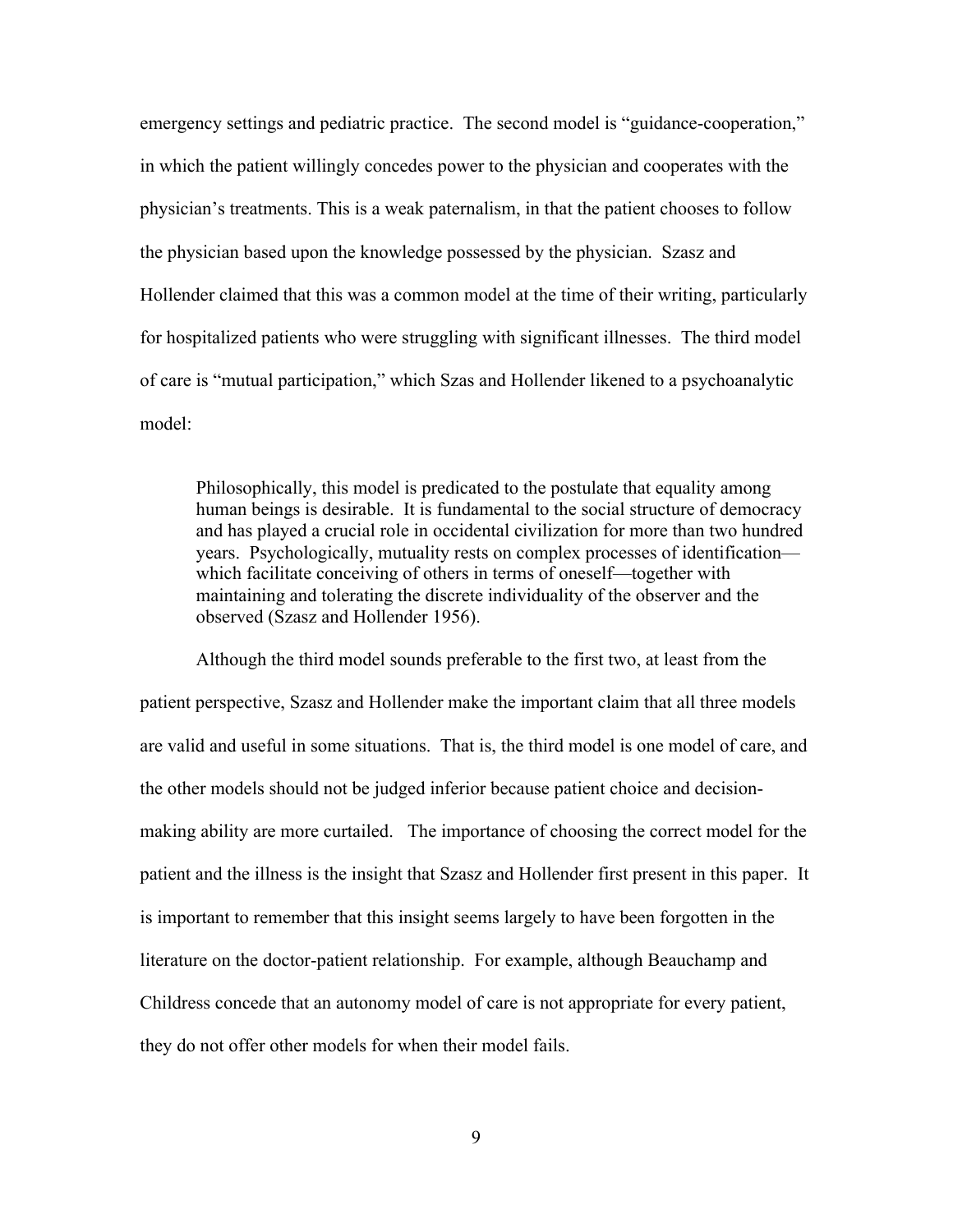The other important perception offered by Szasz and Hollender's paper is that the model of care cannot remain static, even with the same patient over time. They give the example of a diabetic patient in a ketoacidosis coma (Szasz and Hollender 1956). The internist first encountering this patient must use the first model of care (activitypassivity). The comatose patient can express no preferences or even cooperate. As the patient recovers, but is still hospitalized and gravely ill, the model changes to the cooperative model. The patient recognizes that he needs to follow the physician's recommendations carefully, if he wishes to recover. For an outpatient, now feeling well, with a chronic disease that requires control, the patient and physician can adopt a mutuality model, in which the patient's decision making and preferences regarding treatment can become the primary aspect of discussion, and "the physician helps the patient help himself"(Szasz and Hollender 1956).

Szasz and Hollender were the first to introduce two aspects of the doctor-patient relationship that I believe are crucial to any model that is truly adequate to describe the full range of possible relations within a medical setting. First, there must be more than one way of understanding the patient-doctor relationship—the model or models must have the flexibility to describe every encounter from a gunshot wound patient in the emergency room, to a laboring woman in a birthing center, to a college student seeking preventative care, to a dying patient with colon cancer who wishes only to be kept comfortable and near his family. Second, it should be recognized that over time, relationships change, people and illnesses change, and any model of care must therefore recognize and be able to describe how such change can be understood and accommodated. Most current models fail utterly on both of these points.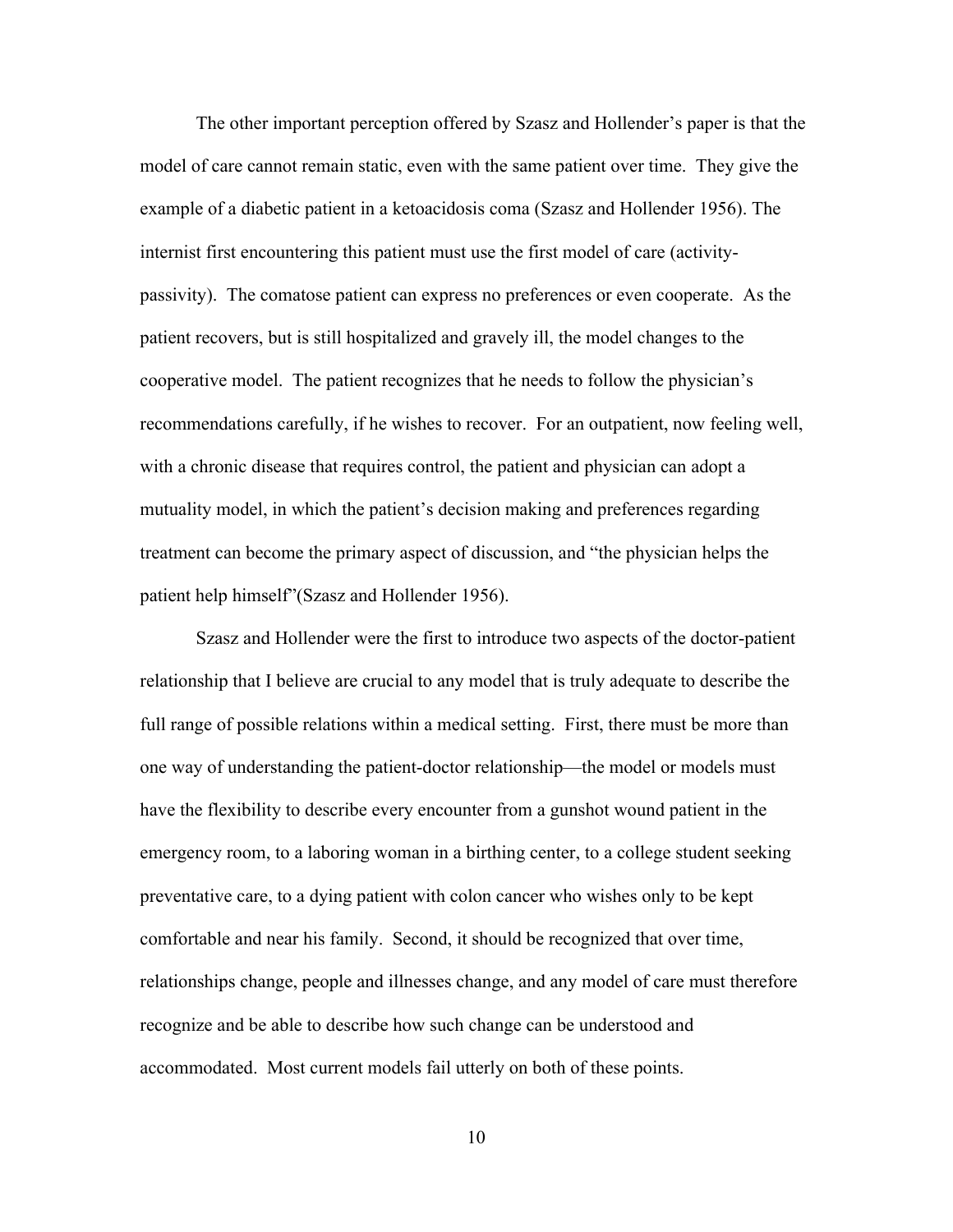Another important contribution to the dialogue on the doctor-patient relationship, prior to the ascendancy of the autonomy model, is Eric Cassell's book *The Healer's Art: A New Approach to the Doctor-Patient Relationship* (Cassell 1976). Eric Cassell has had a long career as both a bioethicist and practicing internist. James Marcum has described him as a "humanistic practitioner," because the aim of his writing has been to shift the focus of medicine from disease to "the patient's experience of illness" (Marcum 2008). Although Cassell's later work can be seen as responding to an autonomy model of care, in *The Healer's Art,* he addresses his concerns toward the misplaced focus of medical care, i.e., its preoccupation with disease, and its impact on the clinical relationship.

 In contrast to the autonomy model, Cassell sees the greatest threat to medicine and the doctor-patient relationship to be not physician power or paternalism, but rather technological training in medical school that renders patients unimportant and places the treatment of disease at the forefront of medicine. In this book, and throughout his long career of writing on medicine, Cassell makes two claims, both of which I support and incorporate into my own sense of what medicine and the clinical encounter must encompass.

1) Medicine is a moral art that uses science. It is not a science:

Since the physician deals directly with the welfare of individuals, medicine must be recognized as a moral profession whose tools are, in part, technical. I say in part, rather than entirely, technical because one of the most important tools of medicine is the person of the physician himself. Medicine is concerned with the care of persons *by* persons, as simple as that (Cassell 1976).

Like Kathryn Mongomery Hunter, Cassell is reclaiming medicine as teleological. His aim is to restore the patient's health, relieve suffering, and allow patients to regain control of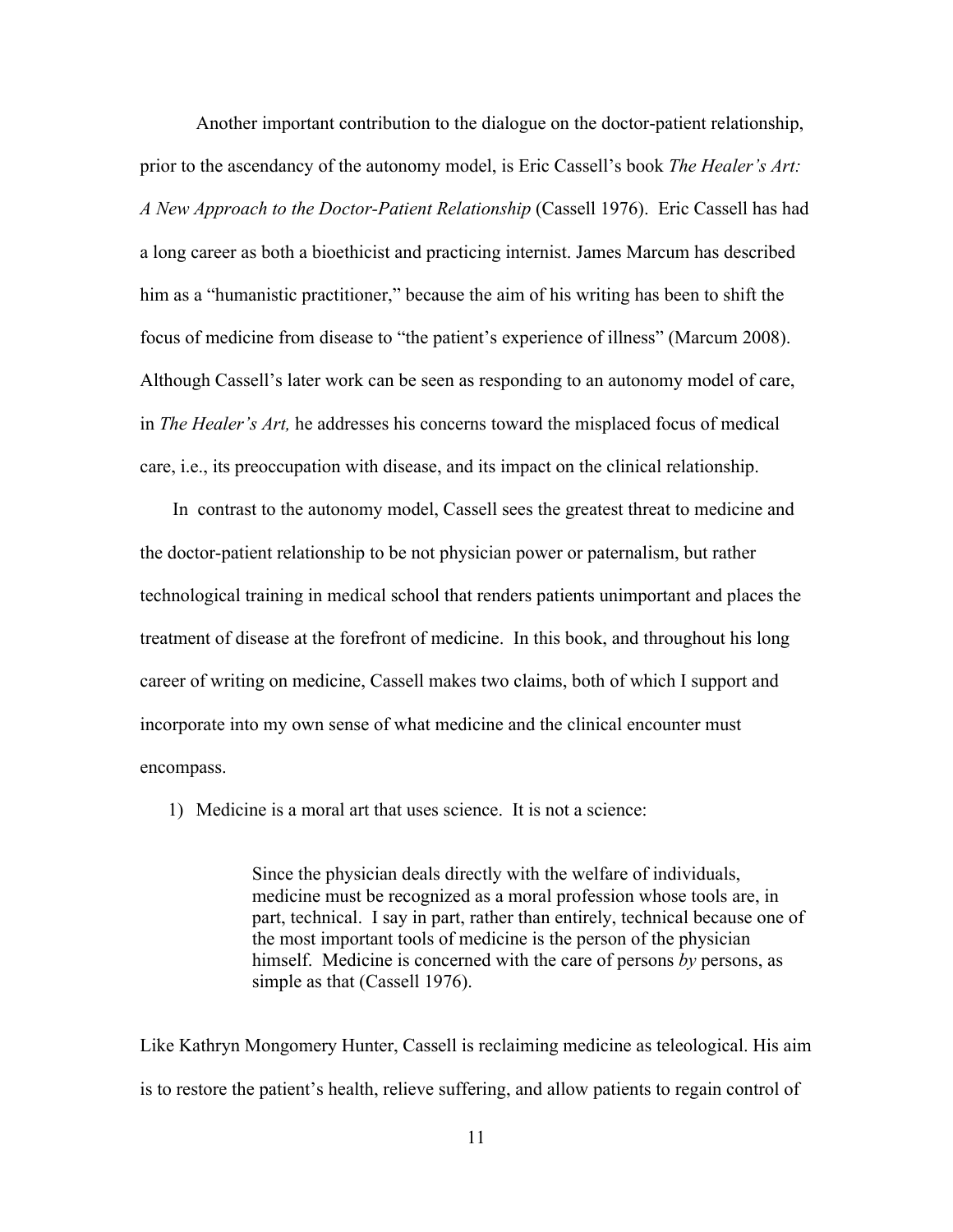their lives. The focus of medicine must be the patient, not the disease. As Cassell points out, the physician's role is most critical when there is nothing that can be done about the disease.

If medicine, as a scientific enterprise, was correct that the treatment of disease is central to physician care, the physician could excuse herself when she has no therapeutic treatment to offer. But nothing is farther from the case. When I was a medical student I worked for two months on an oncology unit (cancer) at my medical school. The unit was at that time full of young patients with chemotherapy -resistant lymphoma (cancer of the lymph nodes). They were participating in a clinical trial of a new medication that might reverse chemotherapy resistance, allowing other conventional medications to kill their cancer. The trial was a failure, at least for this group of patients. None of them responded, and they all needed to be told that there were no other effective treatments available to them—they would all be dead within a few weeks. The doctor who led the trial chose not to break the news to his patients; instead, he left it to the new doctor coming on the service after the trial had been stopped. I remember the new oncologist's anger at him for failing to explain to the patients the results of the trial. But what I remember most is the Saturday when it took her the whole day to sit with each patient and deliver the terrible news. She spent as long with each patient as they needed; she answered the same questions over and over, sometimes with the same patient wondering why there was nothing left to be done. She held their hands, she cried with them, and she only moved on when the patient she was with was ready to be alone, or with family. The time she spent that day, and the following days, gave each of those patients an opportunity to accept and face their impending death. It was the only effective therapy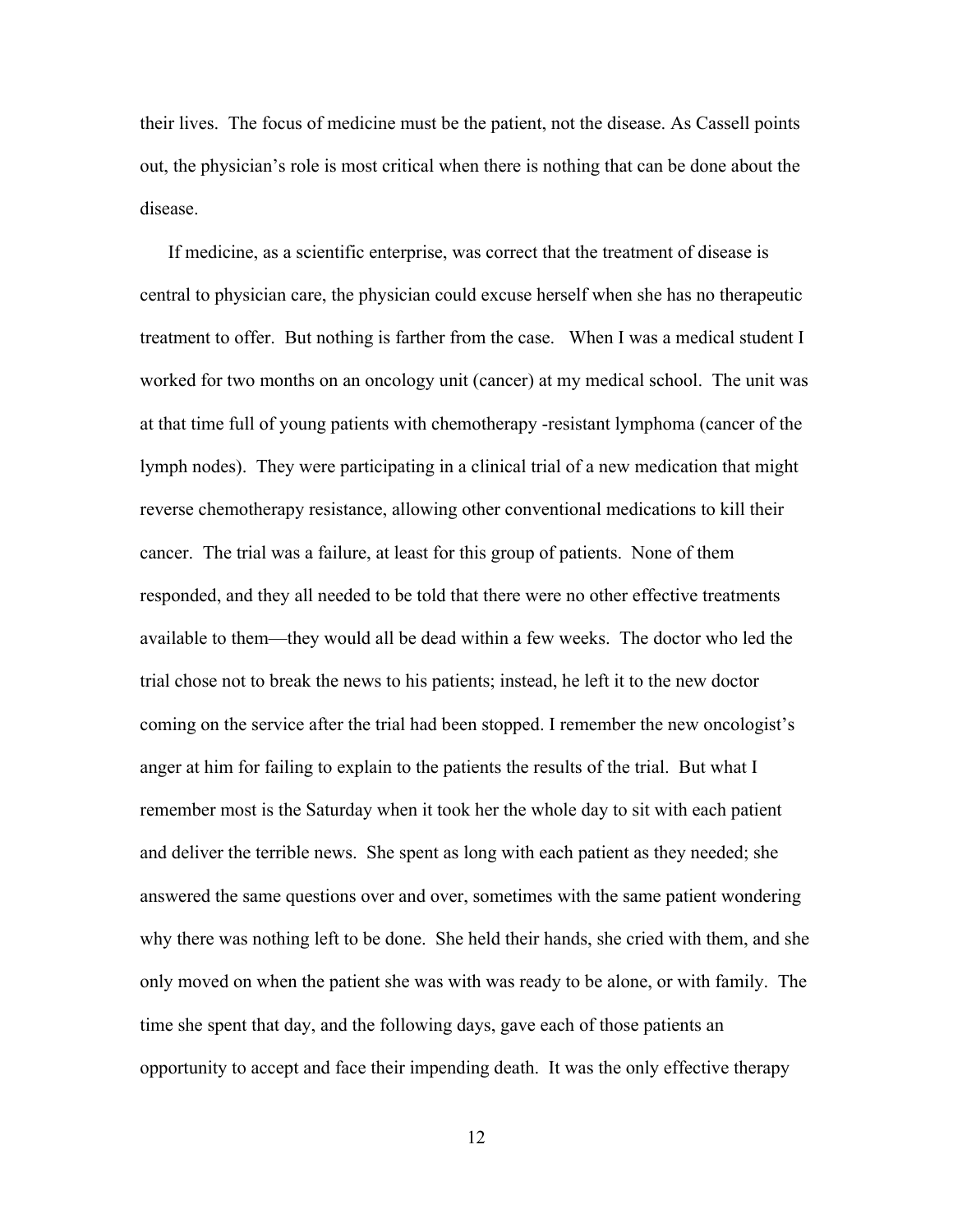they received in the hospital, except perhaps for the medications that eased their pain in their final days. If medicine is a science, she did nothing. If medicine is a moral art, as Cassell claims, she was a healer. To answer this question, we need only reflect on which oncologist we would choose for our family or ourselves.

Returning now to Cassell's second point:

2) The role of medicine is the care of other persons (patients). This is often

accomplished by treating disease, but the treatment of disease has wrongly been

moved to the center of medicine:

…there must be a similar distinction between healing and curing. If a sick person indeed presents two different aspects of his sickness—the illness and the disease that caused it—the doctor must respond with two separate functions, no matter how closely connected they may be or how the curing function may conceal the healing function. To the doctor who does not distinguish between illness and disease, making a patient with pneumonia better means curing the pneumonia—killing the bacteria, bringing down the fever…but there are other aspects of the illness that the doctor may ignore: the patient may be frightened about what is happening in his body; he may feel cut off from his family and friends, and he may find himself painfully dependent on other people. Healing those aspects of pneumonia is also part of the doctor's job, a part of the healing function… (Cassell 1976).

Healing is care of the person, directed at the person and the needs and fears brought on by the illness; curing is activity directed at the disease itself that can at times seem to leave the patient feeling superfluous.

Forty years after writing *The Healer's Art*, Cassell argued that an autonomy

model of the patient-doctor relationship actually prevents the caring function of the

physician, and the full benefit of a therapeutic relationship: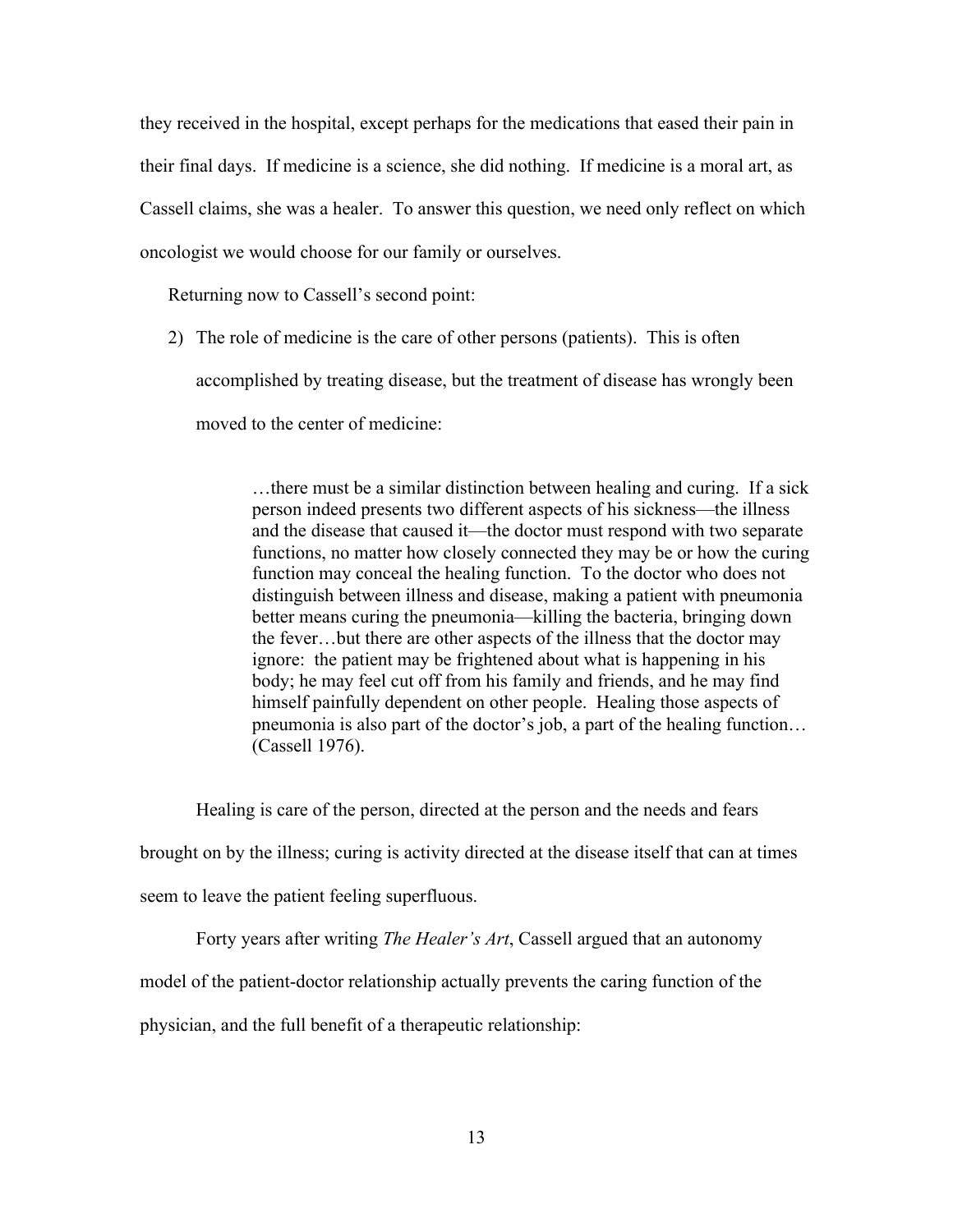Taking care of the sick must have been a heavy responsibility for doctors, or they would not have been so eager to get out from under it and let patients make health care decisions on their own—what I think of as the cafeteria model of medicine…therapeutic relationships can bring about biological changes in the body and therefore affect healing. If this is so, then some currently popular ways of thinking about autonomy may have negative effects on patients' well-being (Cassell 2007).

The direction of medicine since the writing of *The Healer's Art* has been away from the lessons that Cassell tried to teach. The autonomy model, as Cassell writes, impedes the kind of relationship that he and I both believe to be the most therapeutic. The reasons for this will be explored further in chapter 2, but now it is time to look at the historical reasons for the rise of the autonomy model to the center of the doctor-patient relationship.

## The Rise of Autonomy

Medical ethics arose as a discipline in response to serious medical and scientific misconduct at the expense of patients and study subjects. Two events that were pivotal in the development of the discipline of medical ethics, and that gave impetus to placing respect for autonomy at the center of ethical principles within the field are the "God Committee" in Seattle and the Tuskegee syphilis experiment.

The God committee was created after the development of the first dialysis machines in the early 1960s. A group of laypeople was chosen to determine who would receive dialysis and thus live, and who would be denied this treatment and then die of end stage renal failure (Jonsen 2007). Many of the criteria they used have been judged as both discriminatory, for example, favoring married over single persons, churchgoing over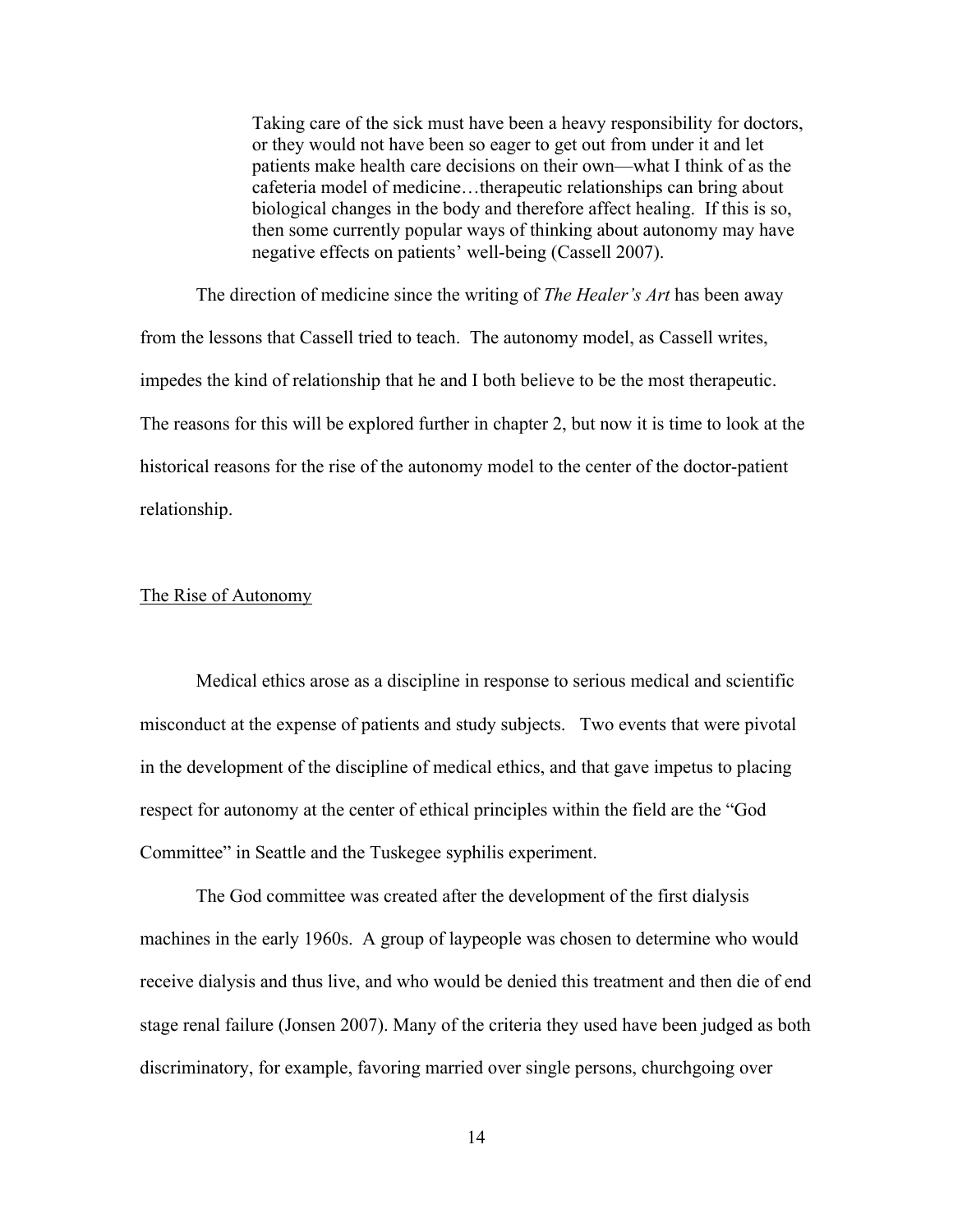nonreligious, and utilitarian, for example, how many children would be left behind to be supported by the state. News of the criteria used by the committee to select who would receive this scarce treatment option provoked outrage among both ethicists and the general public (Jonsen 2007).

The Tuskegee experiment was a longitudinal observational study of 399 Black men in Alabama infected with syphilis (CDC 2011). They were observed as study subjects without treatment from 1932 until 1972. Effective treatment for syphilis was developed in 1947, but the study subjects were not told of their condition, and treatment was never offered. When the study was made public, one of the researchers defended the men's lack of treatment, saying, "The men's status did not warrant ethical debate. They were subjects, not patients; clinical material, not sick people" (Tuskegee 2011). The Belmont Commission was established in response to the outcry over the Tuskegee syphilis experiment. A group of researchers, philosophers, and theologians met over a four-year period and in 1979 produced the Belmont Report (Ryan et al. 1979). It established the Office for Human Research Protections and led to the development of Institutional Research Boards that would be established wherever human research is conducted within this country. The board also established principles, which it believed would be useful guidelines for determining whether a proposed study involving humans was ethical. These three principles were: respect for persons, beneficence, and justice. The description of "respect for persons," however, was immediately equated with "respect for autonomy," which is how this principle has since been understood:

Respect for persons incorporates at least two basic ethical convictions: first, that individuals should be treated as autonomous agents, and second, that persons with diminished autonomy are entitled to protection. The principle of respect for persons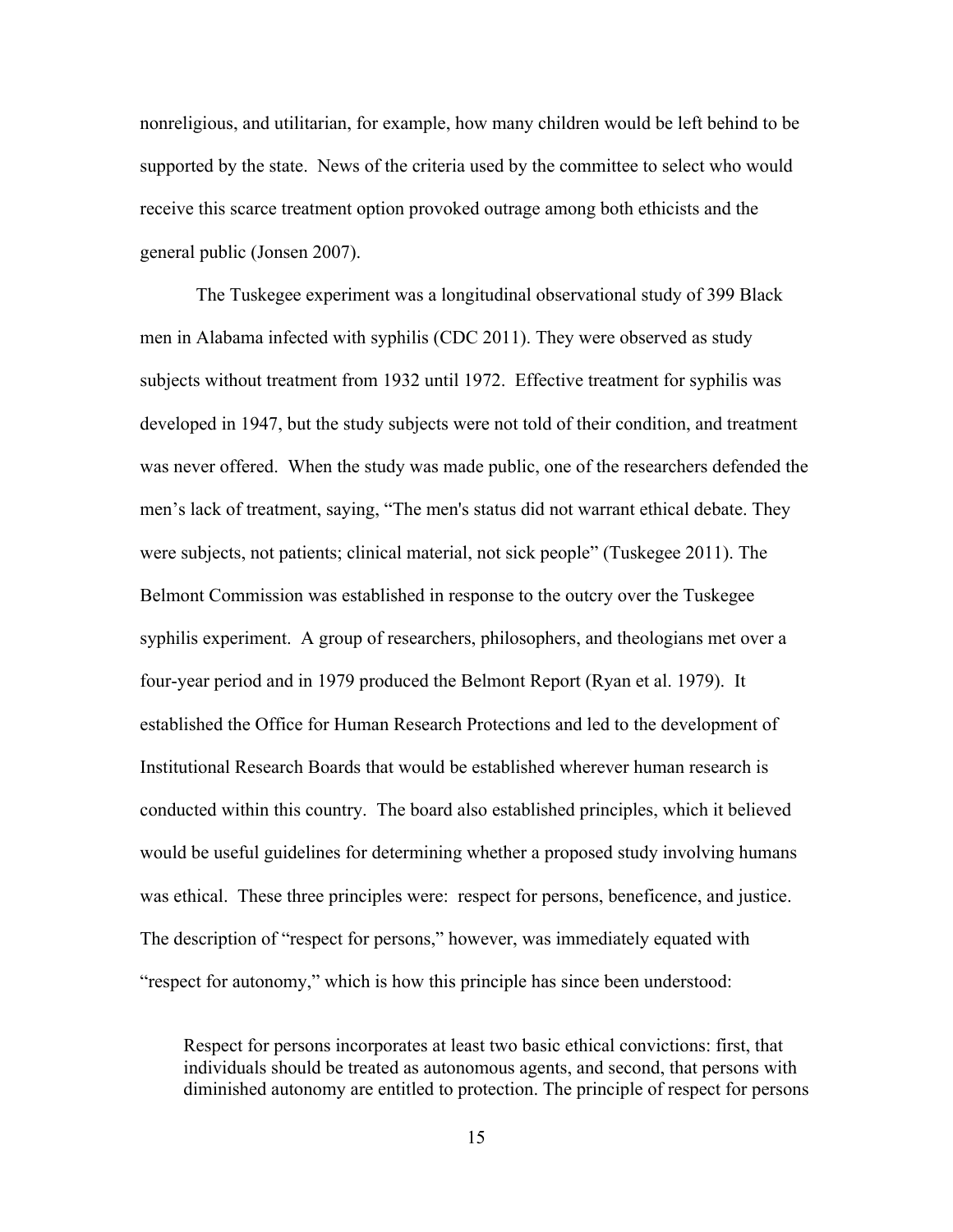thus divides into two separate moral requirements: the requirement to acknowledge autonomy and the requirement to protect those with diminished autonomy.

An autonomous person is an individual capable of deliberation about personal goals and of acting under the direction of such deliberation. To respect autonomy is to give weight to autonomous persons' considered opinions and choices while refraining from obstructing their actions unless they are clearly detrimental to others. To show a lack of respect for an autonomous agent is to repudiate that person's considered judgments, to deny an individual the freedom to act on those considered judgments, or to withhold information necessary to make a considered judgment, when there are no compelling reasons to do so (Ryan et al. 1979).

Given its nature as a response to serious ethical lapses, it is not surprising that "respect for autonomy" became the central principle guiding the doctor-patient relationship. This ascendancy continued with the publication of Beauchamp and Childress's Principles *of Biomedical Ethics*, beginning with its first edition in 1979. This text has been central to medical education and medical ethics (Beauchamp and Childress 1979). Its four principles are based upon the three principles of the Belmont Report, but non-maleficence is made a separate principle in this work, rather than being subsumed under the principle of beneficence as it is in the Belmont Report.

I taught medical ethics seminars to students at Oregon Health Sciences University during their third and fourth years in medical school for several years. My students have already received lectures on medical ethics during their first two preclinical years. I never encountered a medical student who knew any methodology for deliberating on medical ethical issues other than the principalist theory put forth by Beauchamp and Childress. Although bioethicists are divided in their loyalty between different schools of thought regarding methods of deliberating medical ethical cases, by and large medical students and physicians learn only the principalist method.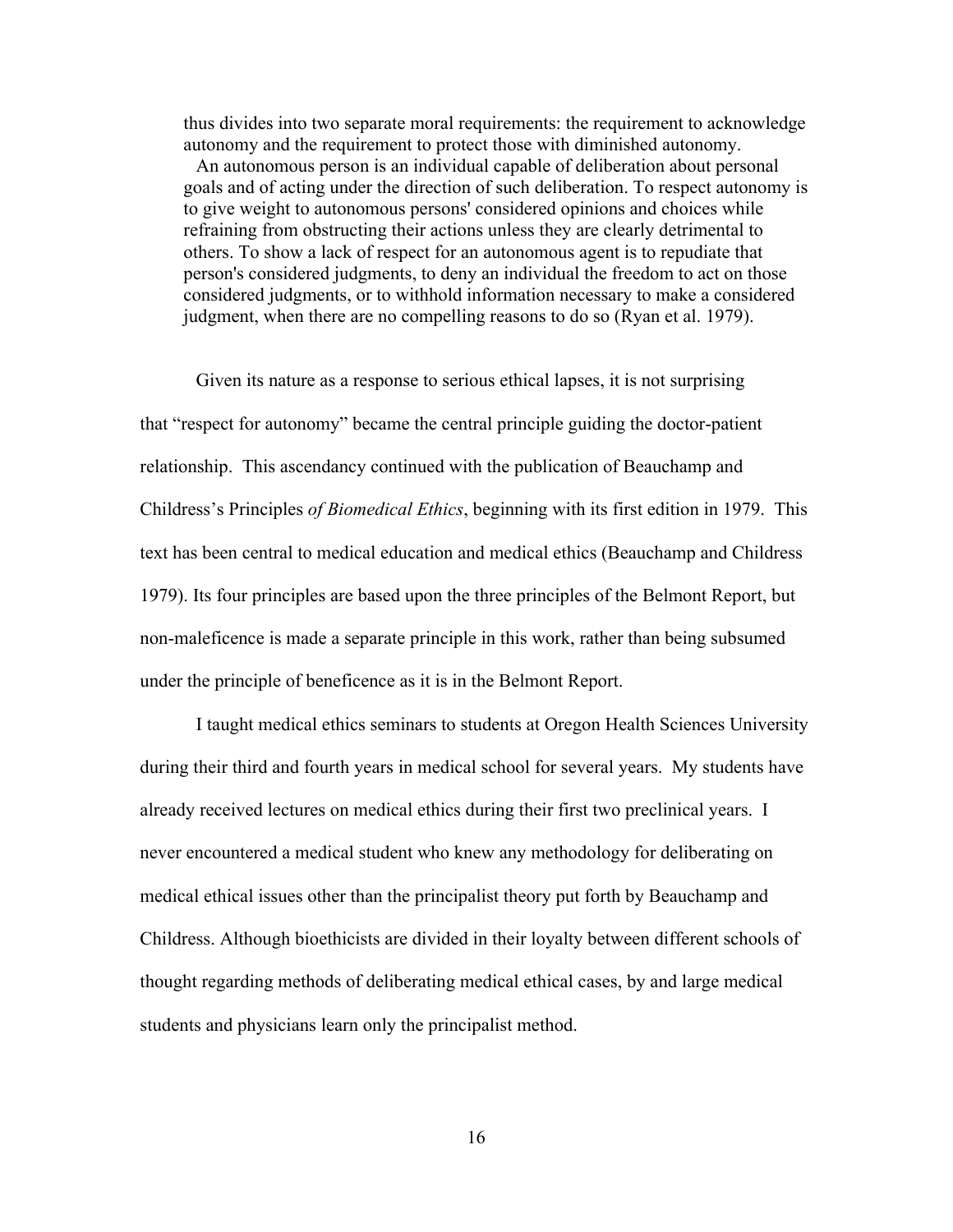The four principles of this theory are: autonomy, beneficence, non-maleficence, and justice. The authors describe these four principles useful for resolving bioethics dilemmas as *prima facie* but non-hierarchical —that is, no principle takes priority over another until the actual case is presented, and it is the particulars of the case that decide which principle is most important in each instance. Despite this, autonomy has been widely regarded as the principle least justifiably abrogated by the other principles, regardless of the circumstances of the case. For example, Raanan Gillon argues that autonomy makes ethics possible, so to fail to put autonomy at the center of medical ethics, and by implication at the center of the doctor-patient relation, is to fail to be moral (Gillon 2003).

In the most recent edition of *Principles of Biomedical Ethics* (PBE), Beauchamp and Childress define autonomy as "self-rule that is free from both controlling interference by others and from certain limitations such as inadequate understanding that prevents meaningful choice" (Beauchamp and Childress 2009). In light of much of the critique that their principle of autonomy has received over the last thirty years they also stipulate that:

We attempt to show that, in a properly structured theory, respect for autonomy is not excessively individualistic (thereby neglecting the social nature of individuals and the impact of individual choices and actions of others), not excessively focused on reason (thereby neglecting the emotions), and not unduly legalistic (thereby highlighting legal rights and downplaying social practices and responsibilities) (Beauchamp and Childress 2009).

In this description of autonomy can be read the lines of attack that the principle has received since the first edition of PBE in 1979. Unlike their description above, in 1979 Beauchamp and Childress drew explicitly on the ethical writings of philosopher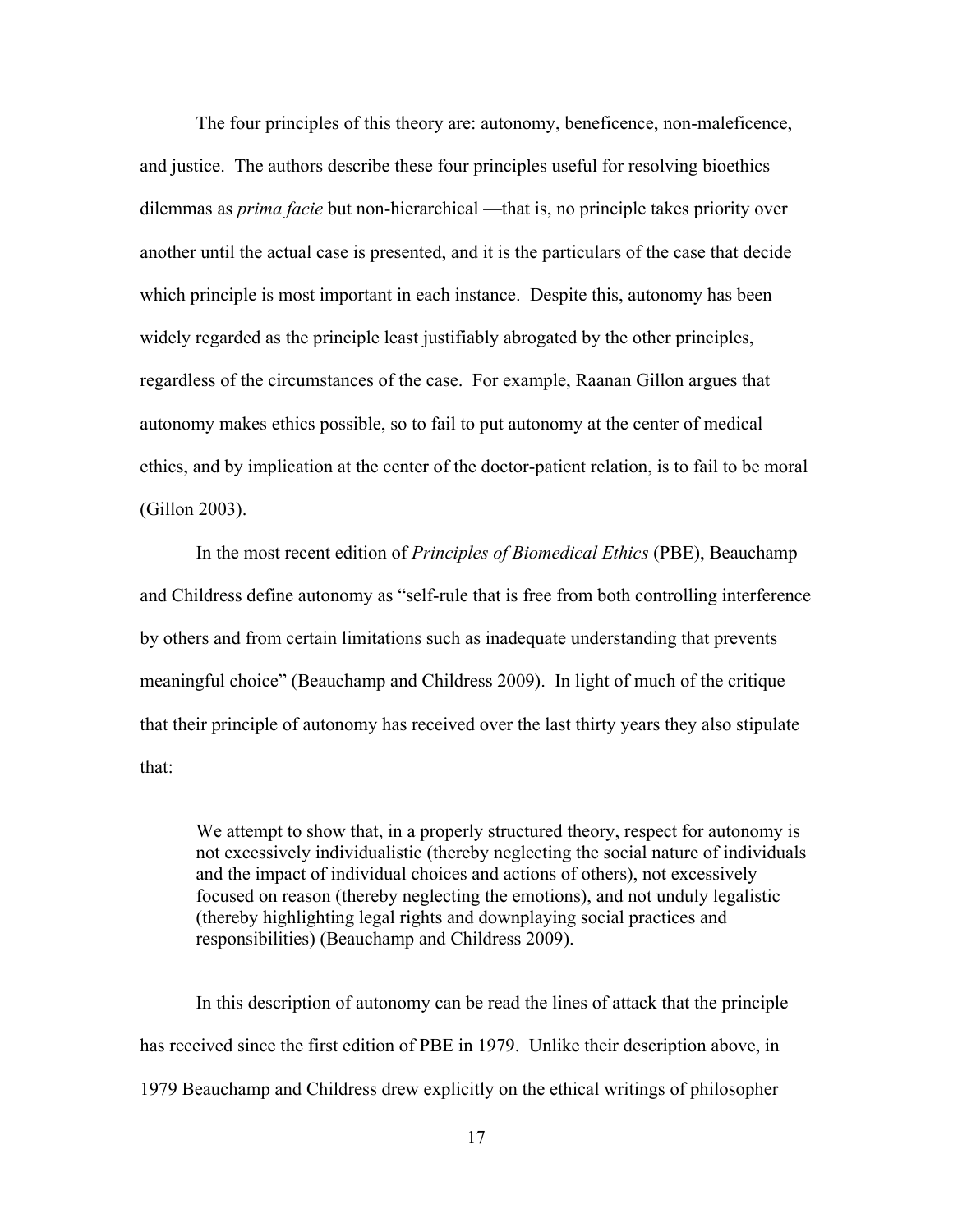Immanuel Kant for their notion of autonomy. That is, in 1979, Beauchamp and Childress used a directly Kantian sense of autonomy:

Kant contrasted heteronomy (rule by other persons or conditions) and autonomy. Autonomy is governing oneself, including making one's own choices, in accord with moral principles which are one's own and which are universalizable…a person who acts out of desire, rather than reason, is not acting autonomously (Beauchamp and Childress 1979).

Although they are expositing Kant's conception of autonomy in this quotation, they go on to affirm it as their own, writing that, "This notion of self-directed action based on a rational principle accepted by the agent is the central ingredient in 'autonomy' in the rest of this chapter" (Beauchamp and Childress 1979). Like Kant, Beauchamp and Childress initially tied the concept of autonomy to both reason and morality—to be autonomous, a decision is based upon reason and consistent with the moral law discernible through reason.

The evolution of the principle of autonomy within PBE was necessary to respond to salient criticism. A notion of autonomy that links autonomy to reason and following "moral principles," as Kant does, potentially makes many patient decisions nonautonomous, and therefore subject to be overridden by the physician, if the physician judges the decision to be not "reasonable," rational, or morally correct. For example, a patient who declines an elective but clearly beneficial surgery out of fear of pain could be judged non-autonomous because her decision is based upon an emotion (fear) rather than rational grounds. Given that the principle of autonomy arose in biomedical ethics as a safeguard of patient rights, it can only serve this purpose if physicians are not empowered to overrule patient decisions that they disagree with on the grounds of reason and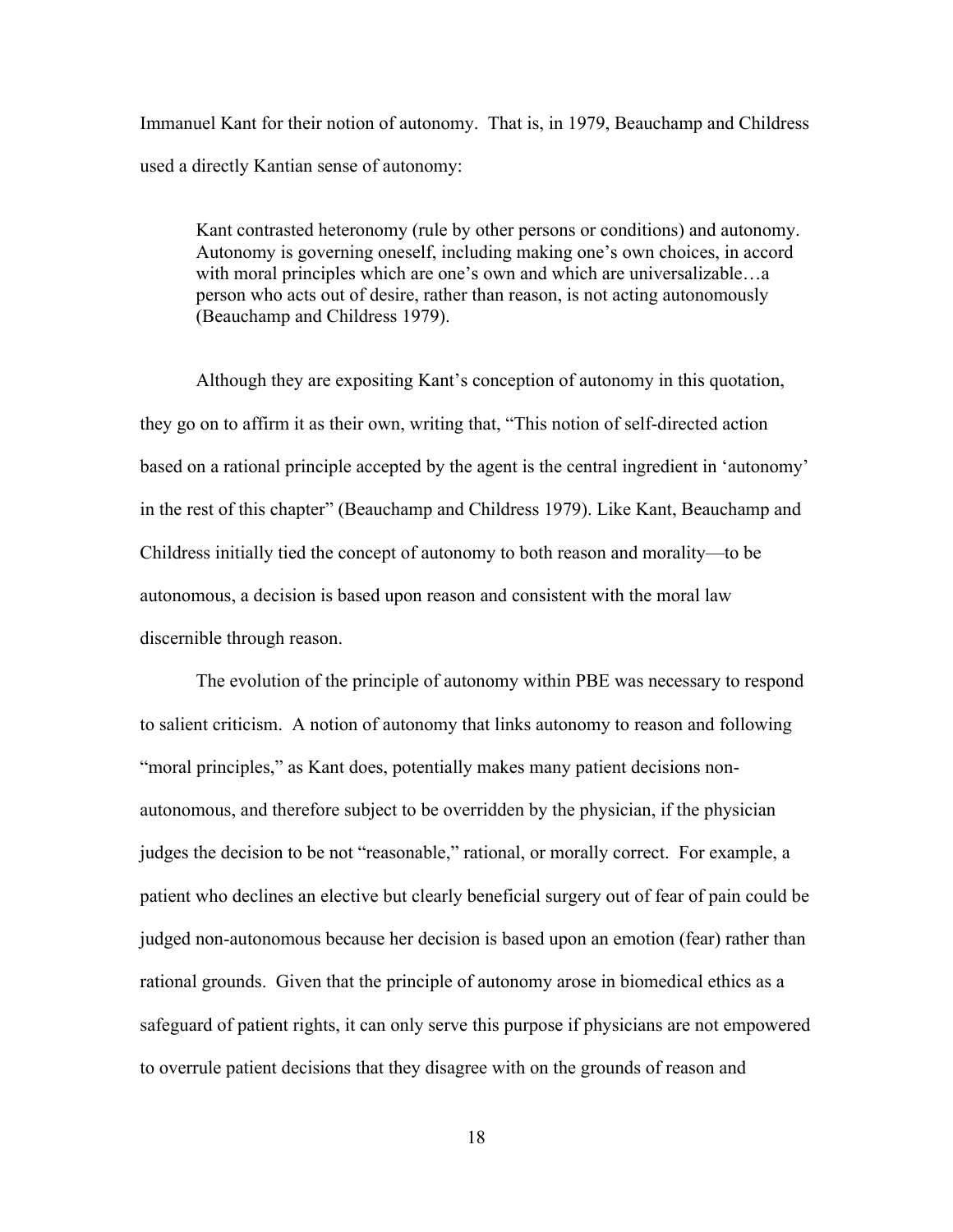morality. In fact, the most accepted standard for judging whether a patient is making an informed, competent decision now rests upon the patient being able to describe the circumstances of her illness, give the options presented to her, and then give an answer as to what she chooses and why. The *why* can be based upon completely irrational beliefs or values that some would judge to be immoral; it still must be respected (Beauchamp and Childress 2009). In a recent example of this, communicated to me by a medical student, a patient chose to reject amputation of a gangrenous leg because she believed angels would help her. She was still judged competent because she could repeat the options given by the surgeon, and she also stated that if the angels did not save her she was likely to die of her disease, which was later the outcome.

The expansion of Beauchamp and Childress's meaning of autonomy, to include patient decisions based on emotion and other motives not founded solely upon reason, also includes recognizing that patients do not always desire to be treated autonomously, and that whole cultures do not value autonomy. Furthermore, patients may choose to give decision-making power to other members of their family, or even ask the doctor to decide for them (Beauchamp and Childress 2009). Additionally, many patients treated by physicians are non-autonomous because they lack the capacity for medical decision making as the result of impaired cognitive status or simply severe illness. There is an obvious problem with trying to characterize the doctor-patient relationship by way of a principle that is not applicable to many clinical encounters, and which may be undesired or culturally inappropriate for many more.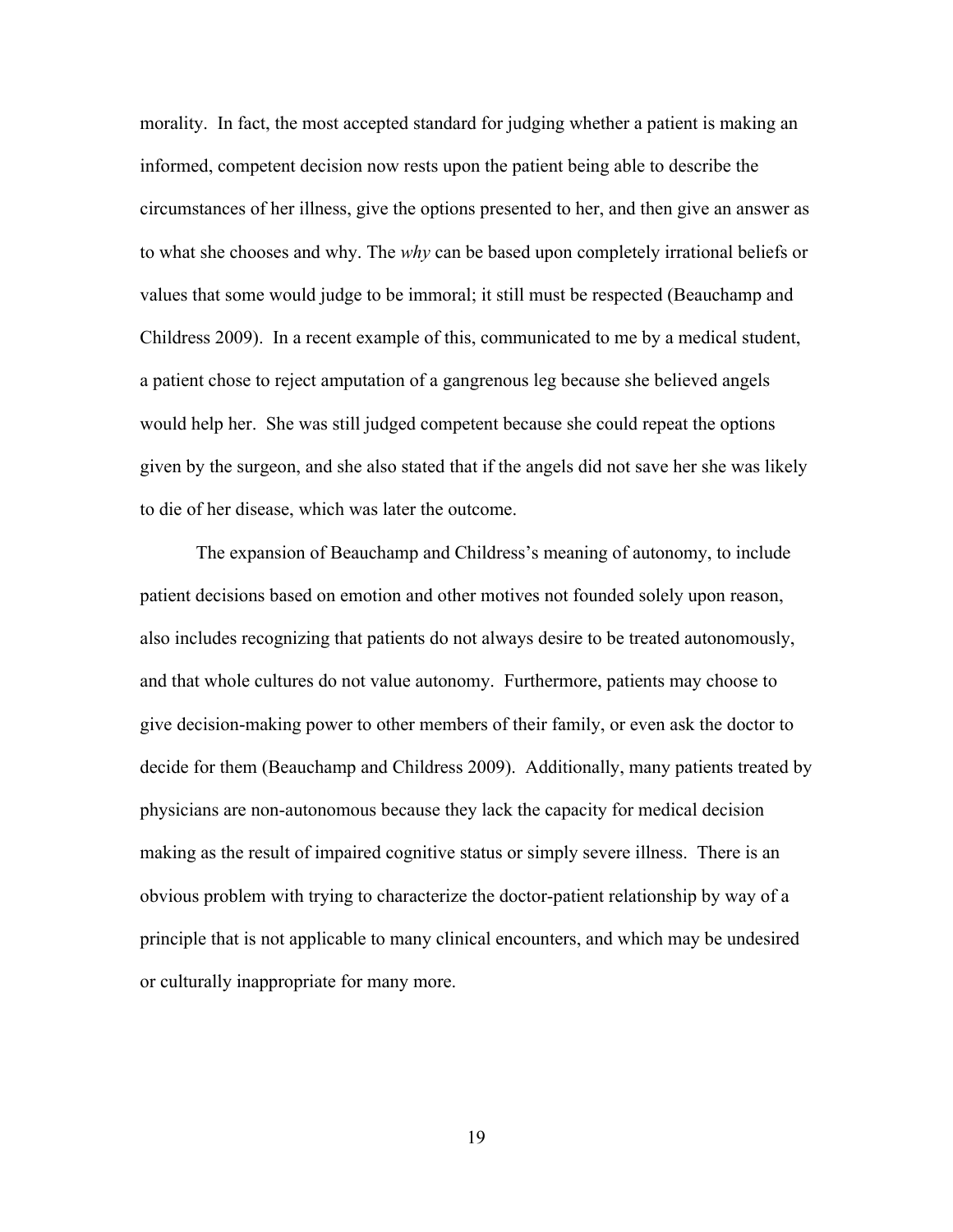### Autonomy in the Doctor-Patient Relationship

The focus of *Principles of Biomedical Ethics* is the four principles that they determined are most central to resolving biomedical questions and dilemmas; it is not the doctor-patient relationship. For this reason, Beauchamp and Childress do not explicitly describe the doctor-patient relationship wholly in terms of autonomy; but Robert Veatch does in *The Patient-Physician Relation* (Veatch 1991). Here, the principle of respecting patient autonomy is translated into a guiding standard for conduct in the clinical encounter. Veatch's contract theory of the doctor-patient relation takes the autonomous selfhood of both the physician and the patient as the starting point for his description of the proper clinical relation:

If it is true that medical ethics involves the stances of lay people as well as health professionals, and that patients (or their surrogates) are often healthy enough to be substantially autonomous agents, then the patient-physician relation ought to be one in which both parties are active moral agents articulating their expectations of the interaction, their moral frameworks, and their moral commitments. The result should be a partnership grounded in a complex contractual relation of mutual promising and commitment (Veatch 1991).

I have already addressed how the autonomy model is empirically limited in failing to be applicable to many medical encounters, including virtually all cases of serious illness, but Veatch does not address this concern in his writing. He does, however, argue that the contract, or partnership, model is most compatible with modern medicine, in part because it can accommodate the increasingly common circumstance in which the patient and doctor are strangers to one another (Veatch 1991).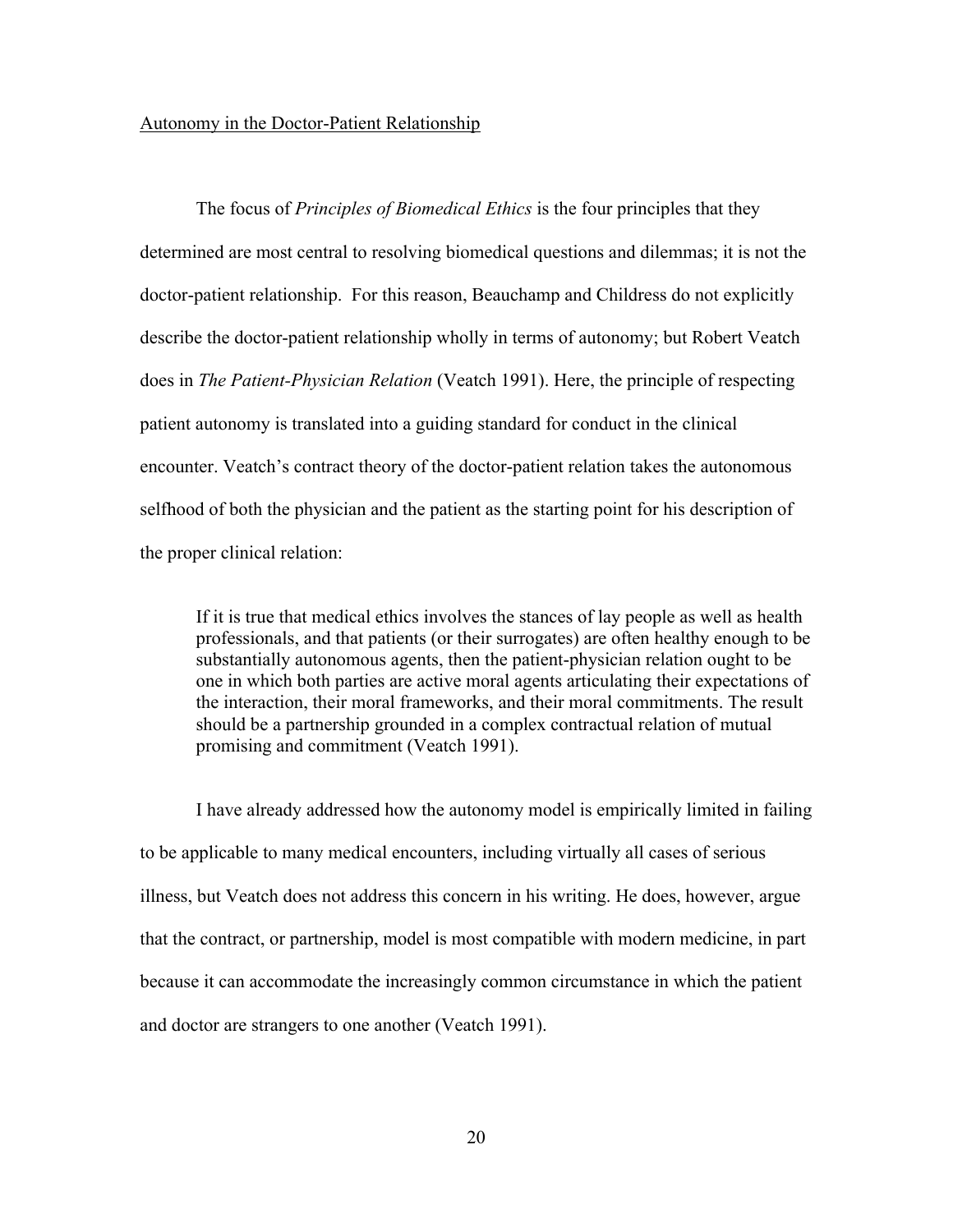Veatch defends the need for his model precisely in an aspect of the clinical encounter that others consider a problem of modern medicine that needs to be remedied, rather than accepted. Many see the lack of continuity and enduring relationships between doctors and patients as a problematic and unfortunate emerging norm in clinical settings. But Veatch argues that there are potential advantages to a "stranger-physician relationship," over one where patient and physician share a friendship or mutual knowledge of one another. One problem with the physician-as-friend model that is avoided by a more distant contract model is that the physician-as-friend may presume knowledge that is incorrect, or worse, try to speak for the patient based upon the closeness of the relationship. It is certainly true that once a physician has spoken for a patient, given the social power of the physician's voice, it is hard for a patient to regain her standing and correct the physician's conclusions. But it seems equally true that details not shared by the patient, because the relationship is too distant, also may produce decisions that do not reflect patient preferences. For example, is a woman more likely to share her new need for contraception because she is having an extramarital affair with a doctor who knows the circumstances of her life, or with a stranger-physician? Either answer could be correct, depending on the circumstances and judgment of the patient, but I also believe it is equally likely that sharing this information with a physician who knows her may actually be easier than sharing it with a stranger who she may fear will then judge her. Certainly the physician as friend is someone to whom she may feel comfortable offering a justification for her actions, whereas with the stranger-physician she must rely upon a more generalized nonjudgmental attitude.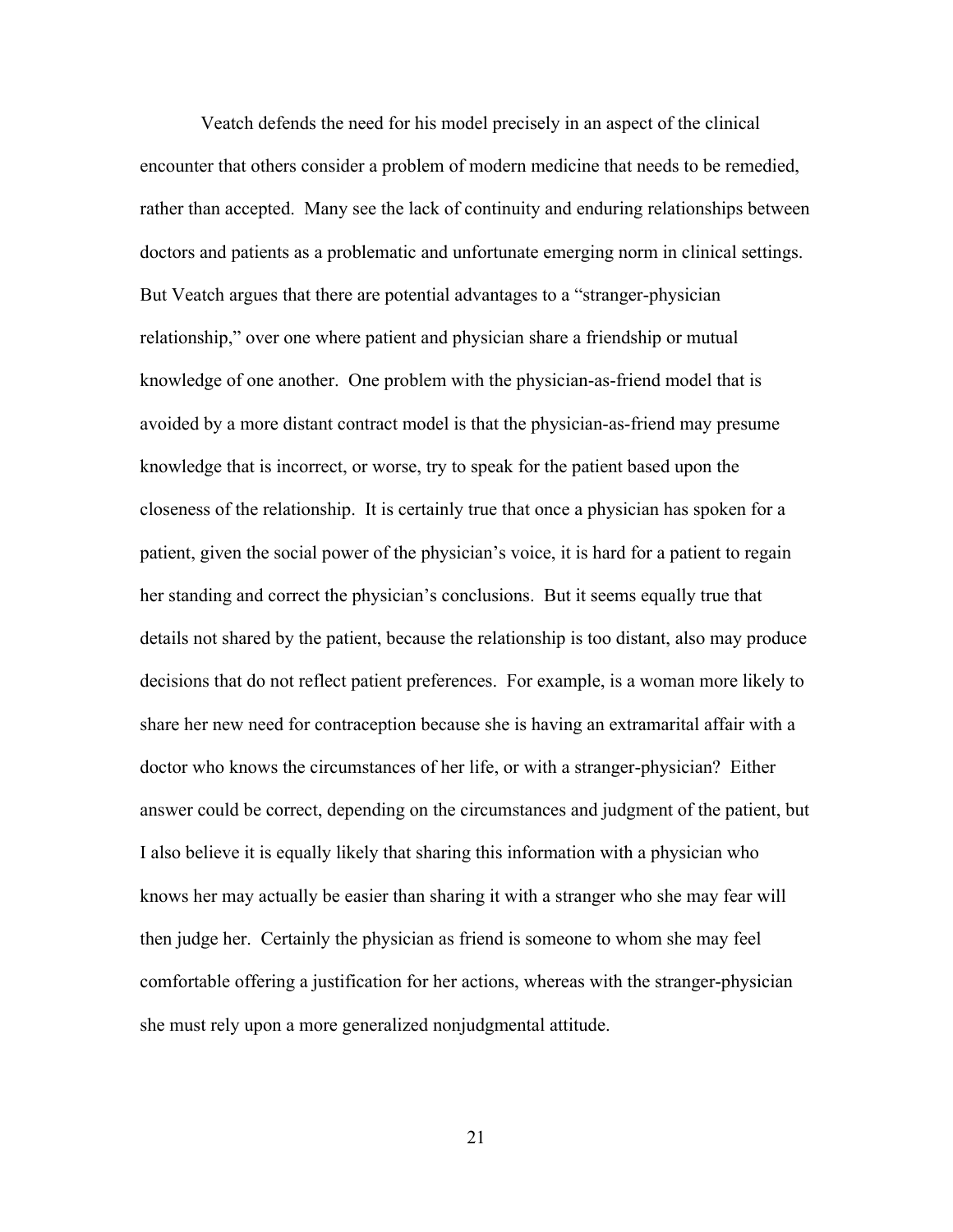The point is not to refute Veatch's claim, but rather to note that lapses in the knowledge necessary for good decision making will occur in any model, although perhaps for different reasons. Later, when discussing the narrative model in Chapter IV, I will return to this point, because proponents of narrative medicine seem to sometimes view themselves as invulnerable to the problem of presuming too much knowledge of the patient, a significant danger of their approach if not corrected. An epistemological humility is crucial to good medicine, and no model of the clinical encounter is immune to mistakes made from not knowing what is not known.

Veatch breaks with Beauchamp and Childress in that he places respecting patient autonomy over the principle of beneficence in the medical setting. Whereas PBE regards the four principles as having equal value, so that only in an actual individual clinical case can one principle override another, Veatch places autonomy permanently over "producing good" for the patient (Veatch 1991). Furthermore, Veatch argues that maintenance and respect for physician autonomy is crucial in a well-functioning clinical encounter, and he believes that approaching the relation as a "contract" offers the best way of respecting both parties.

The only problem Veatch identifies with a model based upon autonomy is its potentially excessively individualistic focus that may obscure the fact that physicians must sometimes choose to balance social justice concerns over the needs of an individual patient. Veatch writes that:

If a clinician has entered into a partnership with a patient in which he or she is constrained by a promise to protect that person's rights and welfare, it would appear that any pressure to have the clinician reduce expenditures is really a pressure to violate that promise (Veatch 1991).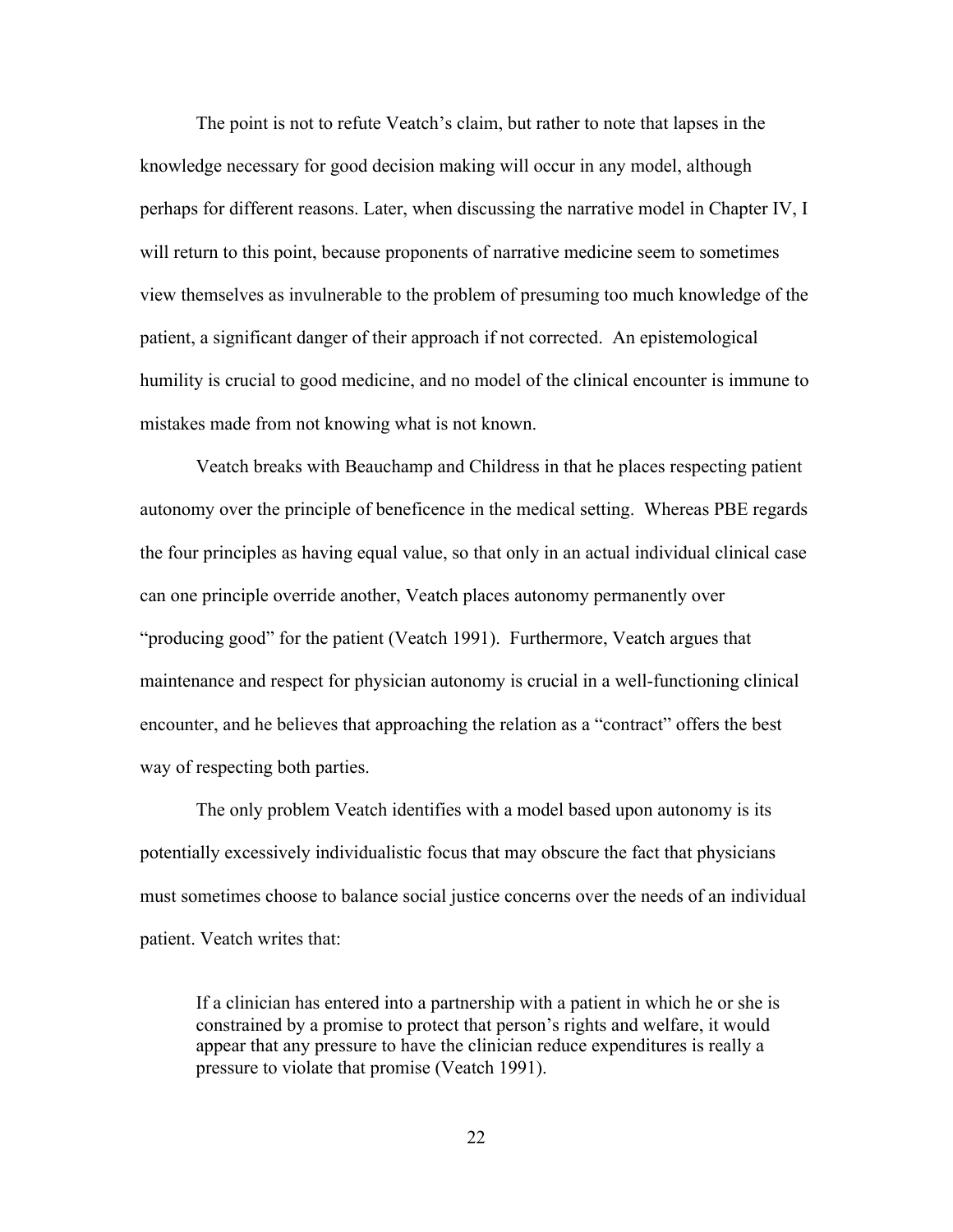It is outside the scope of this work to fully review the debate regarding the physician role in the doctor-patient relationship when there is a conflict between what is best for the patient and what is cost-effective or financially responsible. Paul Ricoeur, however, places issues of social justice outside the center of the doctor-patient relation, but within the domain that physicians must consider in medical decision making (Ricoeur 2007). That is, although a physician's primary concern must be the patient at that moment, the physician must not lose sight of the larger community of patients, and some consideration must at times be given to preventing a harm to others, if treatment to one potentially leaves others without care. Although this is a relatively underdeveloped consideration in the developed

world currently, it is becoming an important issue globally, and medical ethics will increasingly have to contend with this balancing of individual and community needs.

In Veatch's most recent book, *Patient, Heal Thyself*, he takes the more radical step of suggesting that the doctor-patient relationship should, in a sense, be a nonrelation. His argument has four parts:

# 1) **Doctors are committed to a set of moral values by being members of their profession**.

This is also MacIntyre's argument in *After Virtue* (MacIntyre 2007). Professions have a set of values that must be accepted as part of being a member of that profession. Therefore, the values of the medical profession are both incommensurable to patient values, and also largely unknown to patients:

> …as medical professionals become specialized and separate themselves from the broader community of laypeople, in a sense they become alienated from the patient perspective. They think about medical choices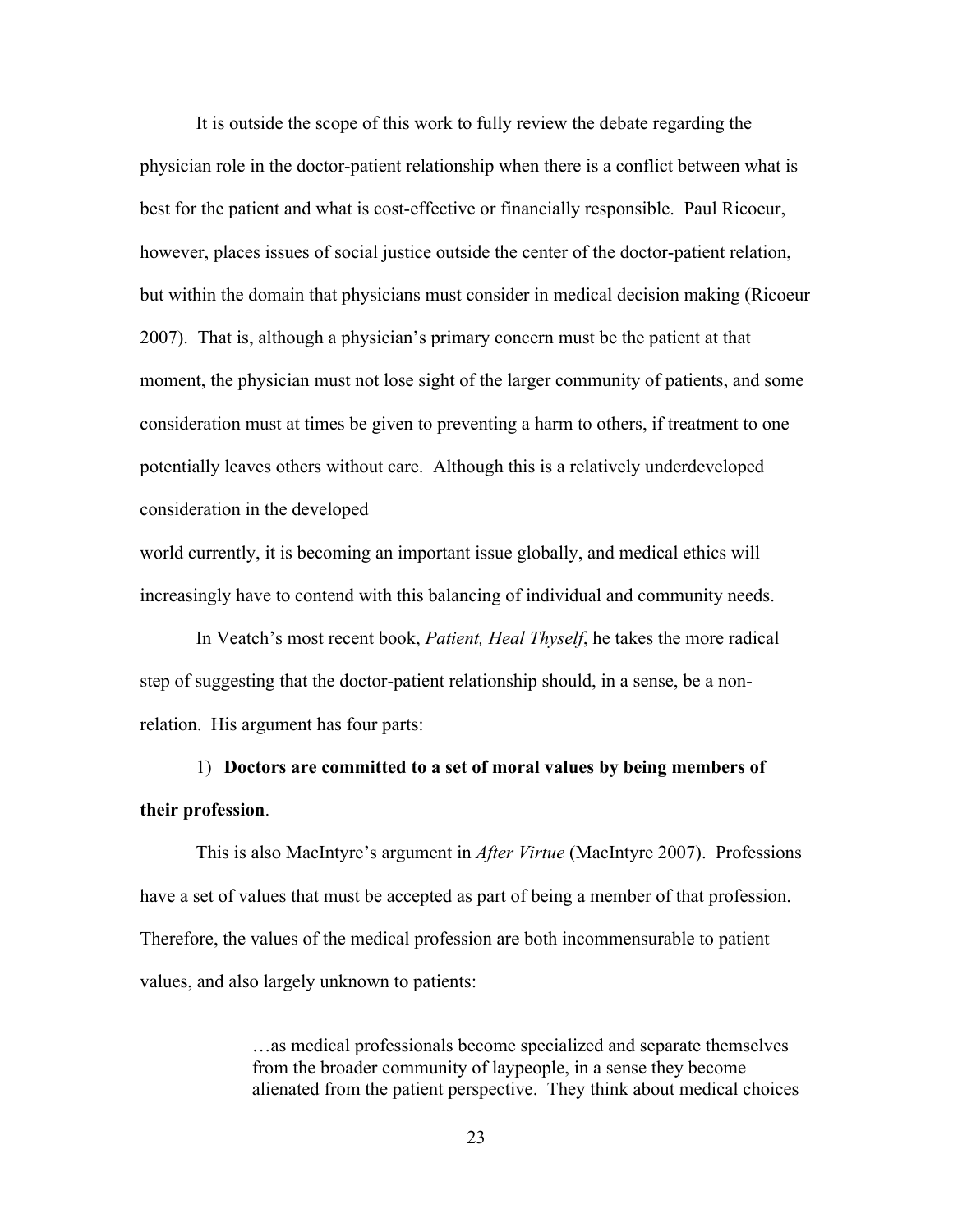differently and choose options based upon values that are not shared by others. In fact, the Hippocratic notion of professionalism suggests that by taking an oath, the physician sets himself or herself apart from other citizens. He or she "professes" a set of obligations that require loyalty to the profession. Just as patients cannot think like health professionals, who have been trained to view medicine with asset of concepts and theories unknown to laypeople, so, likewise, physicians…lose the capacity to think like a patient (Veatch 2009).

While MacIntyre recognizes that professions have a set of values unique and definitive of their roles, Veatch argues that these values prevent physicians from communicating with patients. But the examples he uses to illustrate this actually suggest a different, less discouraging situation. He describes an orthopedic surgeon telling a young college student that in his opinion it would be safe to take the cast off after only four weeks, rather than the standard six weeks for this fracture (Veatch 2009). I believe this example reflects a doctor trying to place himself in the role of the patient, and thinking that the small additional risk of reinjury would be mitigated by the patient's youth and excellent health, and justified by the patient's desire to return to a normal life as soon as possible. While I agree with Veatch that it would have been better for the physician to explicitly lay out options for this patient, or at least explain the basis of his reasoning, I do not see this as supporting medical values that are in principle unknowable to the patient. The doctor is seeking to think from the patient's perspective, even if he has made unwarranted assumptions about what he thinks the patient would want. The leaps in the physician's thinking do not arise from his medical values so much as they arise from his memory of being a young college student or a sense of what the patient is like from his interactions with him.

2) **Patients have their own values, and doctors cannot know them.**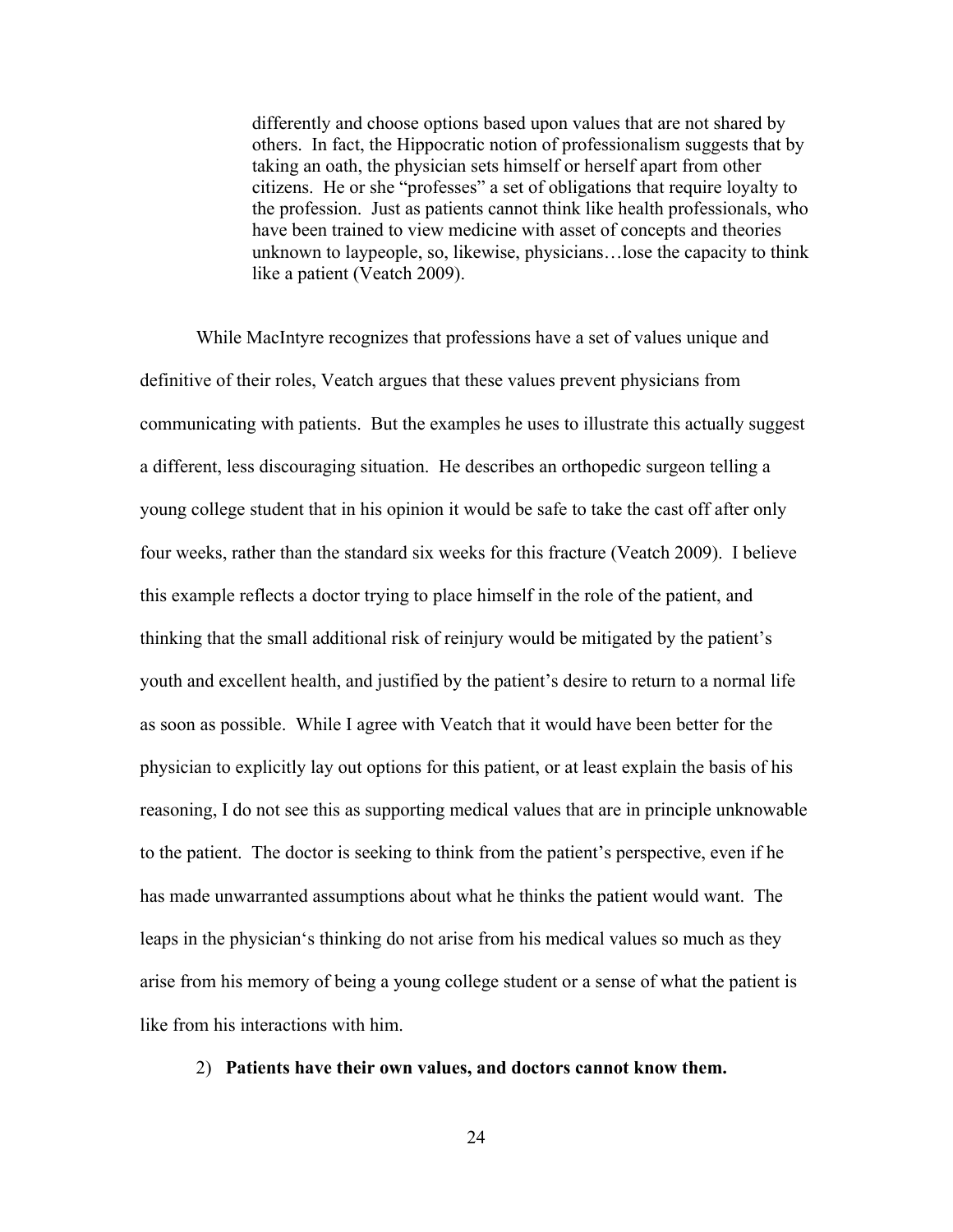The first part of this is undoubtedly true, but the second part is suspect and simply untrue at times. Although doctors do adopt a certain set of values, they also maintain a set of values that are outside medicine. Physicians often have values derived from their religion, their class, and even their upbringing, which may or may not coincide with a patient's values. Sometimes it is easy for physicians to recall other value sets because they have held them themselves, or have family members or friends with similar beliefs. Even when it is a stretch, it seems implausible for Veatch to claim that physicians are able only to see the world through the value set imbued by medicine. But Veatch holds the view that to know how to best benefit a patient, the physician must understand the patient in a way that he believes is

impossible, or at least highly unlikely in modern medicine:

Physicians no longer can be expected to be able to do what is in their patients' best interest just because they are competent physicians. They cannot be expected to do what best serves patient interests because they cannot be expected to know what the patients' interests are (Veatch 2009).

There are problems with this at several levels. Firstly, it is the responsibility of "competent physicians" to seek to understand their patients' values and interests. Secondly, without this understanding, and the ensuing dialogue that seeks to match patient interests and medical choices, a dialogue that must be physician led, it is wholly unrealistic to expect patients to make choices in their best interest. A common example from clinical practice explains what I mean by this. Since the Women's Health Initiative study linked hormone replacement with higher rates of heart disease and breast cancer, many women suffering from symptoms of early menopause have come into my office asking for natural hormones to relieve their symptoms. Although some popular media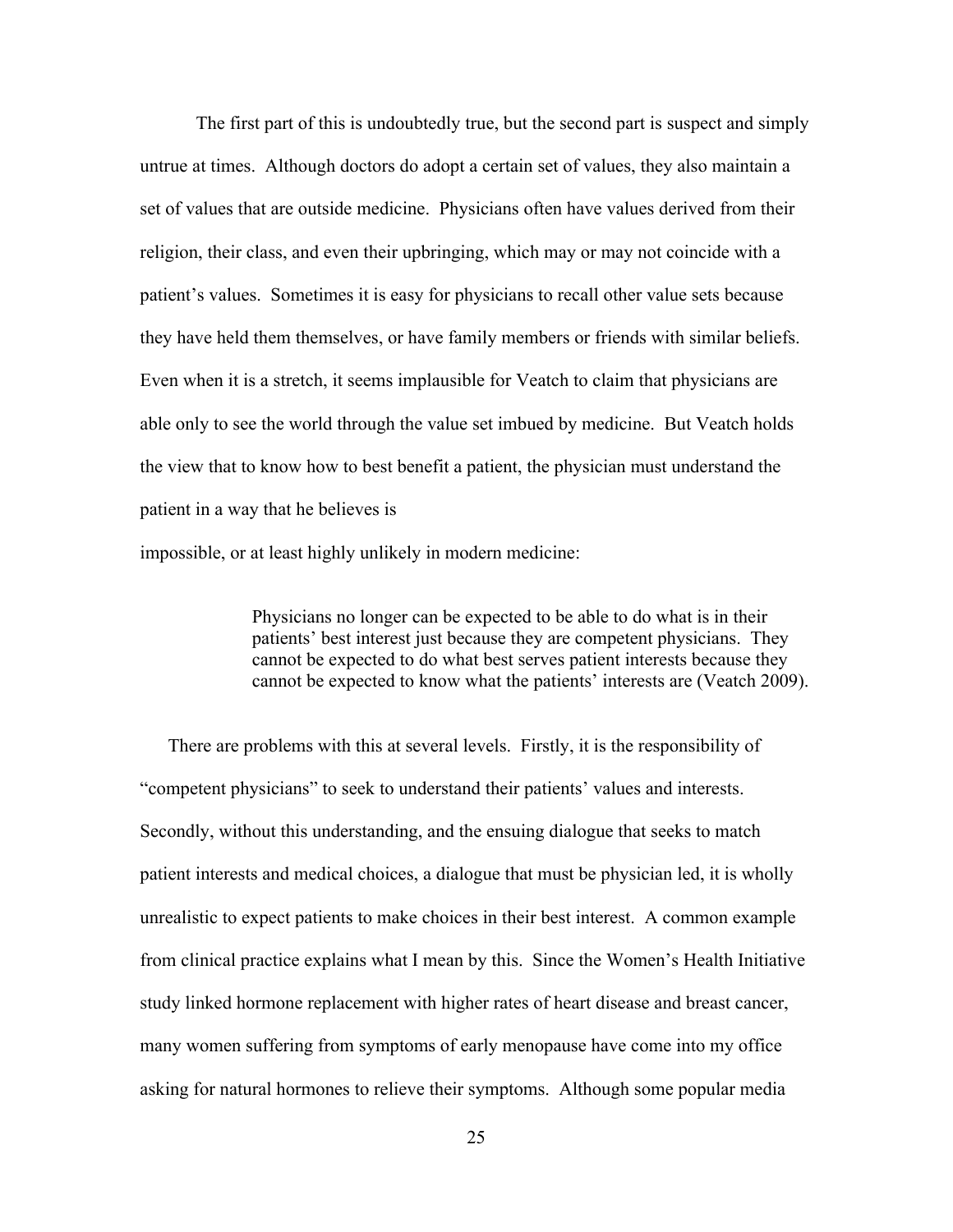figures have made claims about the safety of natural, plant-based estrogen, the data do not support their claims that some forms of estrogen are safer than others. It is a simple discussion to elicit why a women wants natural hormones. If it is because "natural" feels better to her than "artificial," this is a value that needs no correction or revision, provided she does not labor under an illusion that "natural" also implies "safer." I have heard women say that they understand there is no proven benefit to natural hormones, but they feel more comfortable with them, and this seems unproblematic. Women, who claim that even if there were no proven benefit, they would still like natural hormones, because they believe a benefit may still be shown in the future, similarly hold a value that does not contradict what we know. But a woman who thinks that natural hormones do not cause cancer needs to hear that early menarche (the age of the first menstrual period) and late menopause both increase the risk of breast cancer, because they increase the total time of exposure of breast tissue to estrogen—a natural estrogen produced by the woman's own body. <sup>1</sup> This discussion only occurs, and could only occur, when the physician has asked the woman about the values and thinking behind her choice for natural hormones.

There is often no uncomplicated way for a patient's values to justify a given medical choice, without the physician taking a role that clarifies and translates between the patient's values and medical choices. To do this, physicians must begin a discussion of patient values, and must then test the patient's statements against examples pertinent to the decision that needs to be made. (e.g., the value of natural remedies, against information about what is actually safe or not.) This dialogue often reveals that the stated values of a patient are not actually consistent with her choices when given full

 $\frac{1}{1}$ <sup>1</sup> For matters of clinical practice, particularly when referring to relatively noncontroversial claims within medicine, I will not cite standard medical texts as support.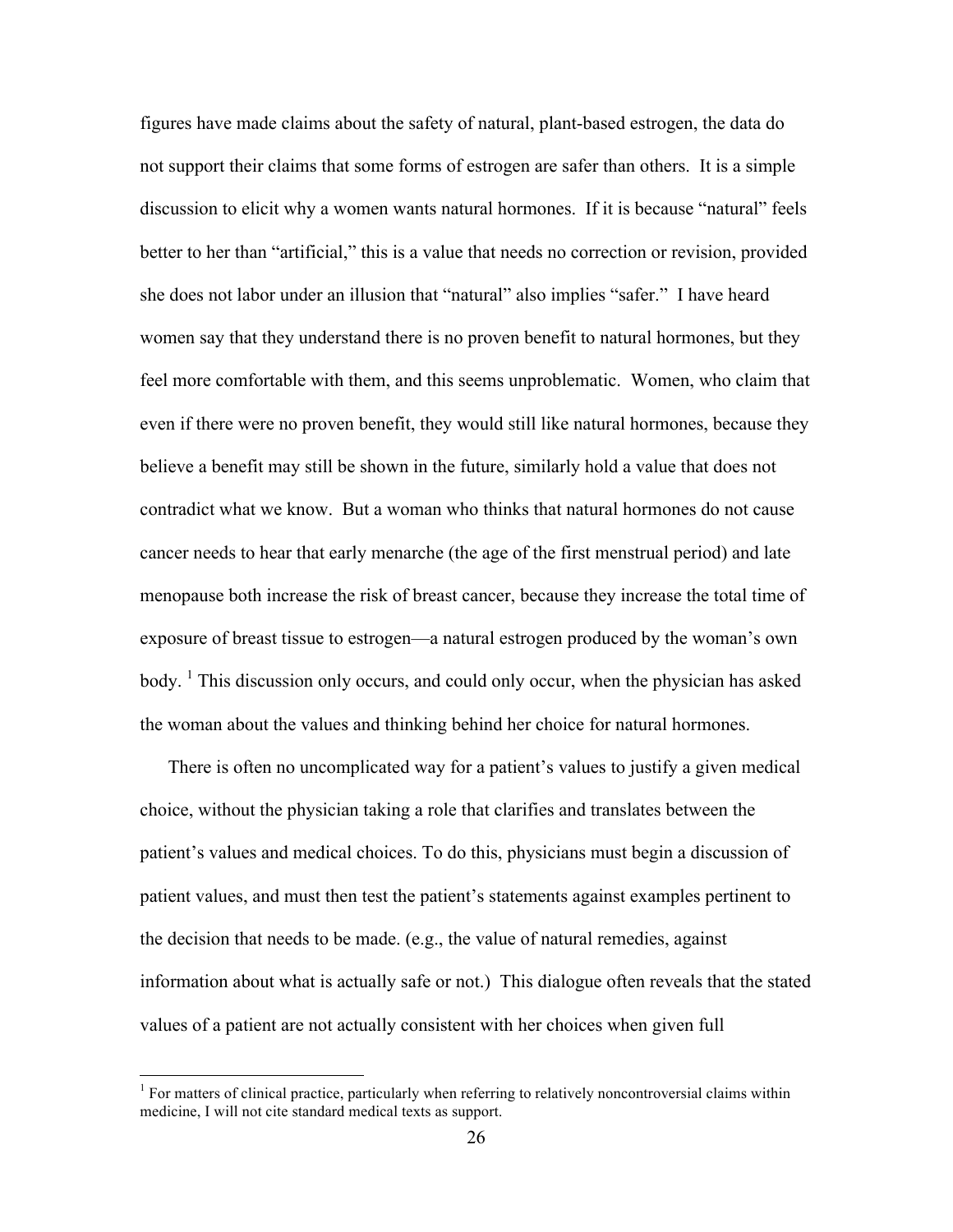information about the likely consequences of her choices (e.g. that natural or plant-based estrogen will have the same side-effects as artificial or animal-based estrogen). Veatch's claim that the patient must make these choices unaided by a dialogue with the physician that clarifies the medical facts and patient values leaves the patient completely unaided by physician knowledge and experience (phronesi*s*)*.* If this is actually the direction of medicine, as Veatch claims, it is unclear why physicians could not be replaced by Internet sites for medical

information and technicians performing procedures selected by patients unaided by any expertise other than their own.

# 3) **Physicians must cede decision making to the patient, as only she knows what she actually needs or wants.**

Much of this claim has already been addressed by the arguments above. But an additional response that needs to be made is this: Veatch conflates making the decision with a dialogue about making the decision. No one seeks a return to paternalistic medicine, but there is a wide gulf between doctors making decisions for patients, and patients making medical decisions unaided by physicians. It is within this wide gulf that I believe effective, humane medicine resides and must continue to inhabit.

Veatch's position in *Patient, Heal Thyself* can be seen as the culmination of an autonomy model of care for conceptualizing the physician-patient relationship. The result is a nonrelation in the sense that the physician is not expected to seek to understand the patient, and the patient should not expect to receive any assistance other than medical information from the physician in medical decision making. This does not even represent dialogue, in the sense that there is really no exchange that could not be accomplished by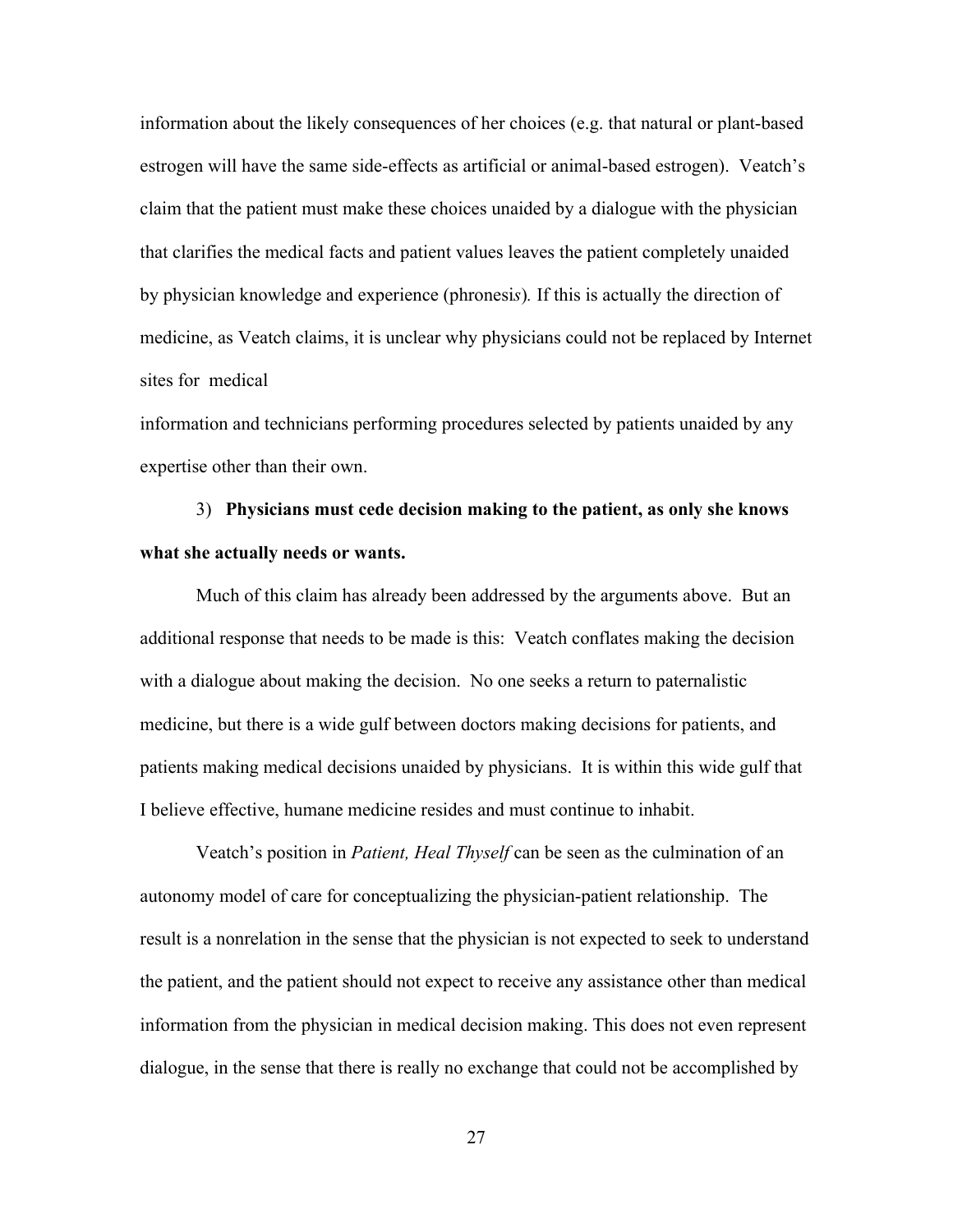interfacing with a computer. The physician lists choices and risks and the patient has an internal dialogue that includes values, but there is no point in sharing this inner discussion with the physician, because the physician lacks the skills to help or correct a patient in her decision making, in her matching of choices and values, options and interests. Furthermore, Veatch's model is inconsistent with both patient and physician expectations of how the clinical encounter should proceed. Empirical research shows that over three quarters of patients value empathic care from their physicians (Mercer et al. 2004; Mercer et al. 2005). The paternalistic model of "detached concern" is replaced by Veatch with a model of total detachment, as expressed by the title, *Patient, Heal Thyself.* It seems hard to conceive that meaningful empathy could find a place in an encounter in which physicians are no longer even expected to engage patients at a personal level.

#### The Aim of This Project

It might seem that the goal of this critique is to "turn back the clock" to a time when physicians took the time to know their patients and treated every patient as a person, not as a disease, as Cassell describes. This would be an incorrect statement of my goals for two reasons. The first is that medicine never was that humane profession. When Cassell tried to humanize medicine beginning in the 1970s, medicine was already in the thrall of technology, and the predominant mode of doctor-patient interaction was paternalism. As Albert Jonsen explains, even critics of autonomy-based medicine, including himself, need to recognize the benefits it has provided by moving medicine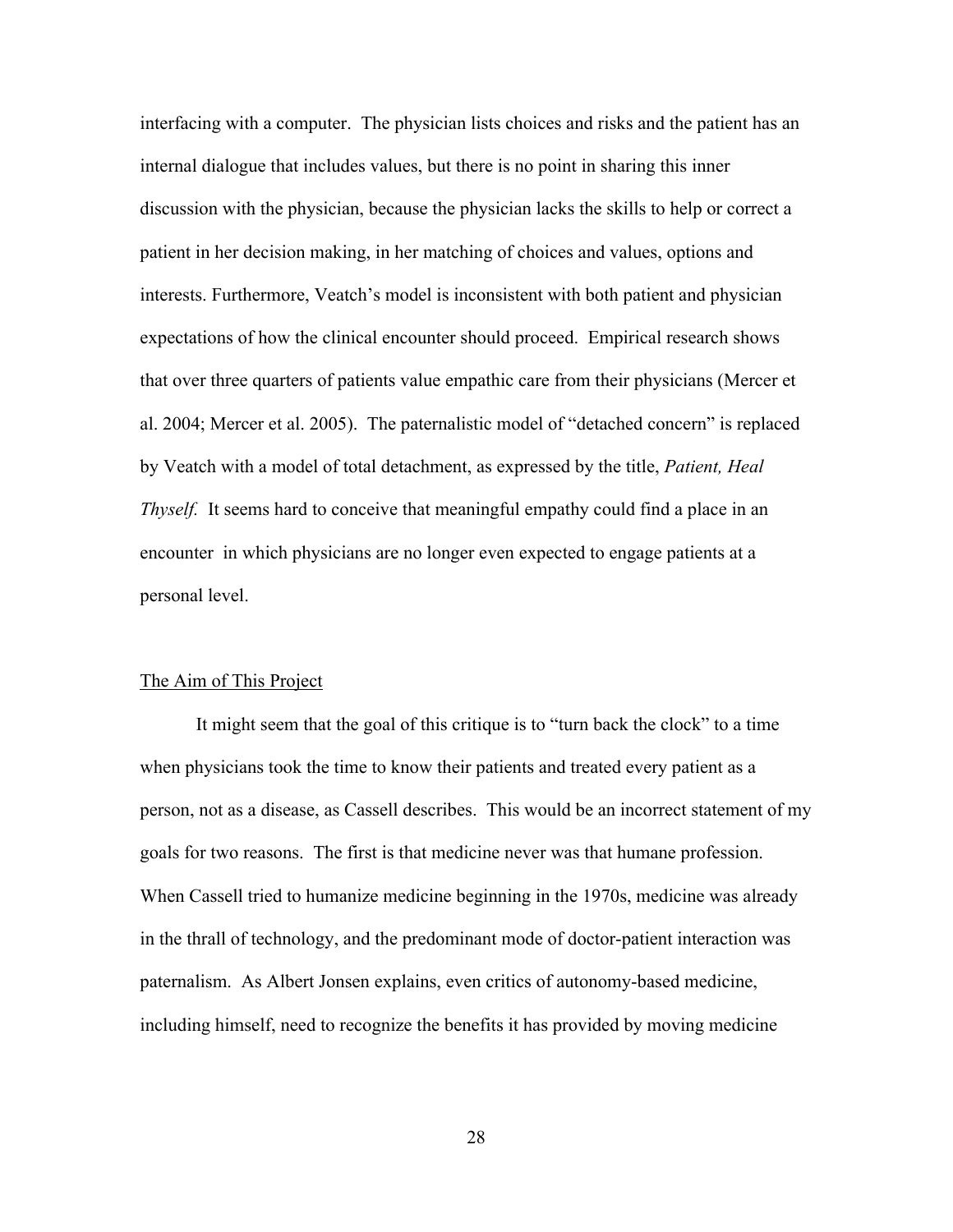beyond a "doctor knows best" attitude in regards to patient communication and decision making (Jonsen 2007).

Furthermore, although I endorse the position of Cassell, Montgomery, and many others, a full description of how this is to be achieved, and how it would actually be accomplished in each clinical encounter, has not yet been articulated. When Ricoeur writes that the "just distance"—the relationship in each clinical encounter—needs to be set by the singular narrative of each patient, her illness, and the physician receiving the request for help, he gives an answer, but it is an answer that must be further developed to be of any use to practicing physicians, patients, and medical students who wish to receive meaningful guidance for how they should proceed (Ricoeur 2007). An explication of this relationship of the just distance is my goal. The resulting description and prescription for the doctor-patient relationship must recognize and be capable of functioning within medicine as it is currently practiced, even if it simultaneously works to critique many of the problems and failings of our current system. It must address every clinical setting, from the ICU and emergency room, to the prenatal visit and well child checkup.

# Chapter Overview

In Chapter II, I summarize the critique of an autonomy model for the doctorpatient relationship. The gist of this argument is that this model of care is founded upon an outdated and flawed view of selfhood: the autonomous subject. Alfred Tauber, physician and ethicist, argues that medicine embraced the autonomy model, long after the social sciences and philosophy had moved beyond it, because it actually strengthens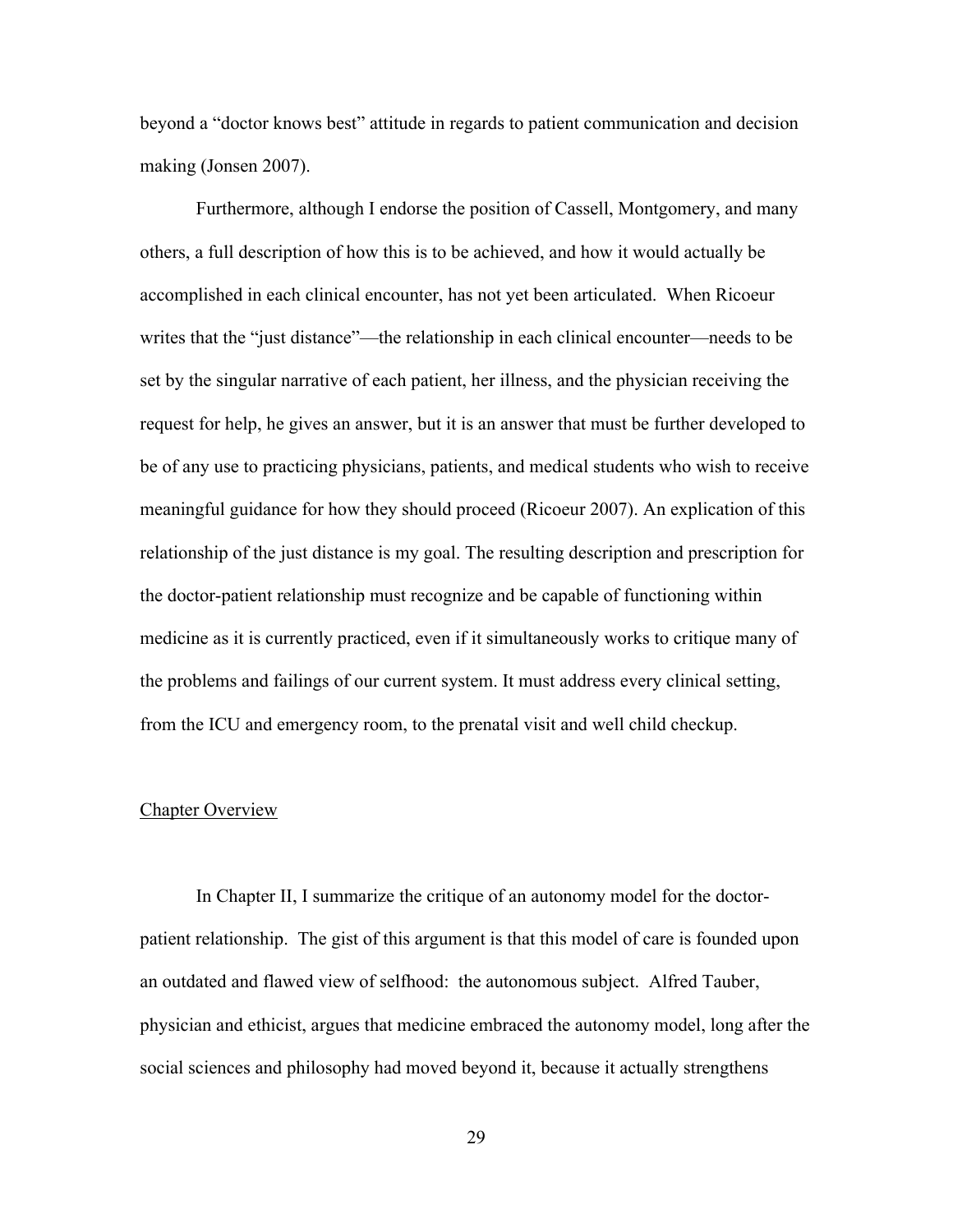physician power and allows an abdication of responsibility justified on the basis of patient's rights (Tauber 2003; Tauber 2005). The version of selfhood it is predicated upon is the independent, self-ruling individual who both seeks, and is capable of making, medical choices without any coercion or assistance from her physician, except for the provision of information.

As the autonomy model of care has slowly lost ground over the last thirty years, other ways of configuring the relationship have emerged. The two most prominent of these are shared decision making and narrative medicine. While narrative medicine incorporates an implicit and explicit critique of the autonomy model (in part because it relies on a wholly different view of selfhood), the shared decision-making model can actually coexist with an autonomy model. Perhaps for this reason, shared decision making has recently received widespread endorsement from several major medical societies (Kon 2010). But, shared decision making has philosophical underpinnings as suspect as the autonomy model of care. Its philosophical foundation is logical positivism, which like an autonomy model of selfhood, is largely rejected by current philosophical thinking.

Chapter III addresses the other model of care that is growing in prominence: narrative medicine. It is derived from narrative philosophy and seeks to correct the problems it sees in the current medical environment, brought on in part by an inflexible adherence to the principle of autonomy. Beginning in the philosophy of Ricoeur, MacIntyre, and other narrative philosophers, narrative medicine and narrative ethics teach that the self is composed and known to itself and others through narrative structures: we are in a real sense our story (Ricoeur 1984, 1992, 2007; MacIntyre 2007). Medicine as a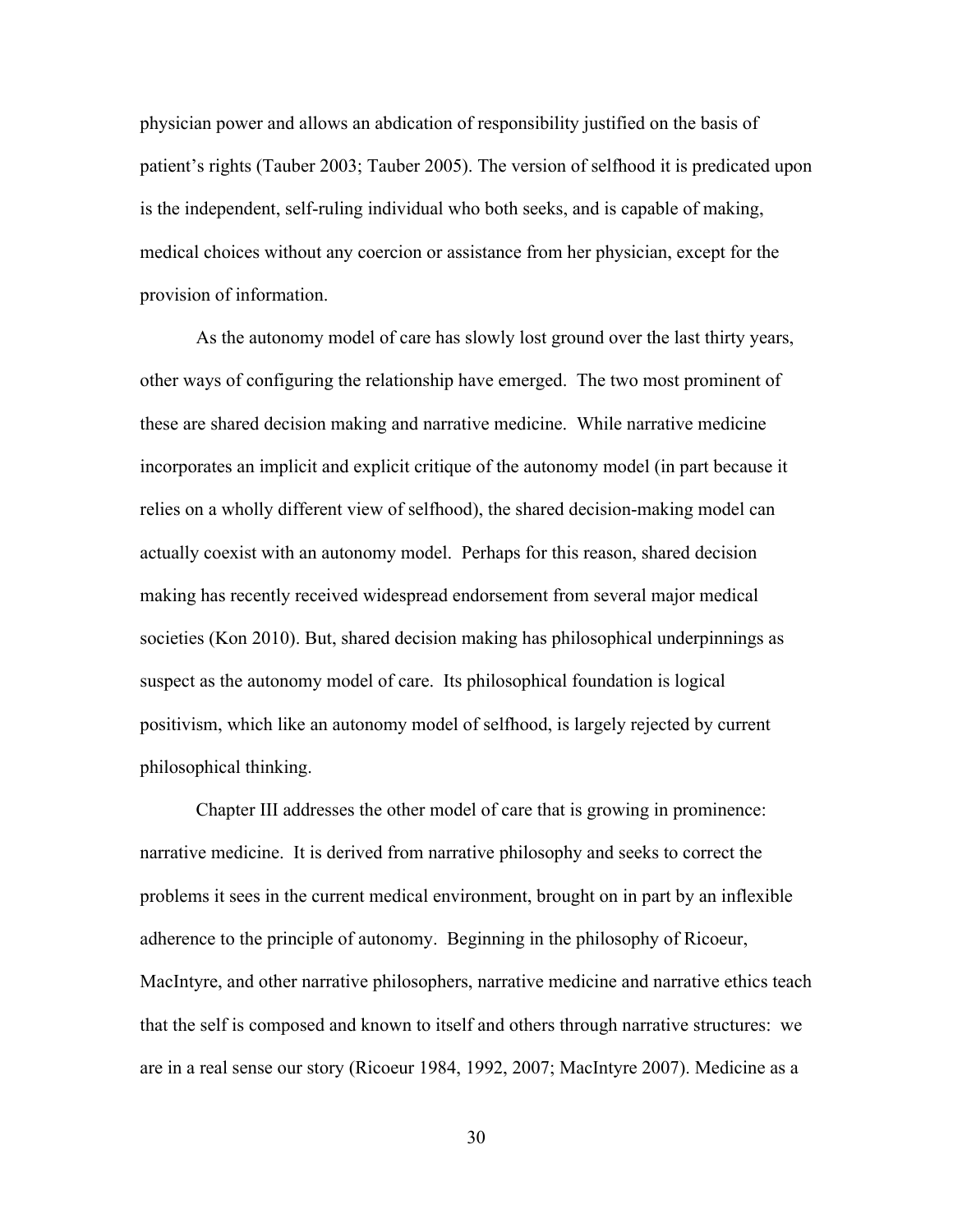healing art must then learn to elicit and heed the story of the patient, if it is to really serve to end or reduce personal suffering and restore health.

Narrative medicine is the strongest contender for overthrowing the dominance of autonomy in determining the clinical encounter, but I believe it suffers from both practical and philosophical problems that need to be addressed prior to its ascension.

Chapter IV addresses issues with narrative medicine that need to be resolved. There are both practical and philosophical problems with its current formulation. Philosophically, a narrative version of selfhood raises questions of how closely or neatly we are to understand the equation between self and story to be. Within narrative philosophy, there are also different claims about who the privileged narrator is, and whether the story composes or constitutes selfhood. That is, do we need story to know ourselves (the position held by Hannah Arendt and Adriana Cavarero), or do we need stories because these narratives actually represent our selfhood (the position held by most narrative philosophers)? This is not an irrelevant philosophical detail. The implications of this difference are that a too-facile equation of self and story may actually lead narrative physicians to be overly optimistic or confident in their ability to know and speak for the patient. Using the work of Adriana Cavarero and Emmanuel Levinas, I seek to supplement and delimit the claims of narrative medicine. Cavarero's understanding of narrative selfhood does not render the self of the other transparent through narrative. This perspective on narrativity defends narrative approaches without encouraging an overreaching attitude among narrative practitioners. Levinas's suspicion of narrative and ultimately of our ability to fathom the other before us completes the discussion. If physicians see their role as striving to understand, Levinas, I will argue, can defend this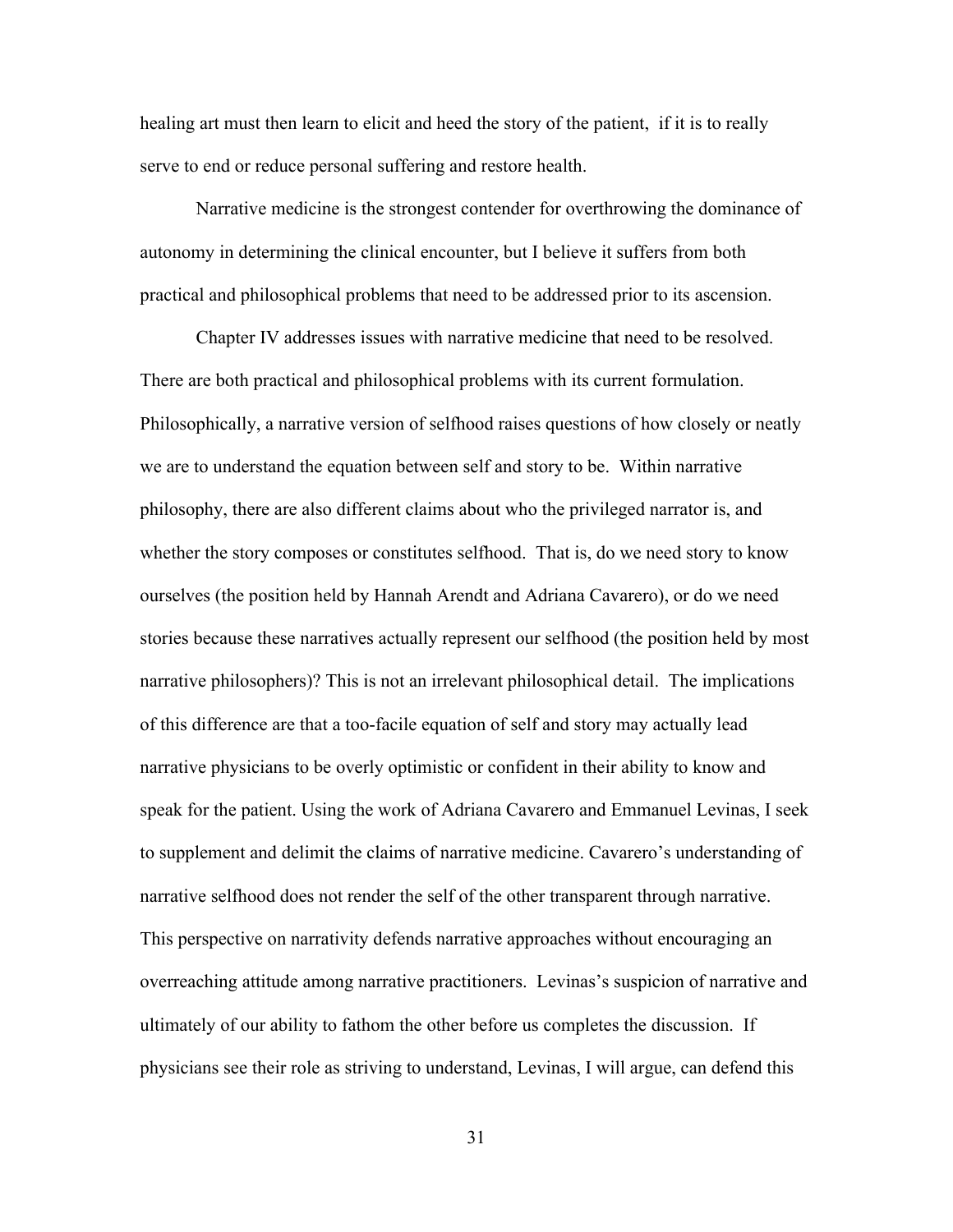as "proximity"—an open, caring approach to the patient. While proximity never results in complete resolution of the opacity of another, the commitment to receptivity that it represents returns a sense of caring to the clinical encounter. Taken together, the claim is that physicians must strive to know the narratives of the patient, the story of the illness, and must have already mastered the narrative of disease, but they must not conclude that they have closed the distance between physician and patient in doing this. The just distance, to return to Ricoeur, is always some distance; it is never a complete closure or fusion.

Chapter V seeks to define, or describe, how a physician can engage in the phronetic act of finding the right relationship. There are four central issues that must be addressed in each encounter, and these four issues can be understood to define it. The first is the act of diagnosis, or at least a decision about what kind of disease is probable, even when the exact diagnosis need not or cannot be made. The second question involves choosing therapeutic options and discussing them with the patient. Some patients need significant support to proceed through the process of medical decision making; some require only clearly explained facts and statements of risks, benefits, and options. Deciding how to assist a patient in medical decision making without unduly influencing her decision is the third issue that requires practical judgment within the clinical encounter. The fourth aspect of the relationship is the level of emotional support—care and empathy—requested or needed by the patient, and the physician's assessment about whether this can be achieved, and whether it will in fact serve the goal of promoting healing and ending suffering. Each of these four factors influences the other three, and the physician-patient relation is not static, so each of the four remains in flux and may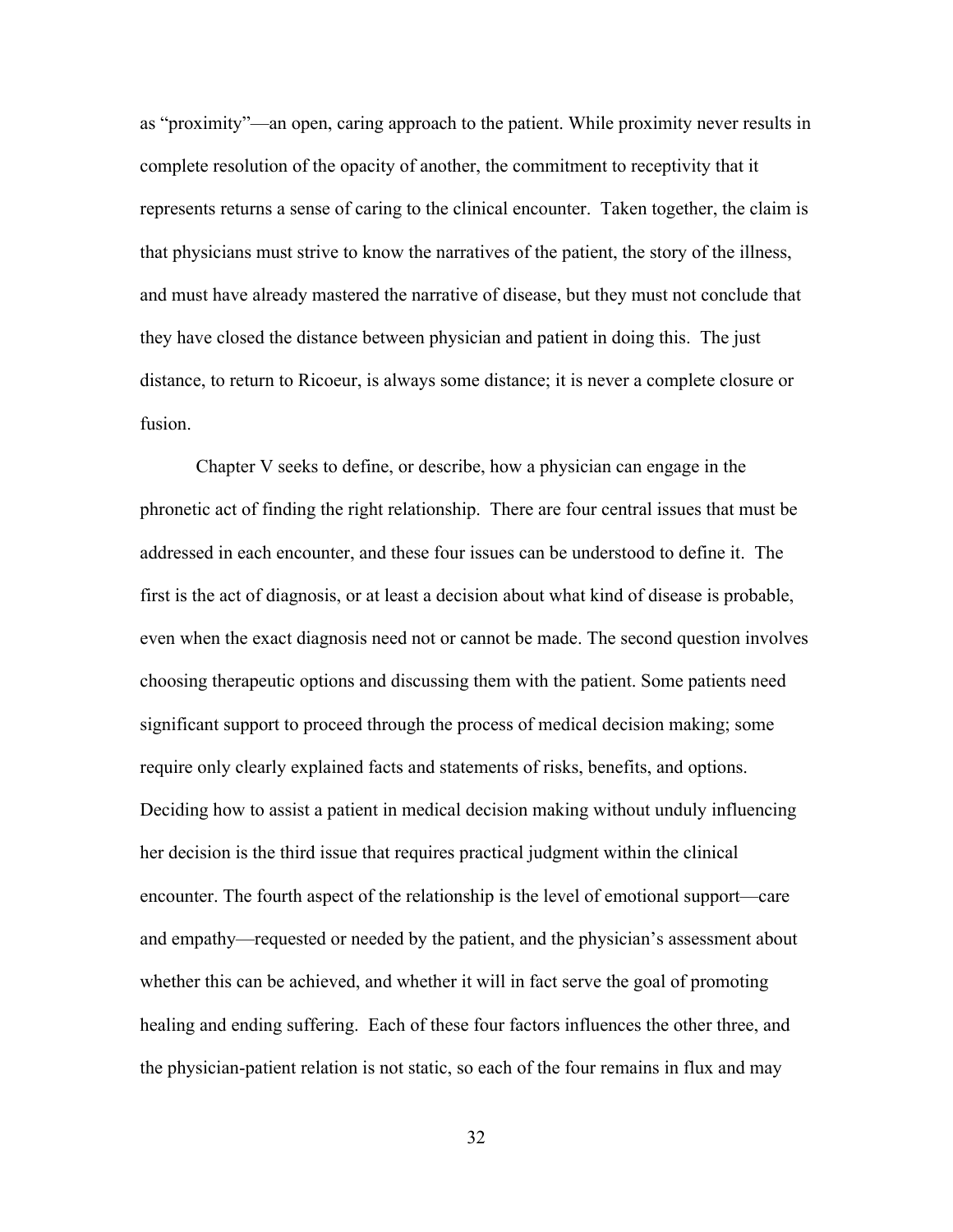alter the other three as conditions change. Physicians must re-embrace medicine as a moral activity if we are to expect them to consciously reflect on these issues in each clinical encounter. But I also believe we must expect nothing less than this.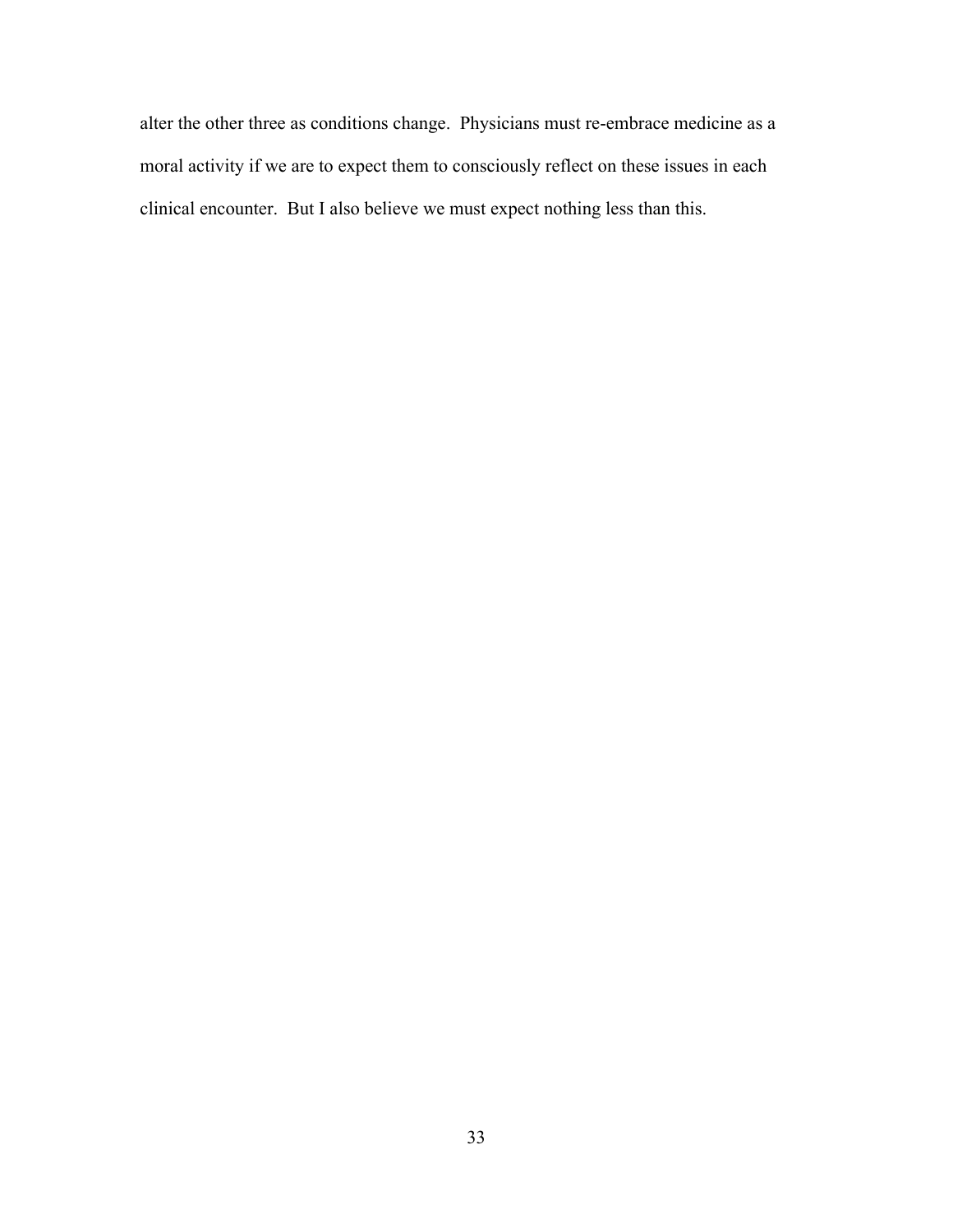#### CHAPTER II

# AUTONOMY: CRITICS AND REFORMERS

#### Introduction

In the last chapter, I reviewed how the autonomy model of care came to be the most widely accepted view of how the clinical encounter should proceed. Despite its widespread acceptance within the medical world, it has received withering criticism from philosophers, ethicists, and even physicians who argue against it on several grounds.

The arguments against the autonomy model have shaped the chapter dealing with this principle in Beauchamp and Childress's *Principles of Biomedical Ethics*. This text, which stands at the center of the debate regarding patient autonomy, details and defends the use of the principle of autonomy in medicine, to the point that much of the sixth edition's discussion of autonomy seems focused on answering its critics (Beauchamp and Childress 2009). The medical community seems unaware or unaffected by this, however, in the sense that discussions such as whether midwives or physicians are better adherents to the principle of autonomy are still commonplace (see beginning of Chap. I). Specialty societies, including my own in obstetrics, have monographs in ethics that follow the principalist method and begin with the importance of respecting patient autonomy at all times (*Ethics in Obstetrics and Gynecology* 2004).

The critics of the principle of autonomy do not deny its positive results or important contributions to ethical practice. It has been especially successful in undermining the paternalistic approach that had previously dominated the field. This was an important advance, given the authoritarian mindset of many physicians. Many authors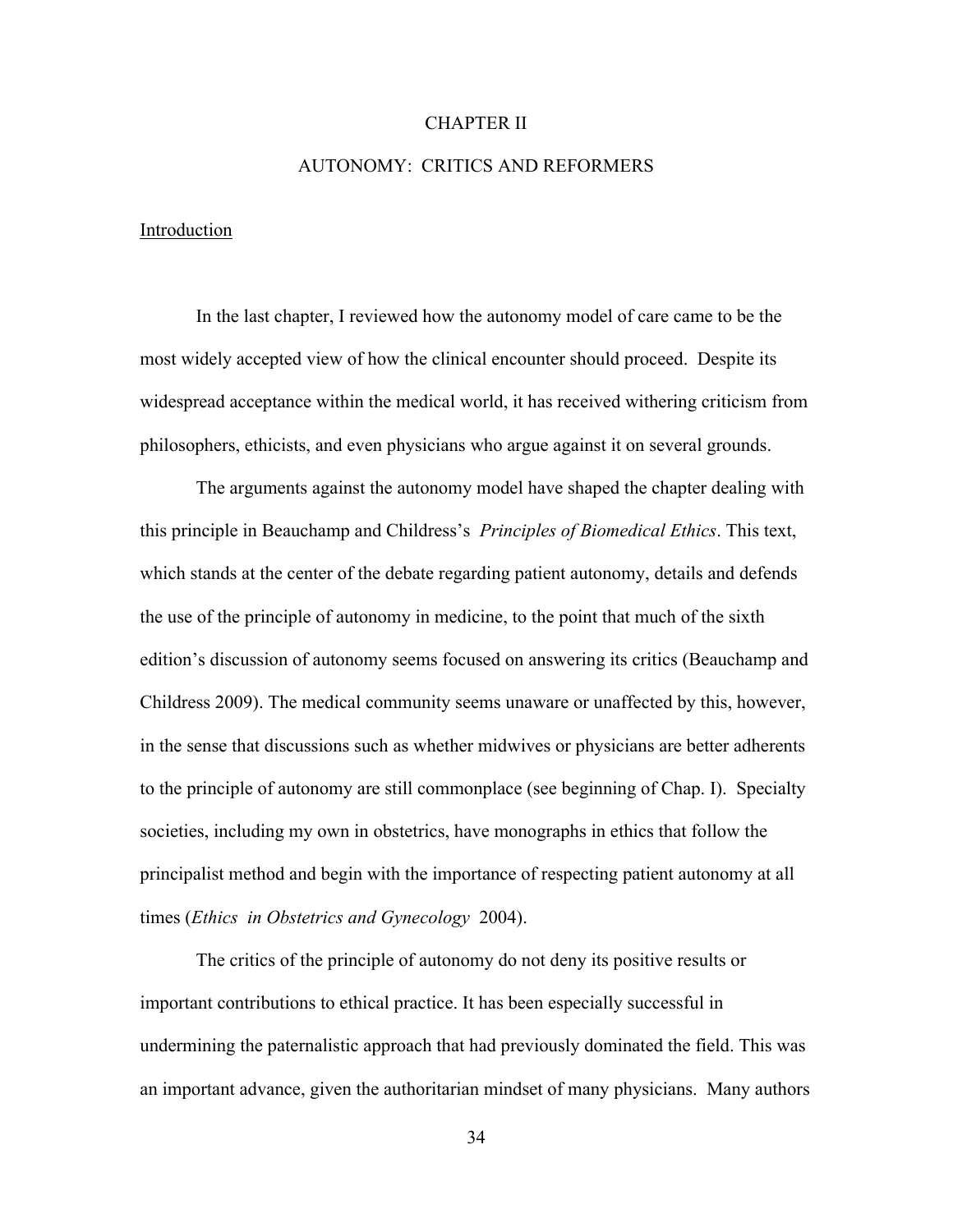have sought to limit, reform, or reframe the principle of autonomy to preserve its benefits while limiting its harm. In one sense, this is the only reasonable response a critic can maintain, given that respecting the decision-making capacity of a patient capable of making her own decisions is now taken for granted.

This chapter's critique of the autonomy model of care focuses on two problems of its current formulation and consequences. I introduced the first problem in Chapter I: Autonomy must be seen as a rule of the medical encounter that should only rarely be transgressed, rather than as a shaping or defining feature of the relationship. The second problem is that prioritizing autonomy in the relation implies, by the importance we have now given it, that we should see ourselves as autonomous beings: an autonomy model of selfhood. Prioritizing autonomous individuality in *clinical practice* then supports the continued centrality of autonomy as a guiding principle describing who we are. The result is a self-reinforcing circle that is perhaps most easily interrupted in the concrete, everyday relations between physicians and their patients. That is, most no longer see autonomous selfhood as a defensible philosophical position; we should therefore no longer regard it as the centerpiece of the clinical encounter.

If we accept an autonomy model of selfhood, then placing autonomy at the center of the relation makes sense. If, however, we believe selfhood to be narrative and relational, then these values should be central, even if autonomy remains a shorthand reminder that physicians have a duty to respect their patients' decisions, and in fact have a responsibility to aid patients (without coercion) in making difficult medical decisions.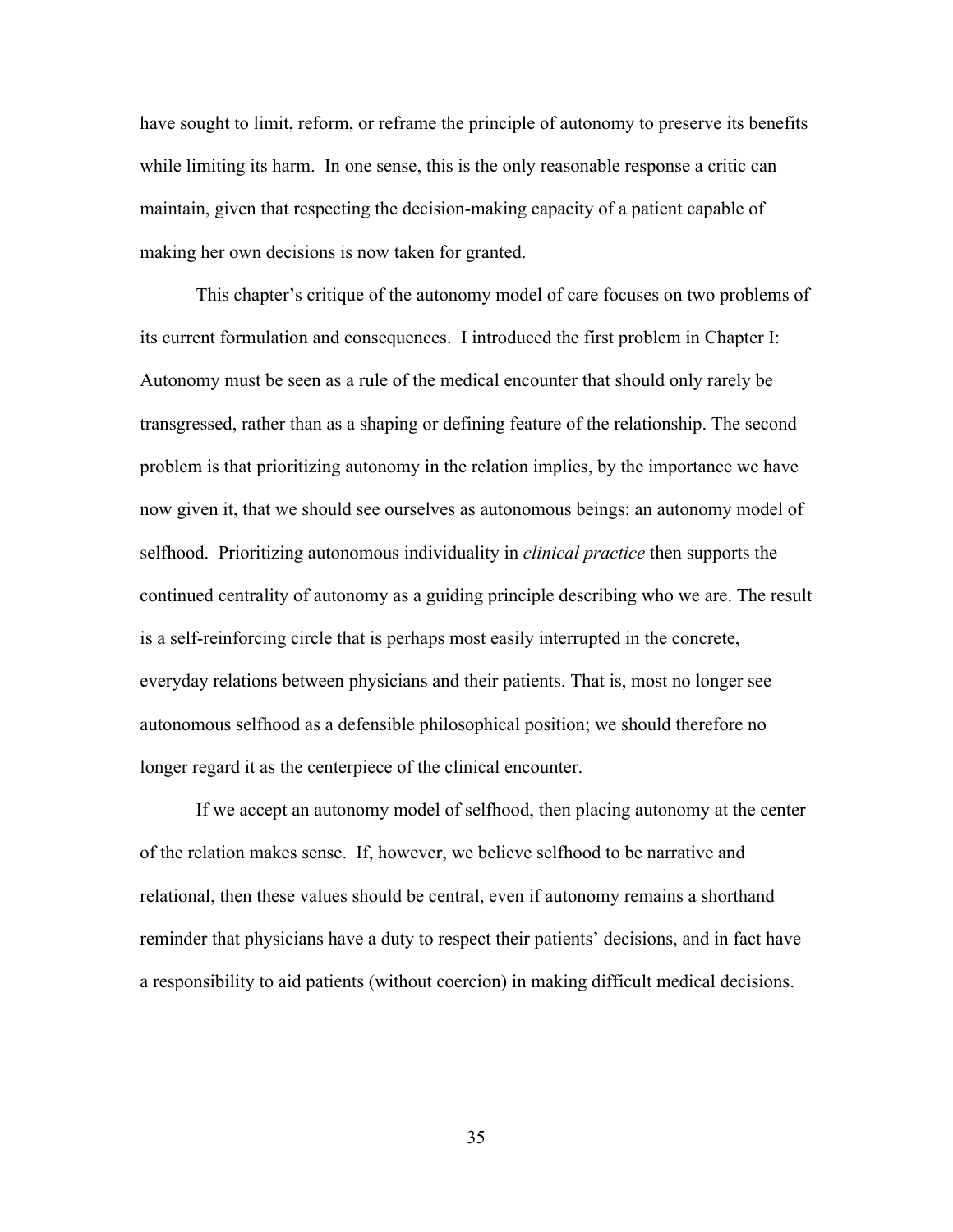# Autonomy as a Constraint

Paul Ricoeur describes the medical decision making involved in a clinical encounter as having three levels: prudential, deontological, and reflexive (Ricoeur 2007). Although he is not explicitly addressing the principalist theory or an autonomy-based model of care, I would like to engage his threefold distinction to argue that the principle of autonomy in the doctor-patient relation should be placed at the *deontological level* of judgment, not as a primary descriptor of the relationship. The deontological level of judgment involves testing the decisions made at the individual patient level (the prudential level) against the rules and duties proper to being a physician. Autonomy is thereby a rule to be considered *after* the physician-patient relation has been established; it is a limit that functions more as a rule to be only rarely transgressed, rather than the grounds upon which the relation is established. Respecting autonomy is a *duty* for the physician, and autonomous patients have rights that need to be valued, but this is secondary to the needs that brought the doctor and patient together, in the first place.

# *Prudential Judgment*

Ricoeur places at the center of the clinical relation the *telos* of medicine--to diminish the patient's suffering and help obtain her desire to return to health. He defines suffering broadly as both mental and physical. Further, he suggests that suffering is not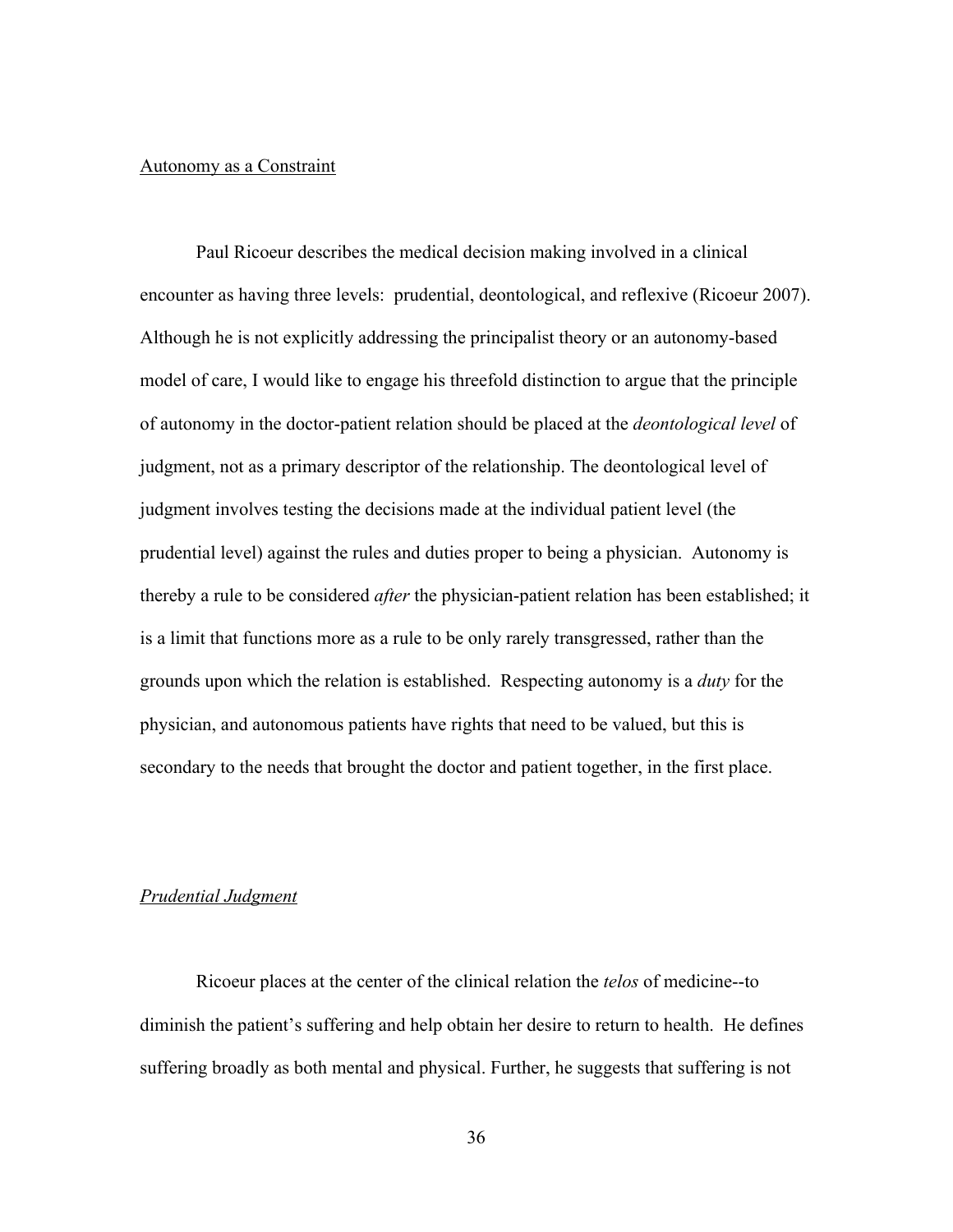only pain, but also *incapacity*: illness implies a certain loss of ability, for example, to take care of oneself, work, or do the things that bring one pleasure. Illnesses also may result in the loss or shifting of important relationships. This suffering, Ricoeur says, is *singular*. He uses this term in two senses—one positive and one negative. Singularity in the positive sense refers to the uniqueness of each patient, each illness, each situation; singularity in the negative sense specifies the potential isolation of the patient from her job, goals, friends, and family—from her everyday life brought on by illness.

Ricoeur writes, "medicine is…a social relation for which suffering is the basic motivation…" (Ricoeur 2007). The obvious observation here is that patients never go to a physician for the purpose of having their autonomy affirmed; they go to a doctor seeking health and relief of suffering. The first level of decision making must therefore address this request from the patient. The aim of the principle of autonomy is to protect patients, but if they are kept at too great a distance—due to excessive focus on respect for autonomy—they are no longer being protected, and the *telos* of medicine cannot be fulfilled. Furthermore, respecting autonomy should not be at the center of the relation, because although every medical encounter involves a suffering person, or a person seeking health, not all clinical relationships involve autonomous patients. Children and patients with Alzheimer's disease or other mental illnesses or incapacities may be unable to make decisions alone or unaided. Many others, including those from some Asian and Hispanic cultures, may not desire to make decisions without the aid of family members or other social supports (Beauchamp and Childress 2009). A principle that excludes so many cannot be a good starting place for the description of the relation. In some cases, autonomy is a capacity that may be returned to the patient through the caregiving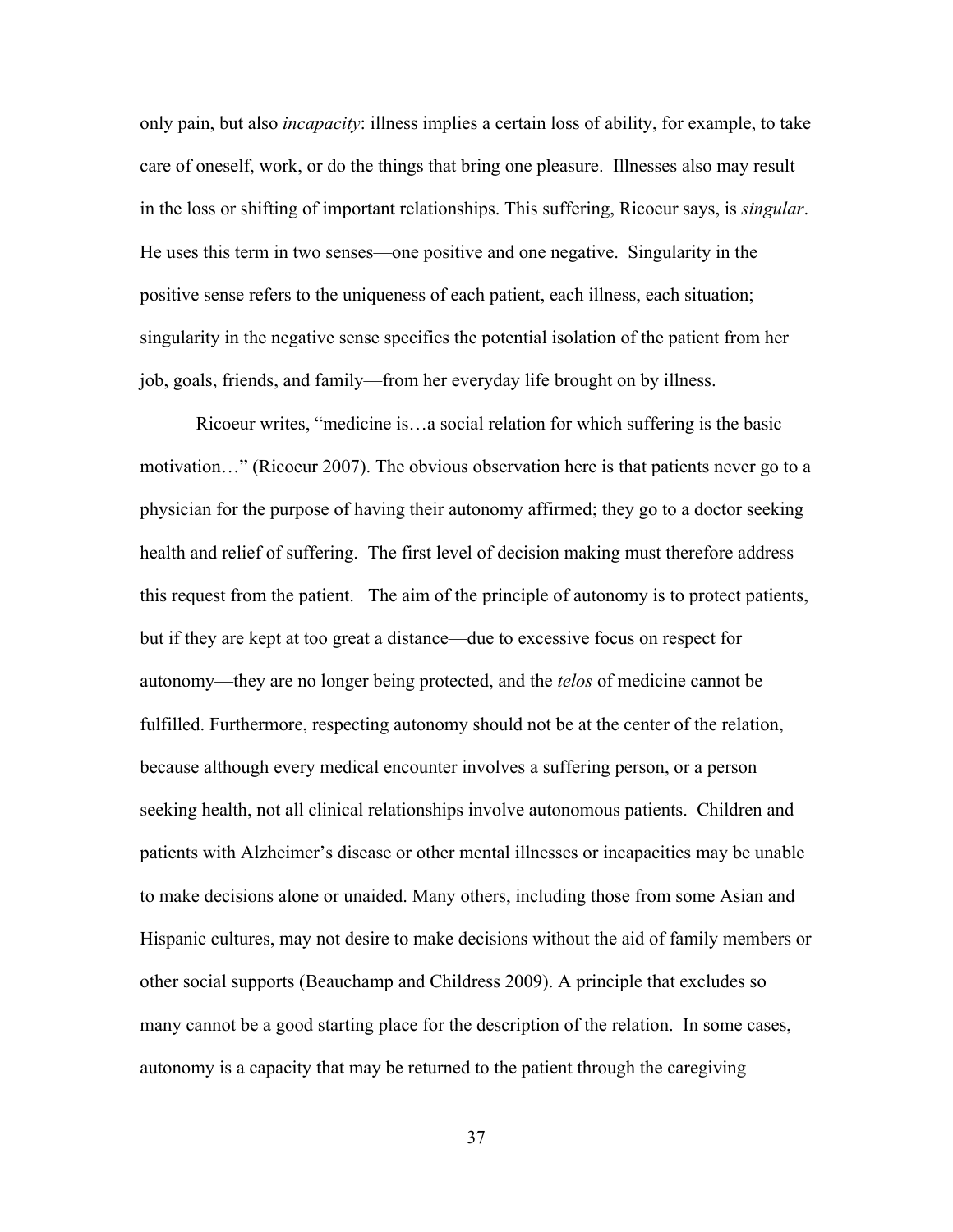relationship, but it is one ability among many, and some never possess it, even in a state of health.

Ricoeur recognizes that to care for a patient requires that several interrelated perspectives be addressed and valued. The physician must recognize the patient as singular in the positive sense of her unique individuality, and in the negative sense as suffering and separated from her life goals and other people by her illness. Secondly, the physician must approach the patient *holistically*, not by fragmenting her into a disease or organ, but always by regarding her as a person with an illness. Lastly, the physician must see the relation as one that affirms *self esteem*, a technical term for Ricoeur that can be understood in the commonplace sense of respecting the other as a person with value, but which also means that this respect given to another affirms ourselves as a person worthy of respect, and capable of entering into mutually meaningful relationships with others. The patient is affirmed as worthy of care; the physician is affirmed as capable of providing care, both by way of her medical skills and through seeking to understand the patient's needs.

 In Chapter V, I will reformulate these precepts into a practical approach for determining how the clinical encounter should proceed. For now I would like to return to Ricoeur's conclusion of what constitutes the *prudential* (or *phronetic---*see Chapter I) level of the doctor-patient relationship, the establishment of the caregiving partnership and finding the *just distance*. For Ricoeur, the just distance is the nature and limits of the relationship that will best facilitate the goal of giving care to the patient. This distance, in Ricoeur's spatial metaphor, must be uniquely determined by the patient and her illness, with the considerations just given, namely that the patient is unique, the patient is a whole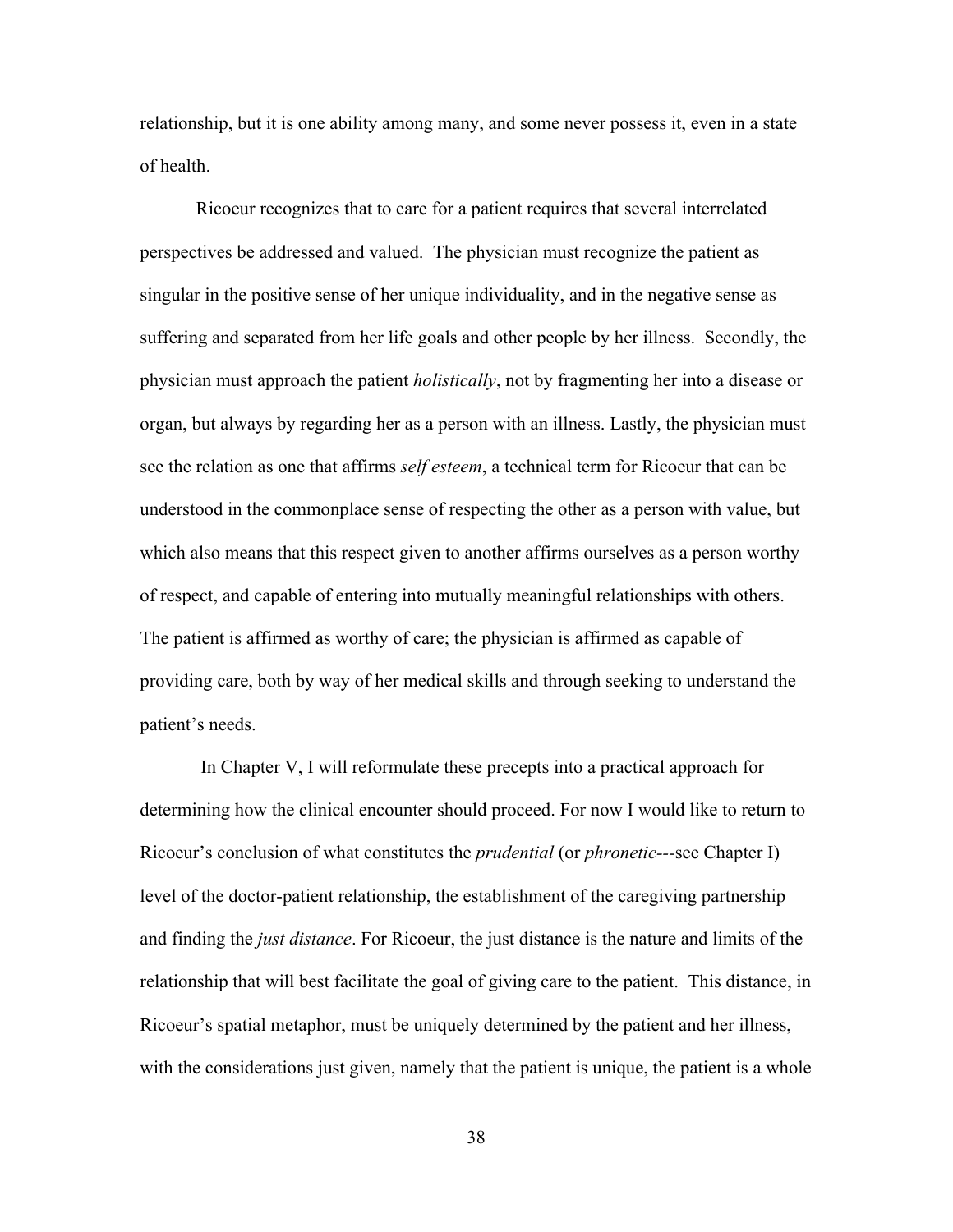person and not a disease, and the doctor and patient share the goal of affirming each other's worth.

## *Deontological Judgment*

After the doctor-patient relationship is established, the second level of medical judgment is deontological, and it is here that "respect for autonomy" belongs. It is the physician's duty to respect patient autonomy, when patients are capable and desirous of substantial autonomy in their decision making. To accept this as a principle is in agreement with much that Beauchamp and Childress write in the *Principles of Biomedical Ethics* regarding autonomy, including that respect for autonomy is one principle, not an overriding principle, but one that creates a *prima facie* duty when a physician is relating to a patient who wishes, and is capable of, autonomous decision making. The duty to respect autonomy can be understood as having the *negative constraint* of not abrogating the wishes of autonomous patients, and the *positive duty* of seeking to enhance or return autonomy to those who temporarily lack it secondary to illness, fear, or lack of information regarding options. It is important to emphasize that with these considerations, the autonomy principle consists of not doing some things and doing others. The process of obtaining informed consent, for example, involves both not performing procedures without patient permission, and giving patients enough information to guide decision making.

Ricoeur describes the move from the first level of medical judgment, the prudential level, to the second level, the deontological, as a move from focusing on the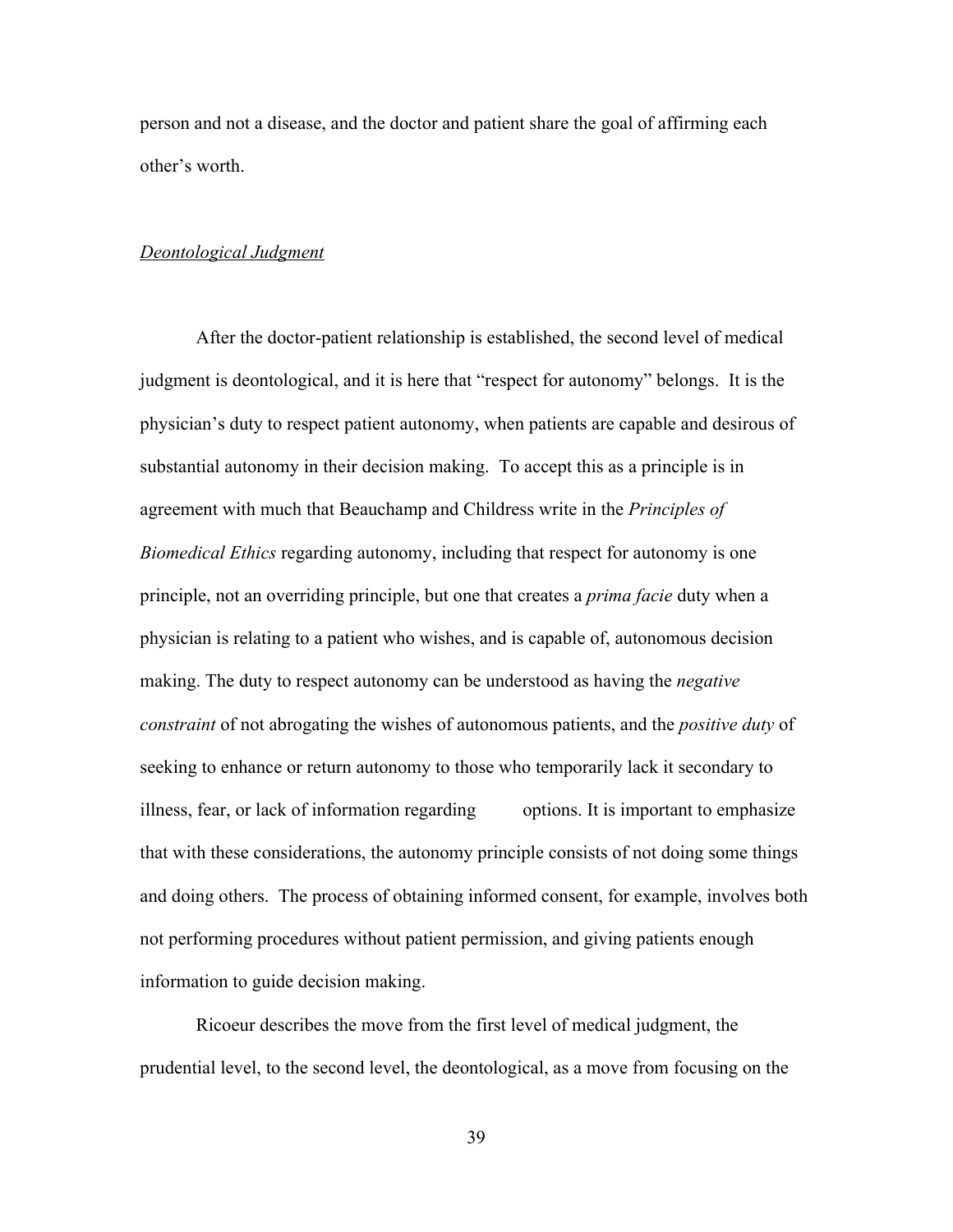particular to a shift to the universal. The philosophical background to his reasoning here is that in the tradition of Immanuel Kant. Deontological or duty-related moral principles are universal, abstract, and absolute (Kant 2008). This is not to say that the physician puts all particulars out of mind, but rather that the physician must now test her singular judgment against universal principles that generate rules of behavior in the medical relationship. For example, because humans are rational and free they (as patients) must be given every opportunity to understand and participate in decision making when possible. That is, the *rule* of informed consent flows from the concept of humans as rational. The rule is universal in the sense that it follows from who we are. Although Ricoeur takes this from Kant, he is not strictly Kantian in his application, because whereas Kant believes the moral principles that follow from human nature (as rational and free) must never be abrogated, Ricoeur argues that the third level of judgment actually involves deciding when to choose the particulars of a situation over a universal rule. In a classic example from *Principles of Biomedical Ethics*, giving informed consent to a traditional Navajo is actually inappropriate because her culture believes that speaking things makes the events more likely to occur—to name a risk is to make it happen (Beauchamp and Childress 2009). Ricoeur and Kant have different views of moral decision making with Kant favoring that morality is always universal and impersonal—a lie is a lie, regardless of how pressing a need we may have to forgo telling the truth. One aspect of this universality is that morality admits no exceptions: a lie is always wrong (Kant 2008).

Ricoeur, on the other hand, in trying to marry Kantian and Aristotelian ethics, recognizes that although there are universal moral laws that can be derived from our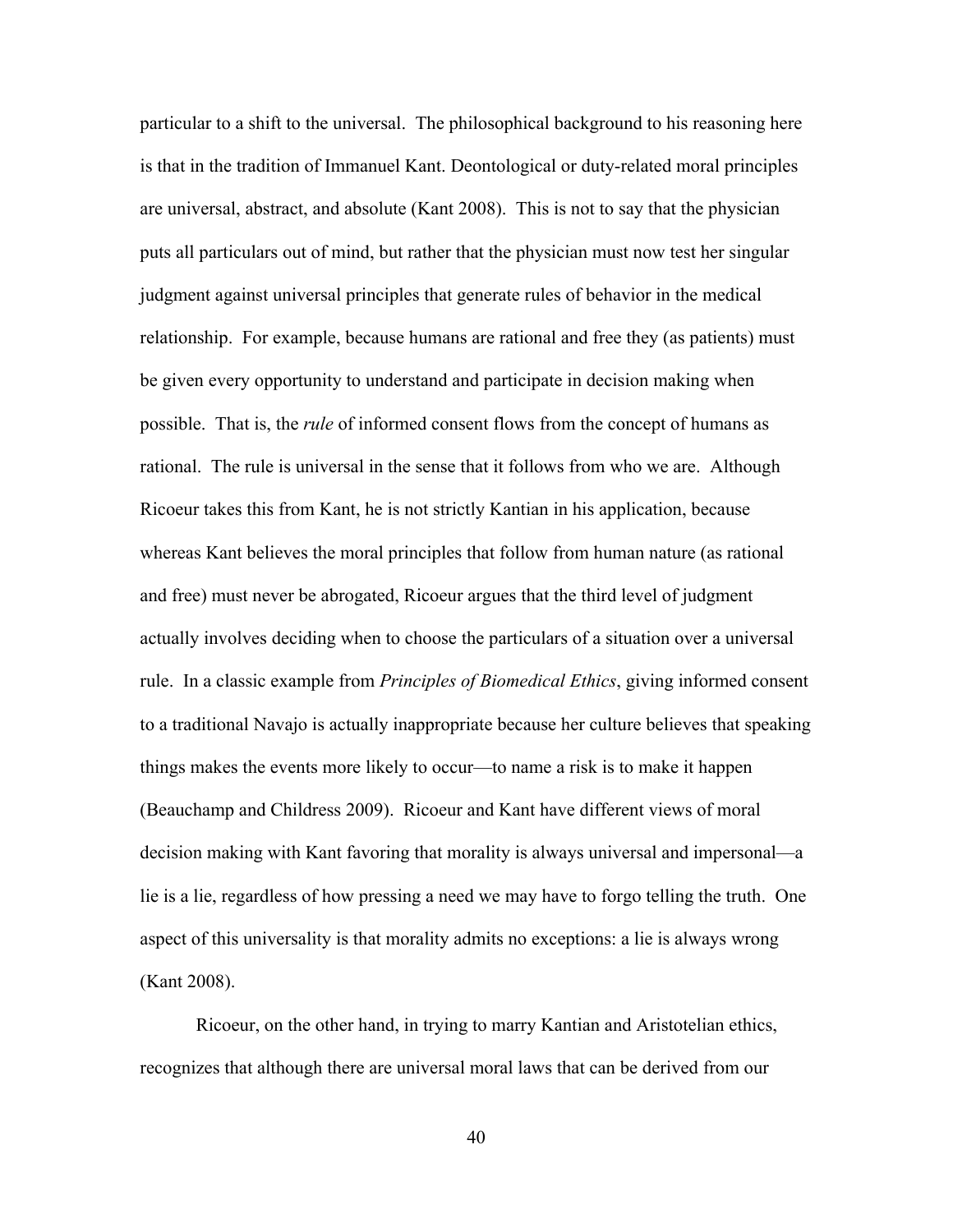nature, ultimately ethics must serve the goal of "the good life." Thus, the rules are universal in one sense, but not in another. That is, informed consent is a rule that applies to the medical encounter because humans, as rational animals, deserve the respect of being given the opportunity to make medical decisions after being adequately informed. But if following this rule would actually harm another, then the goal of helping another achieve her "good life" supersedes the need to follow the rule. On points of dispute, Ricoeur places the ethics of Aristotle, the teleological aim of a "good life," over the morality of Kant, the need to follow the rules of universal laws derived from our nature (Ricoeur 1992).<sup>2</sup>

There is an important sense in which aspects of the relationship realized at the first level are preserved and raised to the second level. For example, respecting persons in a medical environment must almost always include truth telling, and the exceptions even affirm the rule. Truth-telling may only be overridden by a strong and well-founded fear that to inform the patient completely would result in substantial harm to the patient, which is a rare circumstance. Respecting autonomy, however, can only be universalized in one sense: we must respect the autonomy of people who are substantially autonomous, and who desire autonomous decision making in their medical care. It is not universal in its application to all clinical encounters, because depending upon the specialty or practice of the physician, it may apply as a norm to few, if any, of the patients that an individual physician treats.

 $\frac{1}{2}$  $2$  Ricoeur writes in depth on the relationship between "ethics," which for him is an Aristotelian concept, and "morality," a Kantian concept, in chapter seven of *Oneself as Another*. What is most important in this discussion, however, is that the ethical aim is primary, and moral norms "constitute only a limited, although legitimate and even indispensible actualization of the ethical aim."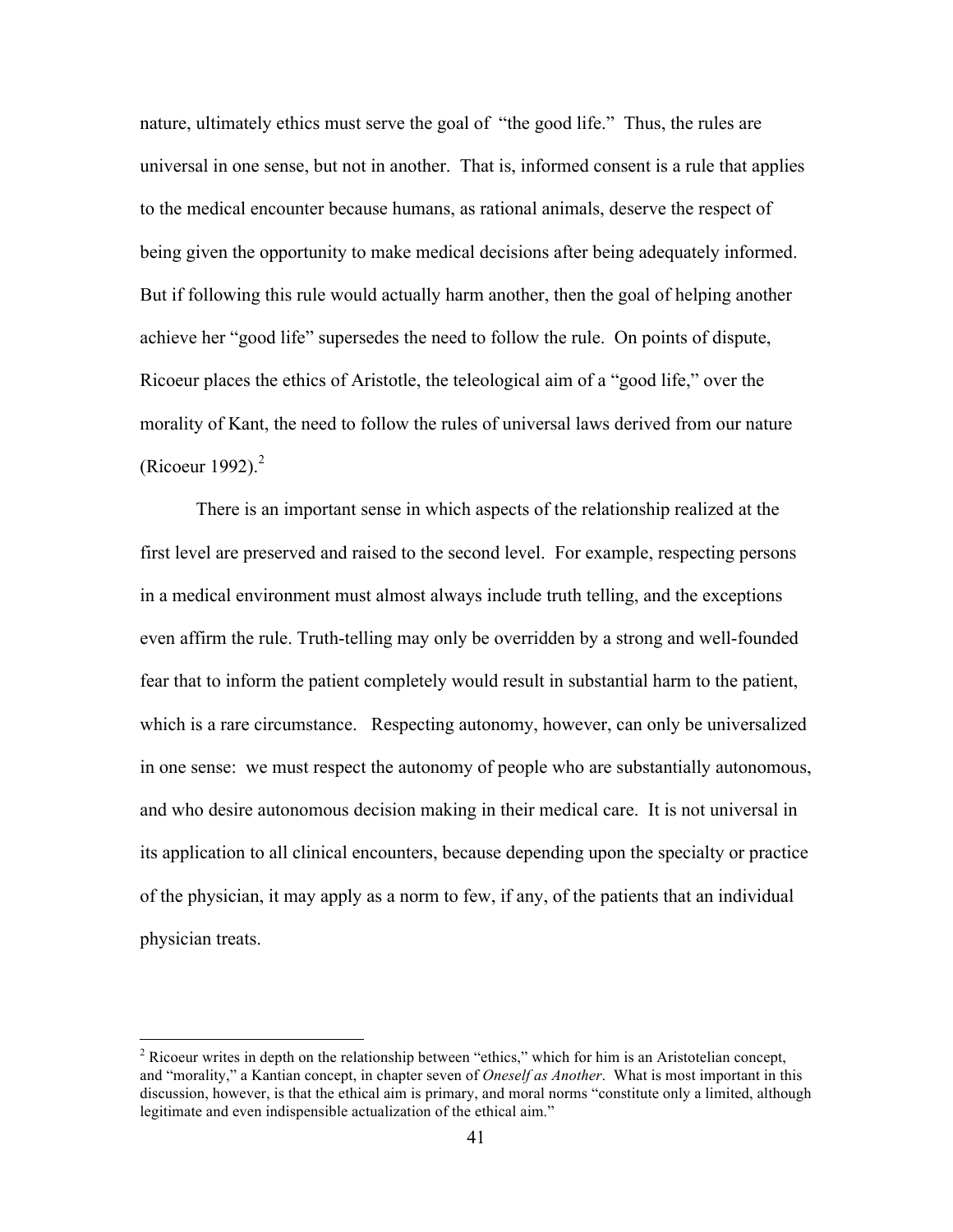Pediatricians treat a substantial portion of their practice without recourse to autonomy, although the surrogate decision making made by parents or family is often described within the context of autonomy. Beauchamp and Childress, although they do describe surrogate decision making within the chapter on the principle of autonomy, do so in part to explain how decision making may still occur with a patient who lacks autonomy. In surrogate decision making involving an adult patient, with a narrative history to fall back upon, the surrogate decision maker can arguably be extending the patient's autonomy by providing the answer that she would have given if she could. But in a pediatric population, particularly with very young children, surrogate decision making really involves "best interest" decision making—what is the right choice for *anyone* in this circumstance, because the individuating life and personality of the patient has not yet been revealed.

The duty to respect autonomy is only on the side of the physician. Patients have a right to autonomous choice when possible; they do not have a duty to choose autonomously:

Health professionals should always inquire in general terms about their patient's wishes to receive information and make decisions…The fundamental requirement is to respect a particular person's autonomous choices, whatever they may be. Respect for autonomy is not a mere *ideal* in health care, it is a professional *obligation*. Autonomous choice is a *right*—not a *duty*—of patients (Beauchamp and Childress 2009).

Although physician autonomy is not unimportant, physicians can protect their own autonomy and the patient is not responsible for preventing breaches in physician choice. The power relation between physician and patient *always* allows physician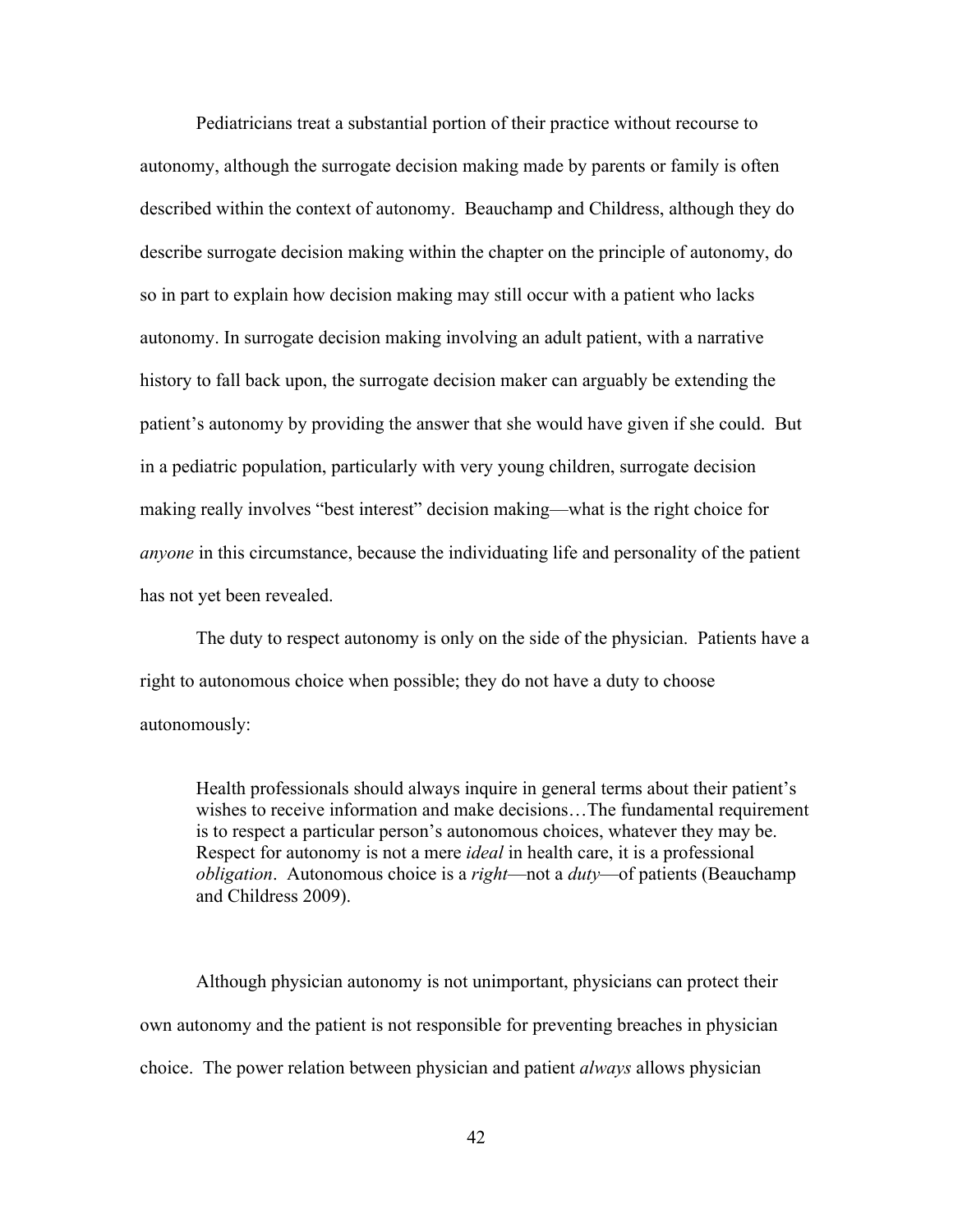decision making to take precedence over patient choices. If I do not perform abortions, I can (and must) offer this as an option to patients seeking alternatives when faced with an unexpected or undesired pregnancy, but I would never be required to perform a procedure I find morally unacceptable, simply because the patient requests it. Threats to physician autonomy come not from clashes with patient values, but rather from the increasingly corporate nature of medicine. Physicians may be unable to provide what they consider the best option for care secondary to financial constraints on the patient's side, insurance coverage, or practice agreements. Although a noncompliant patient may be understood as interfering with physician autonomy, physicians can always choose to terminate patients in nonemergent circumstances, and many episodes of seeming "noncompliance" actually represent physician failures of communication (Burcher 2011).

So respecting the autonomous choices of patients who are substantially autonomous in their decision making, and enhancing the autonomy of those who were autonomous but have lost this attribute through illness, must remain a rule within the medical encounter. Beauchamp and Childress, and the Belmont Report before them, did medicine a service by rejecting paternalism as the dominant mode of engaging in a clinical encounter. But Ricoeur's point here is one that we will return to again in this chapter: the principle of autonomy must be understood as a rule to be considered, after the relationship is established. It does not describe how to approach a patient. As Tauber will describe later in this chapter, the autonomous patient is too often perceived as the patient that *must not be touched* by the encounter, a belief that is at least partially based in the history of the principle of autonomy (Tauber 2003).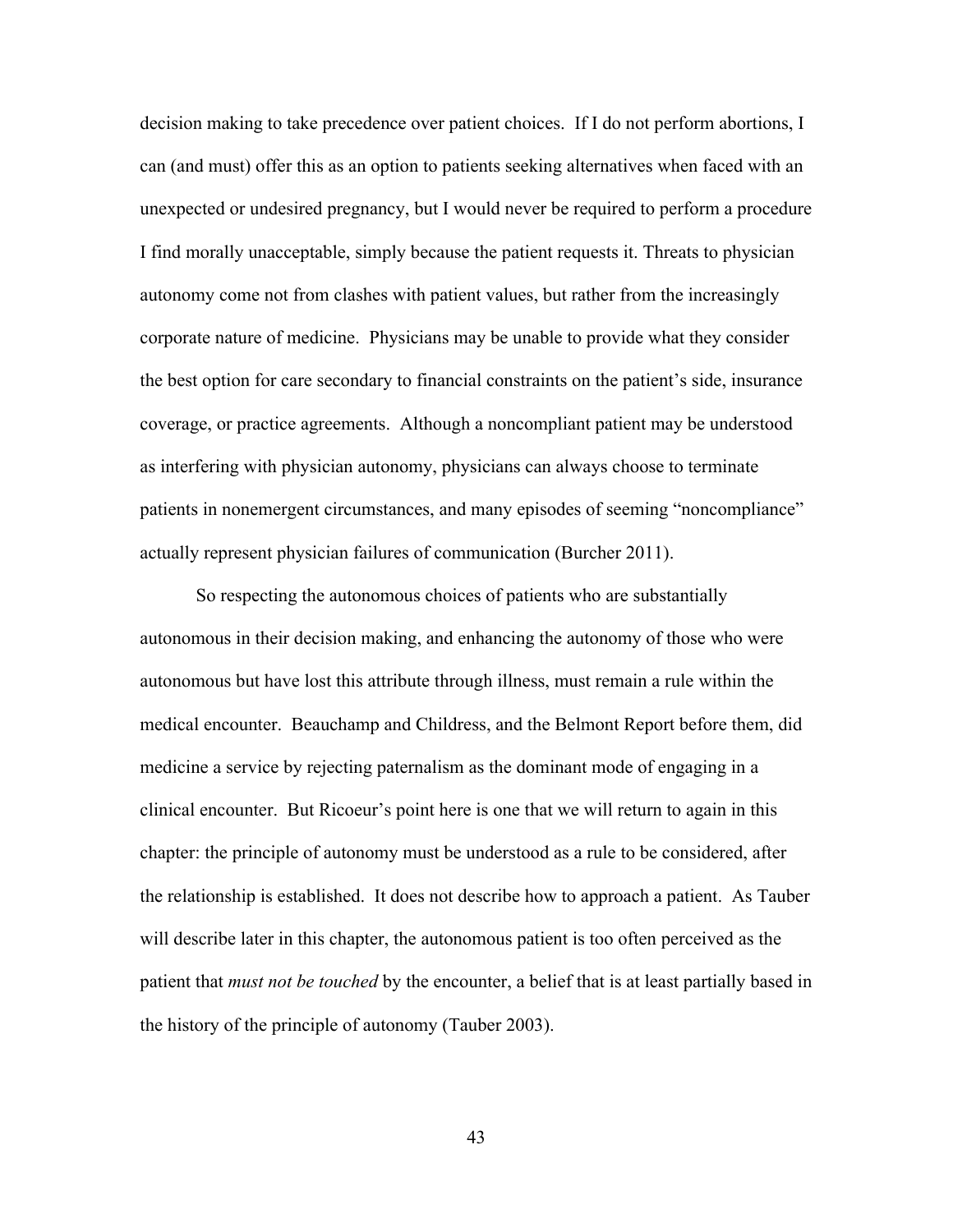# *Reflexive Judgment*

The third level of medical judgment is *reflexive*. The reflexive level involves mediation between the first two levels when they conflict with one another. There are two possible types of conflict. The first is when a rule or duty is inappropriate, or needs to be overridden by the particular circumstances of a given case. A classic example of this, although also one that provokes significant controversy, is the decision to withhold a bad prognosis from a severely depressed individual at risk for suicide: by this reasoning, beneficence overrules patient autonomy in this circumstance. The other source of possible conflict requiring mediation is when the care of one patient must be weighed against the consequences of that care for others. This can include the need for triage in disasters or times of medical scarcity, as well as more mundane circumstances such as deciding how much time to spend with the complicated or distraught patient before moving on, because there are other patients also waiting for your care.

Ricoeur is not using the term "reflexive judgment" in a Kantian sense. For Kant, reflexive judgment involves a decision in which there is no "determinant concept" to follow; classically, he is referring to aesthetic decisions. In deciding that something is beautiful, we are not classifying it under the concept of "beauty" because there is no set of rules to follow to describe what is beautiful, and what is not (Kant 1987). But Ricoeur uses "reflexive judgment" in two ways that are quite different. He writes that when physicians override a rule based upon the particular situation, that they are using reflexive judgment. But he also describes reflexive judgment as the kind of reasoning used when the particulars are more known than the universal, a point that is much less clear (Ricoeur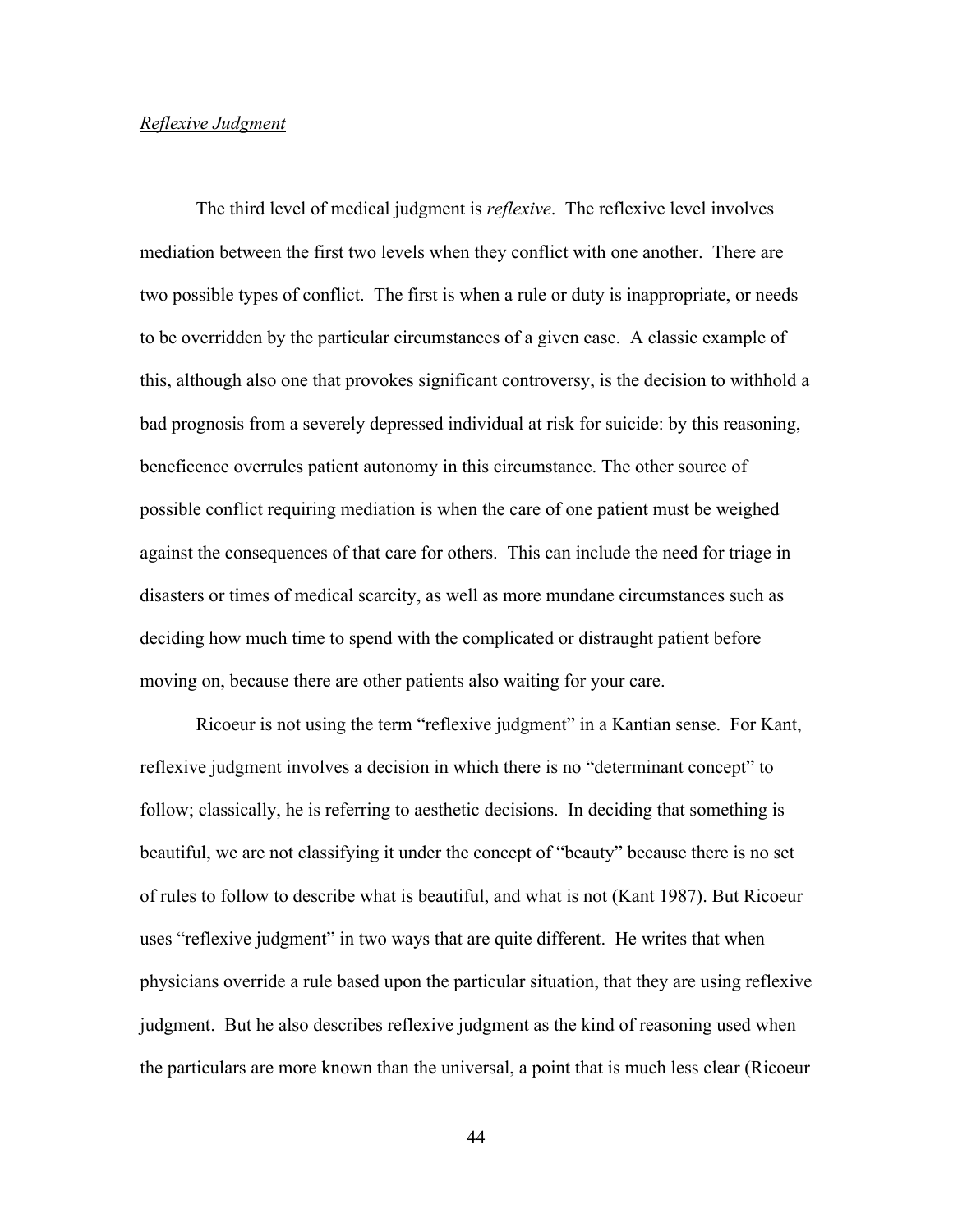2007). I take this to mean that the universal is unclear in its *applicability* rather than its meaning. For example, physicians understand well the rules regarding informed consent, but deciding which aspects of informed consent can still be maintained in a traditional Navajo setting may be tricky, and here the particulars become more clear than the nuanced version of informed consent that must be sought after.

Let me return to the case that I presented at the opening of Chapter I to illustrate how these three levels can be understood within one medical encounter. This time, the woman with the breech baby (a baby presenting buttocks or feet first rather than the more common head first) is in my office seeking care. She values and desires a natural birth with a minimum of medical intervention, but the risks of vaginal breech birth are substantially greater for the baby than a planned cesarean birth. This case is complicated by the fact that in a full-term pregnancy, there are really two patients, the mother and the fetus, although only the mother is capable of expressing choices. The first level of judgment involves the patient's particular situation, her values, and her expressed wishes. At the second level, rules such as respecting her autonomy come into play. But in this case, the third level of judgment is perhaps most crucial. I would not accede to the wishes of the patient, even if the risks and benefits of vaginal birth versus cesarean had been explained and she were still choosing a vaginal birth. This reasoning, which involves a *mediation,* as Ricoeur calls it, can be understood two different ways that both render the same conclusion.

One way of parsing the decision in favor of a cesarean birth is that it would violate my physician autonomy to perform a procedure, that is, a vaginal delivery, which I believe carries substantial and unnecessary risks to the fetus. This reasoning would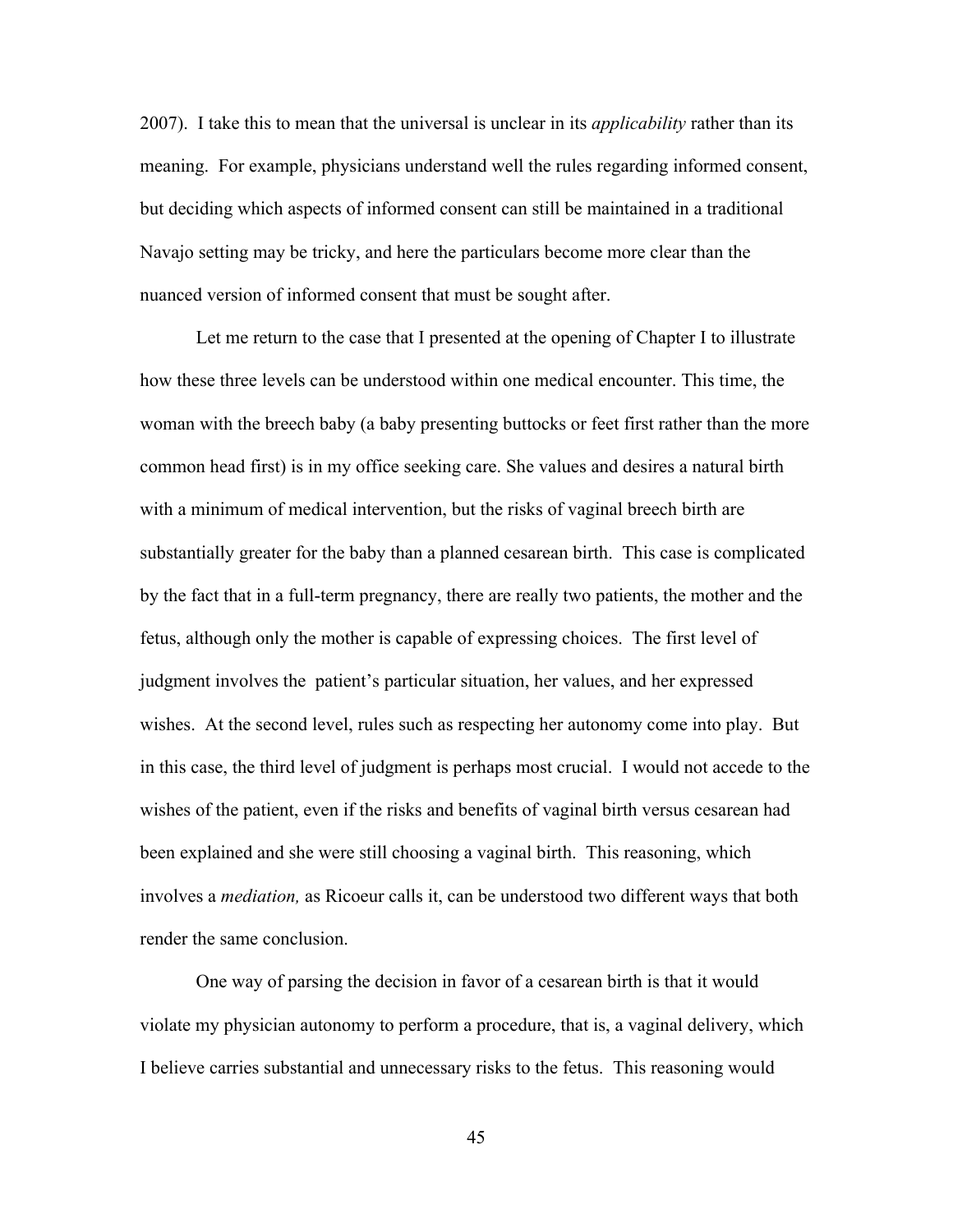apply even if the excessive risk were to the woman herself. (For example, a woman requesting a hysterectomy for benign menstrual bleeding would and should be denied the surgery if her other medical conditions render the surgery quite risky, particularly if there are other, safer options available to her). This is a reflexive judgment in the sense that there is no rule to follow. Rather , the physician must decide between a rule (respect patient's autonomous choices) and a particular situation, or between two rules that are in conflict with one another—respect autonomy versus "do no harm" (the principle of nonmaleficence).

The other sense in which my refusal to perform a vaginal breech delivery on the woman requesting it represents reflexive judgment is that it involves a mediation between the rights of the woman and the rights or safety of the fetus. This could be understood as a question of justice in that no right is absolute, particularly if exercising that right harms or even risks harm to another.

There is yet a third level of reflexive judgment that a physician could make in this breech case, which is the decision to violate his or her own physician autonomy for the benefit of the fetus. Suppose that it is against the physician's best judgment to perform a vaginal breech birth, but the physician knows that he/she has greater skill in vaginal breech birth than the midwife from whom the patient reports she will now seek care, having been refused her choice by the physician. Should the physician then provide care to improve the likelihood of a good outcome? If the physician knows that the midwife will not refuse the vaginal birth, and the physician knows the midwife lacks skill in this area, it could well be reasonable to choose to provide care. Weighing against this decision would be the liability in rendering care that falls outside normal standards of medical care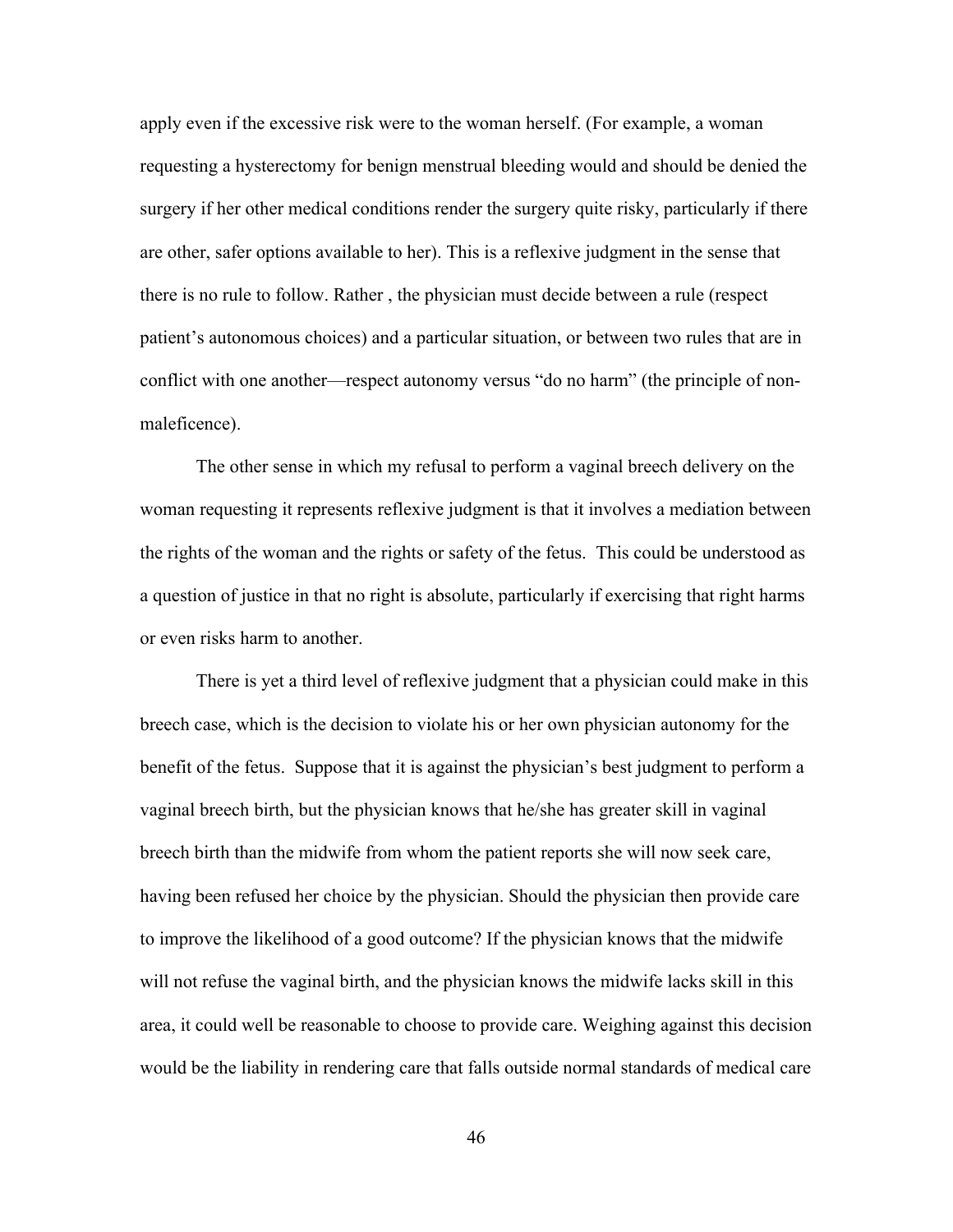(that is, willfully choosing a risky procedure over a safer one), as well as the possibility that by refusing care and expressing concern, the patient will eventually decide to accept your recommendation. No rule or principle alone will answer this dilemma—it must be a weighing of rules and the particular case that produces a judgment, a decision regarding what care should be rendered.<sup>3</sup>

By describing three levels of judgment, and placing rules at the second level, Ricoeur is explicitly acknowledging that sometimes the circumstances will warrant ignoring or breaking rules in order to do what is best for the patient. This affirms the proper place of autonomy once again, and limits its scope even further. In the case of the women requesting a vaginal breech birth, the physician is likely not to accede to her autonomous choice. Whether this is framed in terms of physician autonomy, fetal right to a safe birth, or weighing the *principle of non-maleficence*, or as placing greater importance on the rule of seeking to do no harm than the principle of respecting autonomy, the end result is the same: the patient's autonomous choice is overridden. The fact that the patient-doctor relationship may continue, and even function well, to a mutually satisfactory end, speaks to the peripheral nature of patient autonomy in this encounter.

<sup>&</sup>lt;sup>2</sup><br>3  $3$  This case recalls the deontological versus consequentialist debate that Bernard Williams discusses in his article, "A Critique of Utilitarianism," in *Utilitarianism: For and Against.* The debate involves whether moral decision making should focus primarily upon achieving the desired outcome (as utilitarianism does), or whether the action of the agent must be intrinsically moral (as Kantian ethics insists).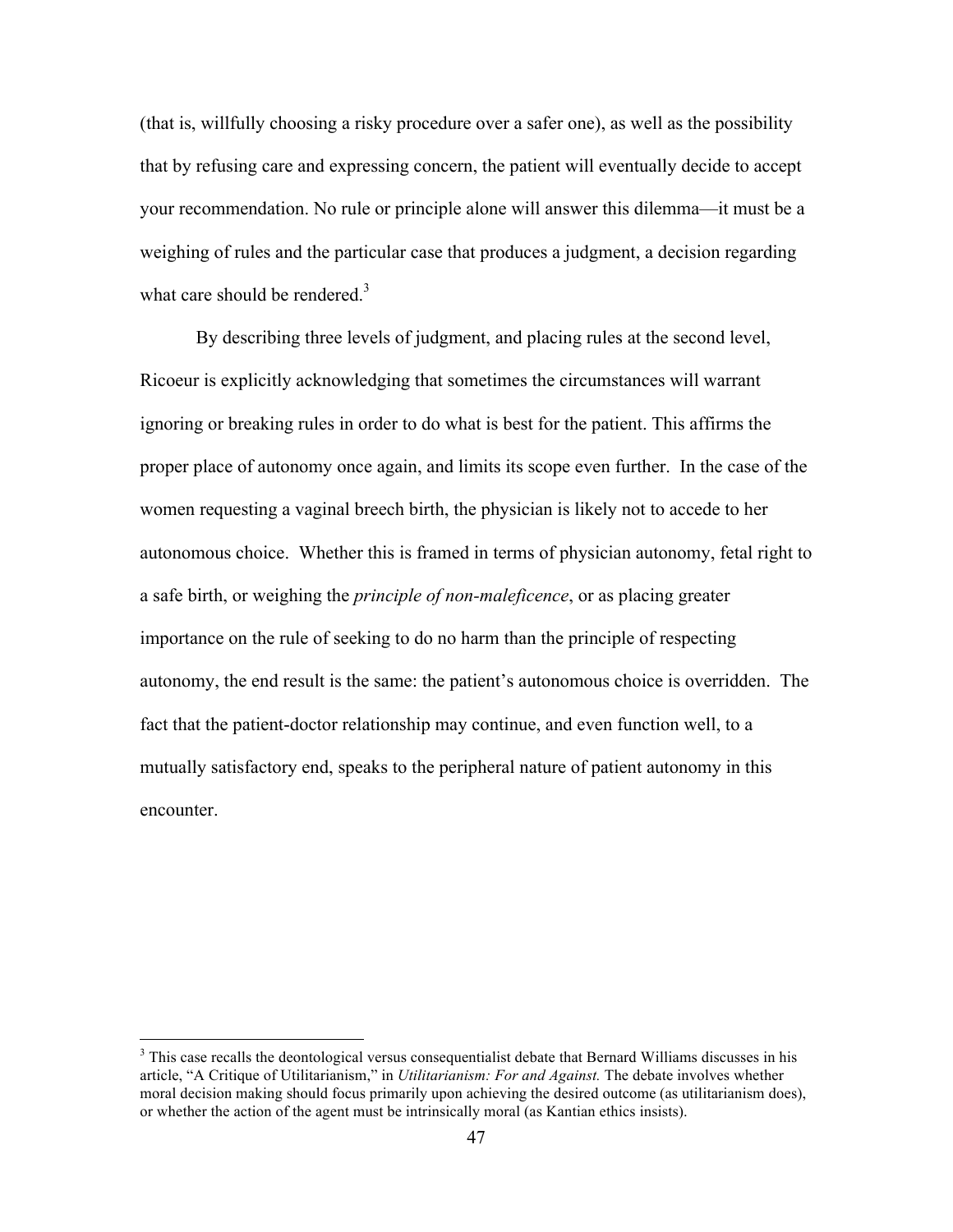#### Critics of the Autonomy Model of the Doctor-Patient Relationship

# *Tauber: the Critique of a Physician/Philosopher*

Before returning to the critique of the autonomy model of the doctor-patient relationship, I want to emphasize the sense in which autonomy should be understood and the way it can continue to function, even if its centrality to the physician-patient relation has been rejected. Using Ricoeur's framework for medical judgment, we can still understand the respect for autonomous choices to be a rule, among a group of rules that need to be considered within the context of a medical relationship, and as a possible constraint within medical decision making.

Determining whether autonomy should remain at the center of the clinical encounter poses the question of whether it is central either to the relation or to our selfhood. If either of these conditions pertains, then autonomy's current standing as the primary determinant of how the physician-doctor relationship should be conducted would seem justified. I have already argued against its centrality within the relationship, because patients do not seek out physicians to affirm their autonomy; rather, they seek care and relief of suffering.

Alfred Tauber, a physician who practiced oncology for over thirty years, now writes on topics in the philosophy of medicine. In his first book critiquing the autonomy model of care, *Confessions of a Medicine Man,* he makes both a historical and philosophical argument against autonomous selfhood, and then he argues that this misconception of selfhood has created distortions and harms within medicine and the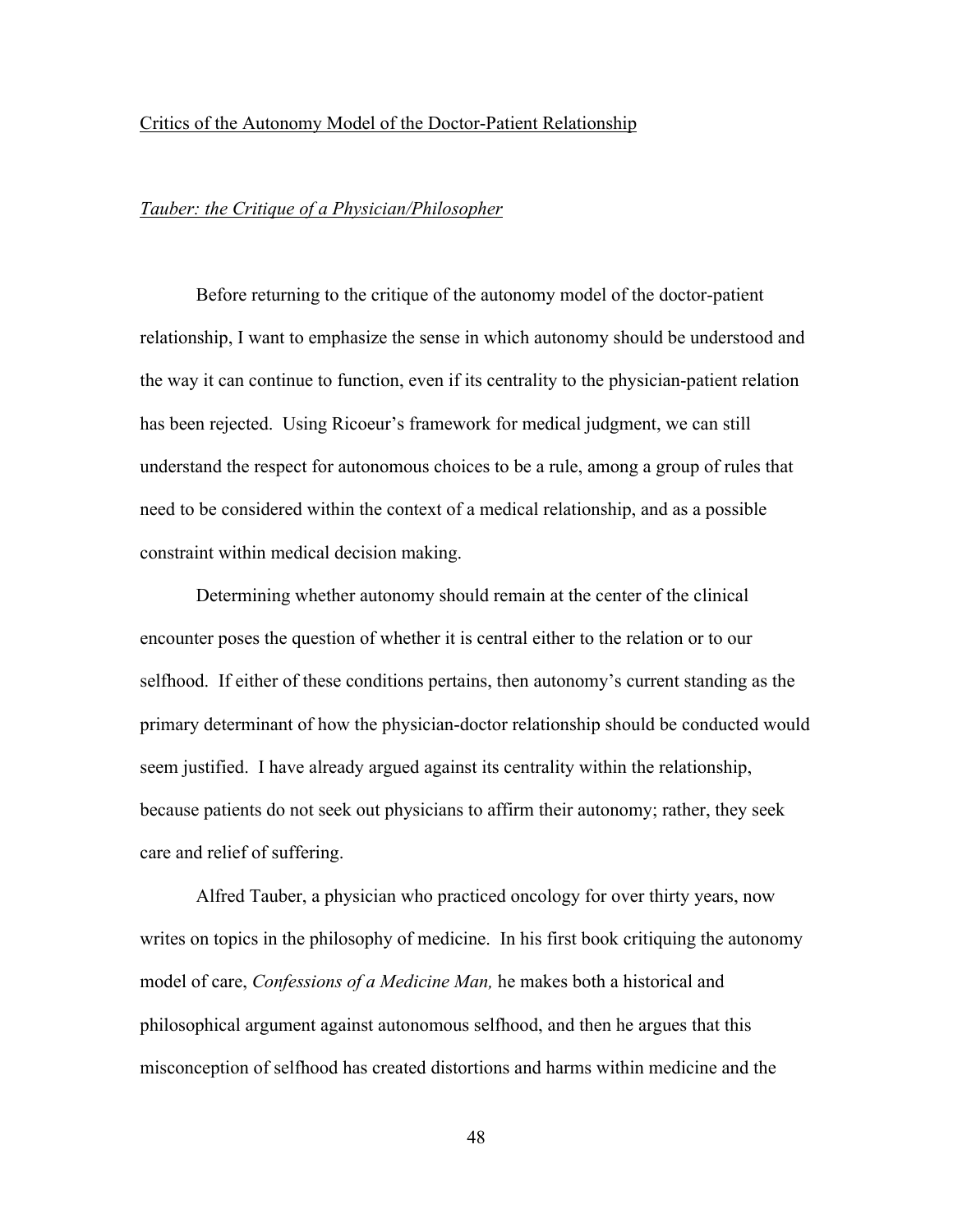clinical encounter (Tauber 2003). Tauber responds to those who hold to autonomous selfhood that "the autonomous individual was invented" (Tauber 2003). By this, he means that a sense of humans as autonomous first arose with the scientific method of Bacon, Newton, and others, and this scientific position was then extrapolated to political philosophy, and eventually to philosophy of medicine. In science, the dispassionate observer, isolated from the object of study, became the paradigm for how science should be conducted—an independent subject who can study objects without affecting them:

The scientific ideal—unfettered rationality, objective experimentation, autonomous observation—translated into the political and moral ideals of seventeenth century England. Locke's philosophy hinged upon the ability of the individual to detach himself from the world, indeed from his very self, and observe each objectively, just as Newton regarded apples falling and planets orbiting. The individual then becomes an independent consciousness relating to the world through "objectivity." Self-conscious efforts to be objective dominated the birth of modern science, and it was this same concern for establishing independence of the thinking subject—with attendant legal rights—that dominated Locke's own thinking of the political, moral agent (Tauber 2003).

Tauber traces how the presumed autonomy of the scientist first moved into the political realm, with the beneficial effect of establishing a basis of rights, and then into ethical philosophy with "profound…ramifications" (Tauber 2003).

The contemporary sense of self is still informed, particularly in the political and human rights arenas, by this seventeenth-century sense of self that led to political liberalism, where it had a significant influence on the founding fathers, the U.S. Constitution, and the first ten amendments to the U.S. Constitution, the Bill of Rights. Despite this, in the twentieth century, both philosophy and the social sciences have moved beyond this stable, individualistic sense of selfhood created by the autonomy model. Chapter III describes this evolving understanding of self, as narratively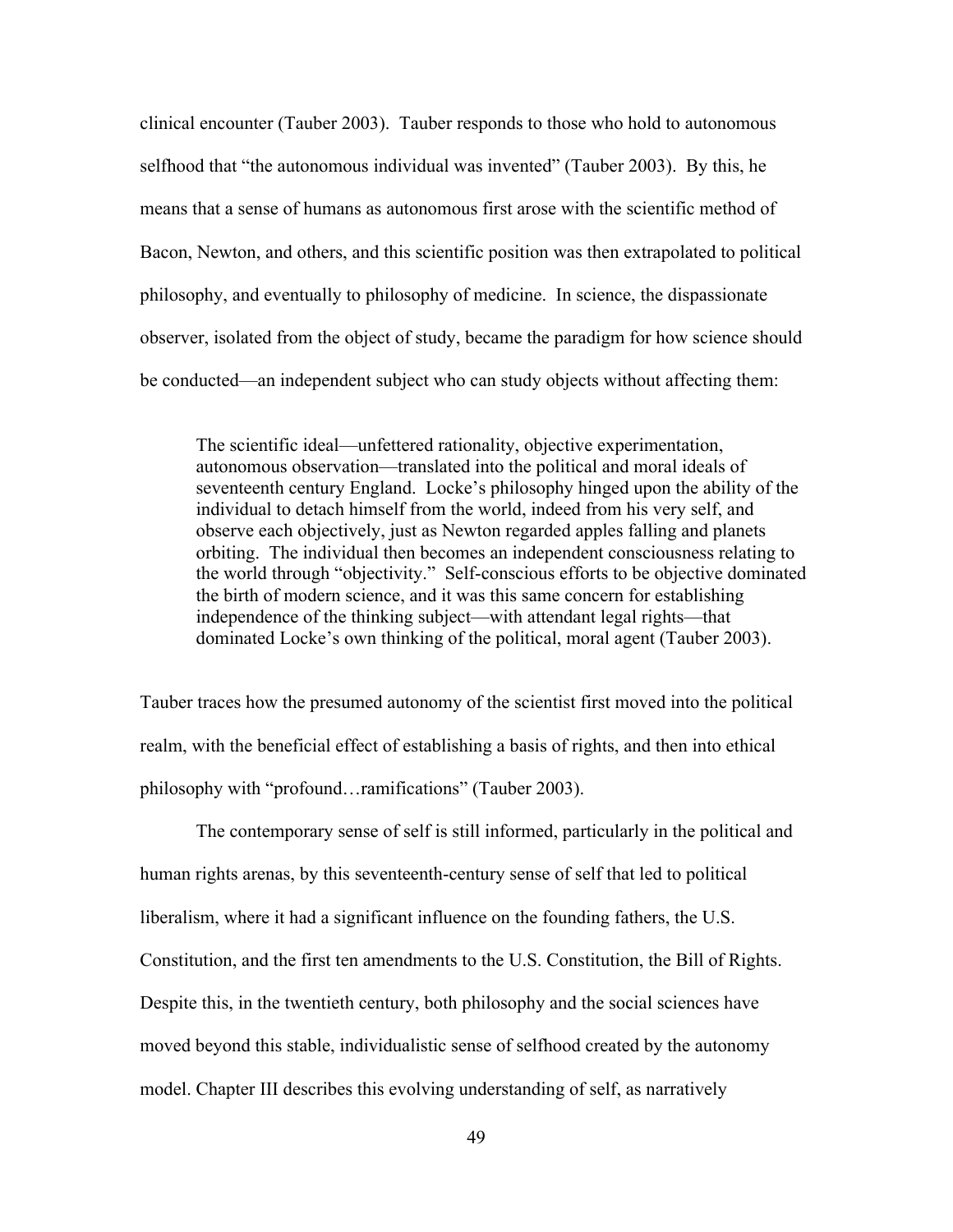constituted and relational. In opposition to the autonomous self, many now argue that it is through others that we both come to know ourselves and even develop a selfhood by coming to possess a story of self.

However, Tauber claims that medicine adopted the autonomy model long after other social spheres had recognized, adopted, and then moved beyond this individualistic model of selfhood. That is, autonomy is consistent with seventeenth- century scientific and political thinking, and the nineteenth-century ideals of populism and romanticism, but it was not incorporated as a principle in medicine until almost a century later. This places medicine behind the times, because we have philosophically and culturally "moved on," and the defense of autonomy as a model of selfhood is one that has long been viewed as deeply problematic in other relevant areas.

Although Tauber ultimately seeks to reform rather than reject autonomy as a central principle in the clinical encounter, he acknowledges that there is a particular version of selfhood that is affirmed and necessary, beneath assertions of autonomy. That is, one cannot divorce the principle of autonomy from a certain conception of self. One can only respect autonomy if it means something to say that we are autonomous. Although Beauchamp and Childress back away from a Kantian version of rational selfhood between the first and latest editions of *Principles of Biomedical Ethics*, ultimately they cannot completely separate the principle from the philosophically suspect ontology of an isolated, independent, rational self (Beauchamp and Childress 1979).

Tauber shows how autonomy as individualism actually works counter to the therapeutic relation of medicine. If respect for the other person is construed as keeping a "hands-off" approach to clinical decision making, then the patient may very well not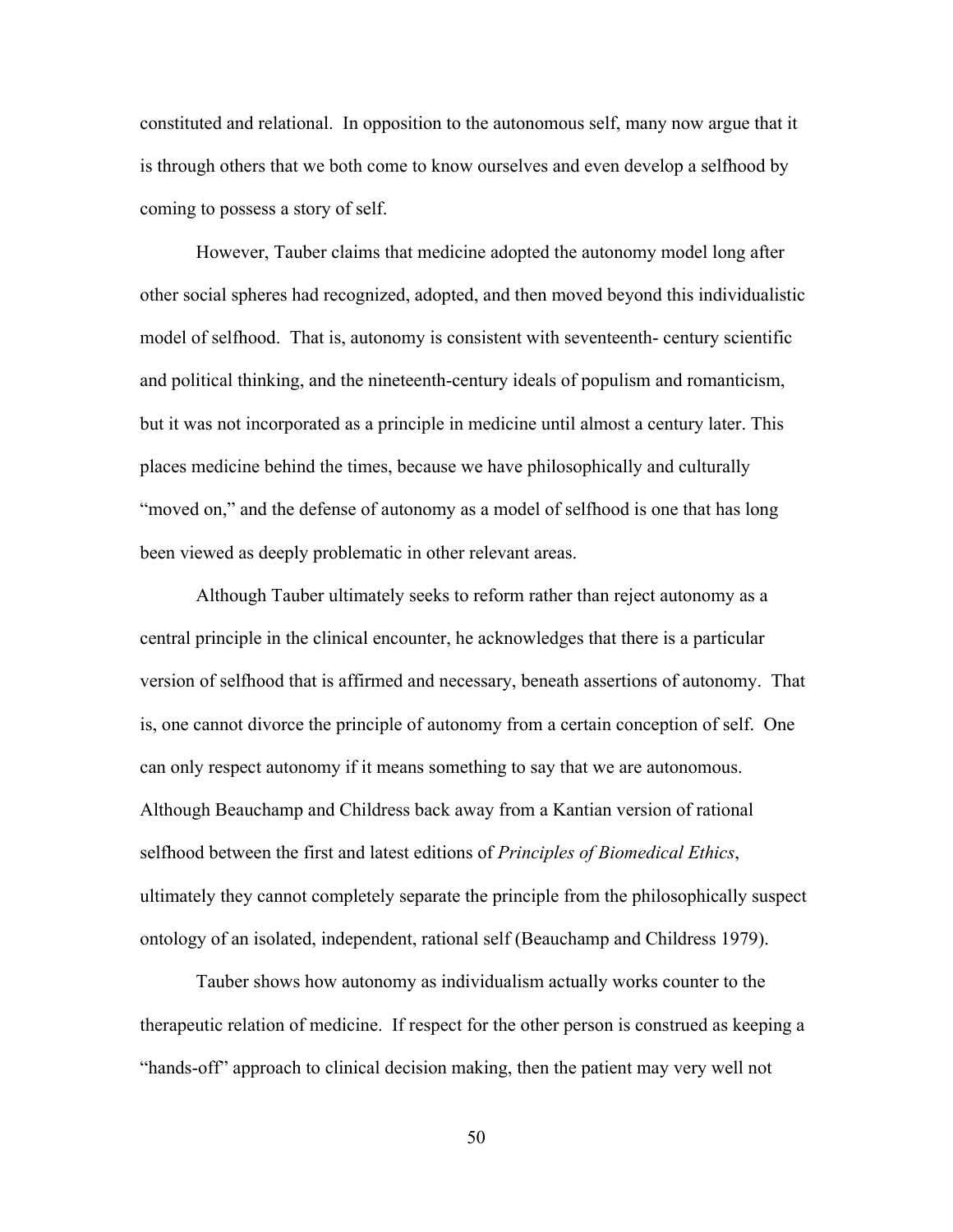receive the care or support that she needs because the physician is too distant in the relation to be of any real service:

This understanding of persons has profound moral implications, because the idealized autonomous person forfeits trust, friendship, loyalty, caring and responsibility as secondary attributes to those primary values of self-direction, self-determination, and self realization (Tauber 2005).

Tauber is arguing here that not only are we not accurately understood as autonomous, but also that it is wrong to hold up autonomy as a value to be respected, or an ideal to be attained. Autonomy should not be central to the doctor-patient relationship, not only because it represents a historical fiction, but also because it is a fiction that does not serve us. Medicine must also recognize that the illusion of the physician interacting with the patient while remaining apart from the interaction is neither possible nor desirable.

While Tauber's claims regarding the evolution of autonomy are not universally held, they are important to this discussion for another reason. It is certainly not impossible for physicians to respect patient autonomy while maintaining close, supportive relationships with patients at the same time. The two are not logically exclusive, but in practice, physicians often seem to jump from "respect autonomy" to "hands off the patient"—in the sense of providing support or expressing empathy. Regardless of whether Tauber is historically correct, physicians are usually scientists first as undergraduates in college, and then physicians. Their understanding of autonomy may well be informed from science, and the detached observer status may be too easy for them to understand and maintain. If so, this argues against attempts by Tauber and others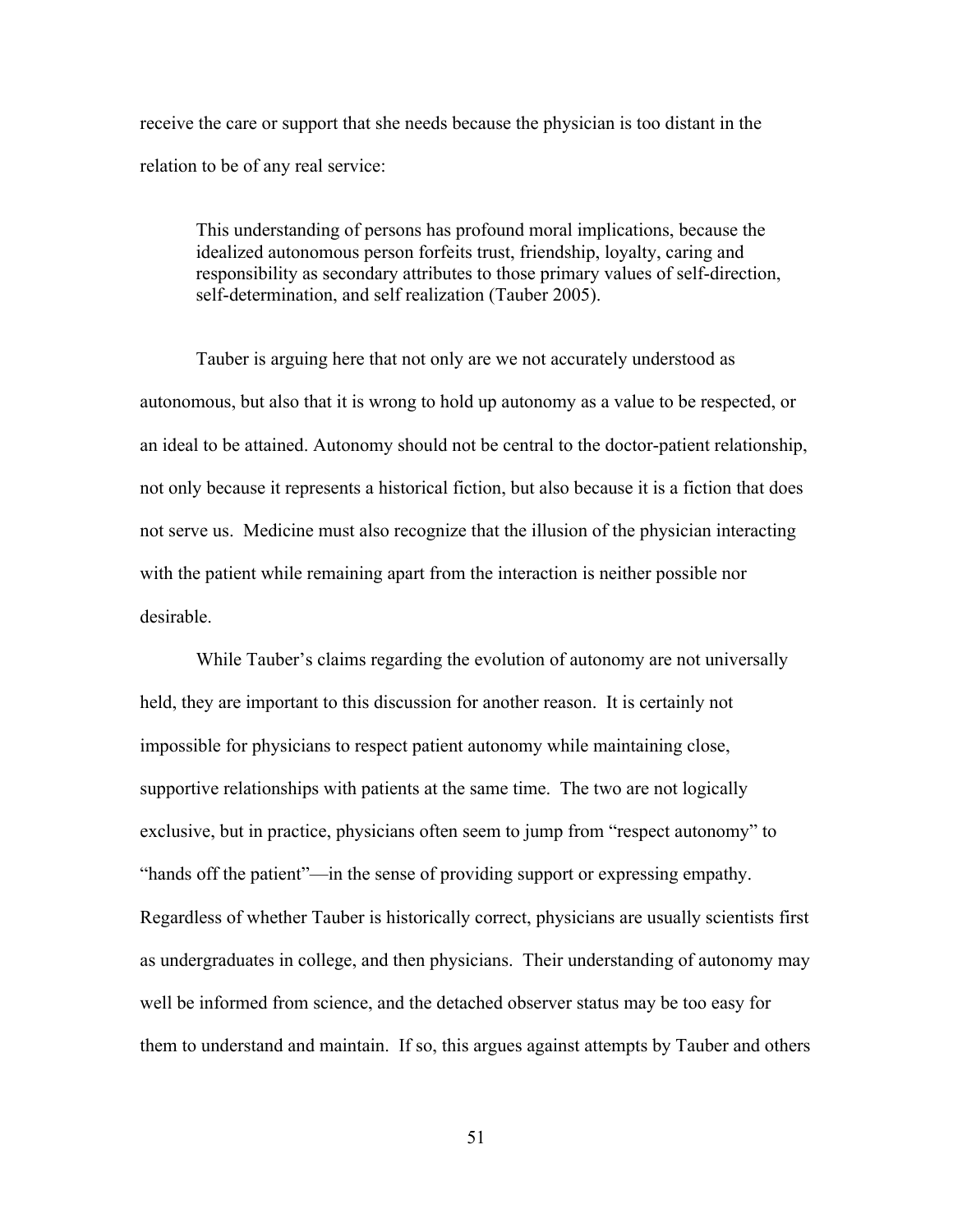to reform the principle of autonomy, because physicians may yet again distort it. We can respect patient decisions without recourse to this principle and its history.

In *Patient Autonomy and the Ethics of Responsibility*, his second book on the subject of patient autonomy, Tauber goes beyond his previous arguments to explain why medicine has continued to cling to an autonomy model of selfhood, while philosophy and social sciences have moved on (Tauber 2005). One reason, of course, is that medicine often misunderstands itself as science, and so to the extent that the autonomy model arose from scientific underpinnings not wholly rejected by science (the view of the isolated subject), medicine may still hold a worldview that continues to be prevalent among many scientists. But the other, more sinister reason that physicians may embrace the autonomy model of care is that it shifts responsibility to the patient, away from the physician.

Tauber argues that the autonomous patient is a consumer, and the physician is a shopkeeper, offering products to the patient, explaining each one to the consumer and letting her choose. If the product does not serve, the physician is blameless, provided the explanation of the product was adequate (informed consent), and the product is not defective (absence of negligence). While the demand for patient autonomy arose from excesses and abuses of medical power, Tauber argues that this shift to a jurisprudence theory of medical ethics, based in part upon patient rights, has only ultimately strengthened physician authority:

Patient autonomy, rather than being corrosive of professional privilege, may actually reinforce physician authority: autonomy tends to be a negative right (in that a person has the right to refuse treatment) rather than a positive right (a person cannot generally demand a particular treatment). Physicians are translators and filterers of information to their patients, who generally defer to physician recommendations regarding definitions of disease and its treatment (Wolpe 1998, 52). Indeed, physicians have incorporated informed consent into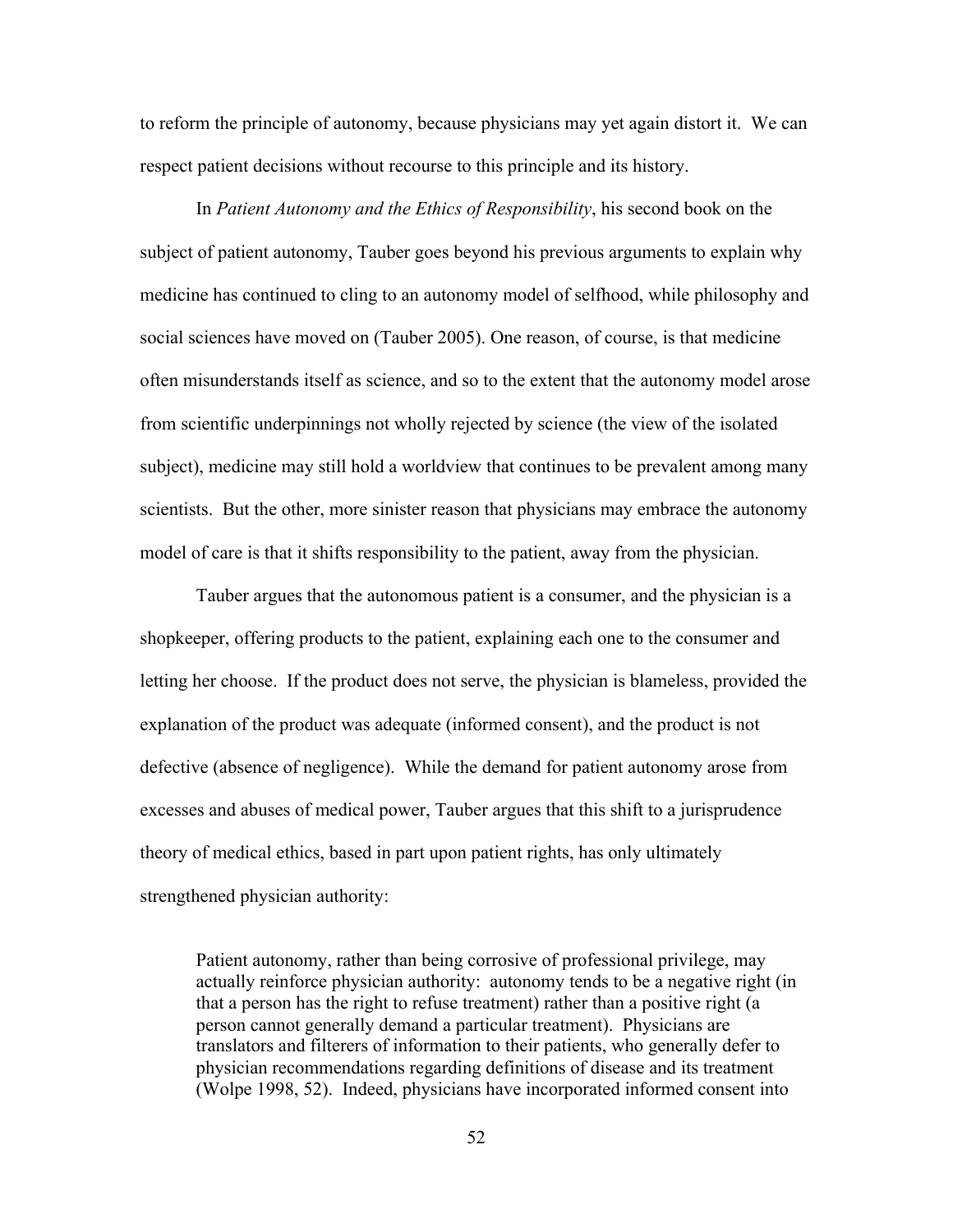their practice as a means of improving patient satisfaction, and perhaps most importantly, in shifting responsibility to the patient, often a potent tactic to combat malpractice suits (Tauber 2005).

Thus, according to Tauber, physicians are wrong to think that they have gained from this consumerist model of care perpetuated by the principle of autonomy. Although perhaps physician prestige and power have been strengthened, it has been at the cost of reducing physician satisfaction. Medicine as a moral practice has the end of caring for patients. While physicians may secondarily gain power and economic security through their profession, they are still drawn to medicine by a desire to care for and heal others. Unfortunately, the empathy for others actually diminishes as medical education progresses (Garden 2008). Although there are many factors that may play a role in this detachment, students are taught and presented with the model of an autonomy perspective on patient care. Tauber argues that empathy and relation, not reductionism and autonomy, must return to centrality in patient care:

Without prioritizing empathy, we doom ourselves to a myopic technocratic medicine. This is not to say that there is no place for the highly technical solution to certain problems. We have come to expect no less. But this is not an either/or selection. Why not demand humane *and* scientifically competent care? Beyond technical expertise and performance, medical ethics must face the more difficult challenge of establishing the physician's identification with the patient (Tauber 2003).

This "empathetic identification," Tauber continues, allows the physician to "experience…herself" (Tauber 2003). Tauber means this in two senses. Physicians experience themselves in the unique relation that medicine represents—an asymmetrical, but mutually respectful relation founded in trust. But this can also be understood in the broader sense beyond professional identity. As human beings, physicians seek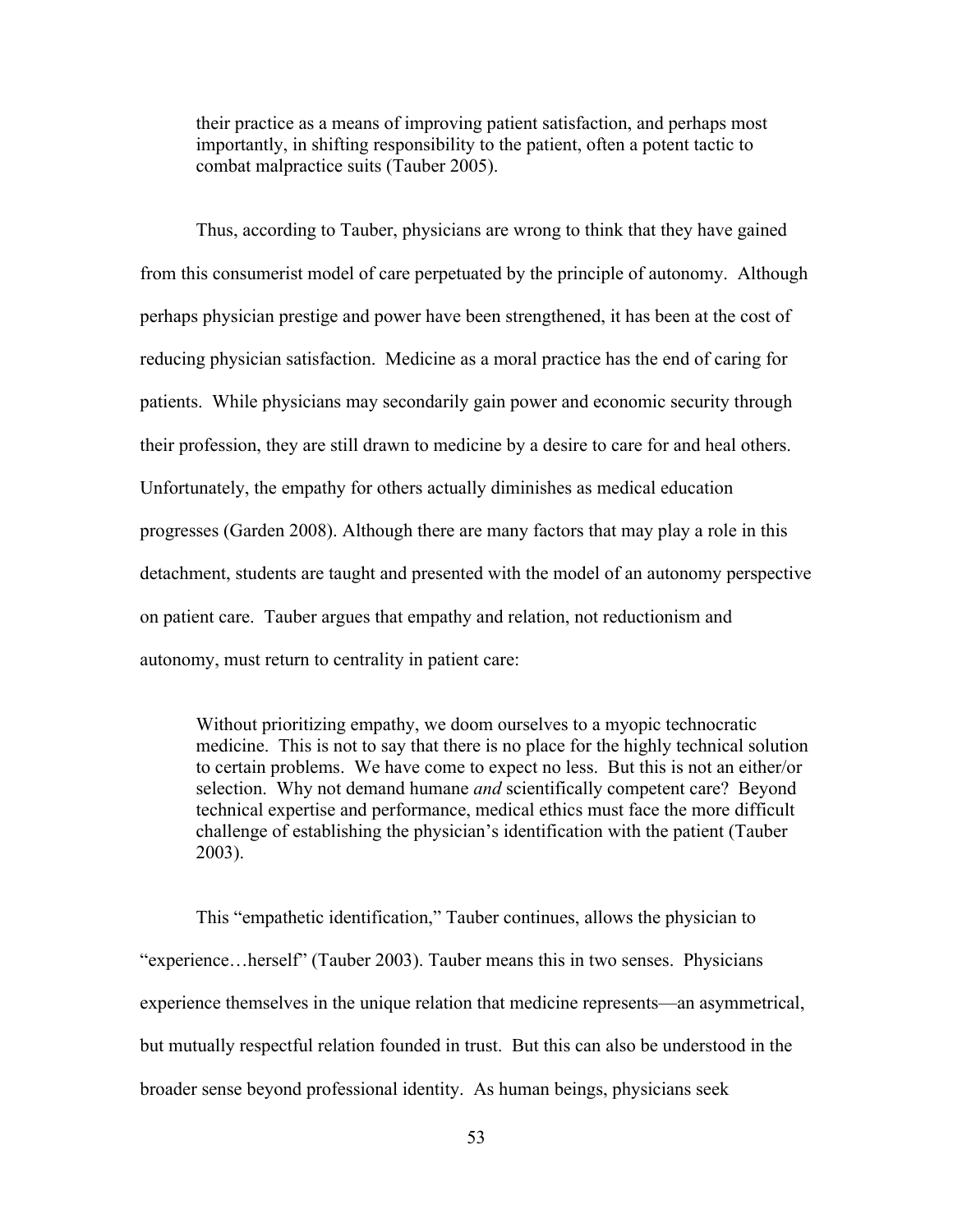meaningful relationships, and an autonomy model of care inhibits the establishment of real relationships, blocking the caring and responsible attitude that physicians should achieve. Tauber ends *Patient Autonomy and the Ethics of Responsibility* by arguing that although medicine is a moral practice, it becomes "amoral" under the principle of autonomy (Tauber 2003).

# *Jean Keller: Care Ethics and the Feminist Critique*

*Care ethics*, and feminist philosophy more generally, have also played an important role in the twentieth-century intellectual movement away from an autonomybased notion of selfhood. The foundational ontology underpinning care ethics is a relational selfhood that stands as a phenomenological response to autonomy. That is, we find ourselves, and experience ourselves and others, as both encumbered and defined by our relationships (Keller 1997). Jean Keller argues that care ethics and autonomy present incompatible versions of selfhood. She claims that care ethics, "has been used to criticize the philosophical tradition for exalting an individualistic conception of autonomy that is attained at the cost of denying our relations with others" (Keller 1997). Keller's argument against autonomy is that it fails to accurately describe our selfhood as relational beings deeply embedded in the lives of others, and furthermore, that it offers an ideal that we should not in fact be seeking. That is, to strive to be autonomous is actually to create a sense of self at odds with our social nature. The third aspect of her critique, and one that I believe is crucial to the position I offer, is that autonomy should not have attained the status it holds: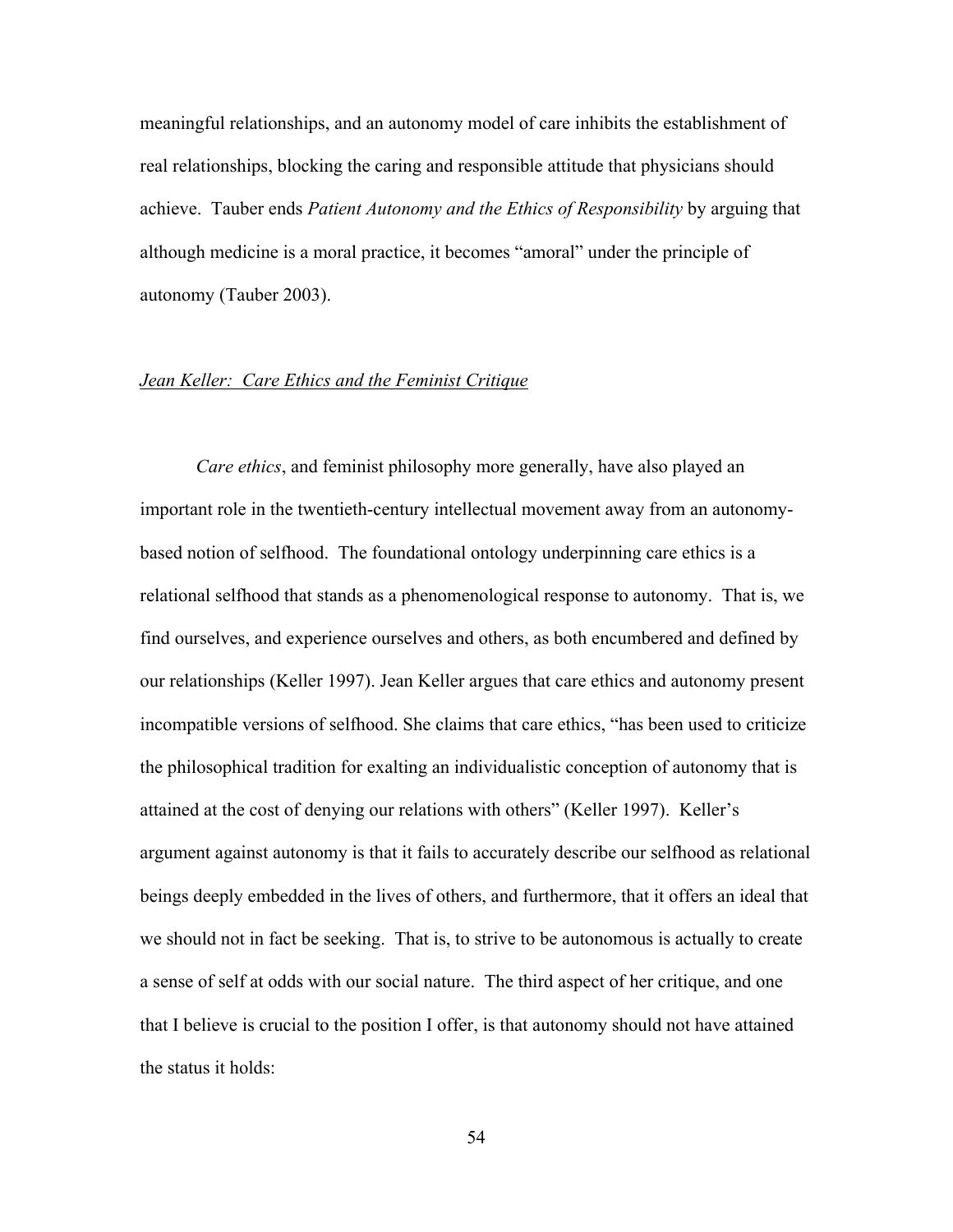…care ethics also criticizes the status the Western Tradition has granted to autonomy. Autonomy has been thought of as the pinnacle of human achievement, the source of human dignity, *the* mark of moral maturity. Yet the capacity to form and maintain relationships, which has received little attention in the Western philosophical tradition, is arguably just as much of an achievement as autonomy, and just as important for moral maturity (Keller 1997).

Keller concludes, like Tauber, that the concept of autonomy need not be abandoned, but rather modified and perhaps de-emphasized, as one aspect of our selfhood, rather than its central nature. Her arguments are more persuasive than Tauber's, in part because she successfully argues that care ethics must incorporate some sense of personal choice and moral agency into the decisions one makes about with whom to form or break relations, and how these relations should proceed.

 If we shift back from "respect autonomy" to "respect persons," then autonomy can be seen as an aspect of personhood, provided it has been dethroned from its current status in American medical ethics. Keller ends with a tantalizing suggestion that autonomy can be understood as the competency to make choices, a description she takes from Diana Meyers. Moreover, she claims that close relations can actually enhance autonomy: a thinking through and envisioning choices together (Kittay and Meyers 1987). To the extent that this is true, then physicians have often done little to aid their patients' sense of autonomy by distancing themselves from the decision-making process and leaving patients alone to make hard choices, aided only by the bare facts provided by the emotionally remote doctor.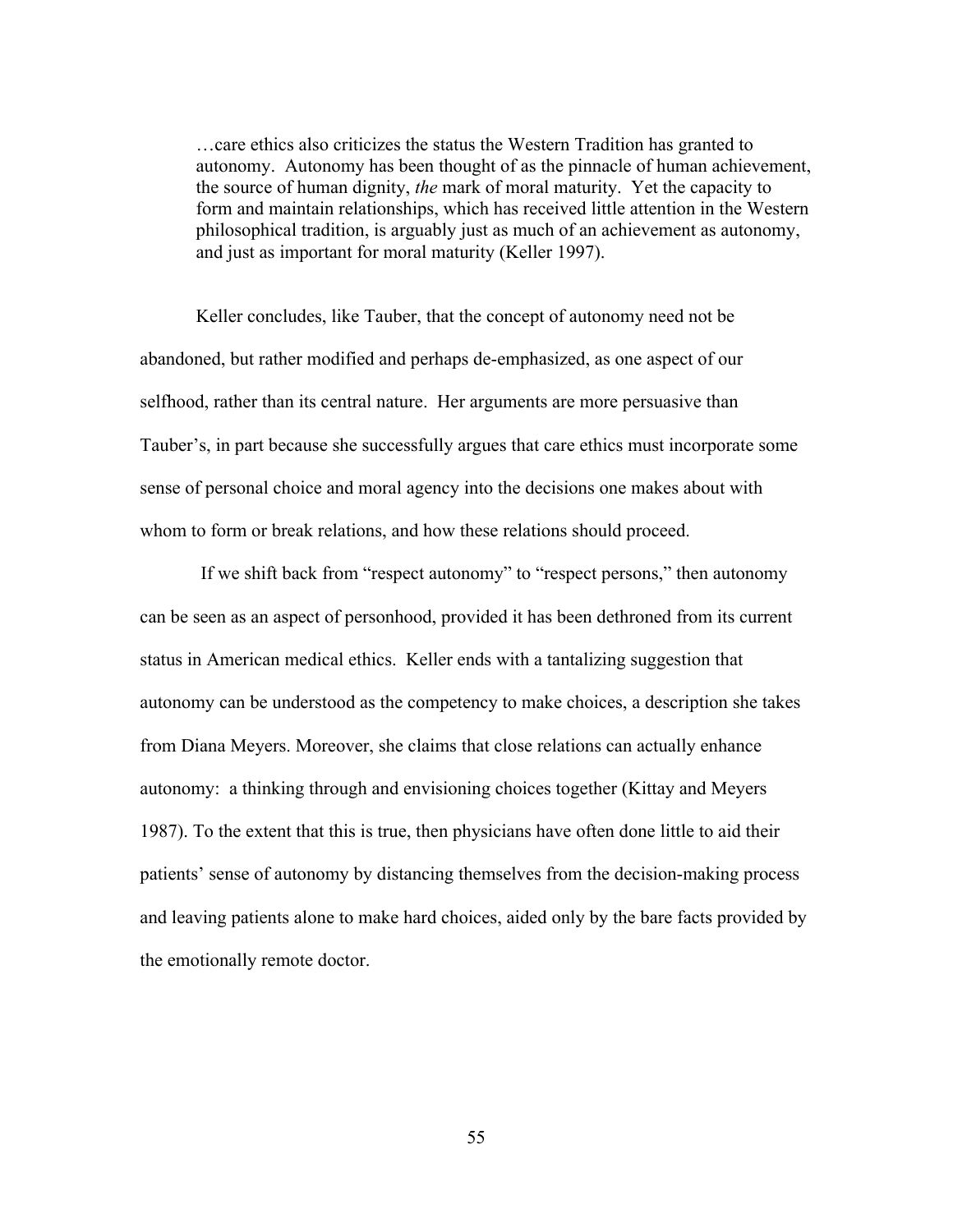# *Relational Autonomy*

However, if autonomy must be twisted or massaged to be best understood or enhanced by close, supportive relations, it leads me to then ask whether we should be characterizing this debate in terms other than autonomy. Are we torturing autonomy, simply because of its historic role in medical ethics, to mean more than it should mean?

Both Keller and Tauber embrace a concept of "relational autonomy," a term that seems to represent an oxymoron at its outset. It seems more straightforward to value relationality, and to acknowledge that healthy caring relations allow us to make choices that reflect our values and are coherent with our sense of selfhood. This sense of relationality, I will later argue , can be derived from *narrative*, a synthesis of our internal capacity for narrative unity, and the narratives of ourselves that others give us. Furthermore, Beauchamp and Childress's response to "relational autonomy" represents a concession that changes nothing:

Some feminists have sought to affirm autonomy but to interpret it through relationships. These conceptions of "relational autonomy" derive from the conviction that persons' identities are shaped through social relationships and complex intersecting social determinants,,,Such a relational conception of autonomy is illuminating and defensible as long as it does not neglect or obscure the main features of autonomy that we analyze… (Beauchamp and Childress 2009).

As long as the language of the doctor-patient relationship is described in terms of autonomy, regardless of how nuanced this term can be in philosophical discussions, the effect for clinicians will be no effect. As Tauber concludes, we need a new description of the relationship, one that again makes central the ethical nature of the relationship, and of medicine itself.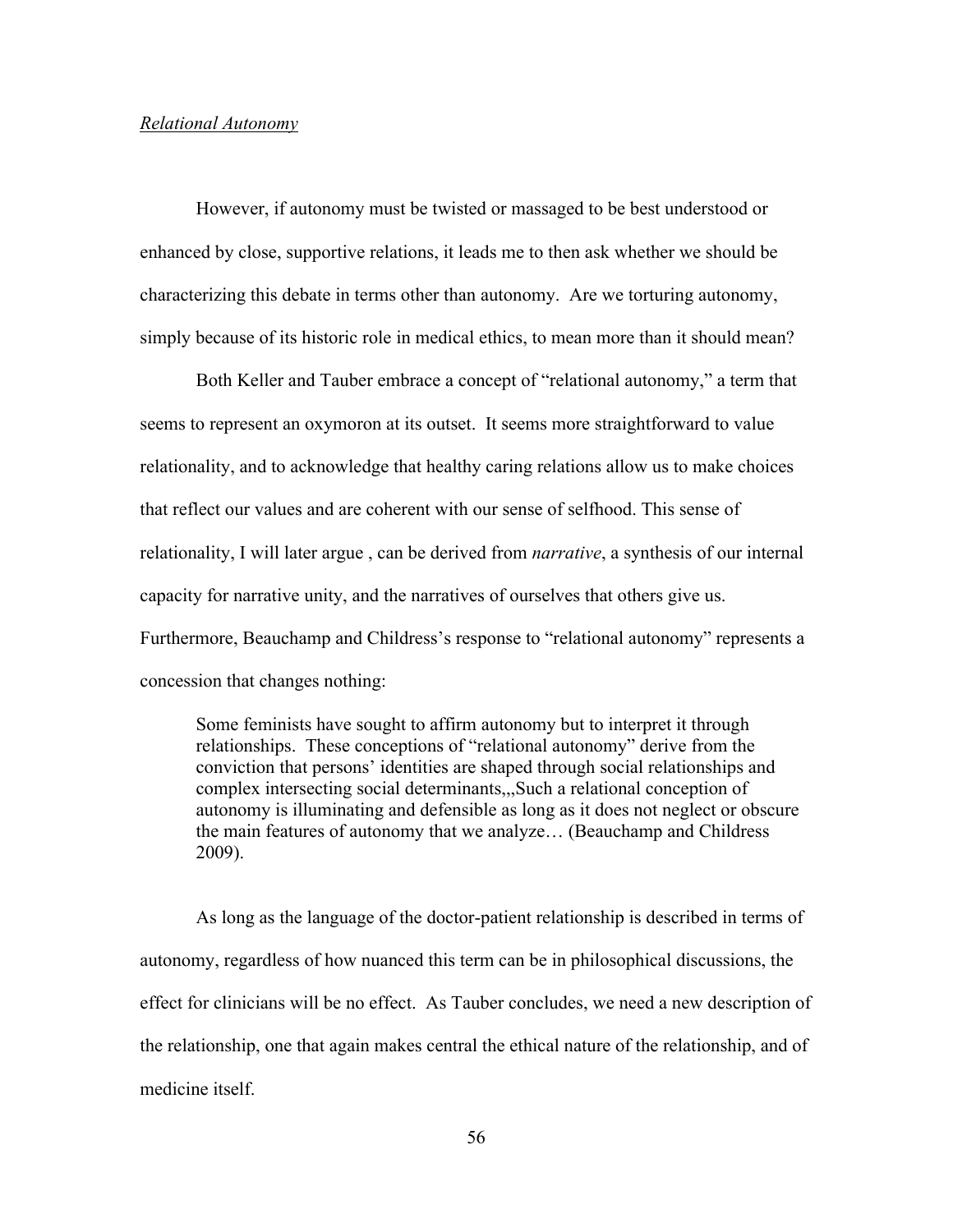# *Susan Sherwin*

Susan Sherwin, feminist medical ethicist, argues against an autonomy model for the medical encounter, not only because she also espouses a relational model of selfhood, but also because an autonomy model covers over the oppressive power dynamics that she believes is central to the relation:

Similar claims (of autonomy) are found within the literature of medical ethics, where it is widely recognized that the relationship between physician and patient is far from equal (especially if the patient is very ill) and that the model of contracts negotiated by independent, rational agents does not provide the ideal perspective… (Sherwin 1992).

She is arguing that autonomy is a fiction at yet another level. How can a patient exercise autonomous choices in her relationship with a physician, when the physician may literally hold the power of life and death over her? Although Sherwin and Tauber reach radically different answers about how to heal the current healthcare environment, they agree on this one point: physicians do have enormous power by virtue of their knowledge and their ability to perform procedures with the potential of great benefit or harm. Patients, by comparison, have no such power. Patients who believe themselves to be autonomous in a medical environment are failing to recognize this power disparity, a disparity that is only covered over by talk of autonomous decision making..

Sadly, although Sherwin affirms that we are relational beings, and that trust would be a better model for the relation between physician and patient, given the unreformed nature of medicine, she believes it is necessary for medical encounters to be conducted in an atmosphere of "anti-trust." The patient's relationships to friends and family are then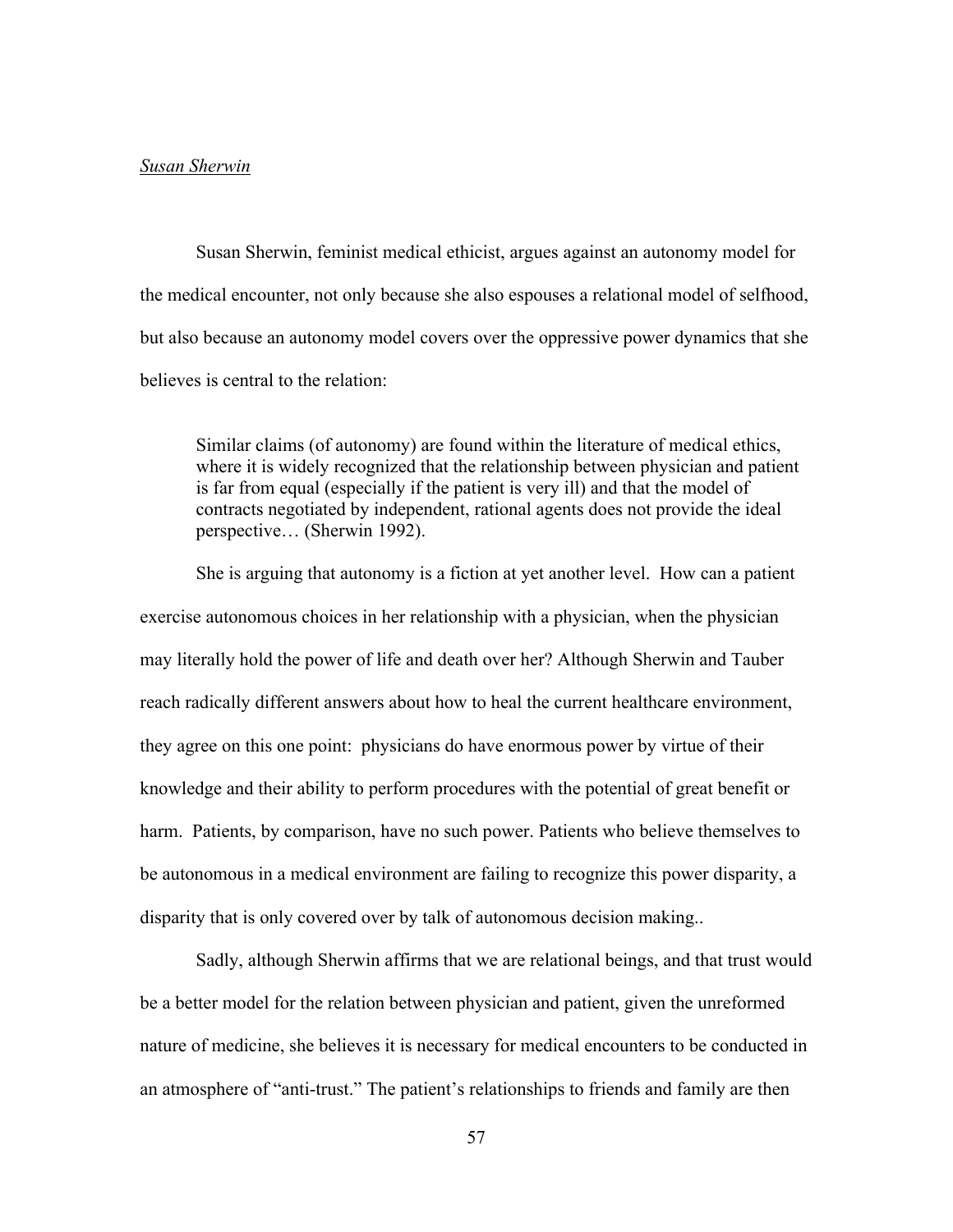necessary to protect the patient from the relation with the physician, who seeks power and control over, in Sherwin's primary example, the female patient (Sherwin 1992).

Tauber and Sherwin divide most strongly on the question of paternalism. Tauber believes that the last forty years represent an erosion of physician responsibility, as physicians have willingly given the power and responsibility of decision making to patients, and that physicians must once again help patients make decisions, and even sometimes make decisions for patients. Sherwin, on the other hand, still believes that physician paternalism is a major problem, and that patients need to guard themselves against physicians in a climate of "anti-trust." As a physician, I realize that my opinion is naturally suspect, but I see little support for Sherwin's position in current medical practice. As Christina Sinding's study of female cancer patients shows, patients have trouble getting answers regarding best treatment from physicians, and even try to trick their physicians into helping them make decisions for them (Sinding et al. 2010). Sherwin's voice in this debate is important for two reasons. Although she perhaps overstates the dangers of paternalism, it is important to remember that the goal is not a return to physician power and decision making. Secondly, like Keller, she affirms that the principle of autonomy is in many ways inconsistent with feminist ideals that value relation over individual power.

This debate of how the doctor-patient encounter should be conducted can, as Cassell suggests, proceed without making reference to autonomy (Cassell 1976, 1985). As Albert Jonsen has argued, perhaps autonomy has done what benefit it can by moving medicine beyond a paternalistic stance, but it is now time to reconfigure the entire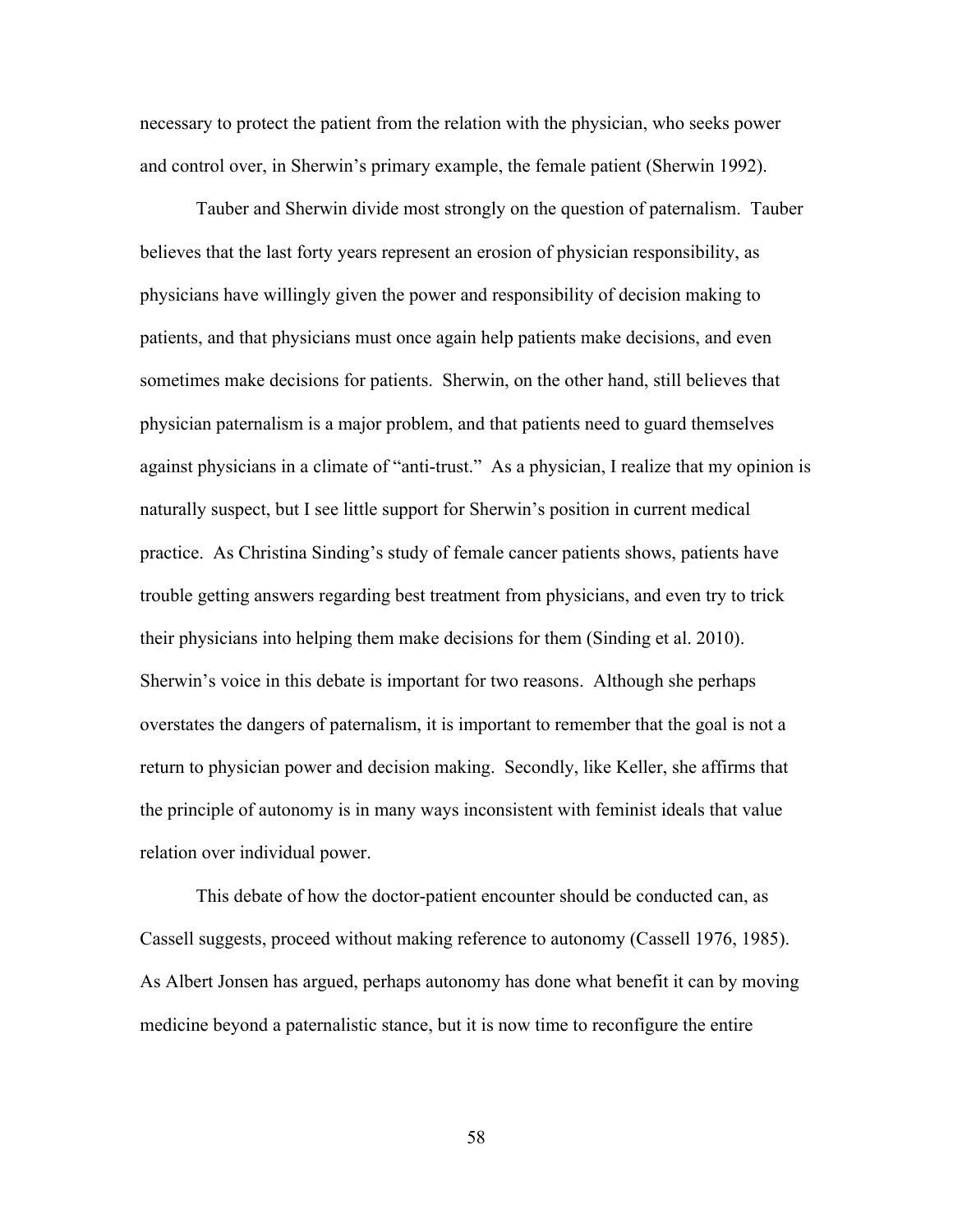discussion to allow growth of the physician-patient relation in ways that placing autonomy at the center simply does not allow (Jonsen 2007).

# *Empirical Critique*

Anthropologists now seem to accept as a given that selfhood is a construct, which arises from the social. That is, our own sense of our selves (and this sense is the only meaningful site of selfhood) is derived from our place in society, and this can be distilled further to represent the relations with others in which we participate. Although one can have an atomistic, isolated, individual sense of selfhood, this itself arises within a historical/cultural framework, and so is itself constructed from our relation to a larger whole. Debbora Battaglia, anthropologist, writes:

The self is a representational economy: a reification continually defeated by mutable entanglements with other subjects' histories, experiences, selfrepresentations; with their texts, conduct, gestures, objectifications; with their "argument of images" and so forth…Selfhood…is a chronically unstable productivity brought situationally—not invariably—to some form of imaginary order, to some purpose, as realized in the course of culturally patterned interactions (Battaglia 1995).

The anthropological evidence for this position is the differing senses of self evident in members of different cultures, and even in different people within the same culture. The autonomous self is then one historical construct in Western culture, and should not be aggrandized by placing it at the center of a theory that purports to describe how the patient-doctor interaction should be conducted. A sense of self that is both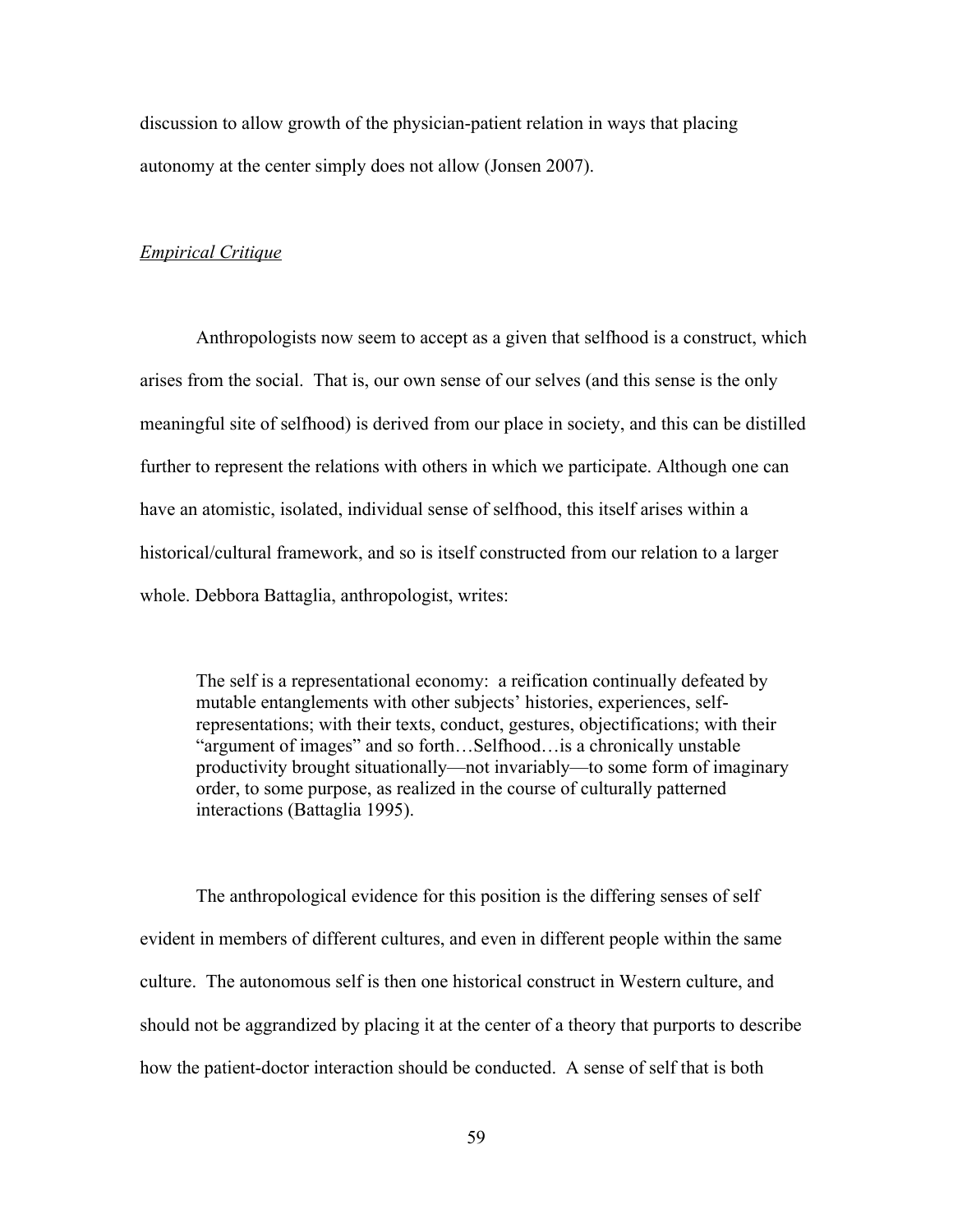relational and not fixed or essential has become the predominant view of both philosophers and anthropologists. Autonomous selfhood is essential in the sense that rationality is posited as the essence of human beings—humans are rational and therefore autonomous. It is a version of selfhood that is independent of culture, history, or life story. To be human is to be autonomous.

Eva Kittay provides a phenomenological argument against an autonomous self, based in part on relationality. She argues that few *experience* themselves as autonomous, but rather we see ourselves as bound to others by relations that both define us and limit our choices in ways that make autonomy a philosophical construct alien to our experience of our lives (Kittay 1999). If patients do not see themselves as autonomous, how can physicians place this value at the center of the clinical encounter?

Only someone who perceives herself to be autonomous would then wish her autonomy to be respected in a medical setting. But if we instead see ourselves as intertwined in the lives of others, isn't this relationality what instead should be respected? Would the mother of a disabled child feel more respected by a physician who ignores this crucial aspect of her life in seeking to plan elective surgery, or by a physician who sees her *as the mother of a disabled child*, that is, not as an isolated, autonomous individual, but as someone whose plans must always incorporate the needs and care of another?

Kittay's critique can be seen as empirical: if few live lives that parallel the construct of an independent monad, but we instead generally live as deeply connected selves, who cannot choose for ourselves without considering the implications of this choice on others, then the autonomy model fails to describe the person who confronts a physician in a clinical encounter. Furthermore, there is no reason to believe that the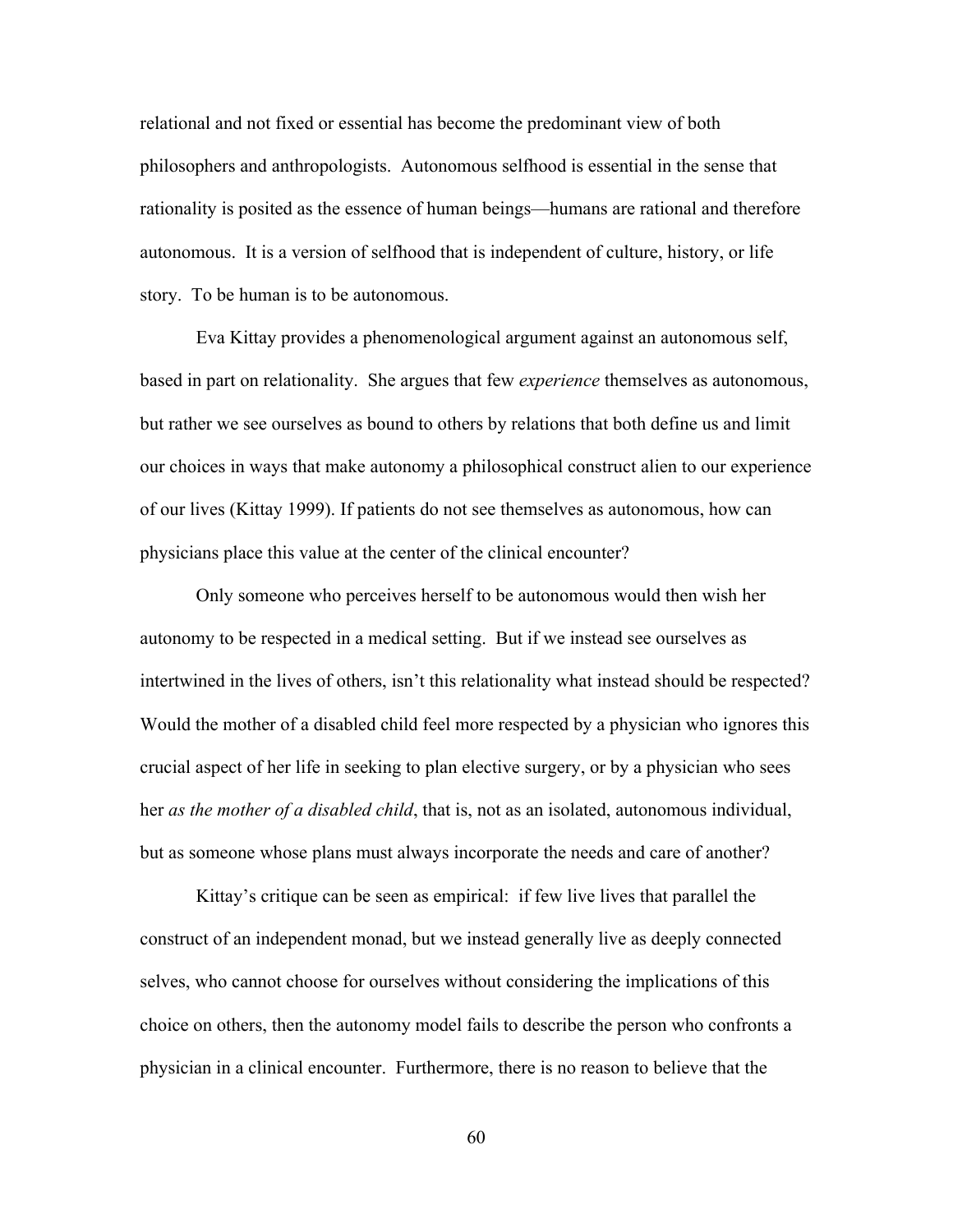mother who sees her life as one lived largely to help her children grow and flourish would feel more respected by being treated as a solitary being capable of deciding for herself without consideration of others, when that is not how her life is lived. She may be perfectly capable of making decisions without aid from her physician, but her decisions in an important sense are still not autonomous—they are made in consideration of, and constrained by, another person (her disabled child). One could use the language that the physician is respecting her autonomous choice, while still recognizing that in an important sense she does not see herself as autonomous.

# Autonomy and Shared Decision-Making

The American Medical Association and the American Academy of Pediatrics have both recently endorsed Shared Decision-Making as the proper model for conducting the doctor-patient relationship (Kon 2010). Shared decision making is not a rival to an autonomy model; rather it is in a certain sense an elaboration of the model. It sets the bounds of what appropriate assistance can be within an autonomy model of care. It shares similar presuppositions to Veatch's description of the relationship in *Patient, Heal Thyself* in that both place a demarcation between the physician's values and patient values. That is, physician values should not play a role in shared decision making. For Veatch, this amounts to a very limited exchange with the physician offering information. The patient need offer nothing about herself at the level of personal values because the decision is solely hers to make. The physician cannot help in the decision-making process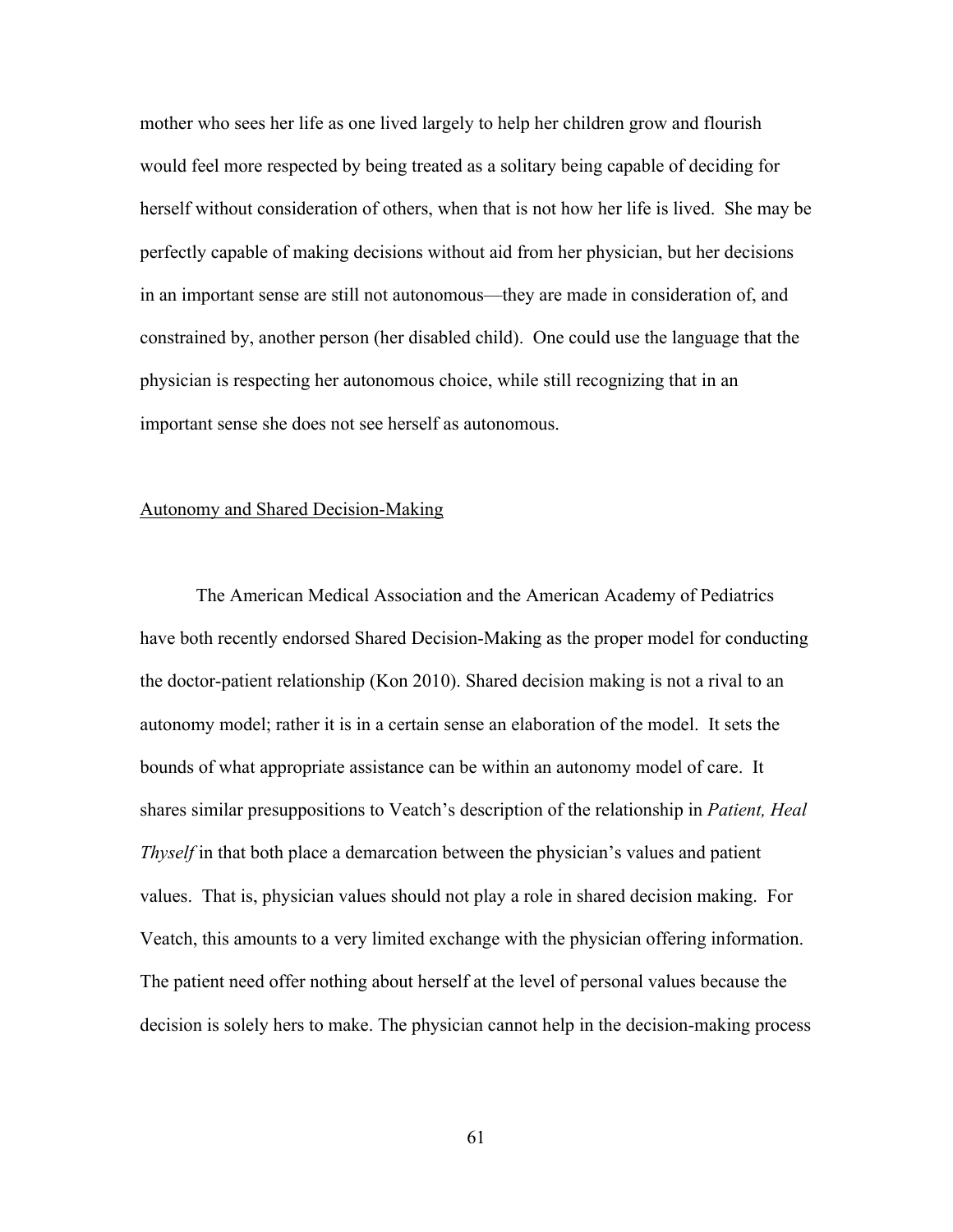because any assistance would amount to physician values being reinserted inappropriately into the patient's decision regarding care.

Shared decision making gives the physician a larger role than Veatch permits, but it is still a role bounded by the constraints of respecting autonomy. Part of what is meant by respecting autonomy in shared decision making is that the physician may learn of the patient's values, but only to assist in mating those values with the medical facts of the situation. The physician's responsibility is to provide choices and evidence—value-free "facts;" the patient's role is to explain her values. Together they seek an option that is consistent with the evidence, while also being in harmony with patient ideals.

This model arises from a decade of psychological research, although some of the research actually highlights the problems and shortcomings of shared decision making (Frosch and Kaplan 1999). In this model, there is bilateral information sharing: the physician shares technical information, and the patient shares her preferences, values, and plans (Charles, Gafni, and Whelan 1999). After the sharing of information, the decision is then negotiated between patient and physician. This interaction can involve an actual seeking of a middle ground that satisfies both parties, but more often it represents working together to decide how evidence-based medicine and patient preferences can be best combined in a manner that suits the patient (Elwyn, Edwards, and Kinnersley 1999).

Although shared decision making is appealing in its mutuality and non-hierarchal model of the doctor-patient relation, in that both parties contribute to the relation and both are involved in shaping the final outcome, it suffers from at least one shortcoming that it shares with the autonomy model: it lacks universal, and perhaps even widespread, applicability. The old, the very ill, and the poorly educated neither want this model nor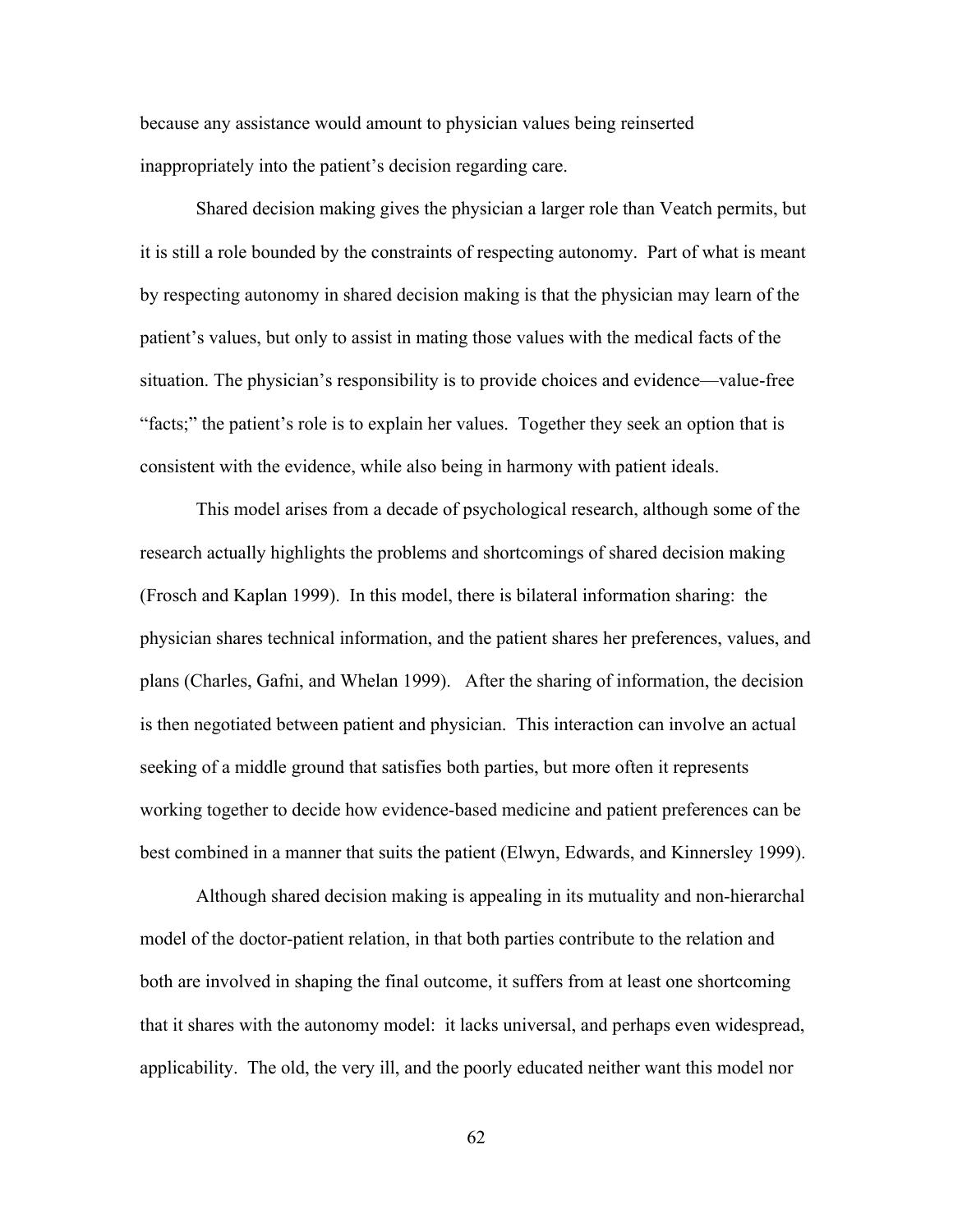thrive in it (Frosch and Kaplan 1999). In fact, like the autonomy model, it seems to serve the healthy, well-educated population better than those who need physician care the most.

Even within a population of affluent, well-educated women with breast cancer, some patients report "opting out" of the shared decision making model of care. In a study by Christina Sinding et al. that recorded patient narratives using "institutional ethnography," one patient describes how she manages to avoid the decision making thrust upon her by the oncologist, regarding the future of her chemotherapy:

*Robyn:* He (the oncologist) said, 'Well, what do you want to do? Do you want to go back up to the full dose and risk having another episode or do you want to stick on the 15%, the reduced by 15%?' And I remember thinking, don't ask me that, you decide. But then I got crafty and I figured…just keep him talking for two and a half minutes min and they'll figure out what it is they (the physicians) want to do. So that's what I did (Sinding et al. 2010).

This study gives many reasons why the women sought directly or indirectly to get greater assistance in decision making from their physicians, but two are particularly noteworthy. The first is that making truly informed medical decisions required so much time and research from the patients that they found themselves exhausted, sleeping poorly, and unable to function in other aspects of their lives. That is, even with the physician presenting facts to the patient, for the patient to fully utilize those facts in intelligent decision making, she needed to spend additional time, on her own, familiarizing herself with the background knowledge needed to make sense of what she had been told. Many chose to just "trust the doctor," rather than face this daunting task, *while already facing the daunting task of living with cancer.* 

The second reason women wanted their physicians to make decisions for them is related to the sense of responsibility associated with decision making. This study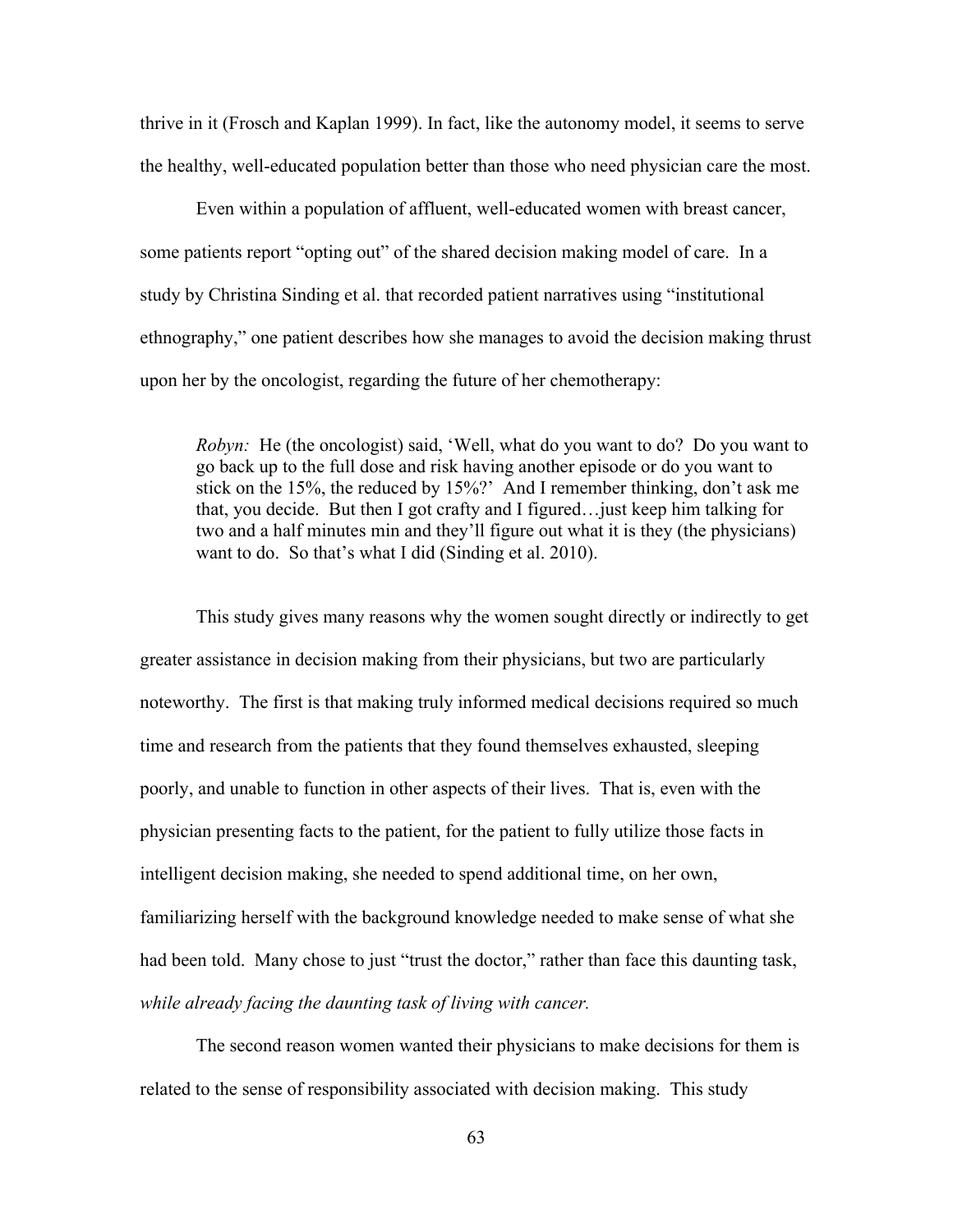provides empirical support for Tauber's claim that physicians abdicate responsibility in a strong autonomy model of care. In the cancer narratives from Sinding's study, she found several women who did not want to make decisions regarding treatment options, precisely because they felt that they would then blame themselves for a recurrence of cancer, feeling that they should have then made another choice (Sinding et al. 2010). This equation of decision making and responsibility is seemingly both natural and present for patients and physicians alike. Furthermore, the "sharing" of shared decision making is clearly insufficient to "share" a sense of responsibility, at least in this study. This is unsurprising, because the sharing is so constrained—the decision is still the patient's. Thus, providing facts and interpretation is inadequate to making the patient feel fully cared for and supported.

# *Shared Decision Making and Logical Positivism*

Also in common with the autonomy model, the origins of shared decision making theory can be traced back to a widely discredited philosophy. As Dan Brock describes, shared decision making is an outgrowth of logical positivism, which may explain why its support is from the psychological sciences rather than from medical ethics literature which is more tied to the history of philosophy (Brock 1991). The assumption that shared decision making has in common with logical positivism is the fact/value distinction. The physician is supposed to contribute value-free facts to the encounter; the patient shares her values (which are purely subjective and therefore not subject to scrutiny), and then these two components are parsed into a decision that is consistent with the facts, and yet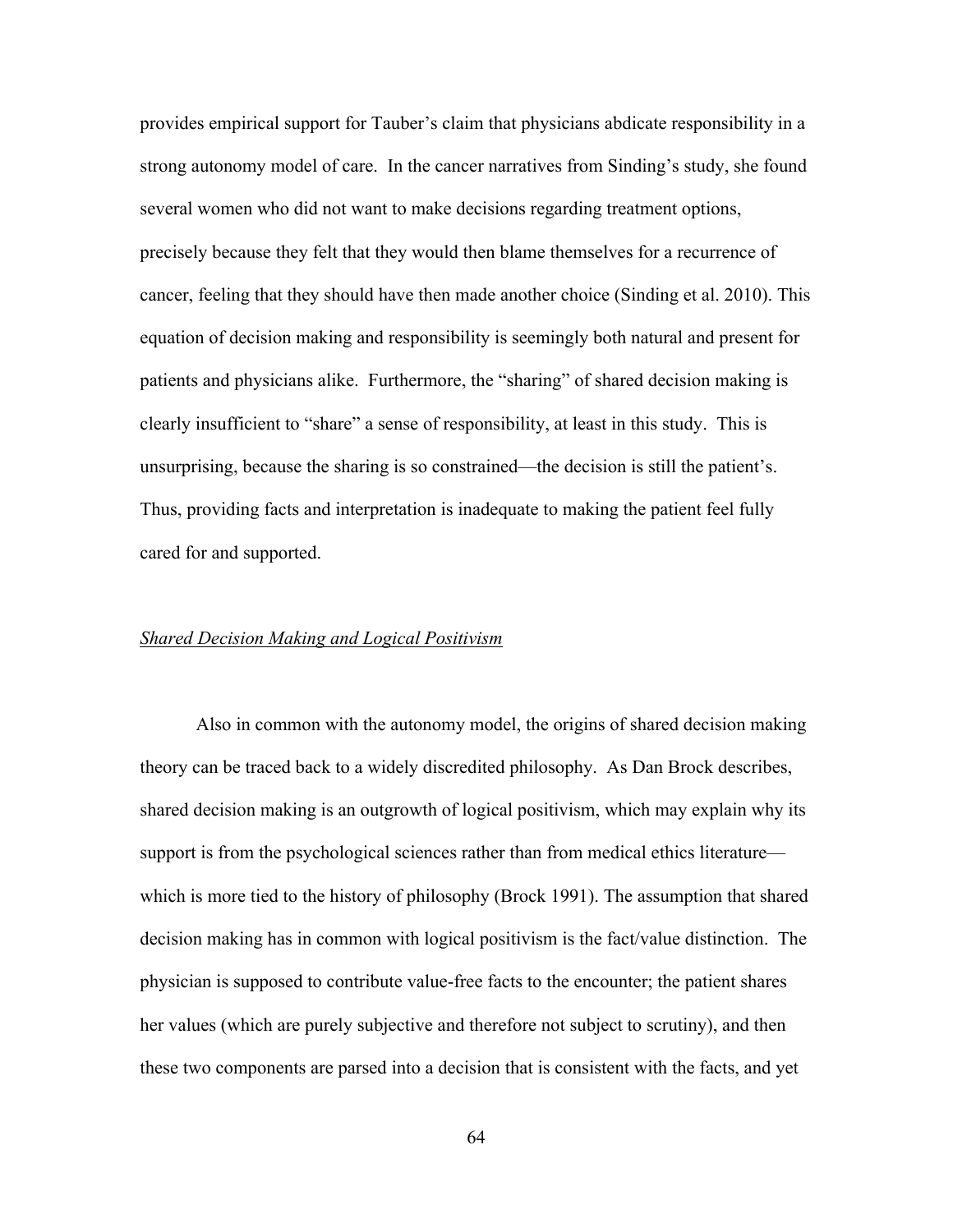reflective of the patient's values. As Brock shows, both sides of this equation are problematic**,** because the medical "facts" are not value free, and it is not the role of the physician to take the patient's value statements as "incorrigible.**"** By this Brock means that logical positivism sees values as nonempirically verifiable or noncontestable inner states. Values are personal, and not open to another's critique. Facts are impersonal, testable, and the grist of science and medicine. A fact can be found to be wrong and therefore replaced; a value cannot.

The sharing that is presumed in shared decision making is not an open two- way sharing, but rather two one-sided exchanges in which the physician provides the facts, and the patient adds her values to the mix.

 By seeing facts and values as fundamentally different and of separate realms that is, facts and values are not permitted to somehow speak to each other shared decision making replicates the error of logical positivism that teaches a fact/value separation. But as Brock argues, medicine, even more than basic science, is committed to a set of values, and disease and health cannot be defined in a value-neutral fashion. Furthermore, it is crucial that physicians not merely elicit patient preferences, but actually engage patients when possible**,** in examining whether their values contribute to or harm their overall health and sense of well-being.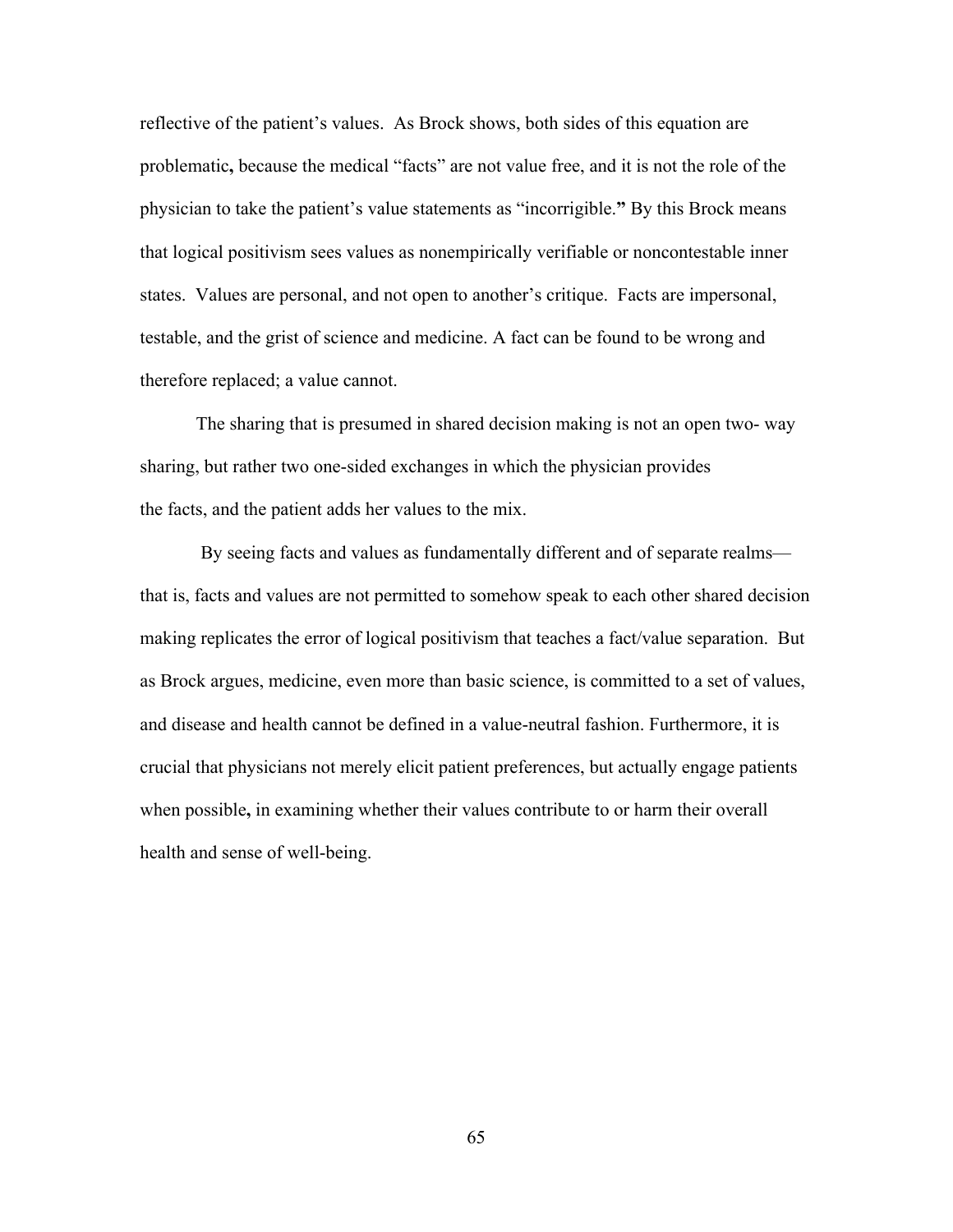# *Ethical Critique of Shared Decision-Making*

If ethics is to be understood as the pursuit of "the good life" or human flourishing, then physicians must at some level be ethicists; to do less is to not fully connect with the patient in every aspect of what they may need to achieve health. Georg Gadamer describes the physician's role as having both a short-term and long-term viewpoint. In the long-term viewpoint, physicians must use their sense of "health" to help patients correct values, beliefs, or behaviors that stand in the way of this, while still respecting a patient's sense of self:

We know the routine formulas with which doctors normally fulfill their obligations toward their patients. But when doctors genuinely succeed in leading a patient back into his or her own life-world, they recognize that they are called on to provide help not just for one particular moment but over the long term as well. Here doctors are called on not merely to 'act upon' their patients but to 'react to' them by treating them in a proper manner (Gadamer 1996).

This "react(ing) to" patients must include the type of responses that shared decision making would disallow. To treat a patient "in the long term" means to confront her at times with the values and behaviors that she exhibits that are self-defeating and diminish her health and well-being. While Veatch is correct that physicians must recognize their own values, and recognize that at times medical values are themselves not always conducive to human flourishing, many of the values affirmed by medicine such as eating well, avoiding tobacco, and reducing stress are values consistent with health. Often the most important step in improving the health of a patient is pointing out the contradiction between, for example, desiring long life and a pack-a-day habit of smoking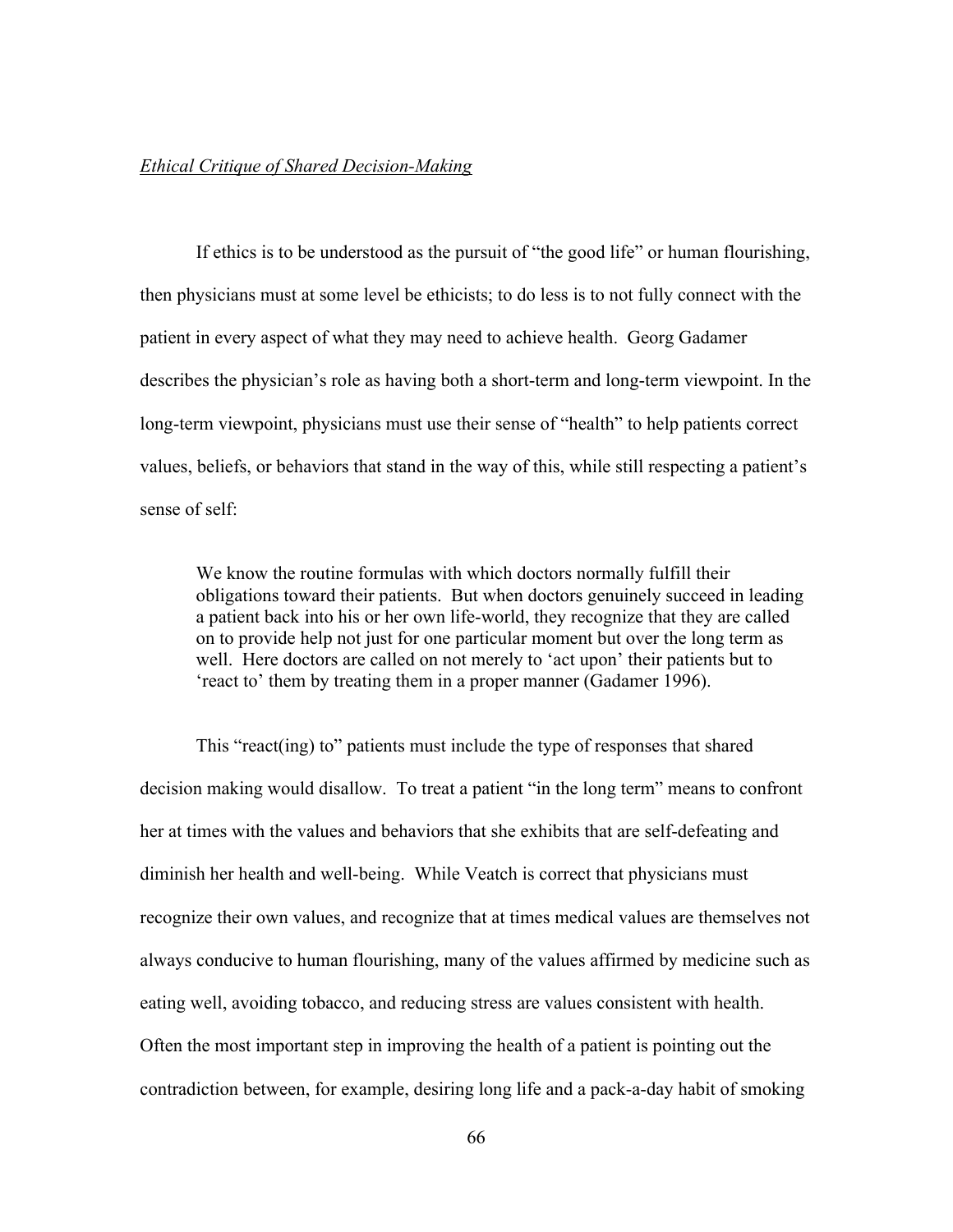cigarettes. This is challenging patients in a way that neither Veatch nor shared decision making seems to wish to allow, and yet it is one of the most important tools physicians have to improve their patients' long-term well-being.

To return to the example of a planned breech home birth, it is clear that it would not be acceptable within the shared decision-making model for a physician to point out to the patient that she has values in conflict with one another: the desire for both a safe birth and the hope for a vaginal breech home birth. These patient values conflict because the facts supporting safety do not support a home birth in this setting. But what if the patient responds that it is her "feeling" that the baby is safer at home? That is, physicians must be able to address patients at the level of questioning values, or the assumptions that lead to value judgments, to fully engage patients' decision making. It may seem paternalistic to claim that sometimes a patient hasn't fully thought through the implications of her value system, but physicians must speak to these values in order to use their experience fully in the clinical encounter. This may be as simple as responding to the patient who claims that home birth in this circumstance "feels" safer, with an acknowledgement that this may be emotionally true for the patient, but that the risks are approximately 4% of a bad outcome for the baby if she proceeds with a breech home birth, and that the safety of the baby is of greater value than her desire for a vaginal birth.

"How can we make you feel safe *in the hospital*, so that you both feel good about your decision, and your baby can receive the best chances for an injury-free birth?" is a way to acknowledge the patient's belief system, while factually correcting it. For the physician to respond this way, and I believe that it is the physician's responsibility to respond in some similar fashion, is to address value statements with value statements.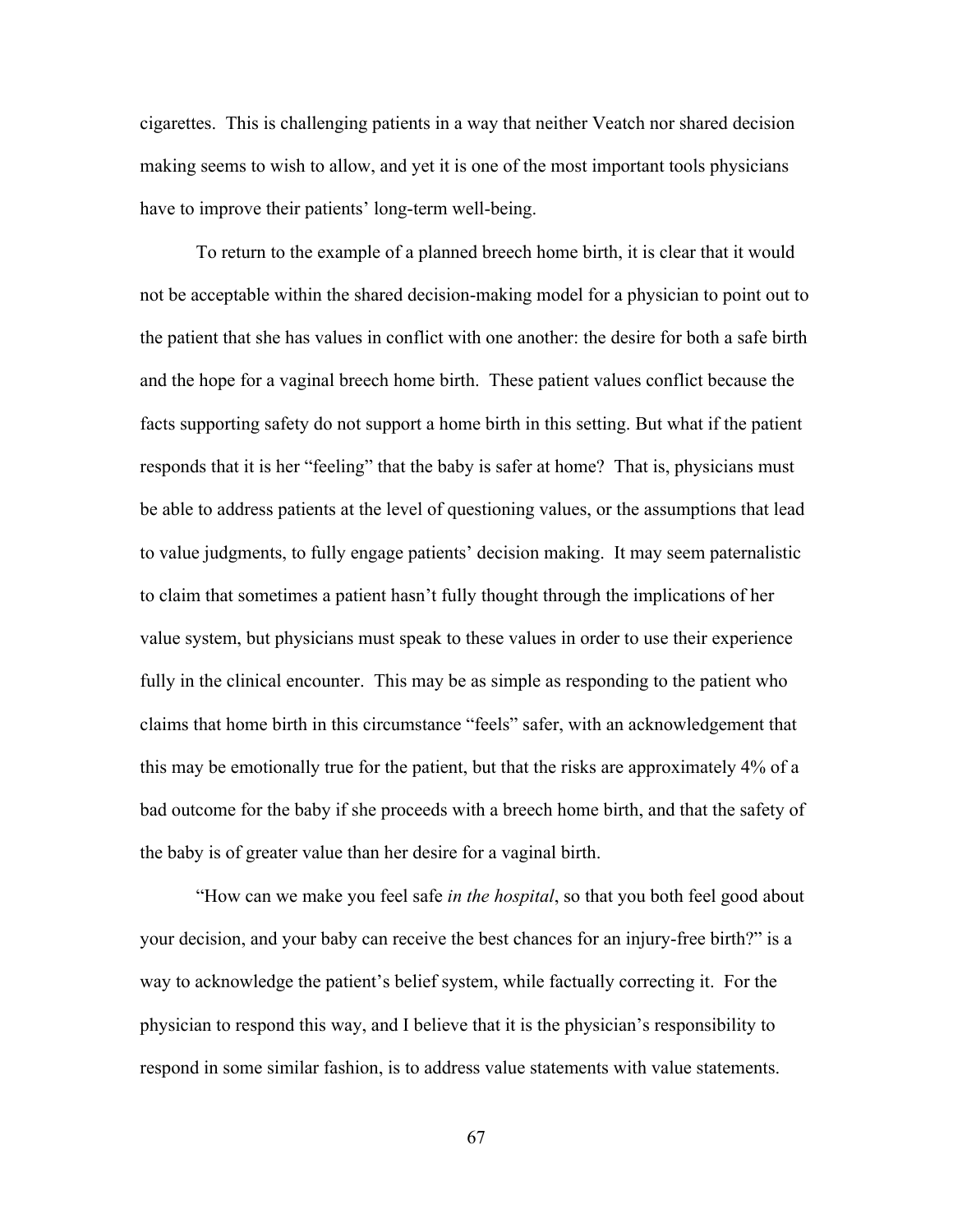The physician is not simply correcting values with facts here; the physician is also by implication asserting that the facts regarding the baby's safety are more important, to be valued more, than the patients' feelings on matters of safety. This is not the nice neat model of shared decision making,in which facts and values and physician and patient contribution are added like ingredients in a recipe. Here, the physician is challenging patient values with facts *and values*, and the physician may ultimately choose not to follow the patient in her choice. To concede that one outcome is no agreement is to recognize that the physician also brings values to the discussion, and that physician values may also play a significant role in determining the outcome of decision making.

To put this in the language of narrative medicine, (Chapter III will translate the clinical encounter into narrative terms), the physician and patient both arrive in a clinical encounter with their own stories. The physician's goal is to coauthor a narrative with the patient that meets her needs, without violating the physician's account. While many have argued correctly that the physician's viewpoint has been too dominant in the past, and that the patient's narrative is crucial to good decision making (both are points I would readily concede), shared decision making makes the patient a sole author of the ongoing narrative of her illness, while the physician's role is not to coauthor but merely to research source material, providing "just the facts." This is just a restatement of the autonomy model, and it is time to examine other approaches to the clinical encounter that do not suffer from the shortcomings I have described.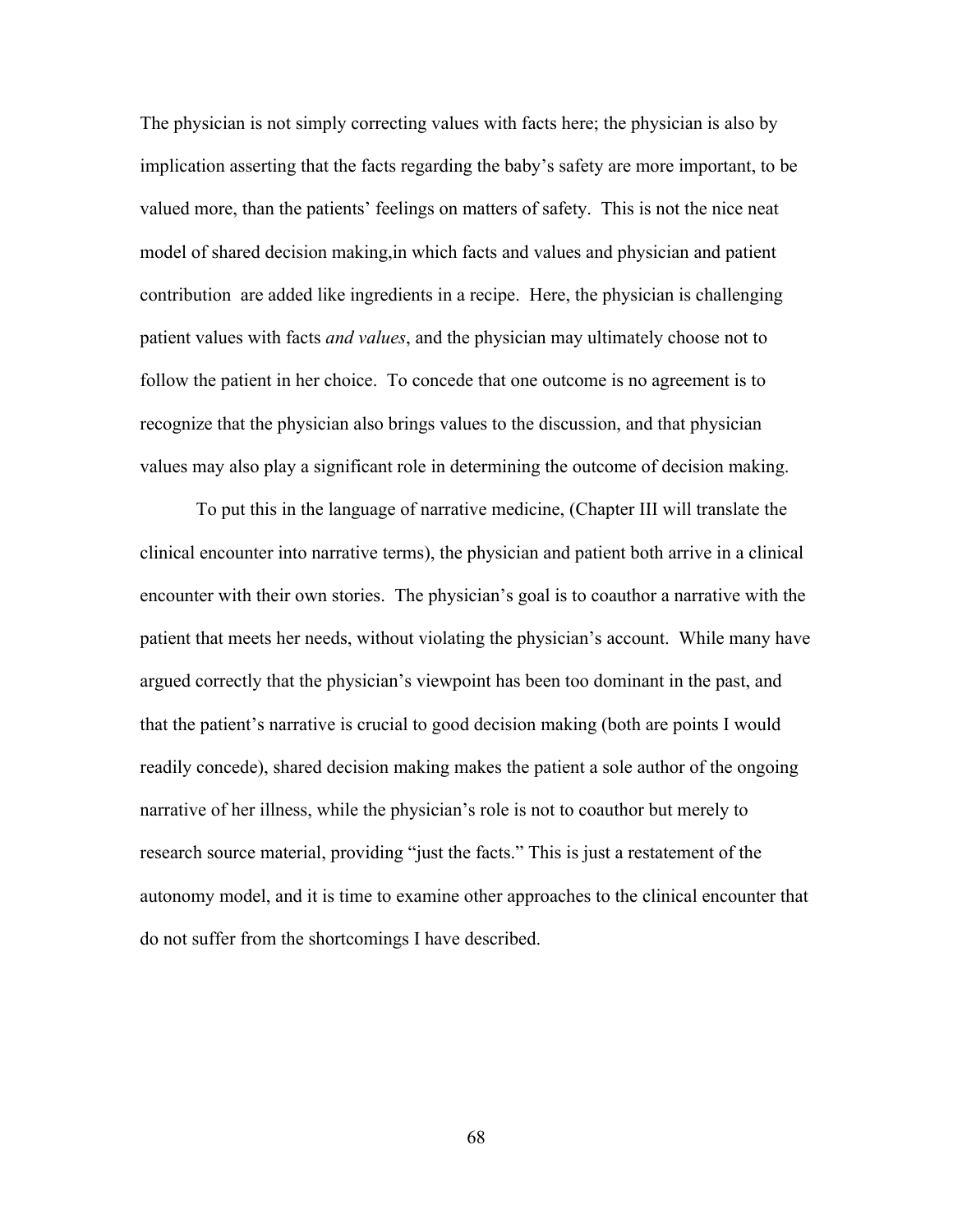#### CHAPTER III

# MEDICINE TAKES A NARRATIVE TURN

#### Introduction

In Chapter I, I described medicine as having prematurely settled the nature of the doctor-patient relationship in favor of a model that places respect for patient autonomy at its center. I argued that this has exacerbated problems in medicine by actually encouraging, or mirroring, a consumerist version of medical care that leaves patients feeling neglected by the emotionally distant physician, who offers choices, but leaves patients feeling ultimately responsible for their own care. As shown in Chapter II, shared decision making offers no advance or improvement over this scenario. By remaining wedded to the centrality of the principle of respecting patient autonomy, it fails to escape its significant shortcomings, such as essentially prohibiting physicians from taking a truly beneficence-based role in patient care, accepting responsibility, and guiding patient decisions in a substantive manner.

As Chapter II also illustrates, there has been substantial critique of the principle of autonomy, but much of this critique has actually sought to reform or refine the principle, rather than seek an alternative perspective on the nature of the doctor-patient relationship. Even Alfred Tauber, who is sharply critical of autonomy-based care, from both a theoretical perspective and from his own experience as an oncologist for thirty years, eventually concludes that autonomy is too entrenched in bioethics and physician training to be supplanted. This leads him to redefine autonomy in terms of relationality: he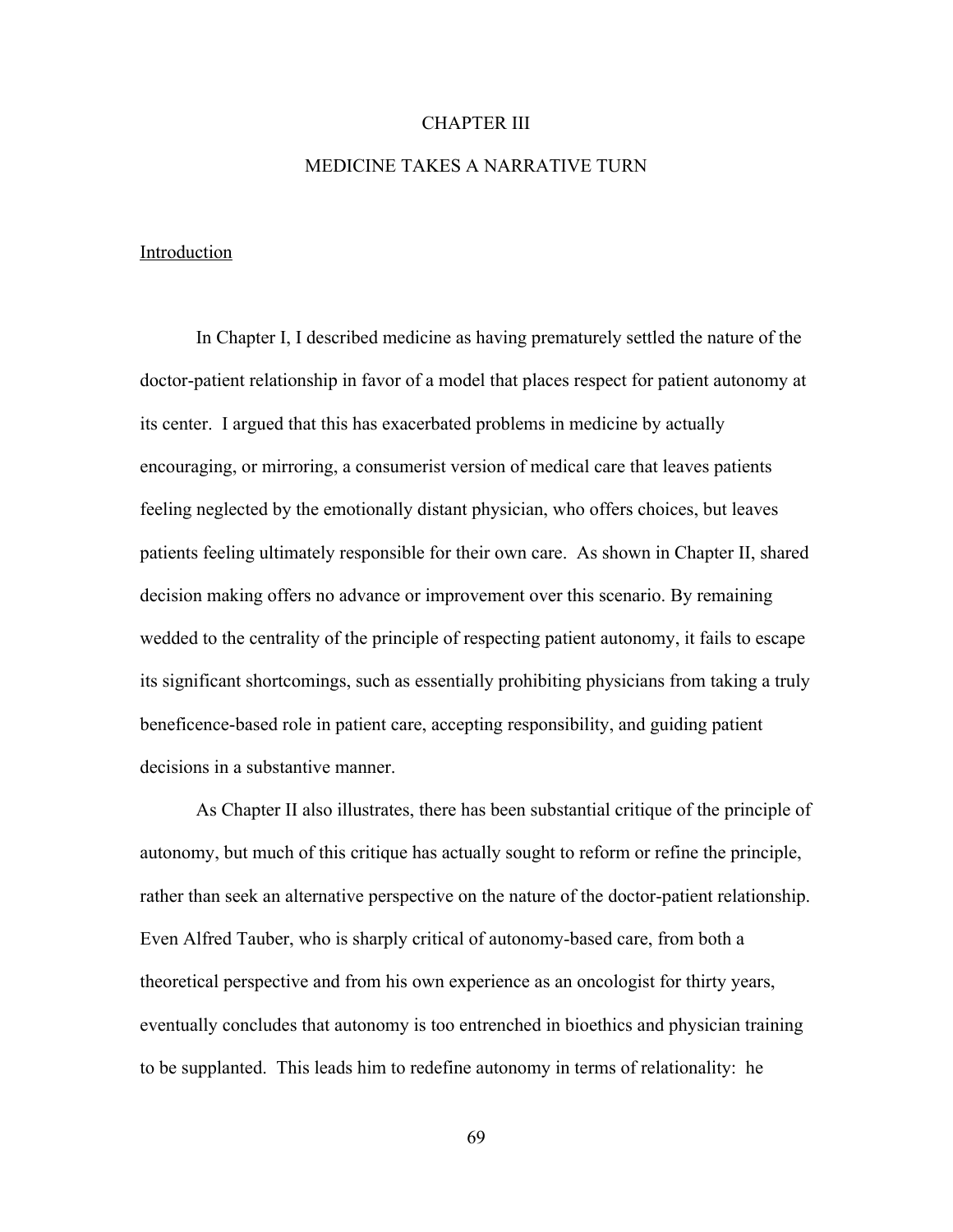argues that relationships, caring, and beneficence actually strengthen patient autonomy. While I believe this is true, I think it misses the point that placing autonomy as the descriptor of the patient-doctor relation cannot lead to a relational view of the clinical encounter without forgetting or ignoring a long history in philosophy and political science of what *autonomy* has meant. The word means what it means, and it cannot be changed by our wishes.

Narrative medicine, unlike shared decision making, is not an attempt to reform, or specify, how patient autonomy can be respected and remain central to the doctor-patient relationship. By offering a positive alternative, and showing how it can function differently and lead to outcomes distinct from an autonomy model of care, narrative medicine is able to critique the current model of care while allowing us to envision a radically disparate view of the clinical encounter. In this chapter I will explain how narrative medicine, like the autonomy model of care, is ultimately grounded in a view of selfhood, but that in contrast to the autonomous self, the narrative self readily accommodates relationality, care, and empathy. The narrative self is not only more "philosophically fashionable," it is also a model of selfhood supported by both cognitive science and phenomenology.

The translation of narrative philosophy into narrative medicine is an ongoing project, but I will argue that narrative selfhood is more compatible with medicine as a profession that offers care and relief of suffering to its patients than the juridical model of autonomy-based care could ever be. Although Chapter IV will point out the practical flaws and philosophical questions unanswered by narrative medicine, my goal is ultimately to address these concerns, rather than suggest yet another model. I will argue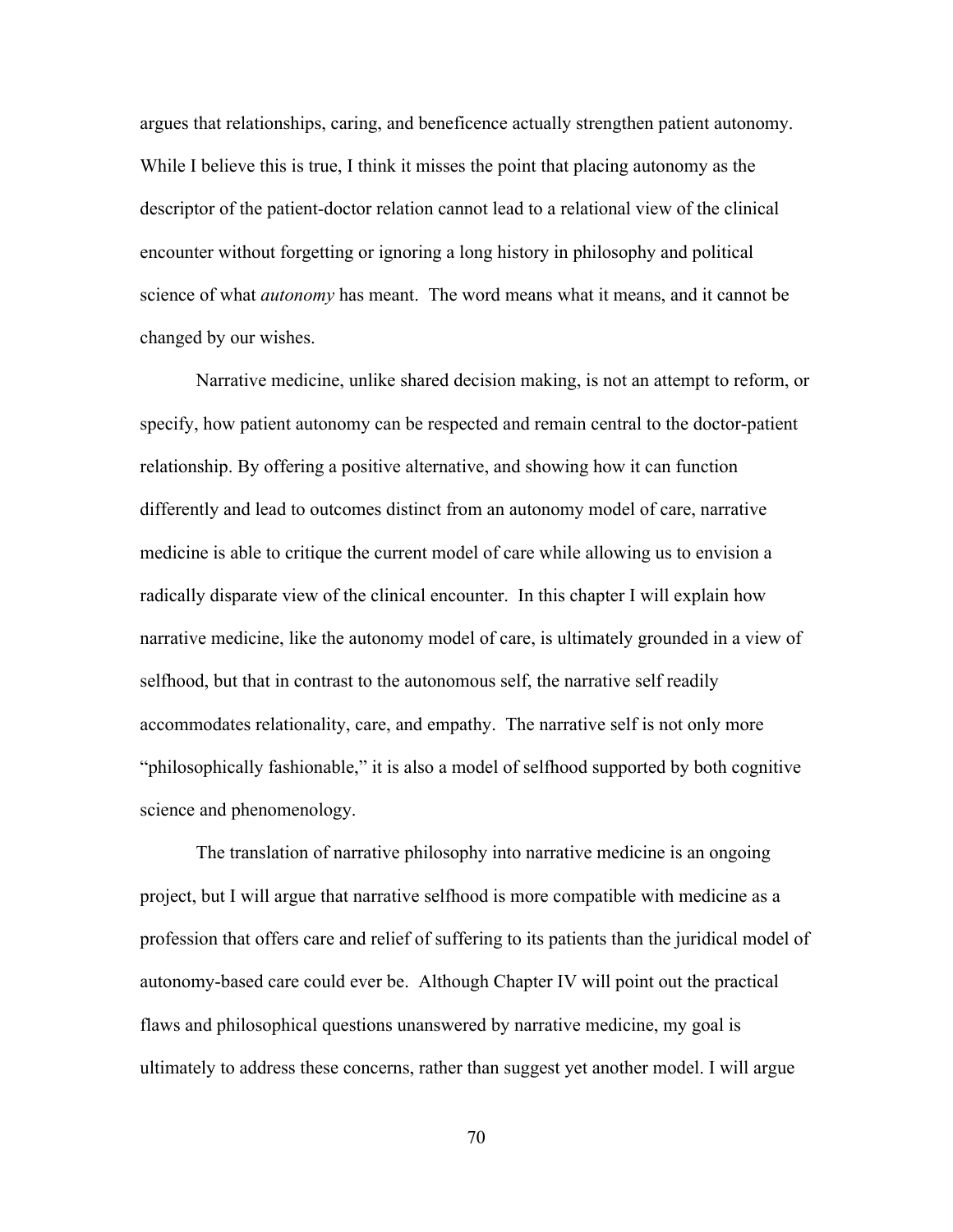that narrative medicine, still in its infancy, has growing pains, but that the project needs refinement, not replacement.

#### Narrative Selfhood

Getting an accurate model of selfhood to be foundational for our understanding of the clinical encounter is neither an esoteric nor irrelevant philosophical exercise. The autonomy model of care, in my estimation, fails, not because it does not or can not respect patient autonomy, but rather because patients are often unconcerned with questions of autonomy. More central to patients are concerns regarding loss of health, pain, and death, and these are not readily made relevant by an autonomy model of care. Yet, they are central to every human narrative and so come to the forefront with narrative selfhood and narrative medicine. If autonomous decision making is a historically achieved right of patients, but not fundamental to how they see themselves, or even to what they seek and desire from a clinical relationship, then autonomy is an inappropriate foundation for the physician-patient relationship.

It is, however, a different question whether the narrative view of selfhood facilitates the doctor-patient encounter more successfully than autonomous selfhood, and whether it represents a model that we should embrace beyond its instrumental value in medicine. I will argue that its instrumental value resides in its more accurate description of our lived experience. Medicine is more able to address the concerns of the patient when the patient is more accurately understood. Paul Ricoeur's intimate linking of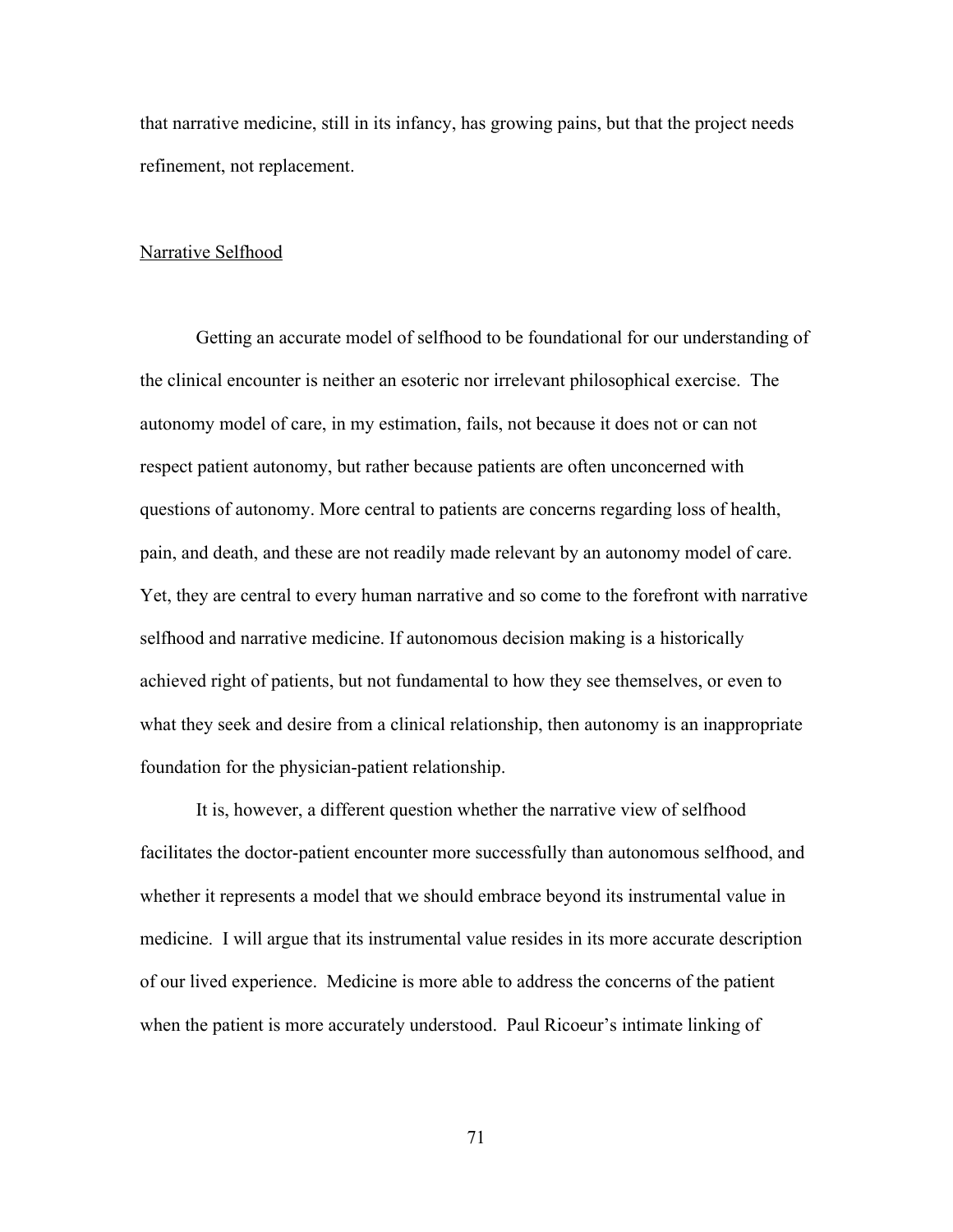narrative selfhood and suffering answers why a narrative approach addresses patient concerns more directly by *addressing the actual patient more directly.*

In the work of Ricoeur and others, a view of selfhood arises that challenges the autonomous self without making the postmodern move of either abandoning or relativizing selfhood. For Ricoeur, the self is constructed or organized through narrative, and to be a person is to see the world, to emplot it, to create stories and to share stories with those with whom we live and to whom we relate (Ricoeur 1984, 1992). In *Time and Narrative*, Ricoeur develops his thesis of the threefold mimesis in which experience is described as fundamentally narrative in nature. That is, we perceive certain things in a pre-narrative but symbolic plane, which we then represent through narrative structures. This is the first and second mimesis; the third mimesis occurs between the storyteller and the other. What Ricoeur sets out in *Time and Narrative*, he develops further in *Oneself as Another*: we experience and communicate the world to others in narrative structures**,** *because* we are narrative.

Alasdair MacIntyre writes that, "Stories are lived before they are told," meaning that we live inescapably in narrative structures, and only understand others and ourselves through this prism (MacIntyre 2007). This does not deny the role of others in the development of self through narrative. While the exact nature of this influence varies among narrative theorists, none would defend the view that narrative is solely the story we tell about ourselves to ourselves, that is, the view that narrative is purely subjective. Others are critical in our life story, and our narrative is something we share with others, and it is informed by the views of others regarding ourselves. This means that a narrative sense of self is always and already a relational self—the narrative is about our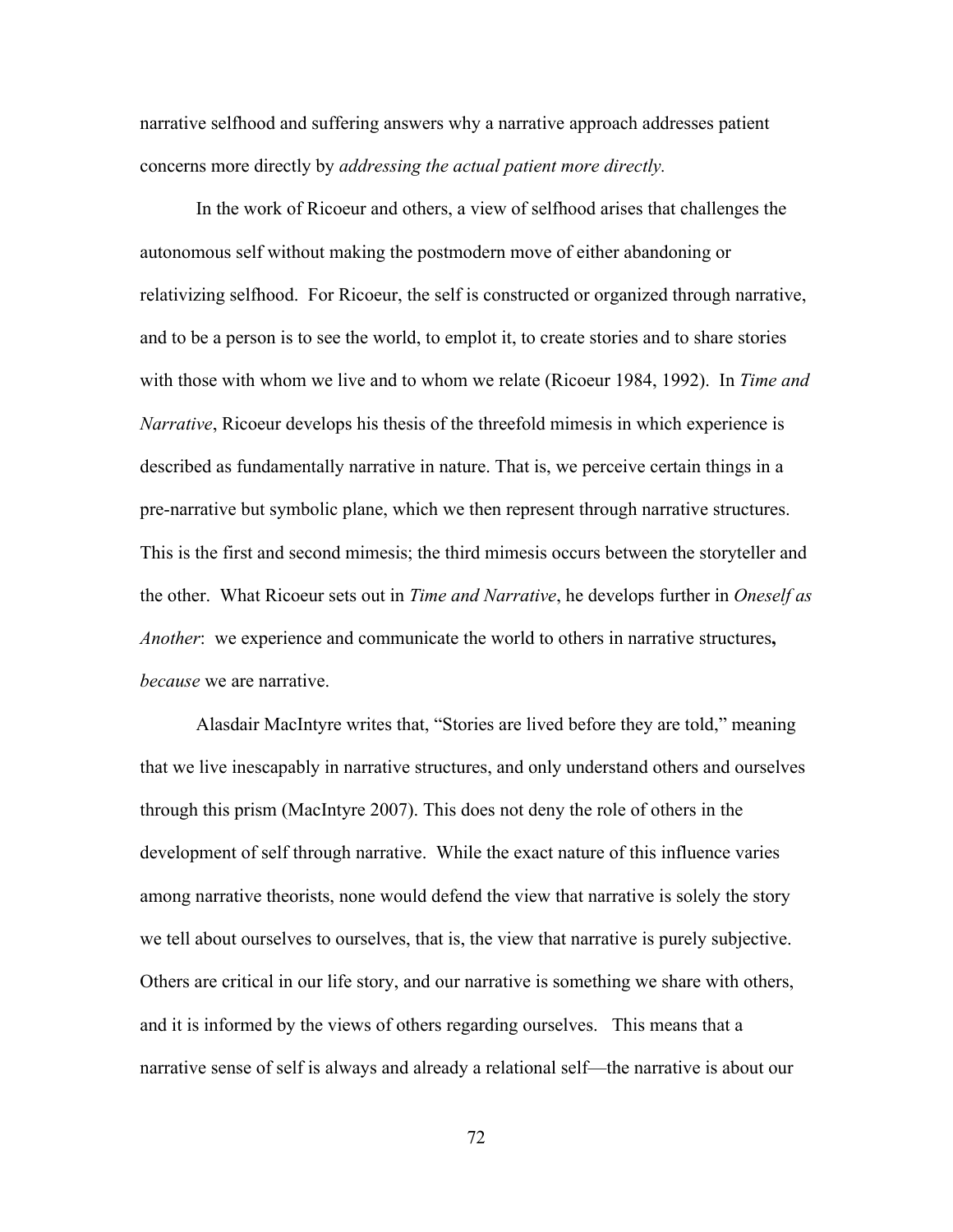relations with others, informed by their sense of us, and communicated to, and lived out with others.

Valerie Grey Hardcastle suggests that the narrative structure of selfhood is no longer a point of significant debate; in fact, it has been embraced and confirmed across many academic disciplines:

Indeed, there is remarkable consensus regarding what the human self is. For the last century or so, the sciences and humanities have operated somewhat removed from one another, with little overlap among either individual research projects or larger conceptual frameworks. But studies within disciplines as diverse as anthropology, artificial intelligence, cognitive science, communication studies, history, law, linguistics, literary theory, philosophy, political science, psychology…all converge on or around the idea that a narrative structure unites our fleeting and fluttering Humean perceptions into a single self (Hardcastle 2008).

Hardcastle's claim is not simply that a narrative structure of selfhood is widely accepted, but also that this broad agreement has occurred because the support for a narrative structure of selfhood is both empirical and philosophical.

# *The Narrated Self as Private or Public*

However, while there is broad consensus about the self as narrative, I believe that across the varying disciplines, and even within them, there is less agreement about the actual details of narrative selfhood. As one example that will become more important as we move to a discussion of narrative medicine, the relative contribution of others in the composition of the narrative self is not uniformly described even within the group of philosophers who agree upon narrative selfhood. Thus, while Hardcastle describes the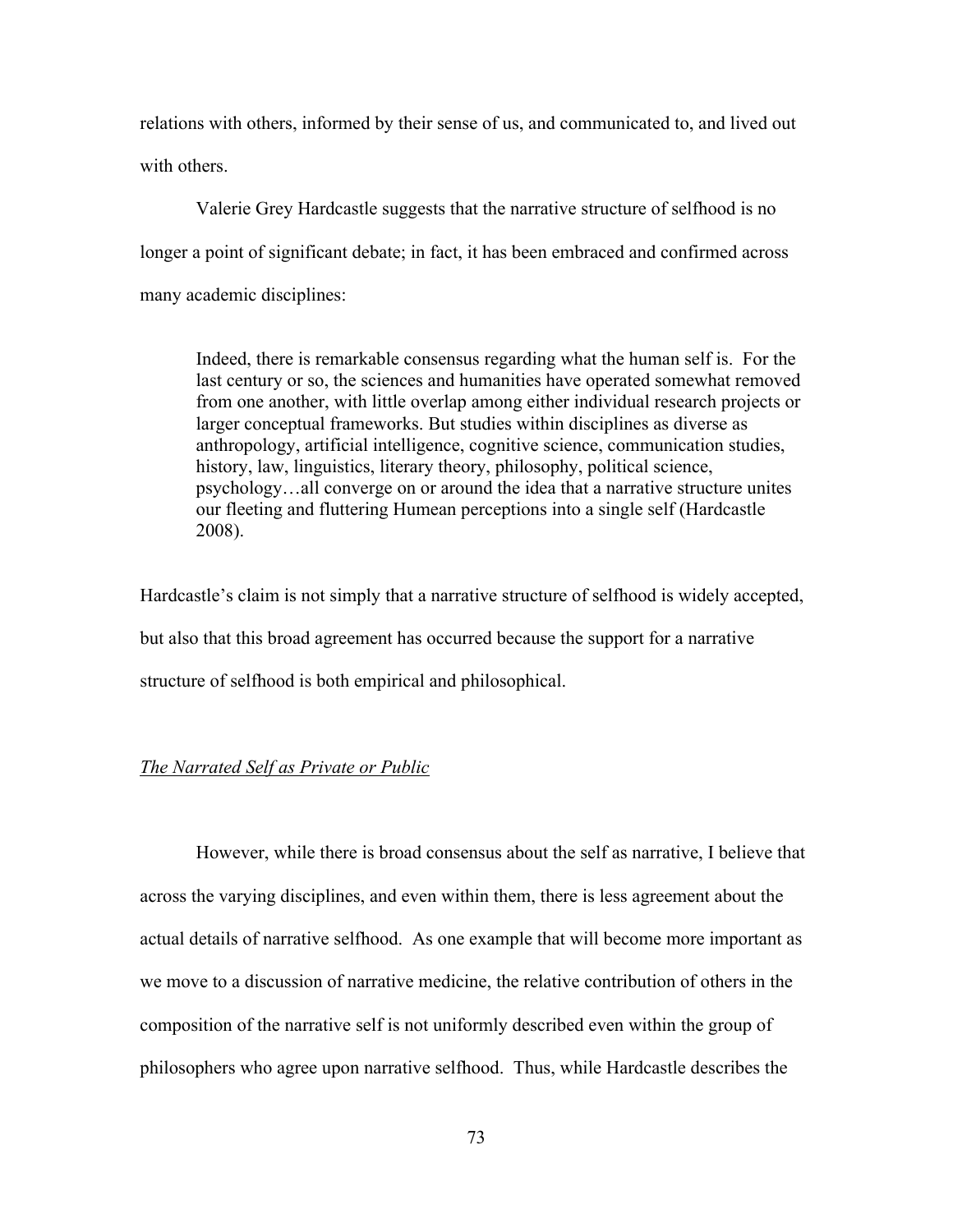self as, "we are who we say we are," Hannah Arendt and Adriana Cavarero would argue the inverse—that we are largely who others claim we are (Hardcastle 2008; Cavarero 2000).

In order to successfully apply narrative philosophy to medical practice, physicians ought to bear in mind that there is an important difference between the self as the *story I tell about myself* and the self as a story told about me by others. Furthermore, John Arras argues that there is a difference between the story of self we tell ourselves, and the story we tell others—and the story changes again depending on who the other is, and the role she occupies (Arras 1997).

The relationship between a person's view of herself, even if informed by others' observations, and the stories others tell about her, is an important distinction within attempts to translate narrative philosophy into medicine, because the clinical encounter usually has no access to the public narrative of a person—the private narrative, the story the patient tells about herself, is the only story that the clinician will hear. If this is not the privileged locus of selfhood, then the physician cannot "know" the patient, the selfhood of the patient cannot be revealed in the clinical encounter, and therefore the patient's self must not be a concern of medical care. Furthermore, while my story of self may largely coincide with the story others would tell about me, there are many instances where the public narrative and private narrative can be widely divergent. Which version to privilege may not be decided by any rule other than hearing both, and deciding which coincides to other observable or verifiable facts, again, a possibility outside the scope of medicine. Only if the self can be revealed, wholly or largely, within the doctor-patient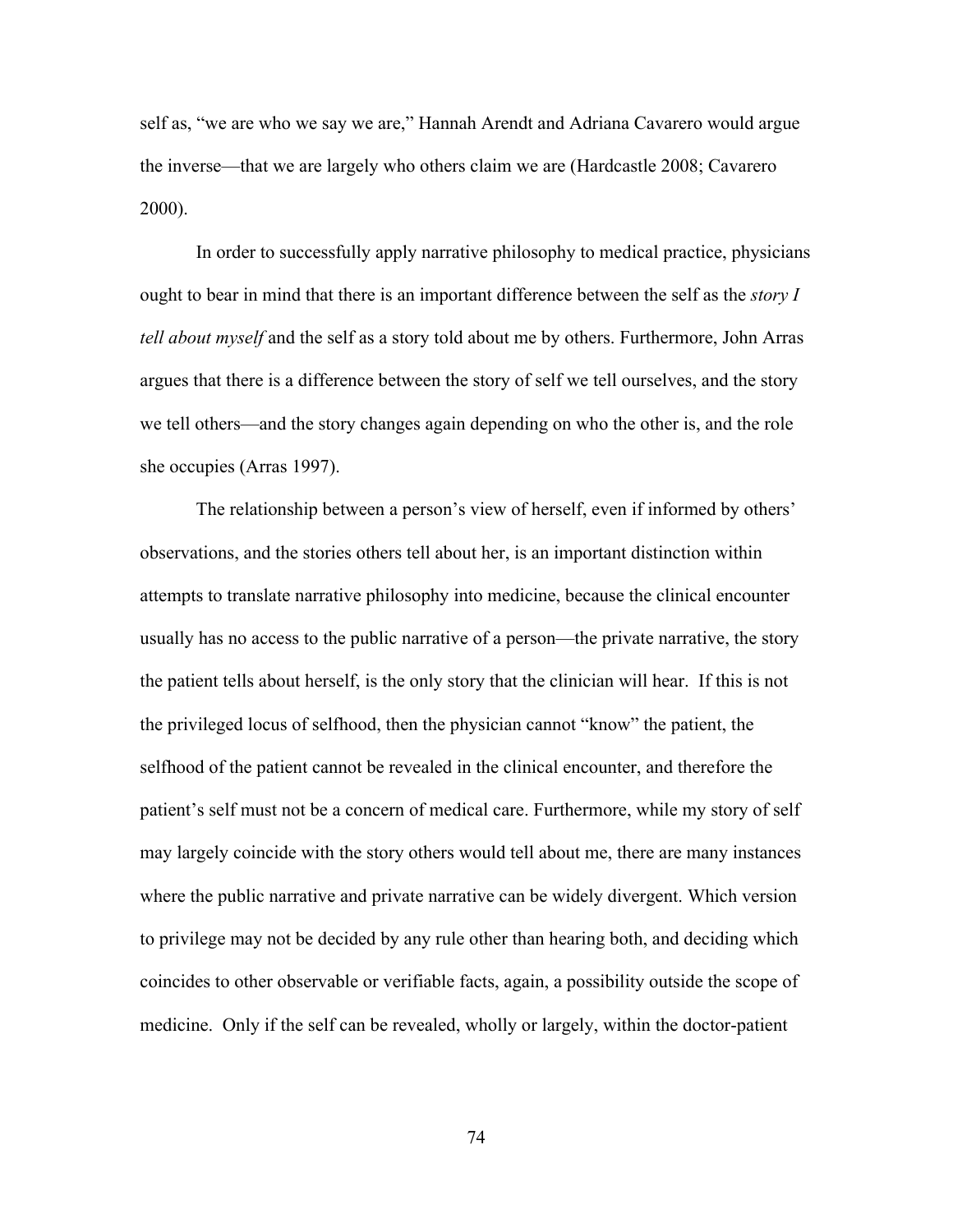relationship, can narrative selfhood serve foundationally in describing the proper nature of the relationship.

Both extremes of narrative selfhood---a total identification with the individual story or the public narrative---are counterintuitive when examined closely, or held to be true for every person. We would not agree that Ted Bundy was the person he described himself to be. Furthermore, his self-description was also seemingly self-deceptive, in that he believed his own lies about himself. Similarly, many stories told about ourselves reflect a truth that we wish to reject, even though they may describe us better than we wish to admit. My provisional answer to this quandary is that for most, personal narrative and public narrative mutually inform one another. We listen to what others say about us, and incorporate or reject these stories, and others listen to us and incorporate or reject how we describe ourselves. Many patients are also able to give multiple perspectives on themselves to the physician. For example, a woman may tell her doctor both that she believes her loss of libido is from lack of sleep and that her husband thinks it is from no longer feeling attracted to him.

But self-deception, and also willful, knowing deception of the physician by the patient, are important for the physician to recognize as critical to the clinical encounter, beyond the difficulties these obscurations present for the physician seeking to obtain an accurate history of the patient's symptoms or disease. It says a great deal about a patient if she believes she is seriously ill when she is not, or if she knowingly deceives the physician about the extent of her illness. The physician must address both the illness as she sees it, and the patient's misperception or misrepresentation of her illness. In this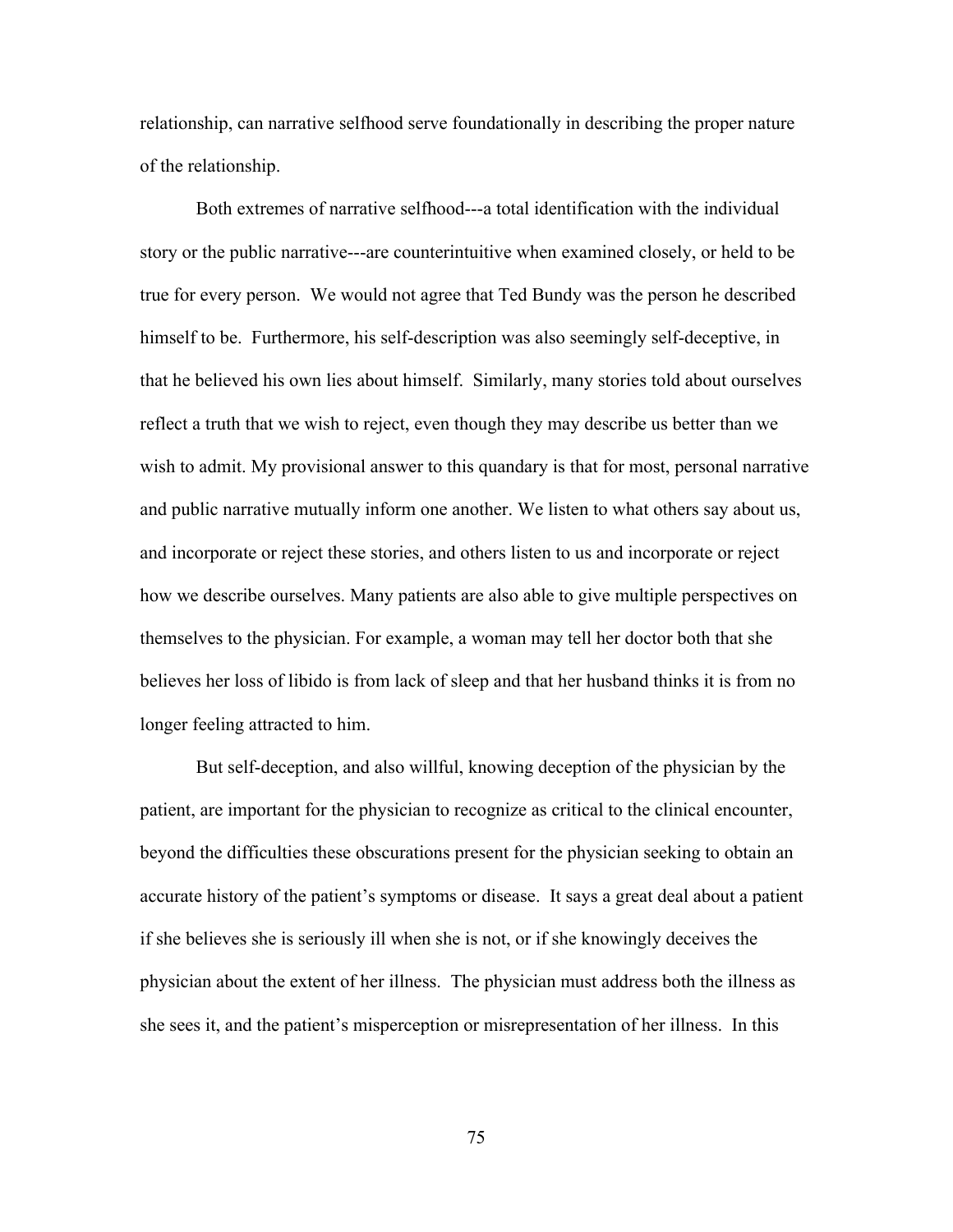circumstance, where there is no underlying disease creating the symptoms of the illness, the illness *is* the symptoms.

When the patient's illness narrative is at odds with the physician's view, the patient's self-understanding and the physician's perspective must be brought into alignment in order for them to work together as a team. As Ricoeur describes, the clinical relationship must be two people with the same goal for the relation to function properly (Ricoeur 2007). The point here is that the patient narrative is important even when it sheds no light on the illness directly, but rather informs the physician about how the patient understands, and even incorporates, the illness into her life, as both gain and loss. For example, experts in chronic pain write about how finding and addressing the secondary gains of chronic pain is important to ameliorating it for suffering patients (Glajchen 2001). Patients cannot directly tell physicians how they benefit from their chronic illnesses, but their narratives will often provide these answers to the skilled reader of the patient "text" (Anderson and Montello 2002).

So, returning to whether the narrative self is private or public, I respond that the physician must address the patient in the examining room. The narrative provided by the patient may not even perfectly coincide with the view of self she holds privately, but it is still the starting place physicians are given, and it is adequate to many clinical encounters. Sometimes, particularly in cases of mental illness or drug-seeking behavior, the physician must corroborate the story of the patient with the perspectives of family members or friends. But even in these circumstances, the patient narrative speaks volumes, if only in terms of what the gaps and gulfs reveal.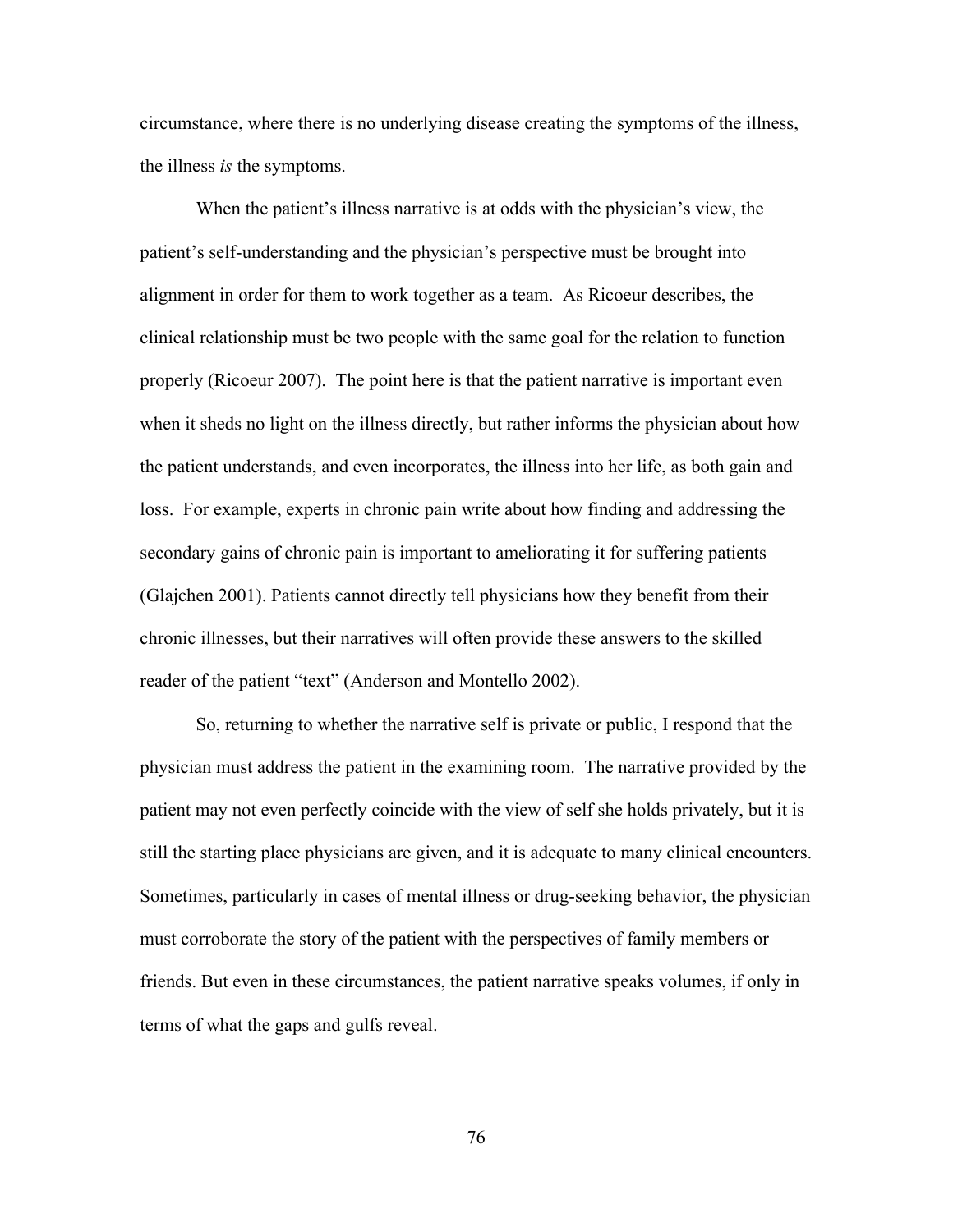# *Medicine and the Self as Social*

While Hardcastle argues that the self is the story we tell about ourselves, often to ourselves, she is neither denying the impact of other people's narratives upon our own, nor is she neglecting the way in which the social-cultural narrative plays an important role in shaping personal narratives. Using the work of George Mead, Hardcastle states that "we need our social group in order to tell stories about ourselves in the first place" (Hardcastle 2008). This would seem to create a problem for narrative within the doctorpatient relationship. Isn't this just another distortion, yet another reason why personal narrative is unreliable and therefore unimportant in taking care of patients? In the simplistic model of medical care now known as the *biomedical model*, that would seem to be both a fair and damning critique of the utility of patient narrative in the clinical encounter.

The biomedical model views the patient through a reductionistic, even mechanistic paradigm: The body is a machine that when broken or infected with a hostile, invading organism needs fixing or treatment to restore proper function. The biomedical model has been prevalent for the last one hundred years, and part of its longevity is attributable to its success in dealing with many common medical problems including infection, injury, surgically treatable disease, and even cancer to some extent.

Persistence of the biomedical model is an obvious threat to incorporating narrative techniques in medicine, because there is no place, need, or standing for narrative in medicine conducted in this manner: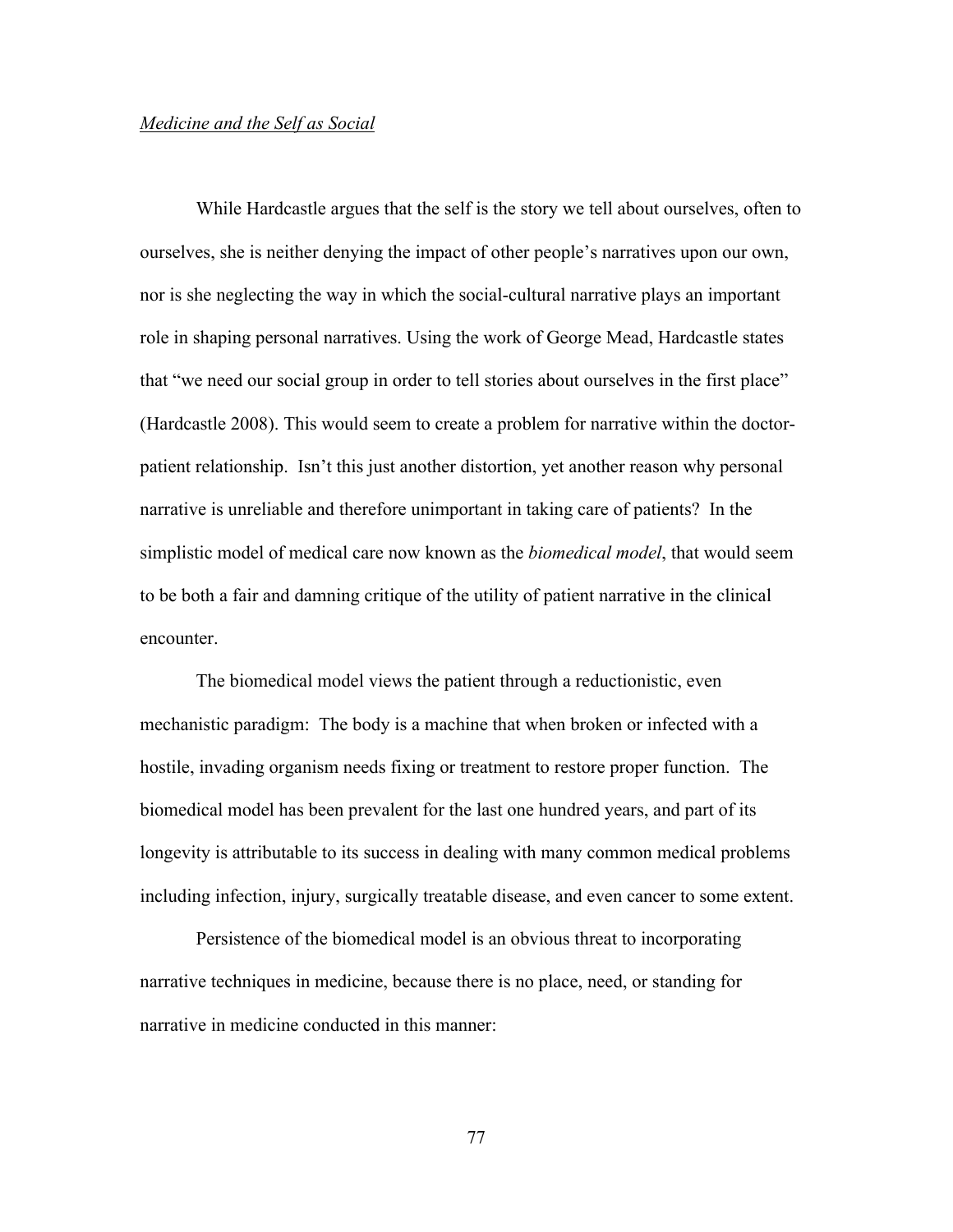According to the biomedical model, the patient is a machine composed of individual body parts that, when broken or lost, can be fixed or replaced by new parts. Moreover disease, whose cause can be identified by scientific analysis, is an objective entity. It is often organic and seldom, if ever, psychological or mental. The notion of health involves the absence of disease or the normal functioning of body part...Thus the physician is a mechanic or technician, whose task is to determine which part of the patient's body is broken or diseased… (Marcum 2008).

As James Marcum points out in this quotation, the physician is in a certain sense diminished by this view of medicine, but the patient as a person disappears completely. If the patient is merely a collection of body parts to be fixed, it is easy to see why narrative would have no role. The patient history is important only insofar as the symptoms provide clues for the physician trying to determine "what is broken." Disease and ill health are not simply objective and purely physical; they are also impersonal. One of the simplest critiques of the biomedical model is that it seems to have no answer as to why the same disease manifests so differently among different people, and perhaps even less understood, among different cultures or populations of people.

Marcum credits George Engels and Eric Cassell as the two physicians who successfully challenged and exposed the flawed presuppositions of the biomedical model, proposing and defending a *biopsychosocial model* by Engels, and a *humanistic model* by Cassell. Humanistic medicine returns the patient to the encounter:

What is a person? Cassell initially treats the questions two separate questions, one concerning the particularity of the person *qua* person and the other in terms of the measure of a person. Importantly the initial discussion is embedded in the nature of suffering, especially with respect to the illness experience. ..

The features that make up Cassell's first category of person in terms of his or her individuality include an individual's body, personality or character, regular behaviors, activities, public and secret life, past, future, and transcendent dimensions. Each of these features has an important impact(Marcum 2008).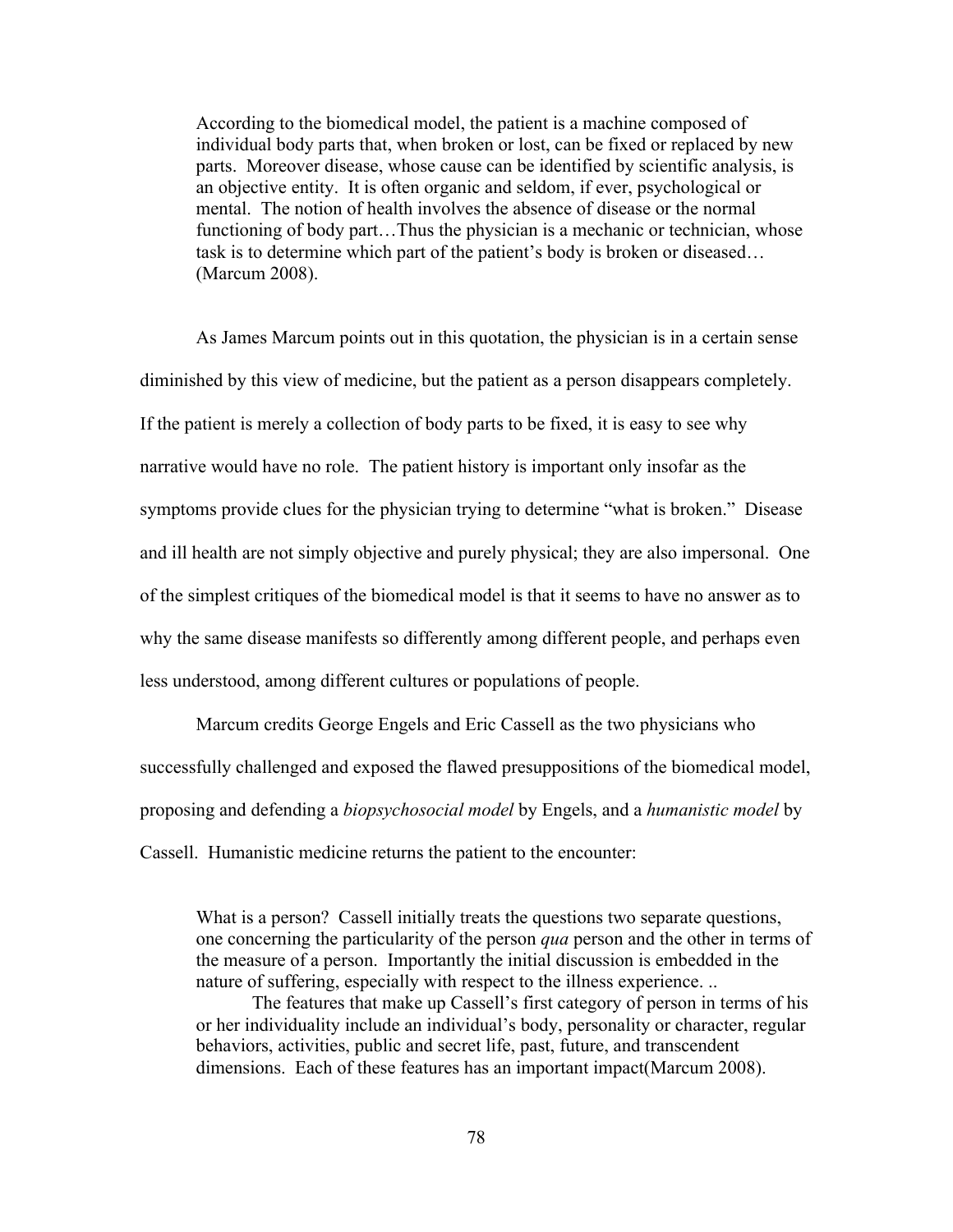Although Cassell is not explicitly a narrativist, it is clear from this account of his thinking that a narrative approach to medicine is both justified and necessary within his thinking about the clinical encounter. Illness and the patient response to it are affected by far more than the body parts that make up a human being. Although Marcum writes that the biomedical model is still the prevalent model in medicine, the challenge to it that humanistic medicine presents has been growing since the 1980s, as medical schools have sought to produce physicians who see patients as persons, rather than as collections of body parts, and medical schools have openly sought ways to increase student empathy toward patients (Benbasset and Baumal 2004; Hoja 2007; Halpern 2003).

The rise of humanistic medicine is complementary to narrative medicine in that there must be an engagement with the patient as a person to have any interest in narrative. The self as including or incorporating the social is similarly resonant in both humanistic and narrative medicine. As Marcum describes it, the social affects how disease is translated into illness in an individual, and the choice of therapies is also socially constrained.<sup>4</sup> One commonly cited example of this is that Japanese patients with lower back pain exhibit much less physical and vocational disability than their American counterparts (Brena, Sanders, and Motoyama 1990). Narrative theory makes sense of this in that illness is the interaction of disease with the individual, and in turn the individual understands herself through stories of self that follow certain patterns that are socially constructed. Thus, back pain in Japan would not be expected to be the same as in America, because the Japanese person understands herself through a different lens. The American with back pain who must see herself as either a success or a victim can choose

 $\overline{a}$ 

 $4$  Marcum does not define "social," but does define "the social construction (of medicine)" which he writes, "(is)...a specific social or cultural context." In this same section, he seems to equate the social with the societal perspective, as opposed to a biological or biomedical viewpoint.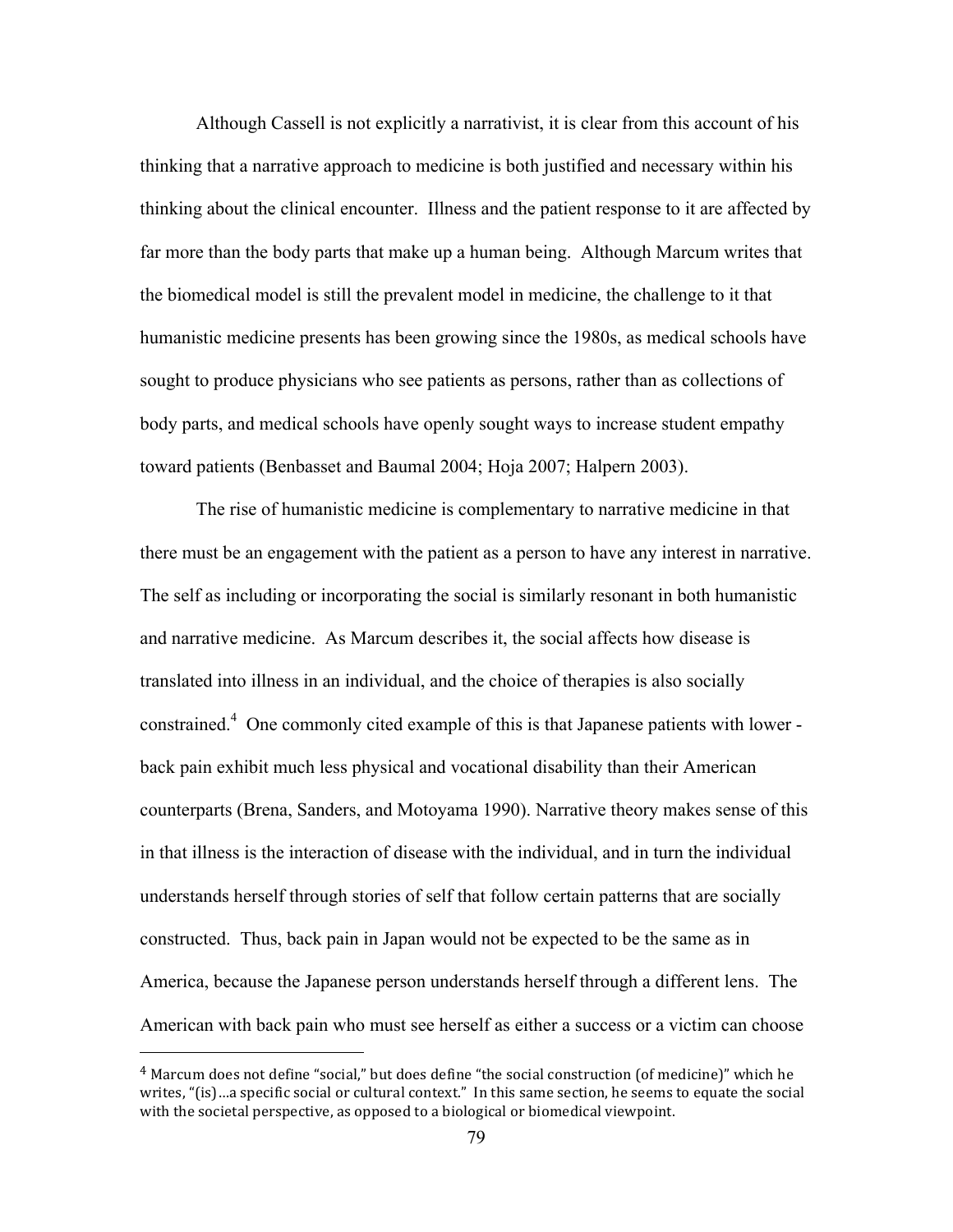to be a victim and emphasize disability, particularly when her job or life is unsatisfactory. That is, she is not a success, but it is not her fault—the reason is outside herself (even though in a real sense, her back pain is her own). The Japanese are more inclined to blame themselves for failure, so are less likely to be disabled because they would have to see this as a personal failing.

Physicians should take into account that narratives not only incorporate and depend upon societal views and values, but are also constrained by social mores. As Arthur Frank, sociologist and survivor of cancer, writes in *The Wounded Storyteller,* the patient's story is personal, embodied, but also shaped by the social:

The shape of the telling is molded by all the rhetorical expectations that the storyteller has been internalizing ever since he first heard some relative describe an illness, or she saw her first television commercial for a non-prescription remedy, or he was instructed to "tell the doctor what hurts" and had to figure out *what* counted as the story that the doctor wanted to hear. From their families and friends, from the popular culture that surrounds them, and from the stories of other ill people, storytellers have learned formal structures of narrative, conventional metaphors and imagery, and standards of what is and what is not appropriate to tell (Frank 1995).

As Hardcastle describes, the narrative must make us look good by societal norms, or at least innocent. Mark Johnson writes that through our stories we morally justify ourselves—we frame things and find our lives both meaningful and good (Johnson 1993). The patient with a sexually transmitted disease will either explain that her boyfriend was unfaithful, or that she made a mistake—from which she has already learned the lesson. To know what cannot be said within the social rules of narrative is a critical skill. The patient with a sexually transmitted disease may tell you that she has learned the appropriate lesson, because she believes that this is the correct answer socially, but she may very well not have actually learned the lesson that you feel is most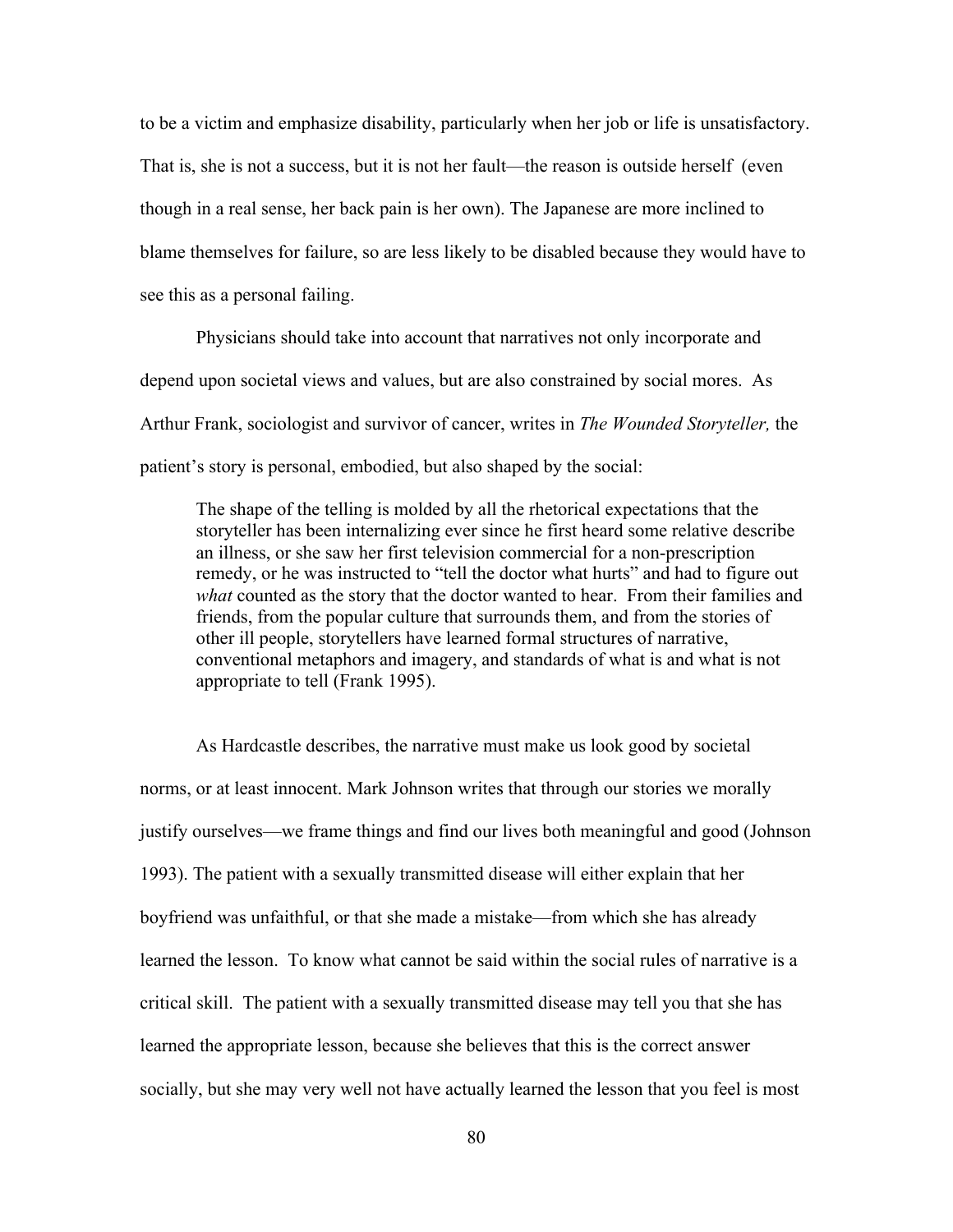important. Thus, to take her at her word is to miss an important counseling opportunity, exactly because she gave the socially correct story.

Medicine has for too long ignored the social. Narrative technique is one remedy to this insofar as the impact of the social on narrative is appreciated. But if physicians have failed patients by ignoring the way in which illness and personhood are in part socially constructed, we have failed patients to an even greater degree by being blind to the impact of the socially constructed physician narrative upon the clinical relationship. Walter Robinson, a narrative ethicist and practicing pediatrician, describes how physician narratives are crucial for allowing physicians to hurt others in an effort to heal them, but that blindness to narrative prevents doctors from recognizing when these same narratives are dysfunctional, and actually prevent good patient care (Robinson 2002). Using the example of the "rescue narrative," the story of how medicine can either with progress or high technology save a child at the brink of death, he shows how many family or individual narratives and choices get overridden by the physician version of the story, even when there is no plausible rescue to be made. Robinson describes how parents with children suffering from cystic fibrosis, a chronic lung disease that usually leads to an early death, often in a child's adolescence, have been given the hope that a cure is coming, and that it is likely before the disease takes their child, only to see their children die with no new treatment yet in sight.

The harm of this is at least twofold, according to Robinson. First, by giving the family a narrative that fails to be realized, the doctor is depriving the family of constructing their own narrative about the disease that is likely to end their child's life prematurely—a narrative that would incorporate their own values, spiritual beliefs, and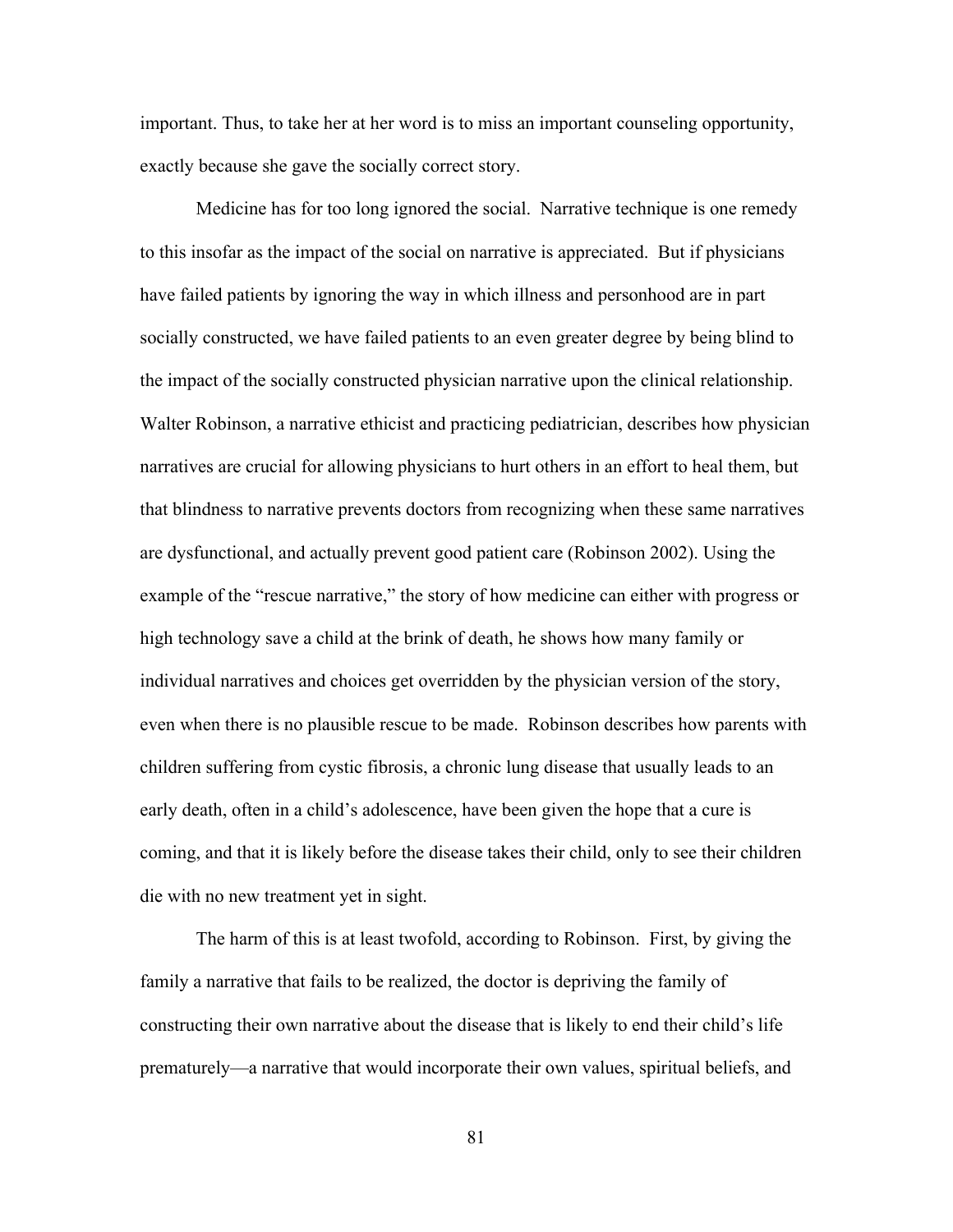sense of family. The denial of a family narrative may leave families feeling even more bereft at the death of their child, because they have not yet started to make sense of it.

Secondly, physicians are often too aggressive in end-of-life care with children because they are unable to let go of their own myth of progress or the possibility of cure, even when it is clear that further efforts would only prolong suffering and death, not prevent it. The point of revealing physician narratives is not to try to get physicians to practice without them, because it is with narrative that we structure experience and determine what is meaningful, and what is forgotten. Rather, physicians must become more aware of our own narrative foundations so that we can more consciously examine when we are literally telling ourselves the wrong story for a given situation. The rescue narrative is neither bad nor good, but it is often the wrong story to be telling when the patient has little real hope of a rescue. The tragedy is only heightened when the promised *deus ex machina* fails to arrive, and the treatment may reflect the plot of the story rather than an evidence-based response to the actual medical circumstances.

Robinson's argument could be understood as a choice for physicians: either understand narrative and its centrality in the meaning-making of life, and therefore our profession, or be doomed to fail your patients because you cannot see the mismatch between your narrative and the specific circumstances of the medical encounter. Ricoeur argues in *Oneself as Another*, following MacIntyre, that not only is narrative the inescapable lens through which we view all experience, but that also we need narrative to give meaning to the events in our lives: "By narrating a life of which I am not the author as to existence, I make myself its coauthor as to its meaning" (Ricoeur 1992).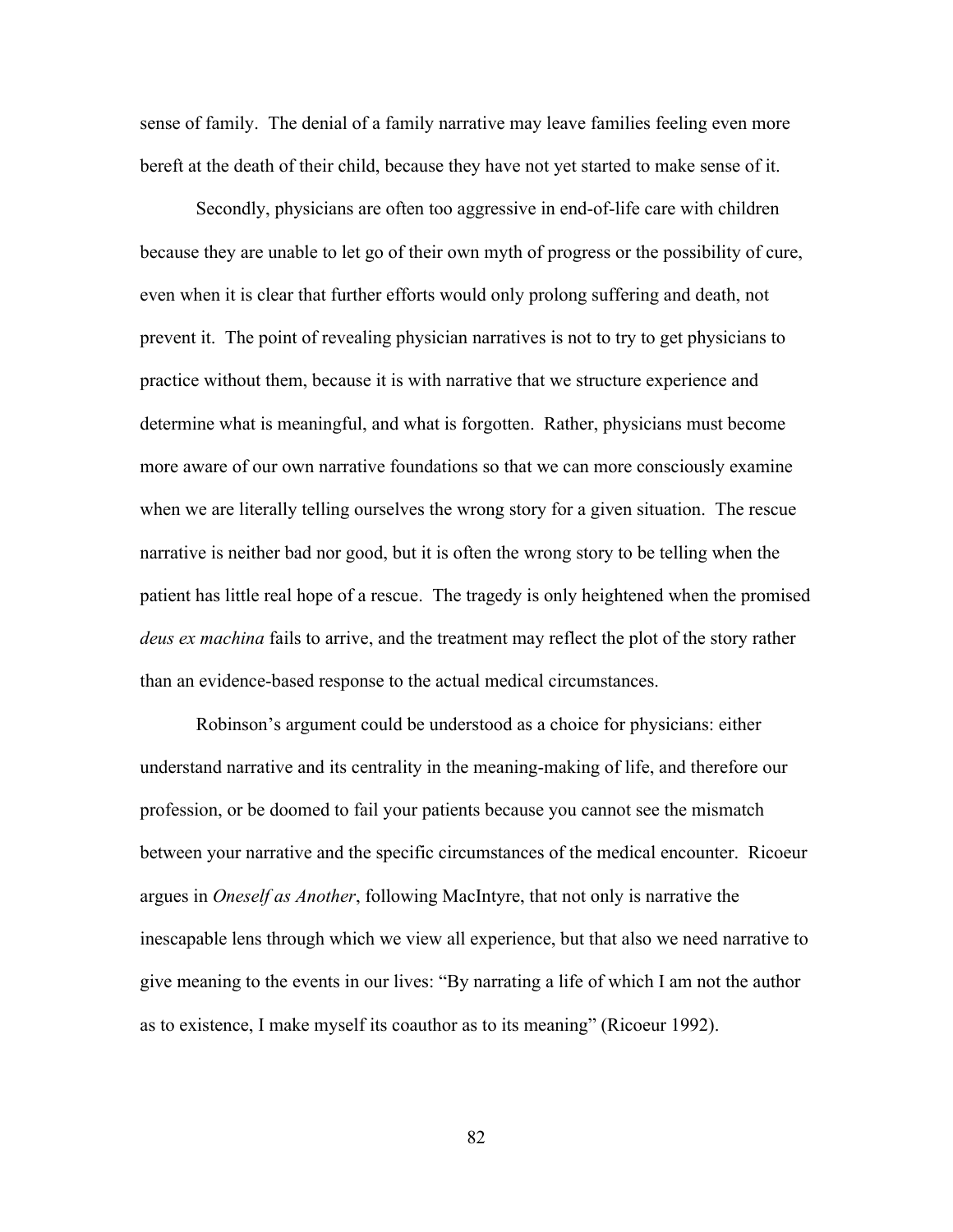We are not author of our lives because we do not choose the circumstances of our birth, and many things happen to us that we do not choose (for Ricoeur, we are either acting or suffering). Nonetheless, we do act, and we act according to a vision of the "good life" that we construct:

First, between our aim of a "good life" and our particular choices a sort of hermeneutical circle is traced by virtue of the back-and–forth motion between the idea of the "good life" and the most important decisions of our existence (career, loves, leisure, etc.) This can be likened to a text in which the whole and the part are to be understood each in terms of the other (Ricoeur 1992).

We make our professions meaningful within this plan, especially professions such as medicine that are always chosen and struggled for, never entered into lightly or by default. Furthermore, the overall values of a physician and the values of the profession must be consistent for the narrative to be consistent. But the profession, as Robinson shows, also has a narrative, or narratives, and this may at times not further the values of the profession, as well as the personal narrative of the person entering the profession.

 The life-made-meaningful function of narrative is a necessary prerequisite for the ethical life—we must make sense of our professions in order to make them an aspect of our lives that contributes to our overall life goals. Robinson's cautionary tale of conflicting narratives has another dimension when Ricoeur's analysis of the role of narrative and meaning is considered. The rescue narrative is a professional narrative of physicians precisely because doctors want to help their patients, and need to feel that they are benefiting, not harming, their patients. But when physicians blindly play a role in this narrative, they may in fact violate their own goal of caring for others. Thus, blind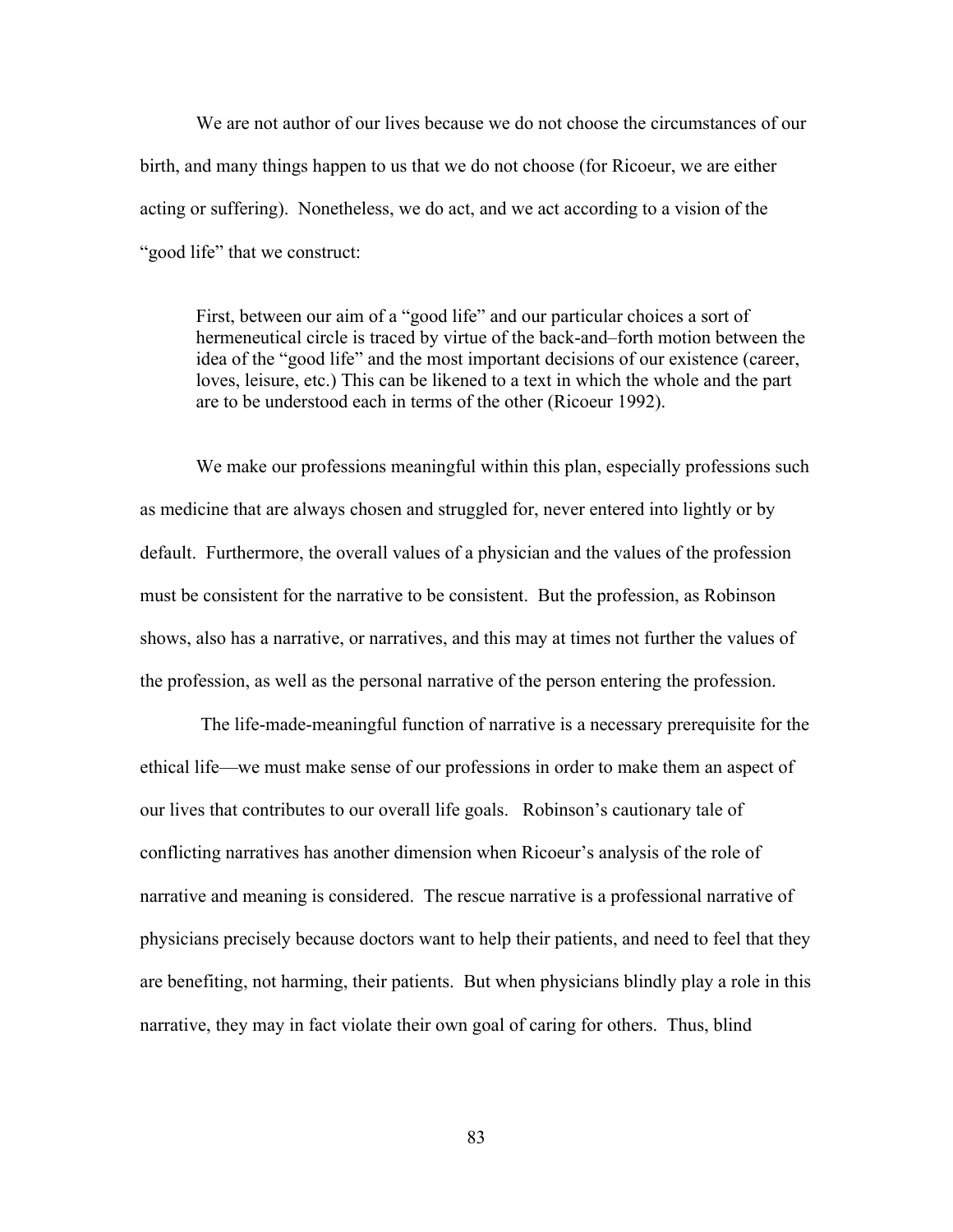adherence to a social narrative not only harms the patient at times, but may thwart the physician's own life plan of reducing the suffering of others.

#### Narrative Medicine

Hardcastle, in *Constructing the Self,* her recent book defending and explaining narrative selfhood, begins the chapter that makes the case for narrative selfhood against arguments raised by Galen Strawson by commenting that she was surprised that an explicit defense of narrative selfhood was necessary—it seems so self-evident to her (Hardcastle 2008). The proponents of narrative medicine would appear to have the same attitude toward narrative medicine—it is of such evident value that an explicit justification is unnecessary. However, narrative medicine is far from a widely accepted technique of approaching the clinical encounter, and although it has some obvious problems with universal applicability, I would like to make the case for narrative medicine, before discussing how it needs to be reconfigured to address these concerns.

I have four overlapping arguments for narrative medicine and each can be stated as a simple proposition:

- 1) Our selfhood is narrative. Medicine must heed narrative technique to treat the whole person, which is the goal of humanistic medicine.
- 2) Illness and treatment both represent a threat to, or loss of, selfhood. Narrative returns the voice of the self, restoring a self beyond the self as merely patient.
- 3) Medicine, also, has an implicit narrative structure, as Robinson described with his discussion of physician "rescue narratives" (Robinson 2002). Making this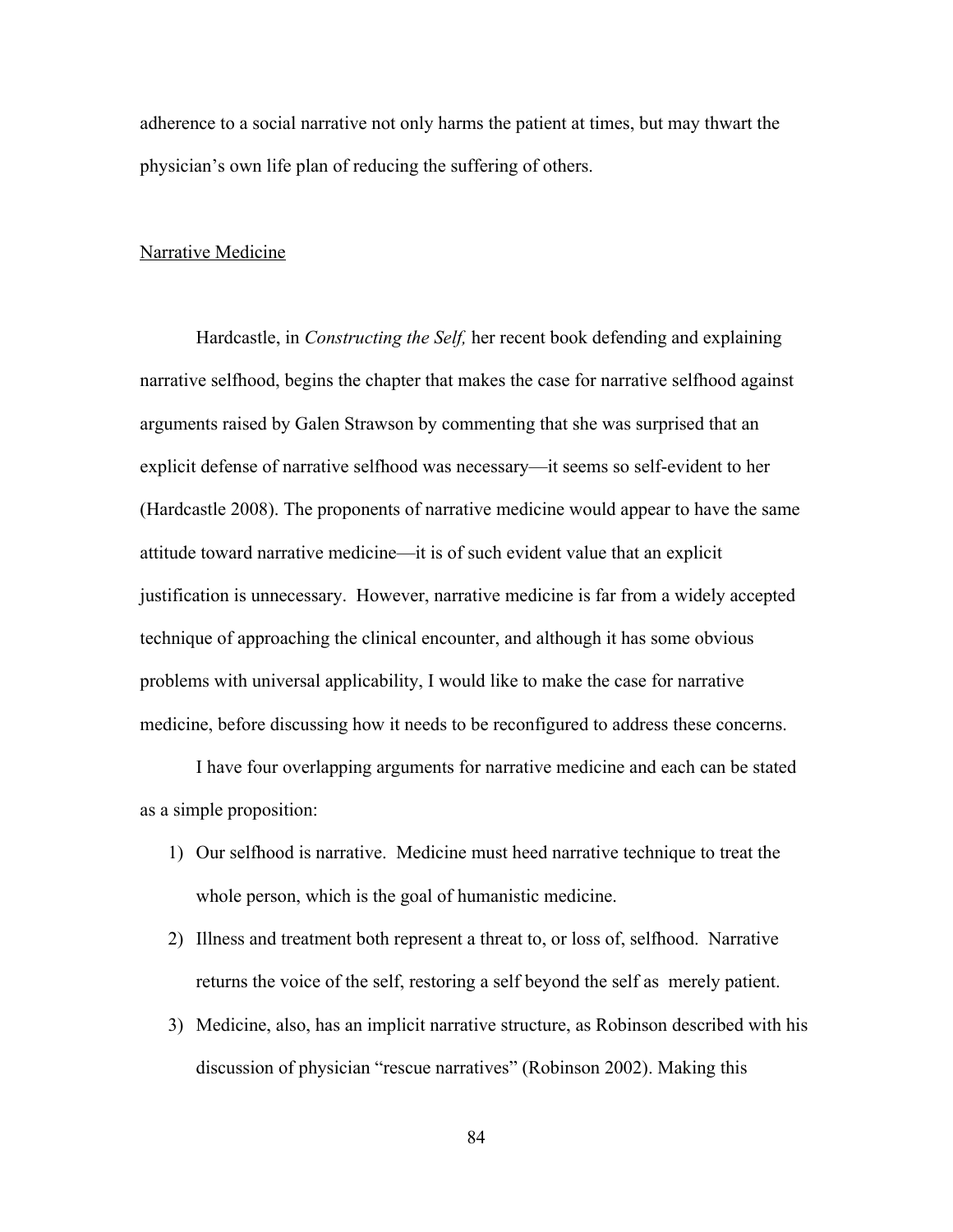explicit, that is, acknowledging the competing narratives within a clinical encounter, provides the best opportunity for allowing the most important narratives, rather than the most powerful narrative, the physician narrative, to be heard.

4) Medicine is a moral art; ethical reasoning and understanding take place within narrative structures. To pursue the moral art of medicine without narrative is to approach the clinical encounter without the skills necessary to achieve the goal of serving others.

I will further explain these four propositions in the rest of the sections of this chapter.

### *Medicine and Narrative Selfhood*

As I previously discussed in this chapter, there are ambiguities and even controversies within *narratology* regarding the precise relationship between story and self. Nonetheless, I take it as largely settled that both our experience and our sense of self is narratively structured and understood. Medicine needs narrative competence to better understand both the patient, and the nature of medicine. In Chapter IV, I will discuss what I see as the primarily limitation of narrative medicine, namely, exaggerated claims about the extent to which the patient can be fully understood via narrative. But here, I wish to emphasize that narrative medicine addresses the important deficit left by the biomedical model of medicine, which is to fail to see and address the whole patient.

In simplistic terms, if we accept selfhood and experience as narratively structured, then it is through narrative approaches that we will best come to know our patients, and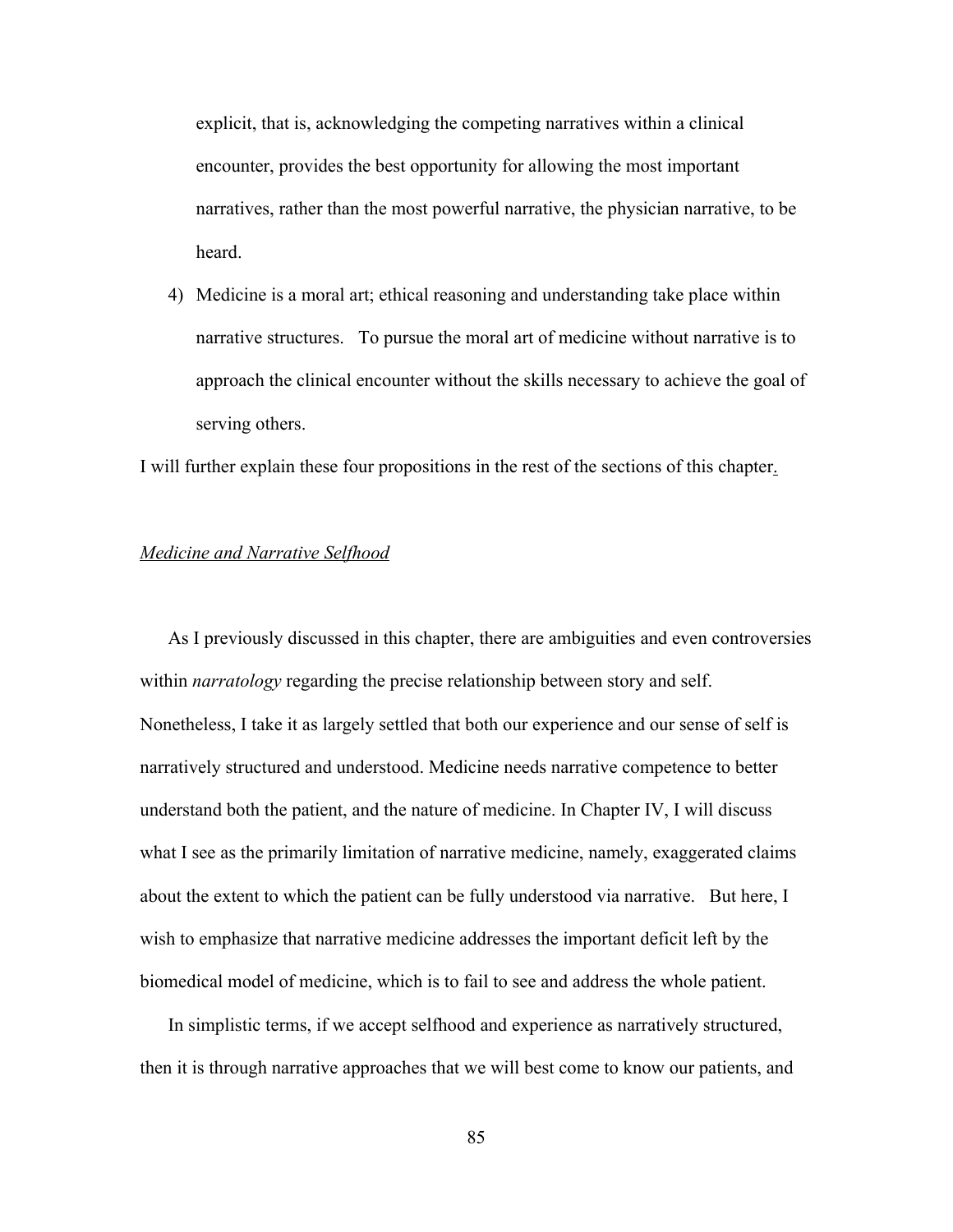even our own profession. This is less self-evident, however, than it first appears. If we experience the world narratively, why do we need a narrative approach? Don't we always and already have it without labeling it so? The answer as to why we must learn to be consciously narrative in our approach when we are already unconsciously narrative can be seen in Robinson's critique of the rescue narrative in medicine. The autonomous self is an historical story, a narrative about ourselves that is more or less true, depending upon the person it describes and her history, culture, class, and gender. To understand it as a story is to see it and value it very differently than to understand it as an essential unmediated truth about ourselves as human. Similarly, to know about the predilection of physicians to see ourselves as rescuers is to be largely freed from adopting that narrative unthinkingly. It may still be chosen, but now consciously, and it may then be examined as to whether it continues to fit or be appropriate to any given clinical encounter.

The point is that it is very different to unconsciously inhabit the world of narrative than to recognize the importance of story to selfhood, and critically choose the right story. With this recognition comes the responsibility to seek the narratives important to each patient, because only by sharing these stories can we hope to know the other well enough to treat her illness or suffering. Illness is the unique interaction of disease and an individual person—to treat illness and relieve suffering requires a narrative approach, consciously chosen:

As medicine matures, perhaps its practitioners will develop the skill to register singular contexts that donate meaning to each clinical situation and will take upon themselves the responsibility to learn about singular aspects of their patients' lives. Such efforts are bound to enhance clinical effectiveness, not only by guiding choices of treatment interventions but also by alerting doctors to all considerations that might help or hinder patients from following medical recommendations and becoming true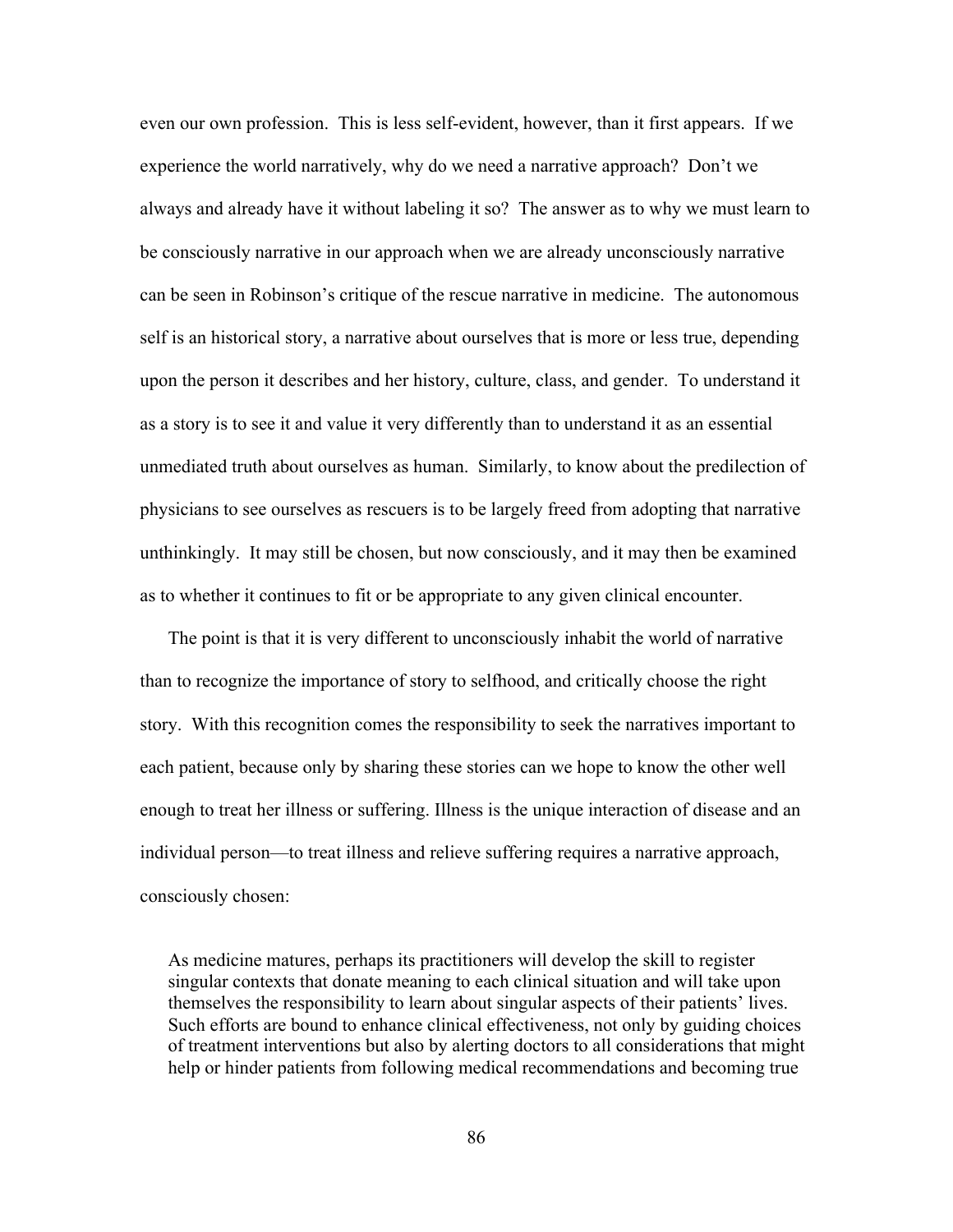partners in achieving and maintaining the best health within their reach (Charon 2006).

Narrative selfhood emphasizes the singularity of each self, the uniqueness of each of our stories. It serves as a constant reminder or response to the reductionistic tendencies of the biomedical model that focuses on the universal aspects of disease, rather than the uniqueness of each person's illness.

# *Narrative Treats the Loss of Selfhood Associated with Illness*

Arthur Frank describes how illness represents a threat to selfhood on several levels. The first, and the one most obviously connected to narrative selfhood, is that we lose or must reconfigure our sense of the future when faced with serious or chronic illness. Sometimes this includes recognizing that a future we considered central to who we are is no longer possible; sometimes having a future is itself threatened. Frank writes that a "disjunction" between our story and reality can be worse than having no story at all, and that healing must include narrative repair:

Stories have to *repair* the damage that illness has done to the ill person's sense of where she is in life, and where she may be going. Stories are a way of redrawing maps and finding new destinations (Frank 1995). (Italics original)

In most cases, patients are capable of reorienting themselves as their capacities change, but at times they can be overwhelmed by the task, and physicians may play an important role in imaginatively envisioning new futures, along with a patient. When the fictional surgeon Charles Emerson Winchester on "MASH" shows his wounded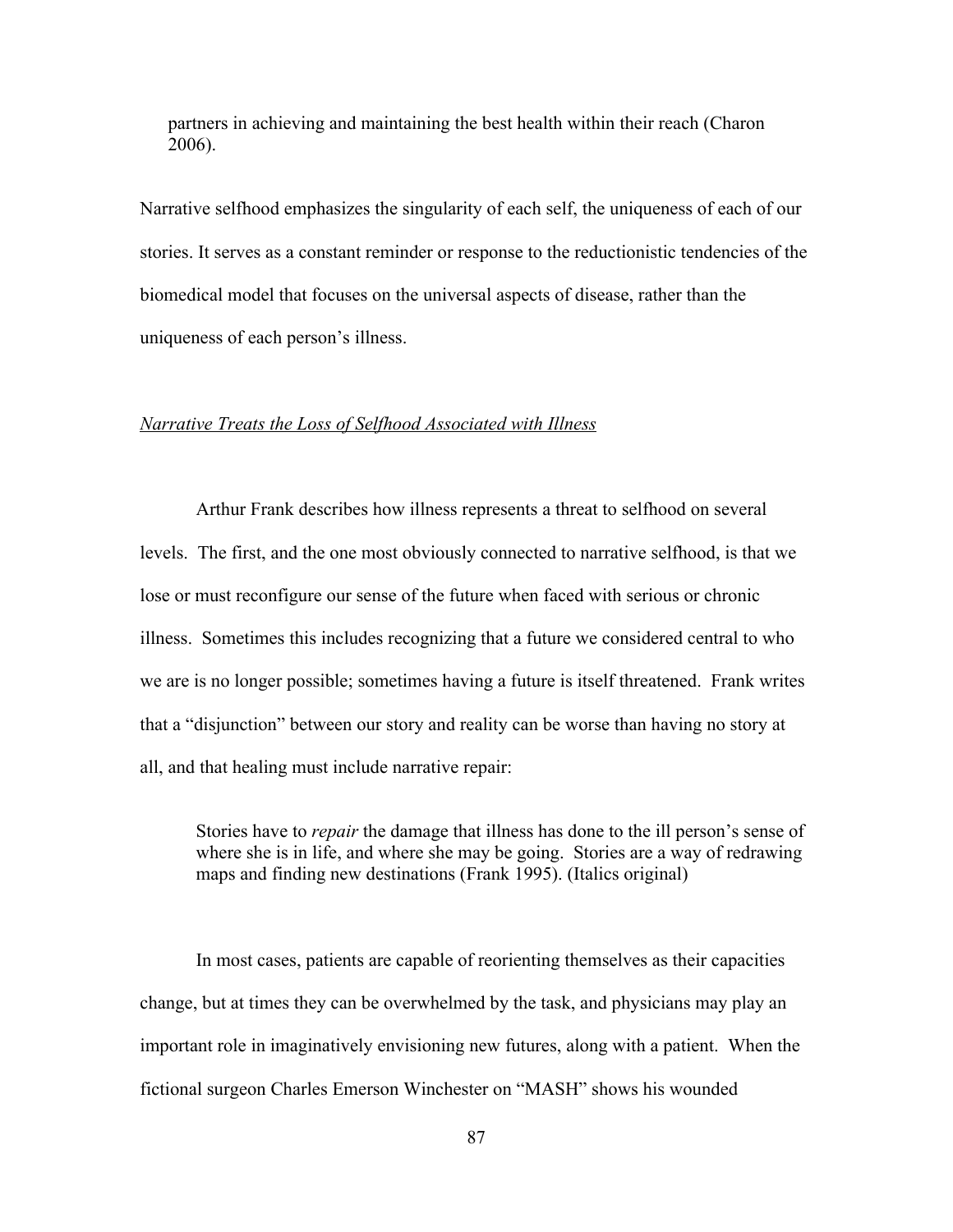soldier/concert pianist patient that there is great classical music that he could still play despite his wounded hand, he enters the narrative future of another with the goal of restoration.

Frank recognizes the value of narrative repair, yet also warns against a too- facile response to the dissolution of selfhood that comes with serious illness. To seek solutions in response to another's description of chaos and narrative breakdown can represent a denial of the other's experience. When the suffering person seeks to speak of the chaos she is experiencing and the loss of self, Frank argues that the correct attitude on the part of the listener is to witness and accept this ineffable aspect of illness as part of the real that cannot be narratively fixed or understood. The move to repair, or even to reformulate it narratively, is to deny the chaos antinarrative:

The challenge of encountering the chaos narrative is how not to steer the storyteller away from her feelings…the challenge is to *hear*. Hearing is difficult not only because listeners have trouble facing what is being said as a possibility or a reality in their own lives. Hearing is also difficult because the chaos narrative is probably the most embodied form of story. If the chaos stories are told on the edges of a wound, they are also told on the edges of speech. Ultimately, chaos is told in the silences that speech cannot penetrate or illuminate (Frank 1995).

Listening without fixing, Frank argues, is hard for physicians, not simply because we see our role as healers, but also because the chaos narrative challenges medicine at its core it lacks rationality; it is what must be accepted without being understood.

Physicians have the ability to respect, and at times help repair the patient's narrative that exists apart from illness, or help patients construct a new narrative that incorporate illness without being only a medical narrative. But physicians must also recognize that they represent the human voice of the medical institution, and that our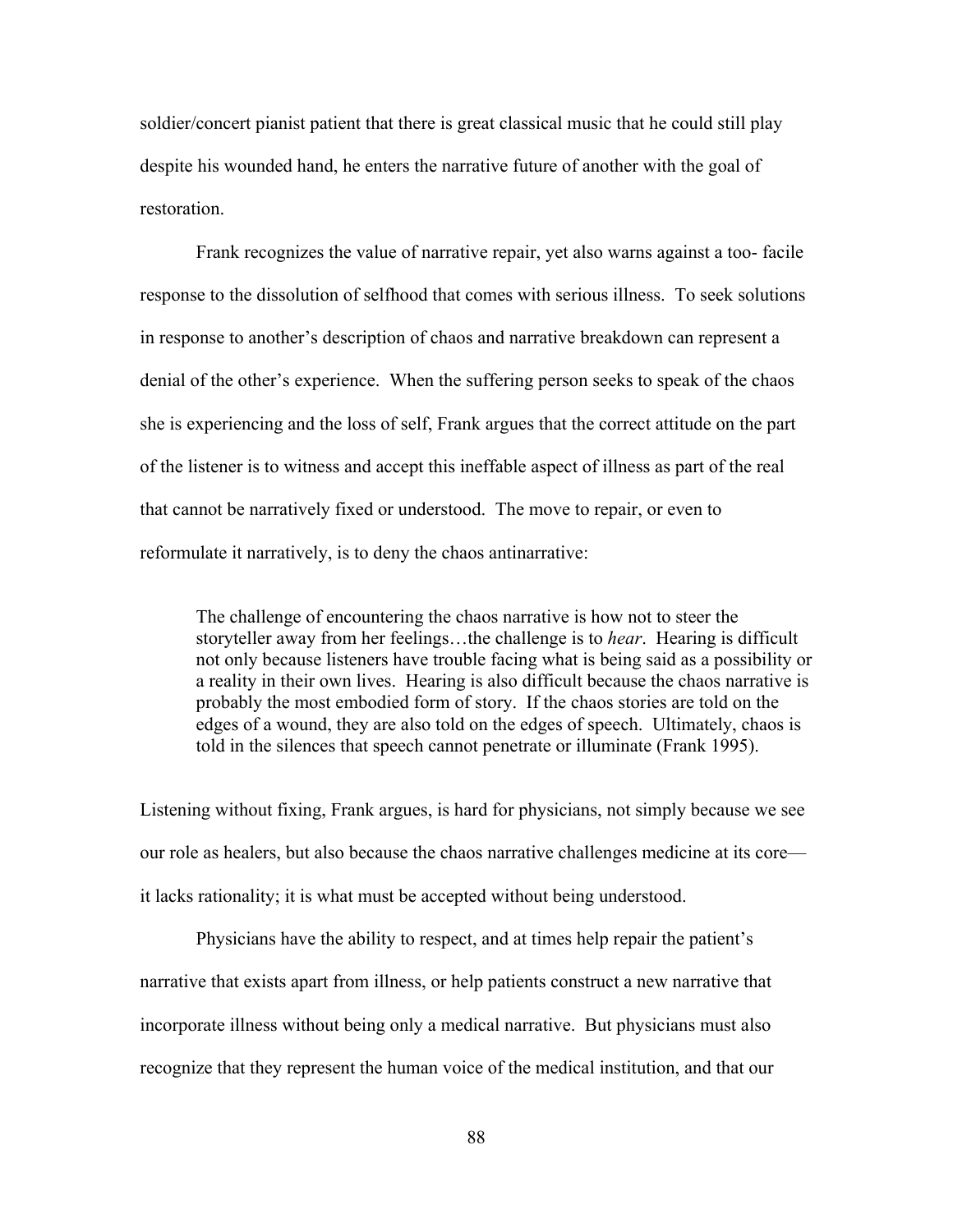address of the patient as patient represents an interpellation—medicine creates a new subject, the patient, by addressing the person in the clinical encounter:

Waitzkin describes how medicine *creates* a new person, a new "subject" in its work of hailing…This creation of the patient is based not on a politically and morally neutral science, but on the social need to keep people "performing reliably" in what they are "expected to do." The patient is hailed to "march [not walk] down a more straight and narrow path." Whether this path is what the patient needs is not the present issue…how can we possibly say what anyone "needs" when ideology—whether medical, legal, educational or religious—has already defined the terms of what people "need" (Frank 1997). (Italics original) $5$ 

This new subject represents yet another threat to the selfhood of the person now addressed as patient. The patient self carries much information about the illness, but little other personalizing information besides smoking, drinking, and drug habits. Many physician interviews dichotomize the patient as either single or married, as if this describes the wide range of personally intimate relationships. The person in the physician's office, already struggling with the loss of self that illness can precipitate, now faces a new threat from the person she approached for help. Frank writes that patients, "resist medical interpellation ambivalently and ambiguously," because they want what medicine has to offer, but they do not want the new subjectivity associated with the medical encounter (Frank 1997) . This is less crucial when that subjectivity is temporary, and represents only a small counter narrative requiring incorporation into other life narratives. But some patients become "career" cancer patients; the subjectivity of being a patient becomes a significant burden and affront to a sense of self that they wish to preserve apart from their medical subjectivity. Frank writes that patients have found

 <sup>5</sup> Arthur Frank is drawing from the work of Howard Waitzkin, *The Politics of Medical Encounters: How Patients and Doctors Deal with Social Problems,* New Haven: Yale University Press, 1991. Waitzkin's work in turn draws from the Marxist social philosophy of Louis Althusser.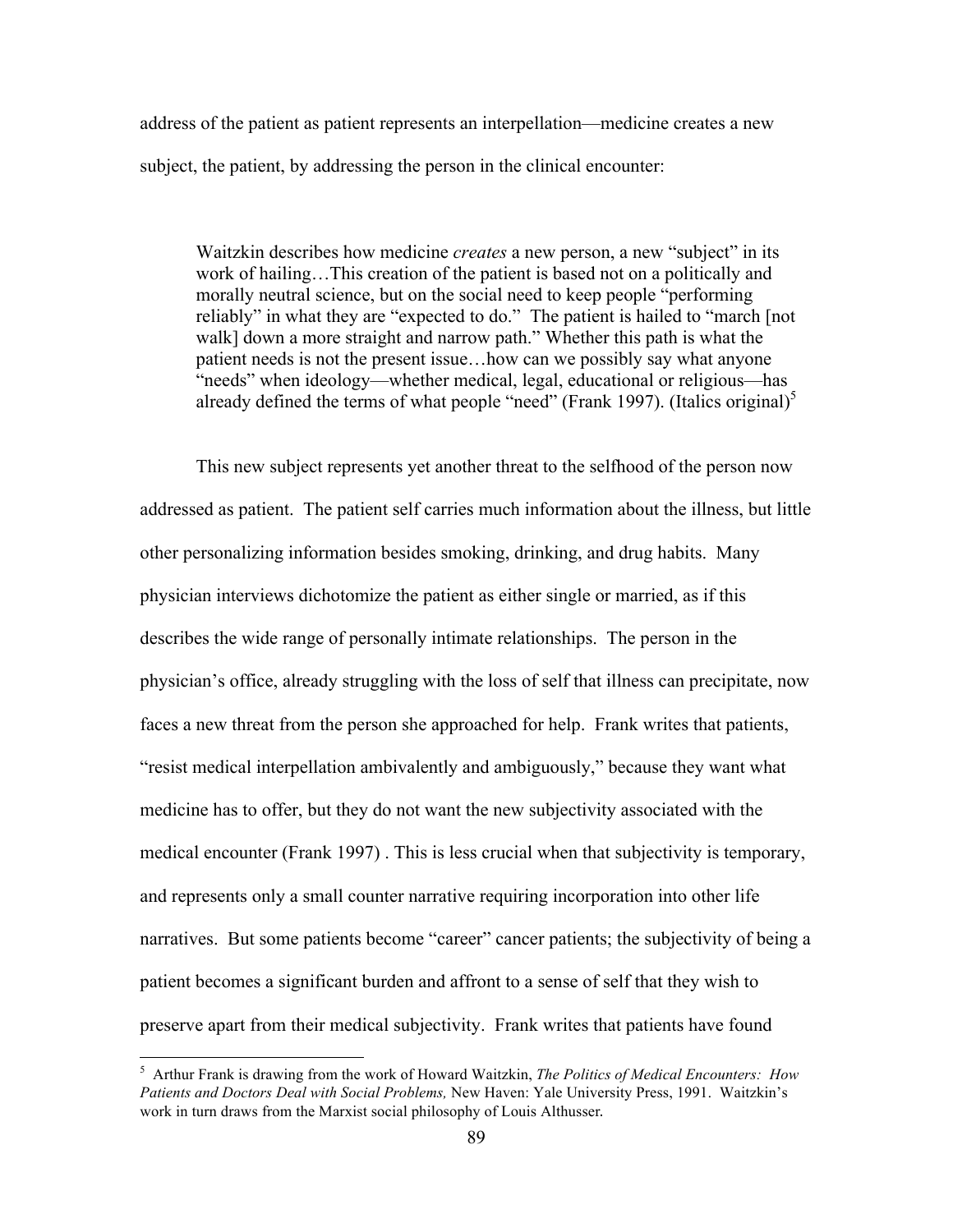ways to subvert or reclaim themselves while continuing to be patients in an institution that can be both dehumanizing and literally lifesaving. But physicians have two possible responses to this issue of conflicting narratives, and I believe both represent insights of narrative medicine.

The first helpful response of physicians is actually an old technique of medical history: seek as much detail as possible about the patient, and incorporate it into the medical narrative. This attention to detail both makes the patient feel more seen as a person, and also may uncover diagnostic possibilities that otherwise would not have been considered. Eric Cassell describes how knowing that the elderly patient has recently lost his wife and lives in a walk-up apartment with stairs now too difficult for him to manage represents more than personalizing narrative about the patient hospitalized with pneumonia and malnutrition. These facts are actually crucial details to understanding why he is malnourished, and what services he will require before he can safely be discharged from the hospital (Cassell 1979). Cassell argues that these details of his life are as causal to his pneumonia admission as the bacteria *pneumococcus* that is the proximate cause of his admission. Physicians need to return to an ethic that knowing the patient as a complete person aids the diagnosis and treatment as much or more than a CT scan, or even the physical exam. The complete and personalized history produces both better medical care (and more cost-effective care), and also make the patient feel less dehumanized by medical interpellation.

The second way physicians can reduce the burden of medical narrative on our patients is by acknowledging the personal details of the patient's life that are irrelevant to medical treatment. That is, when physicians greet patients by asking about their knitting,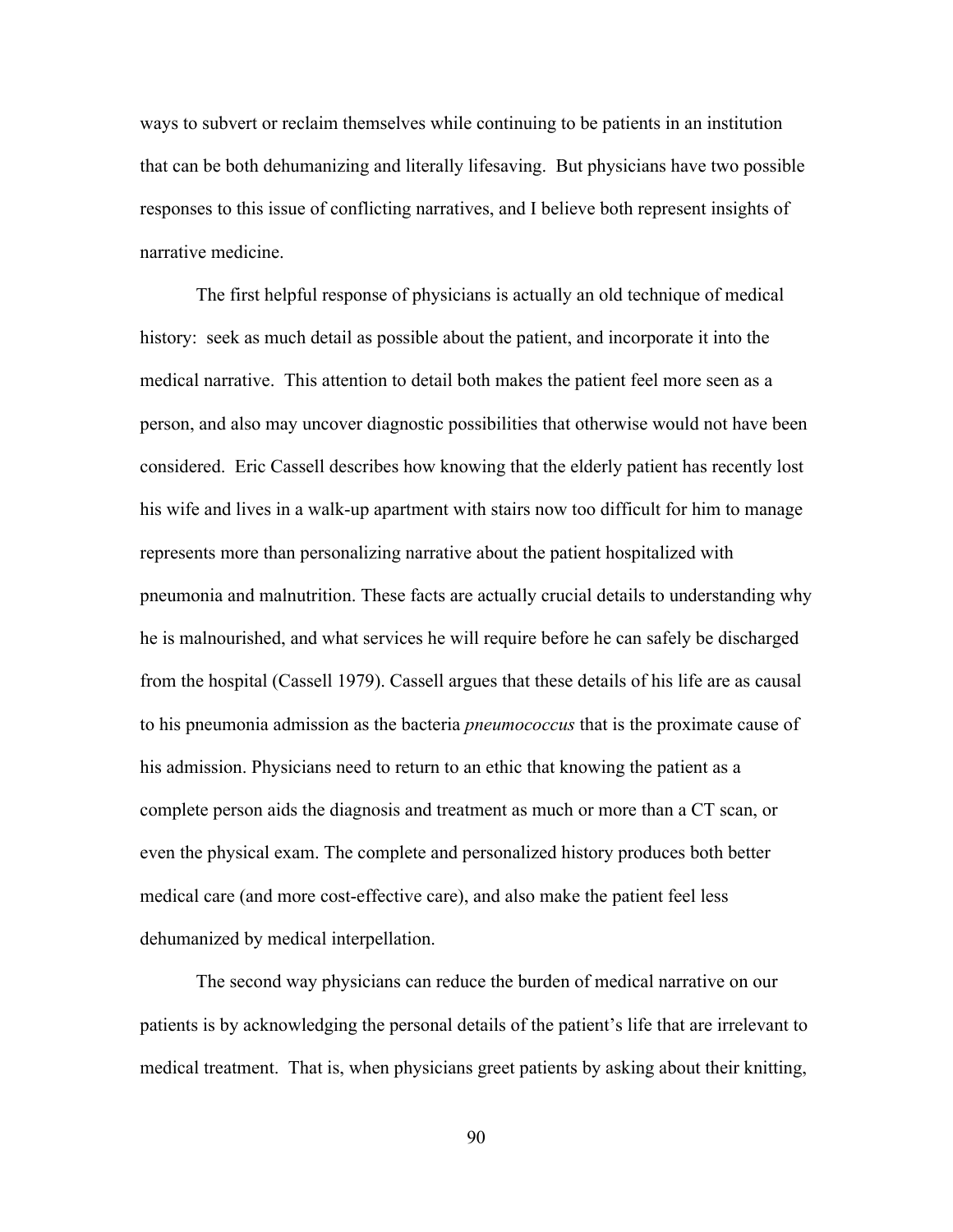their volunteer work in church, or their children, we are acknowledging the life, joys, and obligations that this person has outside the sphere of medicine. Such "small talk" represents a gesture beyond the medical narrative, to the stories inhabited by that person. It represents a value statement that there is more than the illness that is important, even if our business in the clinical encounter is to focus on the illness. To ask whether the patient has pets may, of course, be relevant to a medical visit, but to ask the name of the patient's dog can only be understood as stepping outside medical fact finding and seeking to know the patient as a person.

#### *Medicine as Narratively Structured*

Narrative medicine can be simply characterized as an effort to privilege the patient narrative, and to get physicians to appreciate that respect for patients must begin in allowing patients to be fully human in medical encounters, rather than biomedical machines that require "fixing." Kathryn Montgomery Hunter argues that medicine, and medical knowledge, rather than being a scientific enterprise, is actually a narrative project. That is, physicians are already trained to take the patient narrative of illness and reconstruct a narrative from these clues, which fits a medical framework:

The practice of medicine is an interpretive activity. It is the art of adjusting scientific abstractions to the individual case. The daily life of a practicing physician is made up of observing, testing, interpreting, explaining as well as taking action to restore the patient to health. Much of this routine, the exercise of clinical judgment that has been acquired, first, by a thorough education in human biology and then, by participation in the care of a myriad of single cases that are narratively described and studied one by one. The details of individual maladies are made sense of and treatment is taken in light of the principles of biological science. Yet medicine's focus on the individual patient, fitting general principles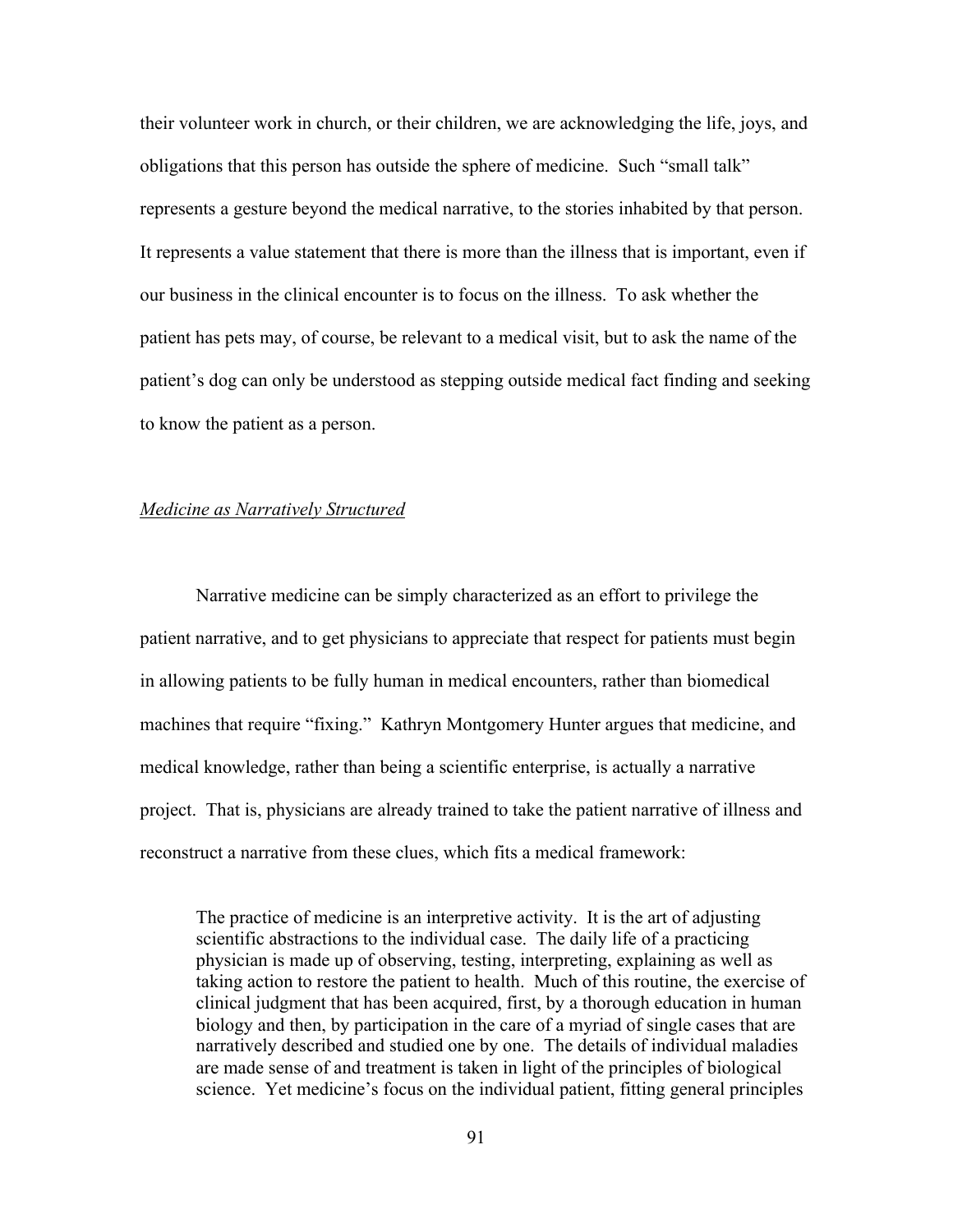to the particular case, means that knowledge possessed by clinicians is narratively constructed and transmitted (Montgomery Hunter 1991).

Montgomery Hunter is arguing that medical training and knowledge is a narrative enterprise rather than a purely scientific one, and that physicians construct an illness narrative for the patient, beginning with the patient history, and then return this narrative to patients as a way for them to now understand their illness. Montgomery Hunter describes how the patient history is treated as the most valuable piece of information, the most important clue in solving the mystery of the diagnosis. She writes, "This is often stated as a statistical rule, one that is noteworthy for its approximate probability: 'Eighty percent [in some versions 90%, but always at least three-quarters] of your patients can be diagnosed from the history'" (Montgomery Hunter 1997). While touting the importance of the history, physicians have learned that it offers clues that often need to be reinterpreted to be made meaningful within a medical framework. For example, the elderly woman who describes her vasculitic rash as "scratches from picking blackberries," when it is neither blackberry season nor a rash from contact exposure, *is*  telling me about her level of dementia, but she is not telling me the cause of her rash.

There are two tensions here that need to be addressed. The first is between singularity and universality; the second regards the status of the different narratives. Rita Charon argues that physicians have not respected the uniqueness, the singularity, of each patient they encounter—they tend to focus on the universals of disease, rather than the individuality of each person who seeks their care:

When patients complain that doctors or hospitals treat them like numbers or like items on an assembly line, they lament that their singularity is not valued and that they have been reduced to that level at which they repeat other human bodies. It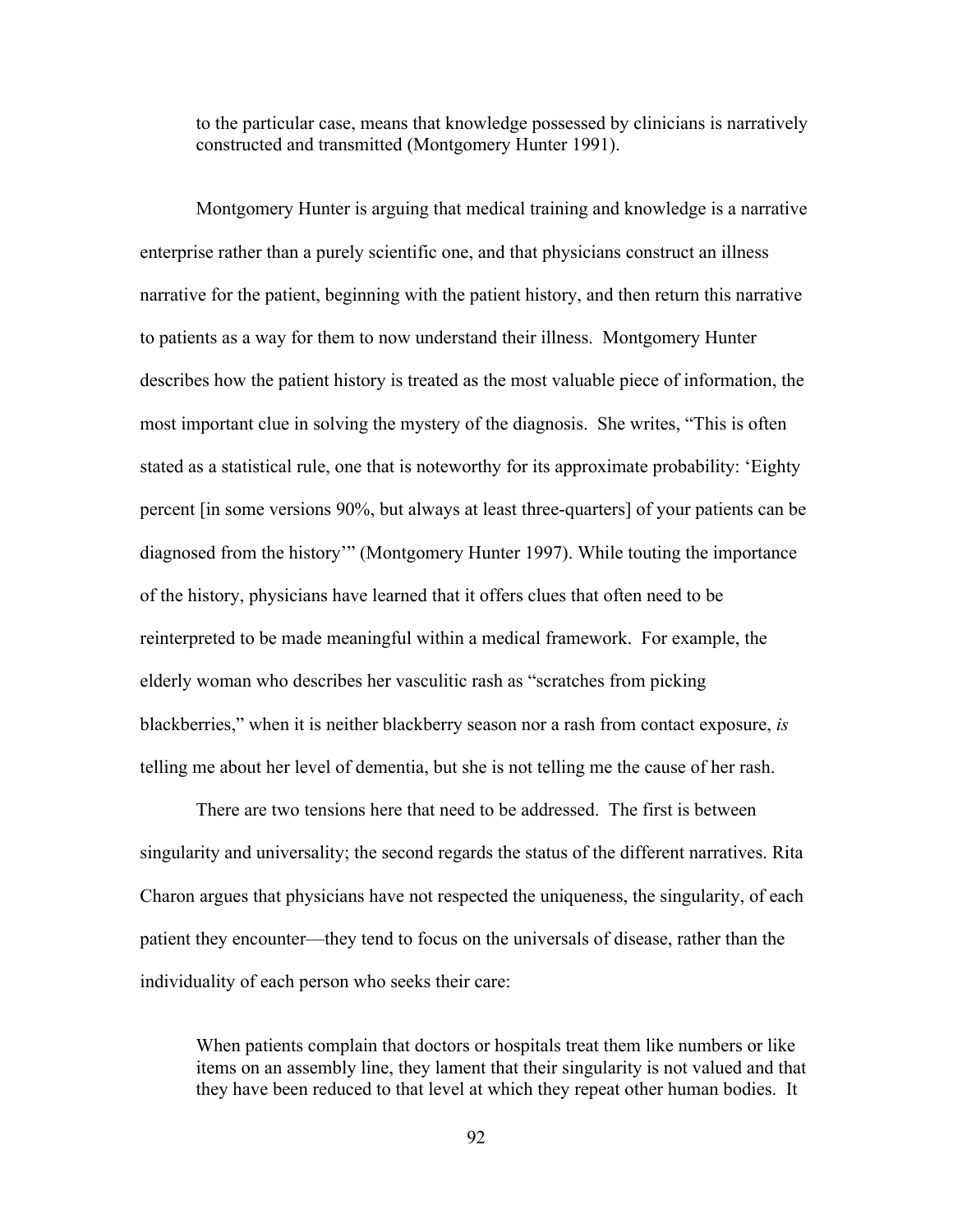is in the sphere of narrative that patients, of late, have attempted to take back their singularity, their subjectivity (Charon 2006).

But if patients desire the singularity of their subjectivity to be recognized, they also seek to escape the singularity of illness. Ricoeur writes that illness singularizes in that it separates the patient from her activities and from other people, to leave her in a place where she worries that there is something uniquely wrong with her (Ricoeur 2007). Here, the physician rescues the patient by universalizing, or generalizing, her illness into a disease that can be known and treated. The patient goal is to be unique but not isolated; individual, but with a recognizable ailment. Even giving name, or conceptualizing the individual symptoms within a taxonomy, is often of great relief to patients. "I thought it was just me," and "I thought I was going crazy" are two common responses to giving name to a patient's condition. While Charon is right that patients wish to be seen as unique, they do not wish their illnesses to be unique, and patients can get significant comfort by discovering that there are others suffering from the same affliction. The status of the various narratives coexisting within a clinical encounter needs to be noted here as well. Montgomery Hunter is correct that the practice of medicine is inherently narrative, but it has also been an enterprise that often devalues the patient narrative, even while mining it for important clues that may lead to a diagnosis. The goal, she writes, is to value the patient narrative, but from this narrative a physician constructs a new medical narrative, and returns this respectfully to the patient:

[Here is]…a model for the right relation between general biomedical rules and the particular circumstances of illness. It is an epitome of the physician's threefold task: to acknowledge the subjective experience, to reconstruct it as a medical version that can be matched to taxonomic abstractions and explicated with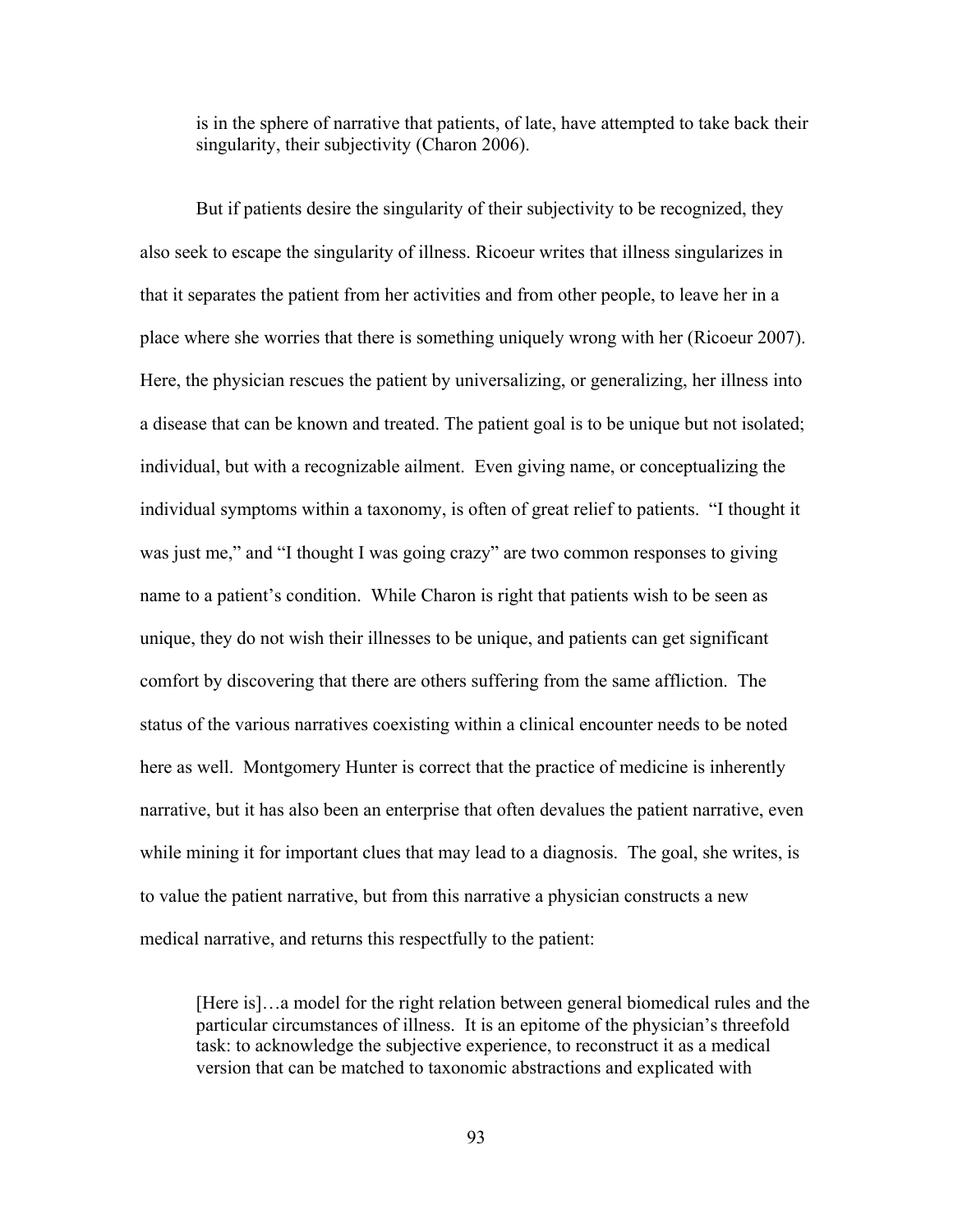biomedical laws, and returning that interpretation to the patient, still to understand and affirm the life narrative of which it is now part (Montgomery Hunter 1991).

To solely privilege the patient narrative is to fail to engage in medicine. Medicine is a narrative undertaking that hermeneutically works uniting the particulars of the patient case with the generalized knowledge base of medical science. But the new narrative, as formulated by Montgomery Hunter, must be understood as something to be reintegrated into the patient's life narrative—a narrative in which, hopefully for the most part, she sees herself as one who is acting rather than suffering.

# *Medicine as an Ethical Art: The Role of Narrative*

In Chapter I, I explained Montgomery Hunter's argument that medicine is a moral art and an interpretative enterprise, not a science, but I believe that by using Ricoeur's *Oneself as Another,* this case can be made most directly (Ricoeur 1992). Here, Ricoeur separates ethics, which sets the goals of a good life, from morals, which provide the necessary norms to avoid harms to others. Strictly speaking then, medicine is ethical rather than moral by this reasoning, because it is the practice of medicine that returns people to health so that they may continue to be productive, aspiring members of a community. Medicine then is an ethical art in two senses: it is part of what is necessary for living well, and it takes up, sometimes directly, the question of what living well actually means.

 The practice of medicine is crucial to living well, and living well with others is the goal of ethics. But how a physician perceives the role of medicine affects the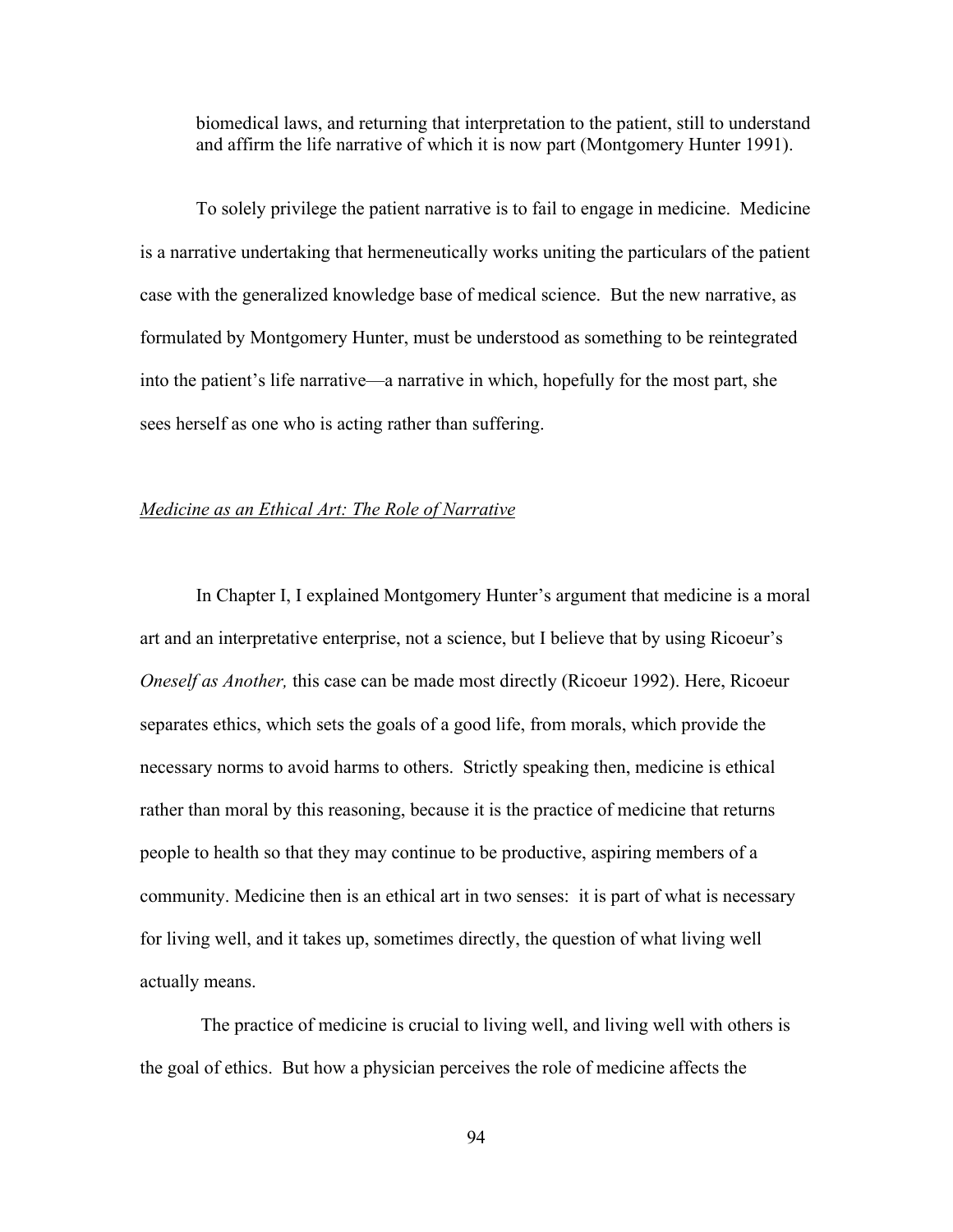decision making she then makes within a clinical context. The physicians responsible for refusing to take Karen Ann Quinlan off the ventilator, despite her persistent vegetative state, argued that medicine had the duty to preserve life, any life (Pence 2008). In contrast, many in medicine now argue that helping patients die well is part of the larger goal of medicine, which is to help people live well. The conversation about whether the goal of medicine is to preserve life at any cost, or to help others live well, is of course ethical, and when physicians question how to best help others live and die well they are asking an ethical question of medicine—what is its goal, and how do we best achieve it?

As Hilde Nelson Lindemann argues, physicians need narrative skills to help patients achieve goals of health and living well. The narrative skill is not the inculcated practice of taking the patient narrative, physical exam, laboratory and radiological tests, and fashioning a new narrative that follows the conventions of medical narrative. Rather, it is the narrative skill of looking backward at the patient's life, looking sideways at the current circumstances, and projecting possibilities forward, with the patient as partner in this enterprise (Nelson Lindemann 2002). To relieve suffering, as Jon Arras points out, it is necessary for physicians to narratively discern the *meaning* of the illness for the patient:

Although the chart and other forms of medical discourse, such as the truncated language of clinical rounds, pretend to have achieved a high level of universality and scientific objectivity, they often screen out the very meanings that disease or illness has for the patient. In the absence of an understanding of the existential implication of the patient's condition and the meanings of various treatment alternatives, the physician is likely not even to recognize moral tensions or problems latent in the medical encounter (Arras 1997).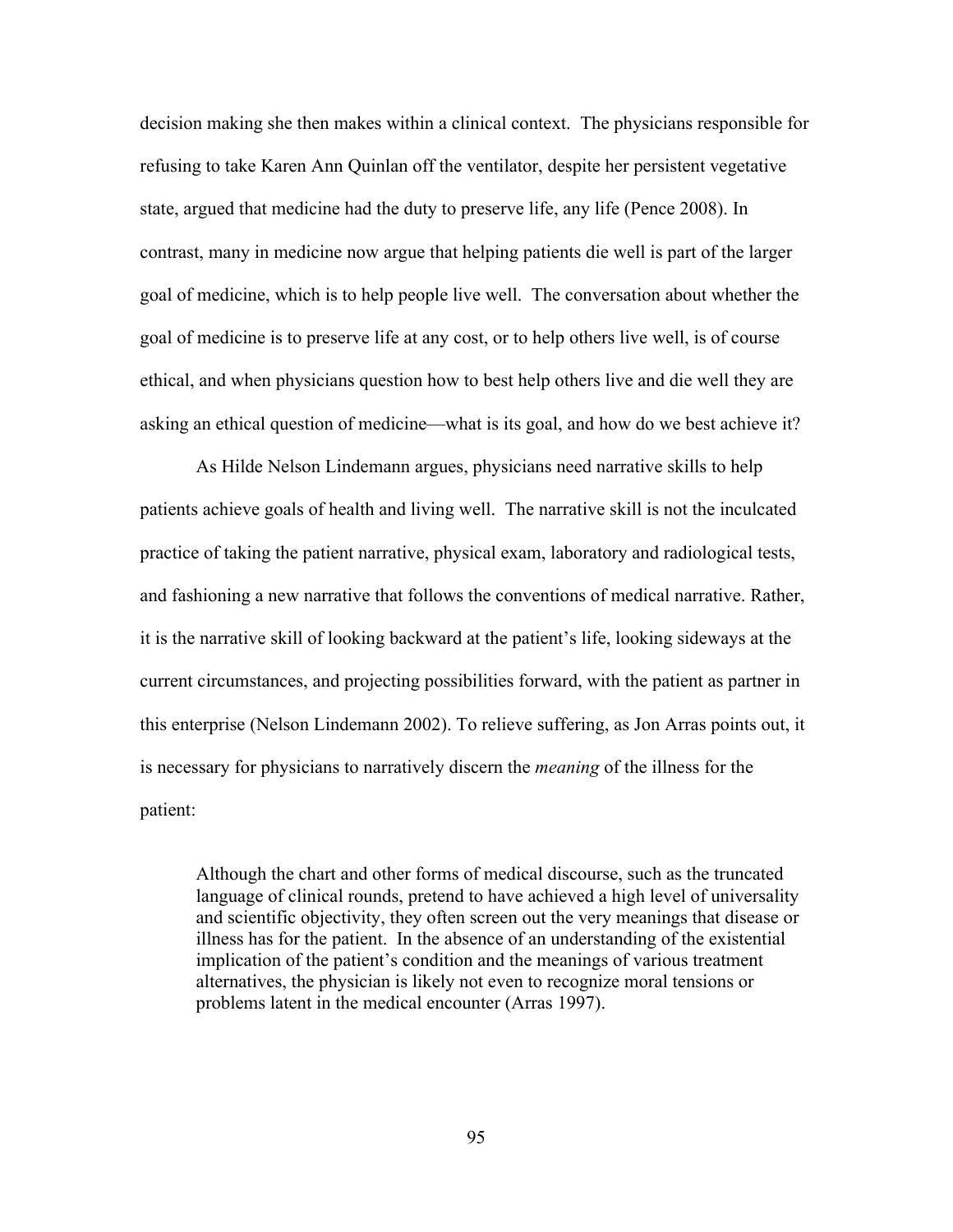When physicians slip into a universal sense of what is good for humans, they risk no longer being beneficent to an individual patient. My medical ethics students argue with near-unanimous agreement that the physicians who kept Dax Cowart alive after being burned severely over most of his body, and despite his pleas to have treatment withdrawn so that he could die, did him no favors, and certainly did not act beneficently (Pence 2008). The consensus in medical ethics has been toward a gradually increasing awareness that doing good for another, or harm, must take into account the patient's wishes and story. To do the right thing, especially in medicine, requires more than a knowledge of principles of ethics and the idealized human subject. It requires a sensitivity to the uniqueness of each person's story, and a willingness to look deeply into what each person needs to be made well again.

While respecting individual choice is part of an autonomy model of care, taking an interest in determining who the individual is has not been. Respect for autonomy only gives voice to those who already have it; the narrative model seeks to empower all patients.

# Narrative Medicine: But What Is It?

Just as I think that narrative medicine has been less propositional and more, well, narrative, in its justification of itself, I think there is not a simple answer as to what narrative medicine actually represents as a movement. In fact, as I have already suggested, the narrative nature of our selfhood and experience cuts both ways in an argument for why we need more narrative technique in medicine. Aren't we narrative to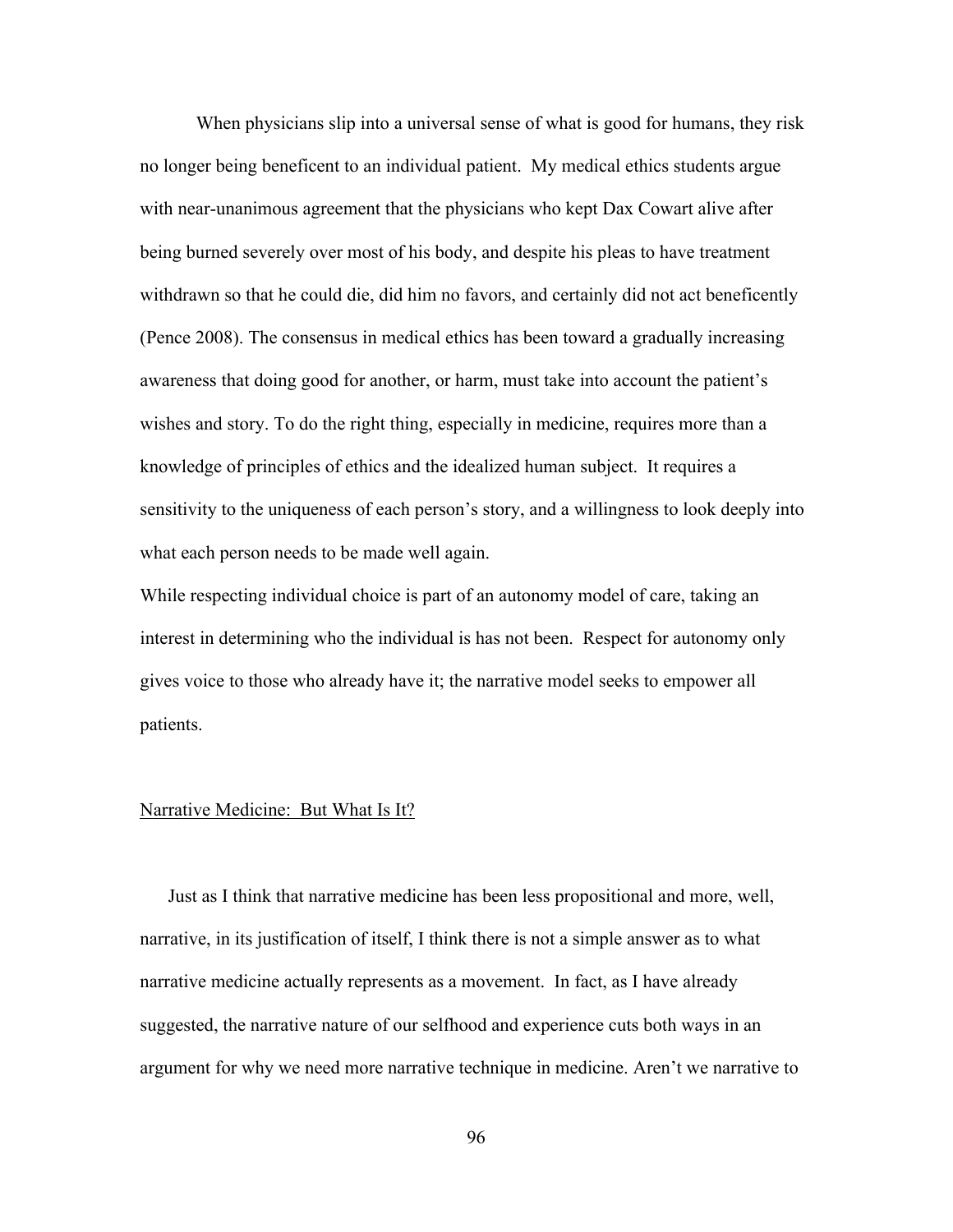the core already? Does narrative medicine simply mean we should listen better to our patients, and not replace their story with our medical story, or see their story only through the lens of the narratives that we have acquired in our medical training? While all these statements are true, narrative medicine is asking more of physicians than to simply improve their listening skills with patients. Much of what it asks of physicians has been alluded to directly or indirectly in my treatment of it so far, but I would like to make explicit what I believe the central claims of narrative medicine to be.

## *The Central Claims of Narrative Medicine*

1) **To treat the patient requires knowing the patient**. This, in turn, requires being a skilled reader of the patient as text—a narrative told, inferred, or enacted. The first way that the narrative aspect of medicine must be complicated is in expanding what is meant by narrative. It is already clear that I am not referring to narratives as written autobiographies; few patients arrive with their life story written for the physician to interpret (I say few, because I have received written narratives from patients on a couple of occasions). It is also not just the story told, drawn out by the physician's questions in the exam room. Arthur Frank writes that stories are "enacted" in our lives, in our bodies, and that both of these senses are at times available to the physician if she is a generous reader of the text, now understood as body, before her (Frank 1995, 1997).

 I also wish to be clear that I am excluding the directly literary aspects some, particularly Rita Charon, have included in their description of narrative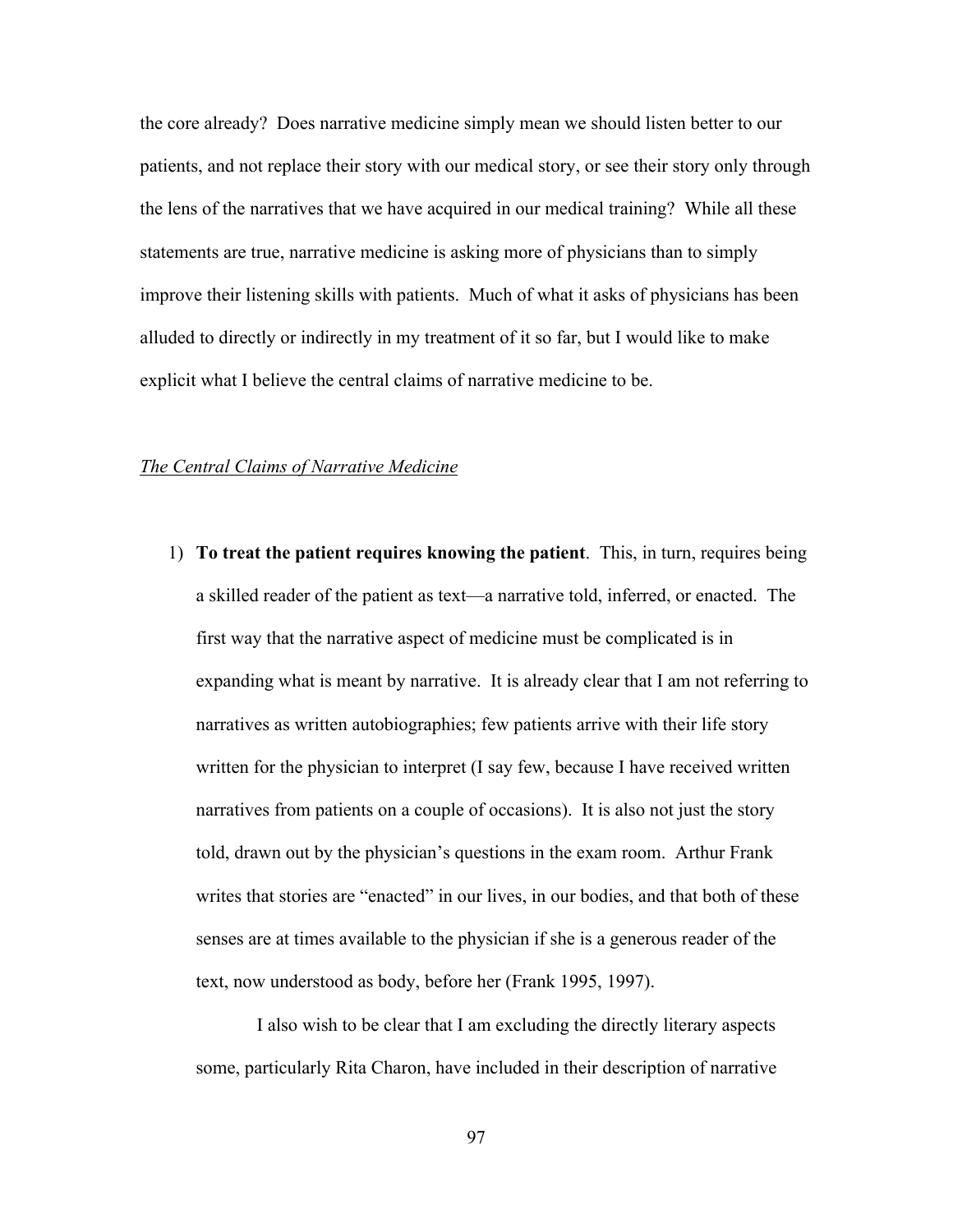medicine—that is, using literature as a moral or character-building exercise to improve patient care, or journaling as a method of exploring one's thoughts about an individual patient's story (Charon 2006). This is not to deny the potential value of these techniques, but I choose to focus on the aspects of narrative technique that pertain directly to the patient-physician interaction.

If the sense of narrative is more expansive than one unfamiliar with narrative theory might first assume, the notion of being a reader is equally rich. Reading the patient as narrative, or reading the patient narratively, is much more than simply being a good listener or even questioner. Charles Anderson and Martha Montello describe both literary theory and their expectation that doctors must learn to be good "readers" of the patient "text":

The subjectivity of the reader, not the autonomy of the text, is the center of this critical attention. Meaning is understood to take shape—for different critics in different ways and to different degrees—in the symbolic space that reader, text, and other elements create during the reading process and does not exist without the subjective activity and the contextual elements brought to the text by the reader (Anderson and Montello 2002).

Two aspects of creating this shared symbolic space that they explain further in this article are imaginatively looking at possible futures together with the patient, a technique they ascribe to Socrates' method of examining another's position, and, finding a shared aspect of history or value with the patient. Their claim that finding "consubstantiality" with patients as a way of creating a symbolic space where the text of the patient can be shaped and understood together strikes me as overreaching, and I will discuss some of the issues it raises in the next chapter. Nonetheless, engaging a patient in a discussion about the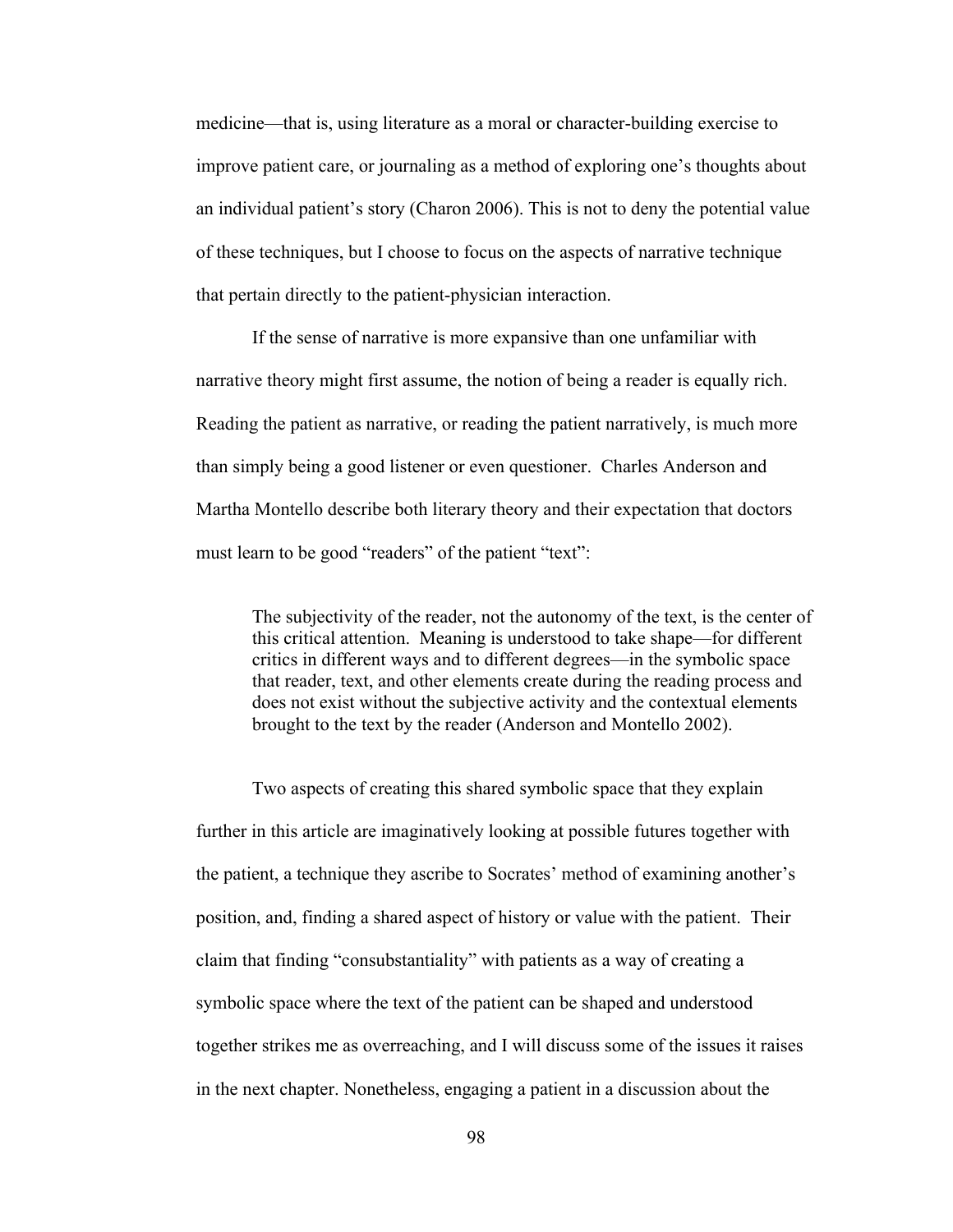future, now personalized by the patient story, rather than a generic discussion of risks and benefits, is an underappreciated art in medicine.

Although there are many controversies in bioethics regarding the nature of informed consent, including whether it is even possible or meaningful, one issue is whether it should be personalized or generic. I worked for years with a physician who gave *exactly* the same discussion of risks and benefits to each patient before a given surgery. Not only did he not personalize the risks to the clinical aspects of the case—a hysterectomy for fibroids has a different risk profile than a hysterectomy for endometriosis, for example—but he also ignored any personal or historical aspects that the patient had shared with him. I have always taken the opposite view. Although I try to discuss each risk and benefit, or at least mention the significant ones, I focus on aspects that are particular to the individual clinical scenario, and even more so focus on concerns the patient has already raised. If a patient says that she fears the postoperative pain of surgery, or if I have clues from her history that this might be the case, then this point receives more attention than a discussion of blood transfusion if that seems to raise little concern.

Anderson and Montello's discussion of "consubstantiality" has both value and limits. They describe an example in which a young medical student and an elderly woman discover a common past in cotton picking. Through this sharing, the student is then able to care for her patient more successfully, and the patient in turn responds more favorably to the treatments offered. By moving closer to one another in this recognition of shared experience, she becomes a better patient, and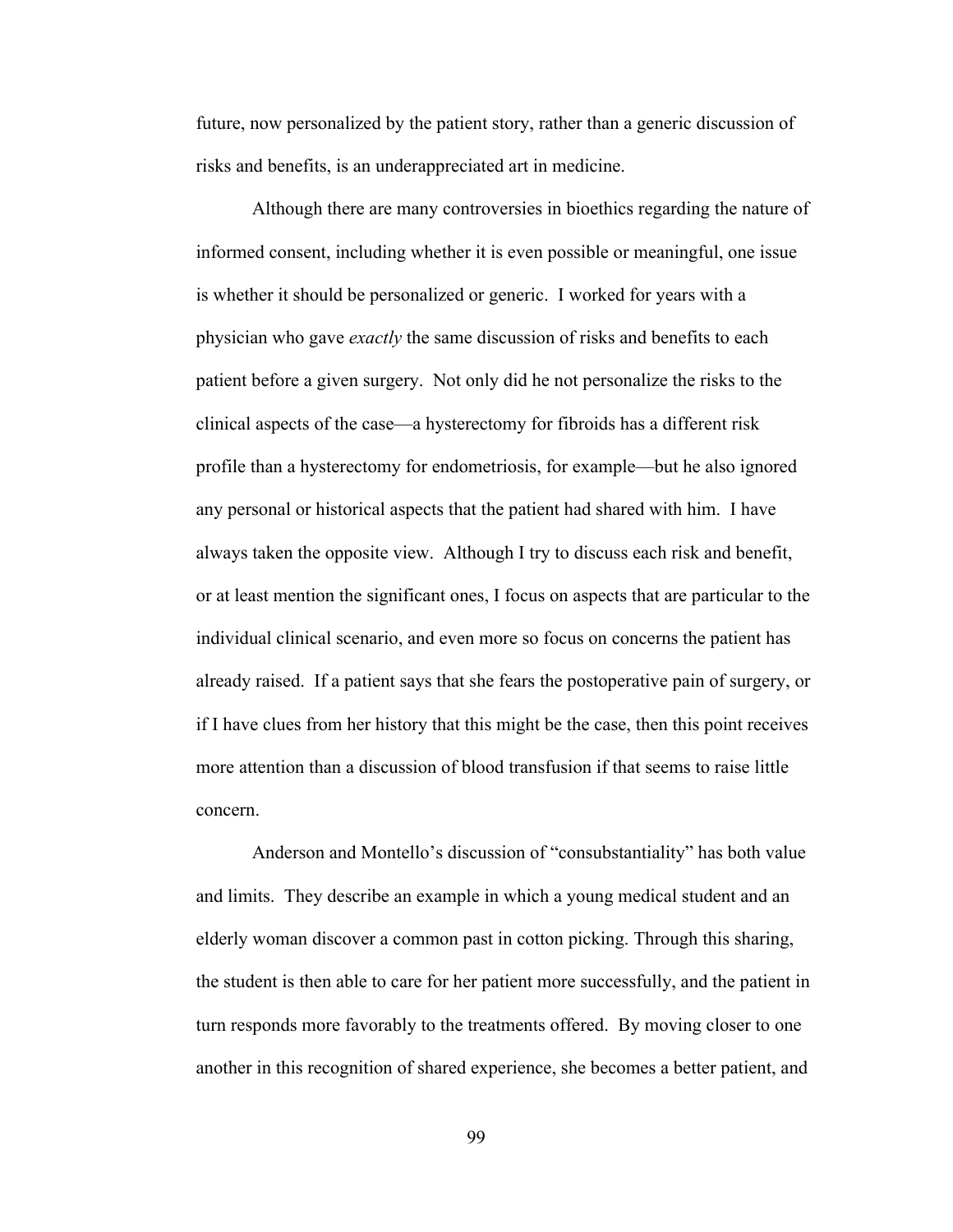he becomes a better healer (Anderson and Montello 2002). While it may be true that every physician and every patient can in the course of the clinical encounter discover some area of shared history or value, I do not think physicians must assume the presence of some common experience, let alone search for, or find one, in order to be good physicians or even good "readers" of the patient. One of my favorite novels, *A Fine Balance,* follows the lives of two homeless men in India. While it is hard to imagine a life more different that my own, I enjoyed the novel precisely because it showed me the lives of two men with whom I shared little but common humanity. Part of what has drawn many physicians to medicine is the intimate knowledge of others' lives that we receive in the course of our work. Even when these lives strike us as radically other, we must find ways to care for them. Furthermore, I believe it is possible to enjoy the way a patient, like a novel, may open us to something completely new, rather than familiar.

2) **A skilled narrativist recognizes the multitude of narratives at play in a clinical encounter, and makes conscious choices about which narratives should be privileged, and which should be suppressed at any given moment.** Narrative physicians must recognize the power of the medical narrative, and its relationship to patient narratives. While Montgomery Hunter has emphasized the potential benefit of organizing and making sense of a patient's symptoms, these same impulses may also lead to harm or unnecessary treatment.

Michael Balint, a psychiatrist and psychotherapist, wrote extensively on the doctor-patient relationship. In research derived from primary care physicians in the United Kingdom, he found that physicians often unwittingly reshaped the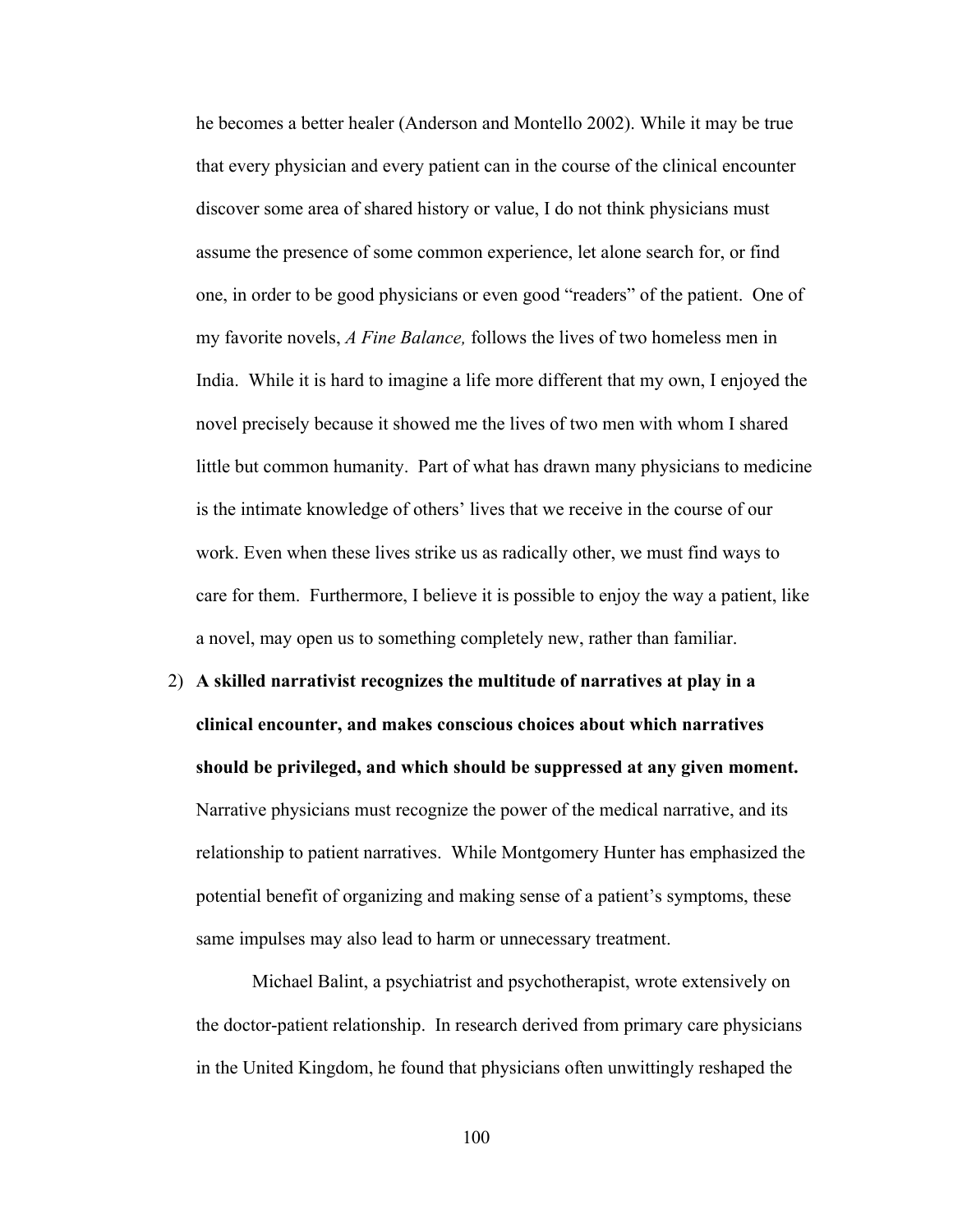patient narrative of life dissatisfaction into a medical narrative of recognizable clinical entities, often with disappointing results for both parties:

We think that some people who, for some reason or other, find it difficult to cope with the problems of their lives resort to becoming ill. If the doctor has the opportunity of seeing them in the first phases of their becoming ill, i.e. before they settle down to a definite "organized" illness he may observe that these patients, so to speak, *offer or propose various illnesses,* and that they have to go on offering new illnesses until between doctor and patient an agreement can be reached, resulting in the acceptance by both of them of one of the illnesses as justified (Balint 1964).

Although Balint's research was in the 1950s, well before the rise of narrative medicine, his point here can be easily understood using narrative language. The patient feels bad, and goes to the doctor seeking a physical cause for this. The doctor's history-taking shapes the patient's vague somatic complaints, reshaping a personal narrative into a medical narrative that can now be accepted, even embraced by the patient. But if the patient finds the medical narrative a poor fit to her own, she may continue to provide more detail, new complaints, hoping that the physician will return with a story that fits her own. From the physician's standpoint, when a patient continues in this searching mode for an extended period of time, the relationship becomes unsatisfactory and frustrating.

Balint is not claiming that all illness is psychosomatic, but he does claim that much of the task of primary care physicians may be recognizing the psychological components of illness. He addresses yet another problematic relationship between the medical narrative and the personal narrative: the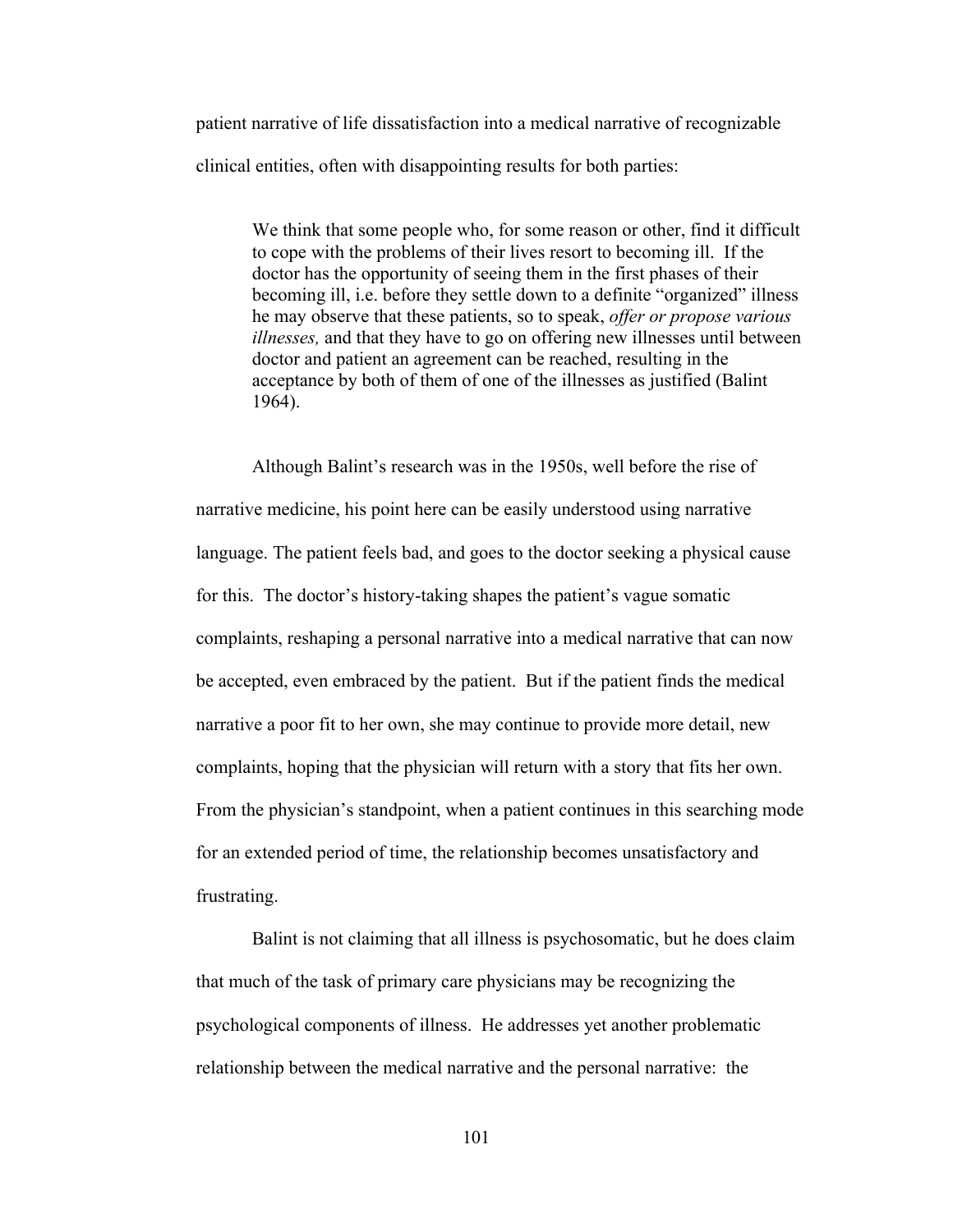entrained facility with which physicians translate the patient narrative into medical narrative. As Balint makes clear, patients come to the doctor expecting this transformation of vague symptoms or anxiety into a medical diagnosis, so they are at times complicit in this process. Whereas Arthur Frank focuses on how patients may feel colonized by this transformation of the personal into the medical, Balint examines how at times patients seek this out, sometimes to their detriment. Medical narrative can so easily turn somatization into unnecessary medical treatment, and physicians can only prevent this by not making the translation of personal into medical so reflexive. Balint describes one physician who refers a patient for appendectomy, only to later realize that her pain had been a response to family stressors (Balint 1964). Recognizing when a personal narrative should not be transformed into a medical narrative is a skill in which physicians receive no training. Years ago, I had a young woman complain of postpartum depression—she actually used those words. When I asked her what she meant she gave symptoms completely consistent with postpartum depression: she wasn't sleeping well, nothing gave her joy, and her energy was low. But when I asked her about how much her partner was helping with the newborn, she replied that he rarely came home, and that when he did, he was drunk and abusive. As her story unfolded, it became increasingly clear that her partner gave her no support except financial, and that she wanted to leave but feared the breakup. I said as a near-joke that she suffered from "postpartum oppression," not postpartum depression, and that my treatment recommendation was leaving her partner, frightening as that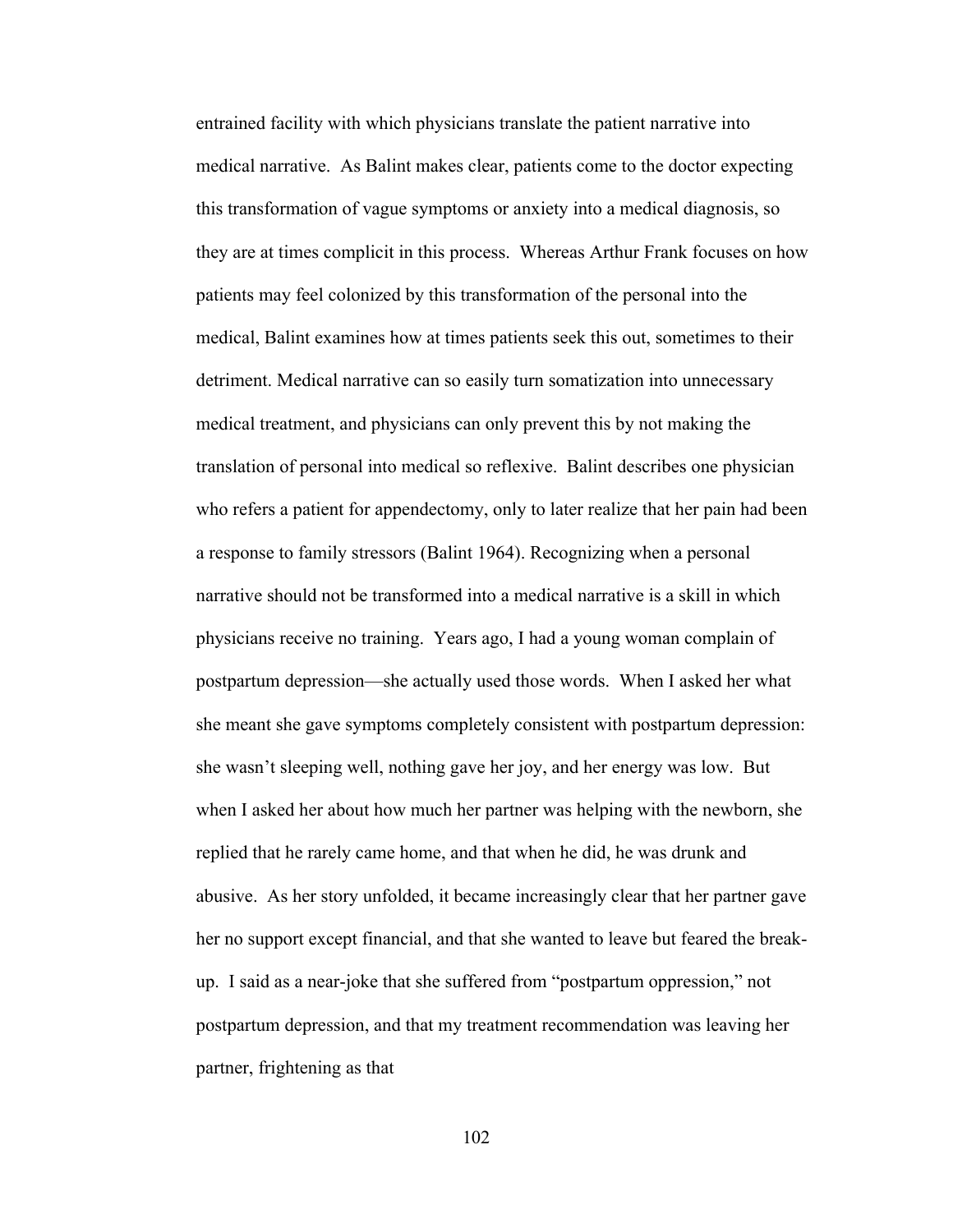must be to a woman with a newborn baby. I saw her frequently over the next few months as she left him, found a job, and returned to college. I believe that her understanding of that time is now not one of a medical illness, but of a difficult period in her life when a physician offered support. Perhaps we need to remember, as Balint remarks, that a physician's time is often the treatment patients seek.

3) **Narrative medicine fosters clinical empathy**. The effort to "read" the patient is to take both the verbal and nonverbal cues, words, and body signs to understand as best as one can what the patient feels. I will discuss the idea of "just distance" in greater detail in Chapter V, but the skilled reader neither remains detached from the text, nor fuses with it. Jodi Halpern, a physician and philosopher whose interest is clinical empathy and emotions, describes how being open to the patient can allow a "resonance" where the physician can read the patient emotions in herself:

Emotional attunement operates by shaping what one imagines about another person's experience. In trying to imagine what the patient is going through, physicians will sometimes find themselves resonating. This is not as additional activity to imagining, but rather a kind of involuntary backdrop to it. Further resonance is not a special professional skill, but a part of ordinary communication. While listening to an anxious coworker, one feels heavy, depressed feelings. Importantly, attuning to patients does not involve resonating with strong feelings, but is often a subtle nonverbal sense of where another person is emotionally (Halpern 2003).

Halpern is describing how being fully open to the patient includes seeking to imaginatively understand the feelings and emotions either verbalized or physically "enacted," to use Frank's descriptor. Her argument in this paper is that medicine has taught "detached concern" rather than emotional attunement, so physicians are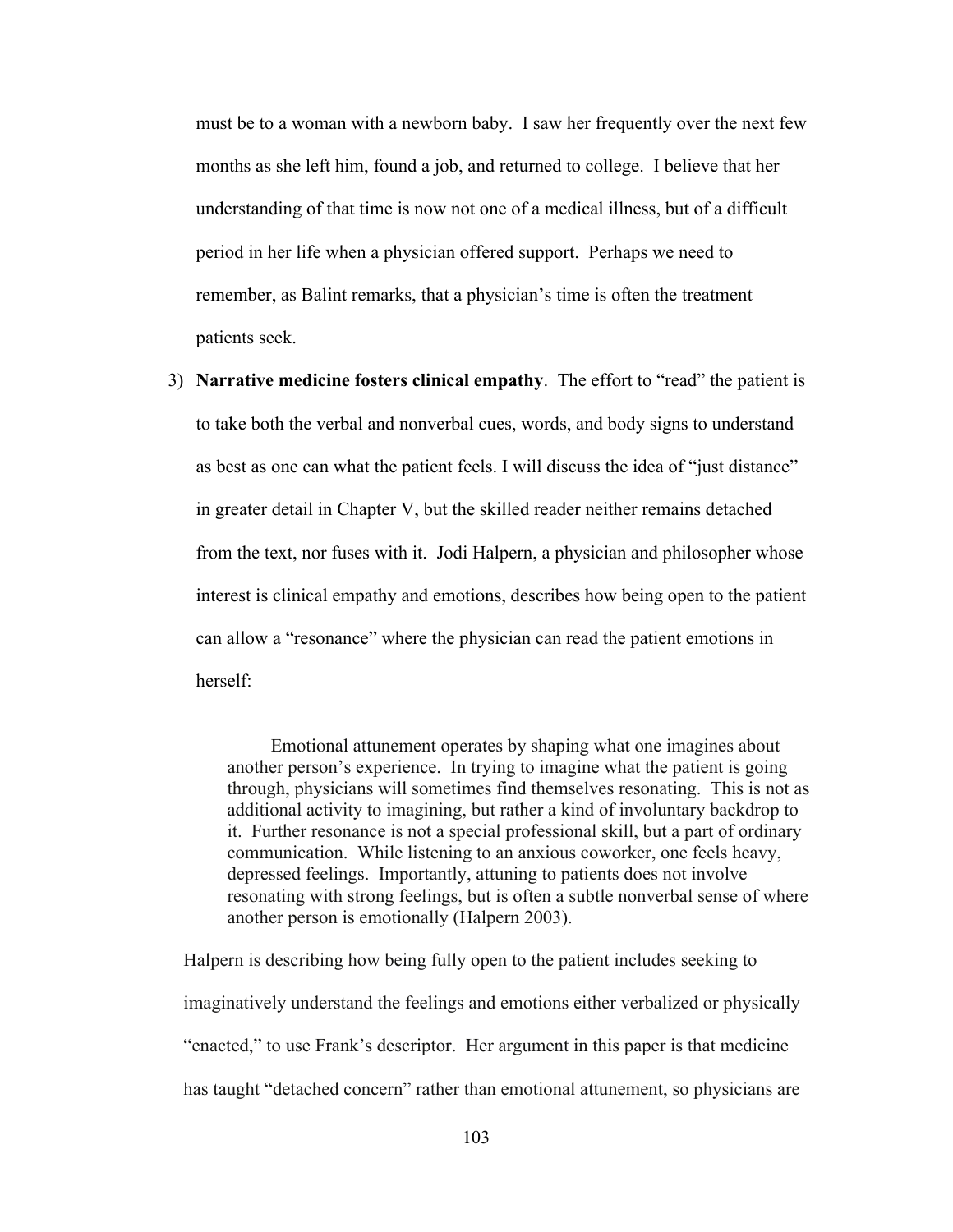actually taught to not engage patients at a level that allows real empathy. Medical student empathy scores do decrease with training, although the attitude of "detached concern" taught in medical school is probably not the whole cause of this (Garden 2008). The long work hours, the biomedical model of care, and the sometimes-inhumane treatment of medical students and residents by attending physicians, may all play a role in the decline of empathy. But equally important to this loss of empathy, I believe, is the structured interrogation form of the history taught in medical school and practiced by most physicians, rather than the more open-ended narrative approach to history that has been taught by Charon and Cassell (Charon 2006; Cassell 1985).

The structured history is antithetical to a narrative approach because it prevents patients from revealing themselves in the discussion with the physician little personal detail is requested, and patients are certainly never asked how they *feel* about anything. Not only is there little space for patient feelings to be revealed, there is little space for the patient as person to be revealed. While I would hold open the possibility that one could feel empathy toward a stranger, it is clearly the case that as the patient moves from stranger to a person whose stories have been shared, the possibility of empathy rises.

But if the claim that empathy is enhanced with narrative technique is accepted, the question then arises of why empathy is important in a clinical encounter. Cassell argues that it requires empathy to understand what a suffering person needs, because she is often unable to tell you directly: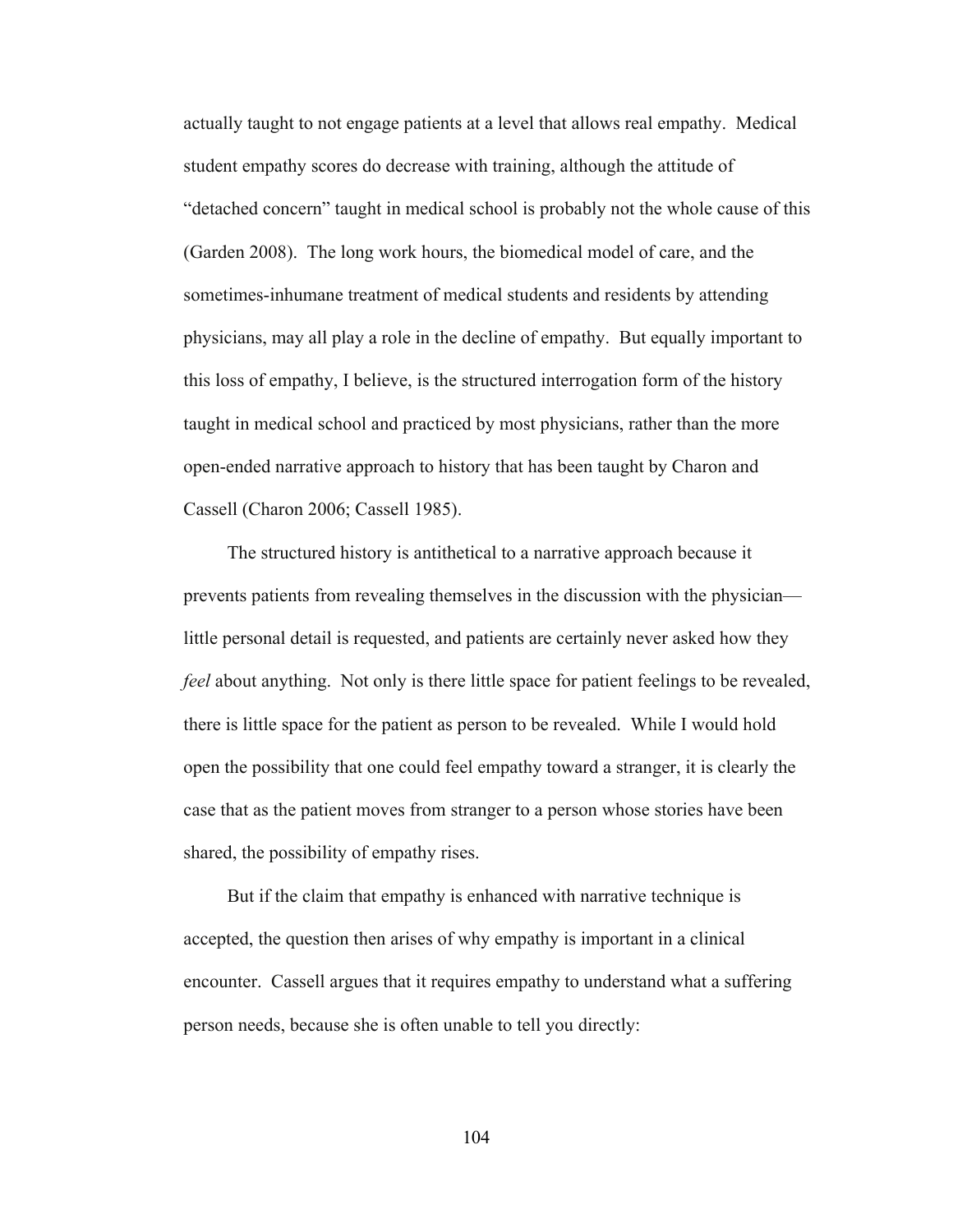While suffering persons are no longer autonomous, they usually are not aware that alone they cannot best represent their own interests. Like all who are very sick, they require the help of others to represent themselves, but it is the nature of this assistance that is key. The suffering person is helped, through the process of interaction and probing by the caregiver, to make decisions (to pursue purposes) that are authentically coherent with the pattern of purpose that has characterized his or her previous life (Cassell 1991).

Rebecca Garden similarly argues that empathy must be understood not only as an end in itself, but as the first step in developing an action plan that addresses the patient as person most completely (Garden 2008).

Lastly, as I have argued elsewhere, while physicians may have lost sight of the importance of empathy in the clinical encounter, patients have not (Burcher 2011). In a study by Stewart Mercer of the importance of clinical empathy in primary care encounters, over three-fourths of patients surveyed from a diverse socioeconomic population of over ten thousand patients reported that physician empathy was "very important" to good medical care (Mercer et al. 2005). Other empirical studies have demonstrated that both patient and physician satisfaction are increased by empathy, and that patient compliance and outcomes are improved (Garden 2008).

The narrative goal of being a good reader creates an opening into the patient world not offered by traditional biomedical medicine. To seek to understand what is said, and what cannot be said, and to act upon this understanding is of demonstrated benefit, and narrative approaches provide the best opportunity to reaching this type of relationship with the patient.

4) **Narrative medicine recognizes that illnesses have meaning for the individual patient, and that discerning this meaning can be critical to achieving**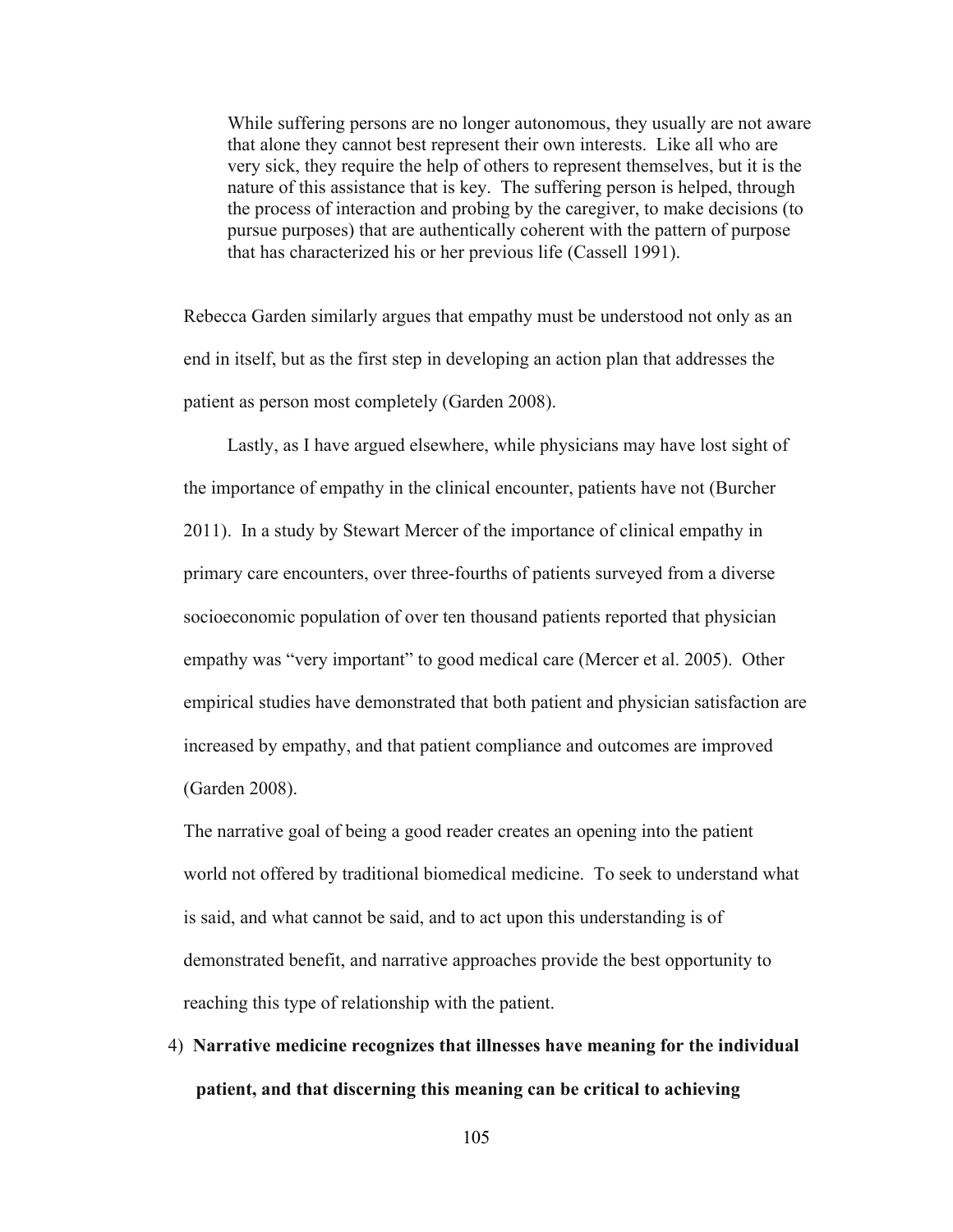**treatment goals**. While this is related to the previous point, because it may be an empathetic response that allows a physician to recognize the meaning of an illness for a patient, this discernment may also come from appreciating the social context of narrative, and the work or family dynamics that she lives within. Arthur Kleinman, a physician and medical anthropologist, has written extensively on how while illness is personal it also reflects a larger context, and that there are layers of meaning, particularly in chronic and serious illness (Kleinman 1988). He argues that medical schools produce "naïve realists," who believe in only a single objective meaning to illness, to which medical terms and taxonomies correspond. But Kleinmann argues that it is only by looking at the patient narrative, and family and social narratives, that some illnesses can be understood and treated:

From an anthropological perspective and also a clinical one, illness is polysemic or multivocal; illness experiences and events usually radiate (or conceal) more than one meaning. Some meanings remain more potential than actual. Others become effective only over the long course of a chronic disorder. Yet others change as changes occur in situations and relations…The trajectory of chronic illness assimilates to a life course, contributing so intimately to the development of a particular life that illness becomes inseparable from life history (Kleinman 1988).

Because chronic illness enfolds itself into a life, with the development of secondary gains occurring unconsciously for the patient and sometimes for her family, chronic illness is rarely successfully "cured." Without understanding the role the illness plays in a patient's life, it is often frustrating and futile to treat chronically ill patients.

 In a classic example I first heard in medical school, while the young, overworked mother may hate her frequent migraines, she may appreciate that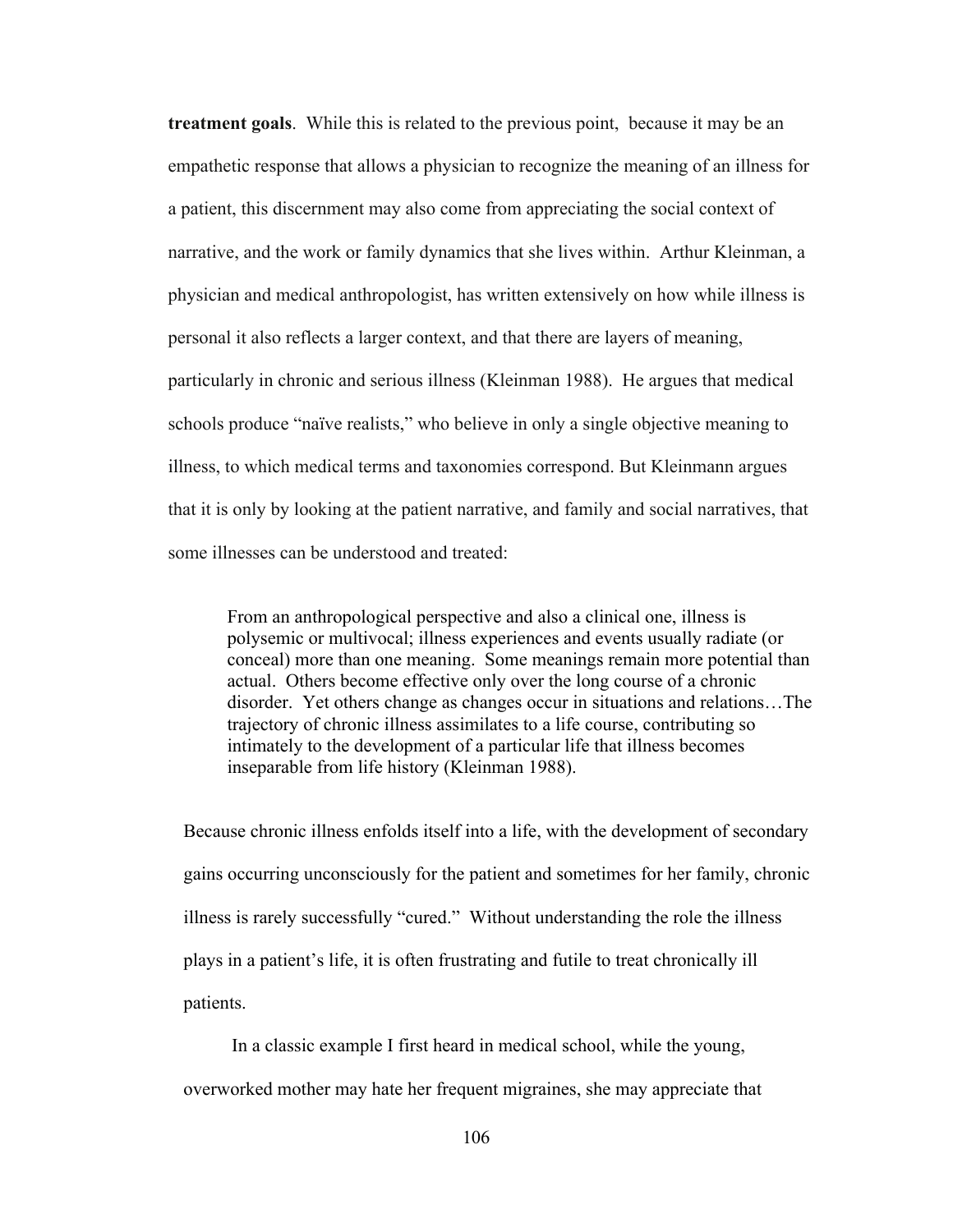it is only when she has a migraine that she receives help with the children from her husband. To miss this meaning is to miss why treating her migraines has been so difficult, or her symptoms so recalcitrant. Her migraines are not less real by recognizing that they may be triggered by the stress of a difficult family situation, but they cannot be addressed only with a prescription for migraine medication.

### Conclusion

Narrative medicine offers an approach to the clinical encounter that stands in opposition to both the biomedical model of care and to an autonomy-based perspective on the doctor-patient relationship. Beginning in narrative selfhood, it recognizes the complexity of the encounter in its multiple narratives, and seeks to privilege patient narrative as the source of, or starting point for, a healing therapeutic relationship. Capable of supporting empathy, and seeking social, familial, and personal meanings to illness, narrative techniques give physicians therapeutic options not available in a biomedical model, because the patient is approached as a complete person embedded in relationships and a culture. In Chapter IV, I will address the limits of narrative medicine, and seek to reformulate it in a way that addresses these concerns.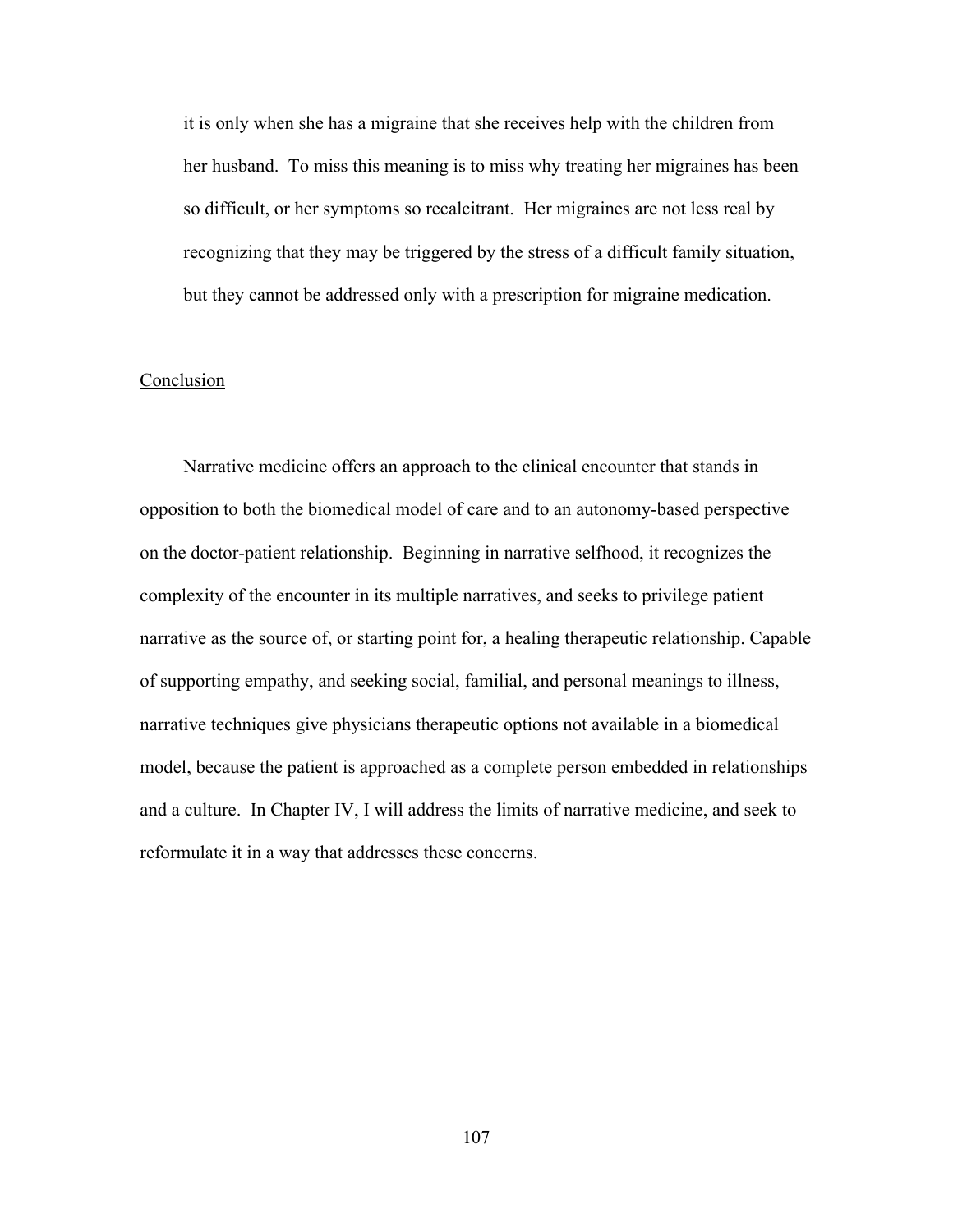#### CHAPTER IV

# THE LIMITS OF NARRATIVE MEDICINE

The principle of autonomy arose as the primary determinant of the doctor-patient relationship in an era when patient rights, as well as civil and voting rights, were championed. Although it has prevented many of the abuses of the past, the principle of autonomy has also been seen, as Howard Brody writes,"{as} an excuse to avoid relationships with patients" (Brody 2009). Because of this unintended and unforeseen consequence, many in bioethics have sought to either reform or replace autonomy with a more relational principle.

Although narrative medicine has not been tested on the same scale as the principle of autonomy, I believe that in looking at the writings of its proponents, one can see possible problems, if narrative medicine is expanded to become the dominant method of conducting the clinical encounter. These are both practical and philosophical problems, but the philosophical issues also have real-world implications. If narrative medicine is "not yet ready for prime time," I believe, as stated at the outset of Chapter III, that addressing these concerns is a more fruitful way to address the problems in the clinical encounter than reworking the principle of autonomy one more time.

### Practical Issues

As a clinician with sixteen years of practice, I read Rita Charon's description of narrative medicine several years ago with a skeptical eye. Her description of long, unstructured initial meetings with patients, unrushed and open-ended, had little in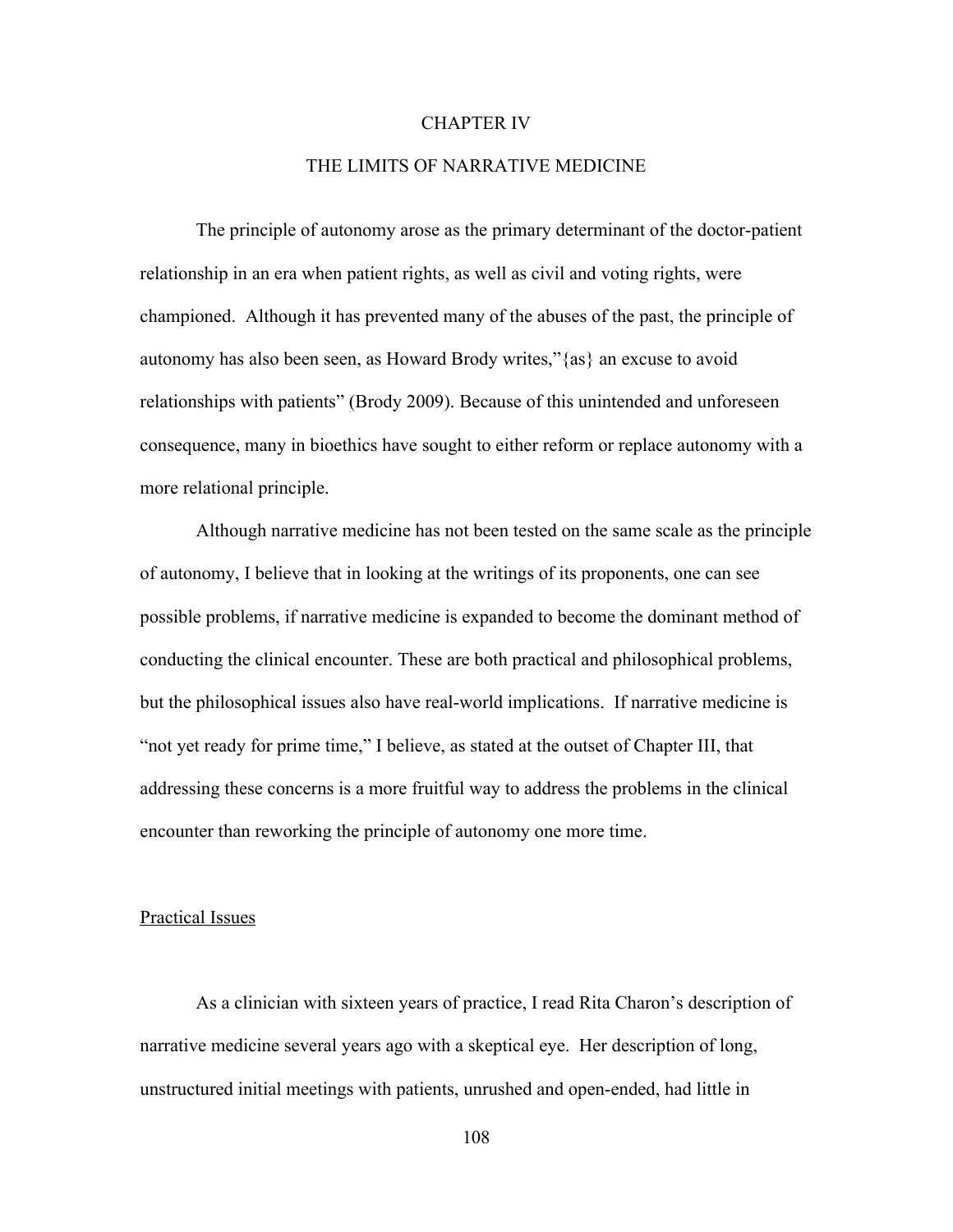common with my own practice, where I see often thirty people in a day. It is not personal greed that dictates my schedule. Like many physicians today, I work in an employed setting, and my schedule is largely out of my control. Primary care physicians often have even busier schedules, and here there is the additional problem of a shortage of primary care physicians. If primary care doctors adjusted their schedules to follow Dr. Charon's model, the shortage in primary care physicians would be even more acute. Although patients do desire empathic physicians, I believe they would rebel against a proposal that made it even harder to see their doctors when they need them.

Obviously, narrative medicine as described by Charon cannot simply be imported into the current health care environment without causing serious issues in physician access and cost containment. Reading Charon, one wonders whether she intends narrative medicine as an alternative to the currently structured medical encounter or only sees it as a critique by example, namely that this is what medicine could be, if only we were willing to make the changes necessary. But if these changes include training twice as many physicians, physician assistants, and nurse practitioners, then narrative medicine is truly DOA—dead on arrival.

It does not need to be all or nothing, however. In the years since first reading about narrative medicine, I have learned that it can be adapted to a busy office schedule, and also that a busy office schedule can be tweaked in ways that then foster narrative techniques. Charon's book on narrative bioethics is titled *Stories Matter*, but amidst my own busy practice, sometimes the story doesn't matter, which is to say that narrative can be used selectively. Here is where the *phronesis*, practical wisdom, of the physician is crucial. I discuss phronesis at greater length in Chapter V, but for now it can be thought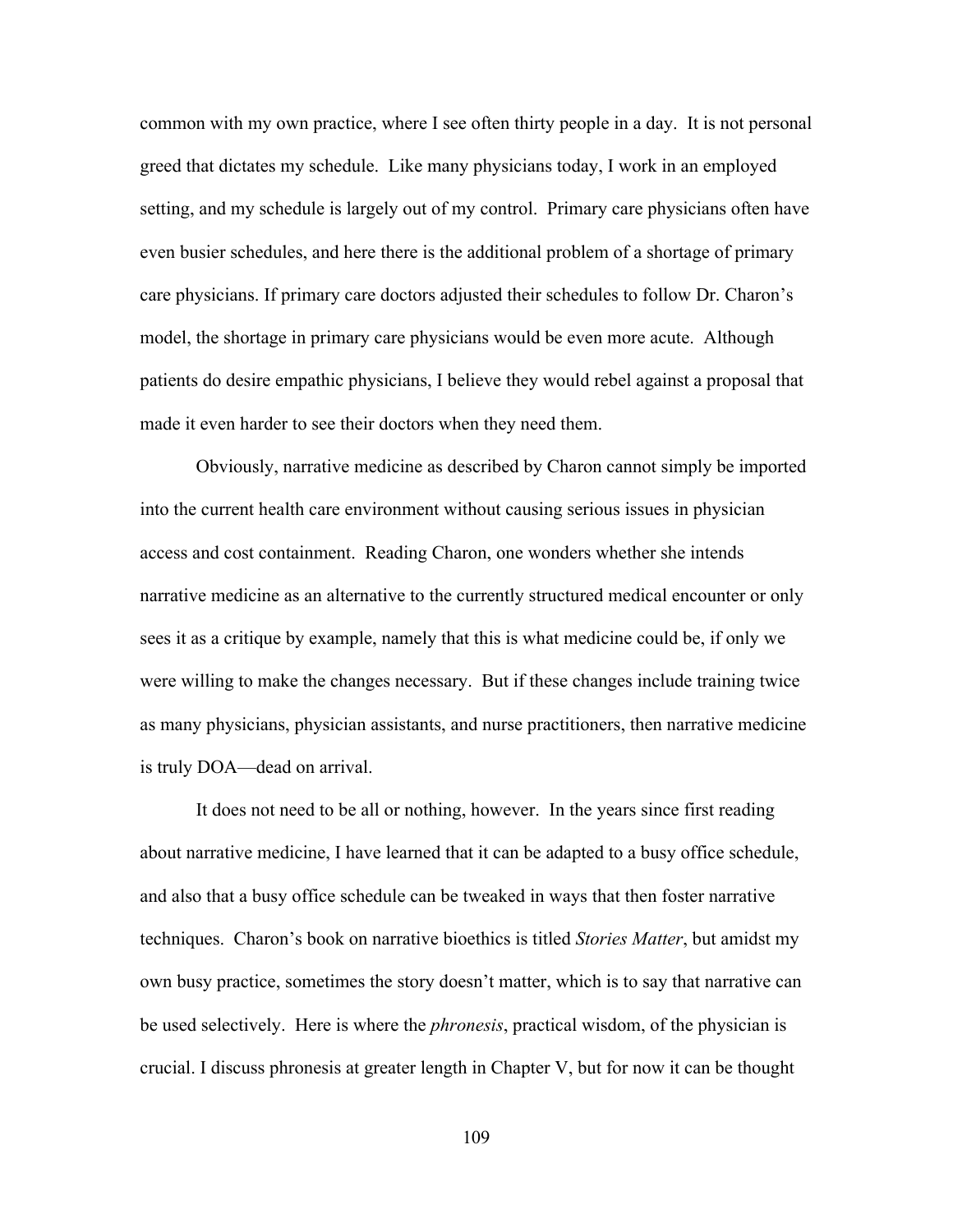of as the skill for finding the best response to a particular circumstance, guided by experience, knowledge, and moral character.

Just as physicians must weigh how much medical care each patient requires, and this phronetic task includes looking at multiple factors—the patient, her illness, her family supports, etc.—the physician can learn to recognize how much story needs to be told to successfully navigate each encounter. I realize that the rejoinder from a fully narrativist physician would be that you cannot know this without first knowing the whole story, but my experience argues against this. Just as you do not need to read the whole novel to decide if it is worth your time and attention to read completely, it is possible to discern in a clinical encounter how much of the patient needs to be "read." The happy young couple presenting for a prenatal visit with smiles and a list of questions need less discernment than the homeless prenatal patient whose mother comes with her to prenatal visits, but refuses to let her come home. The mother and daughter present two stories, at least, that need addressing, and narrative may be the first step in family healing, or in sorting out new options for housing when the family is too broken to be the answer. Narrative authors seem at times to lack a certain flexibility in their expectations of physician response. It is as if the answer is always more narrative, regardless of the question being asked.

The narrative approach in medicine may be an overreaction to what Arthur Frank describes as a "lack of generosity" in medicine (Frank 2004). One aspect of this lack of generosity is a refusal by physicians to enter into true dialogue with their patients. By this, Frank means an openness that transcends playing roles, an authentically human encounter: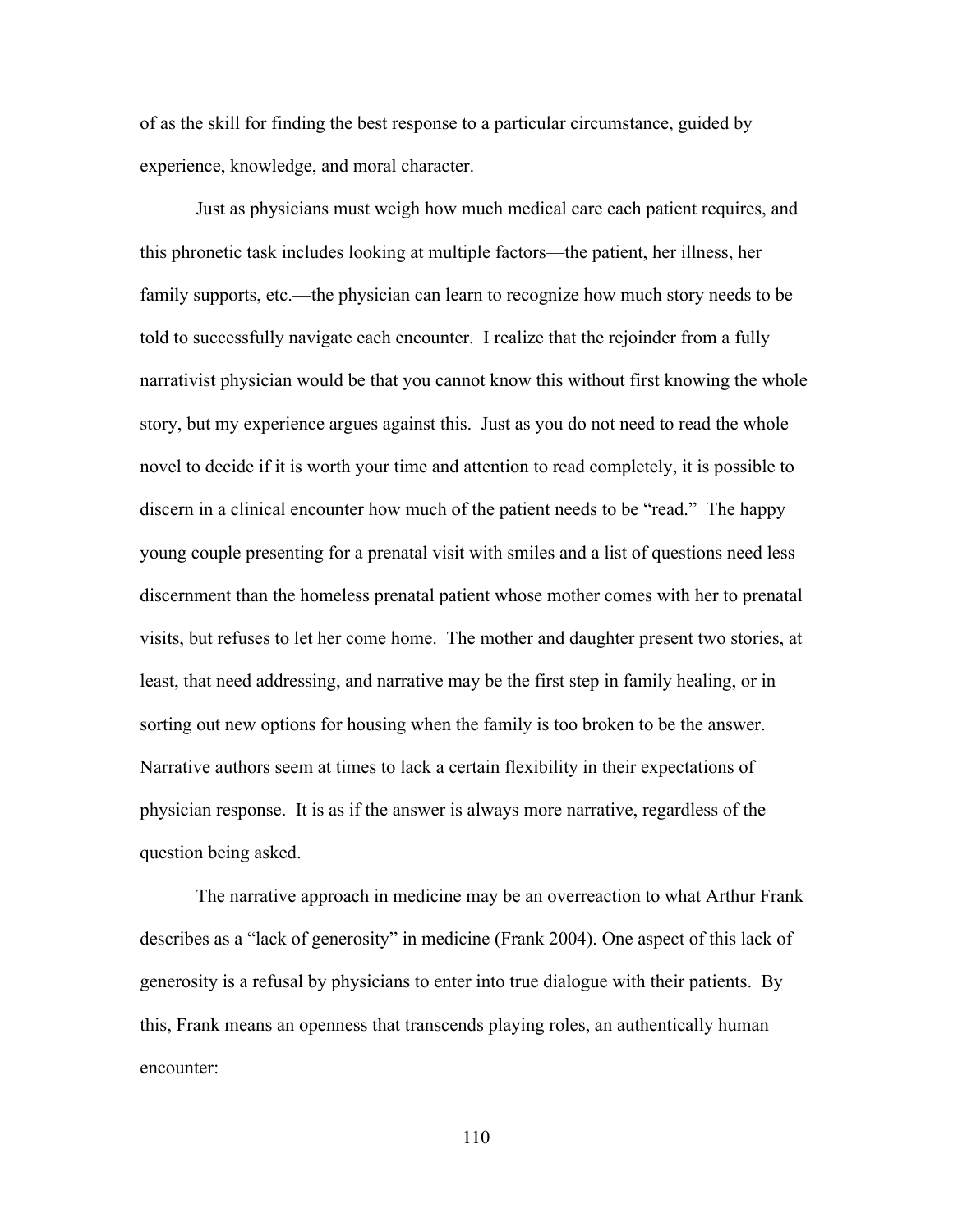Normative self-disclosure requires dialogue: the person who we see ourselves revealed to be is seen most fully in others' responses to us. Yet what dialogue enables, refusal of dialogue can deny. This self-disclosure that dialogue makes possible can be impeded when some people refuse to accept others as partners in dialogue (Frank 2004).

While the openness to dialogue and self-disclosure that Frank speaks of is certainly engendered in a fully narrative approach, it may also occur in more constrained conversations. In the vignette that introduces this topic in his book *The Renewal of Generosity*, it is the refusal of a medical resident to speak with his patient about an incident when they walk past a corpse being taken to the morgue, which prompts Frank to regret the lack of dialogue in medicine. He wishes the resident had just addressed the incident with the patient, but to do so would have been to step out of his role as physician, and to address the patient, person to person, about the striking image of death they had both just witnessed.

Most human dialogue is circumscribed; it is not the complete opening of ourselves to another. Can we encourage the real human dialogue that Frank feels medicine now lacks without believing that narrative can or should be an allencompassing encounter where the patient is laid bare as a text for the physician reader?

Perhaps it is the significant advances of medical science, and the attendant biomedical model, that has made it so hard for physicians to treat patients as persons, as equals. In one sense, physicians feel elevated, or made different, by our training and skills. Physicians occupy their role more completely than most professionals—we can be called upon to be doctors at any time. In my first job, I was the only physician in town who could perform certain surgical procedures, and I could be asked to come to the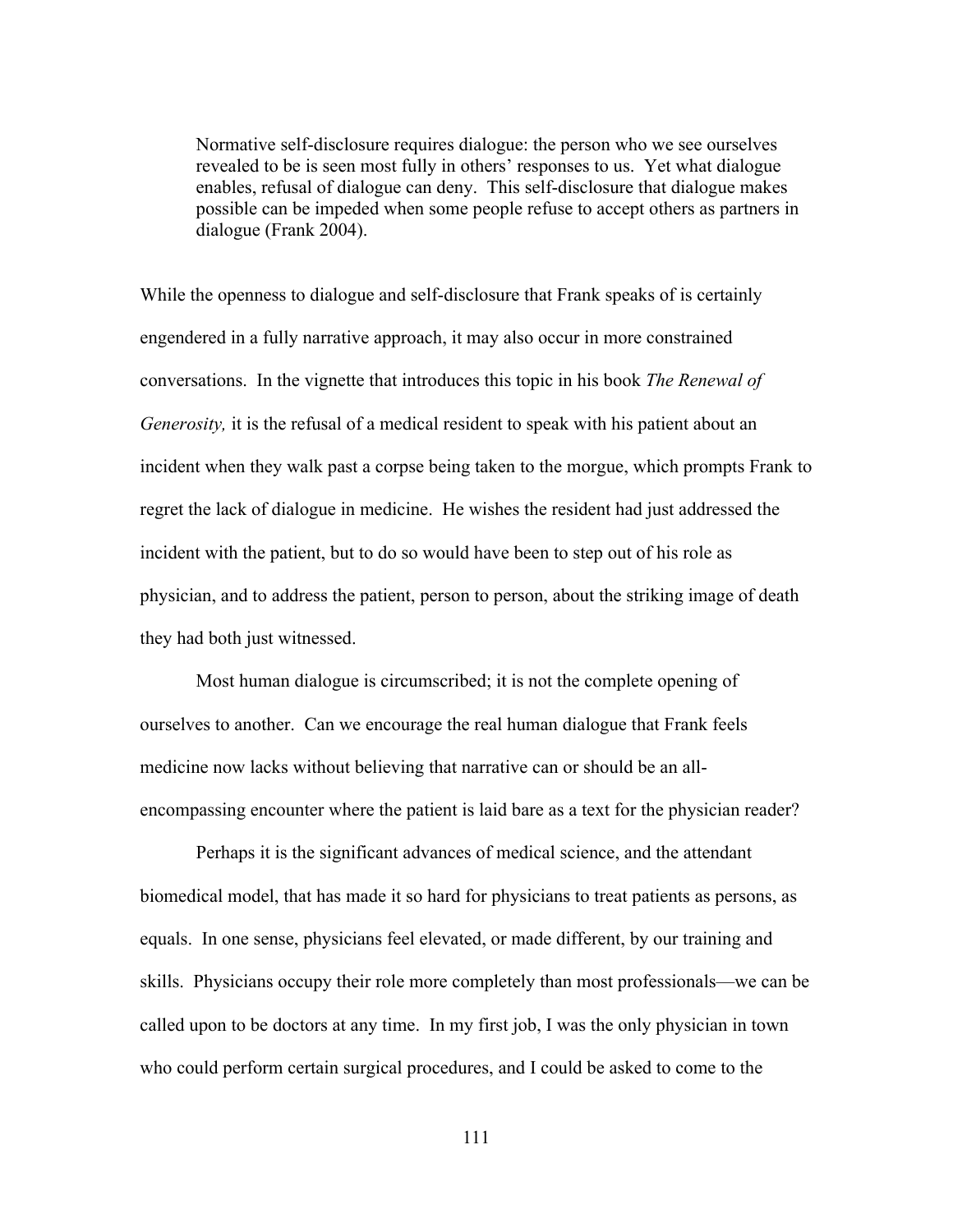hospital and perform surgery literally at any time, day or night, during those nine years. Part of my reasons for leaving included the burden of never feeling completely at rest. But if we are physicians more than we choose, I believe it also makes it harder for us to be simply human, and relate to another, particularly a patient, at a level unfiltered by our role. Yet patients want both a technically proficient doctor, and also someone who feels like a neighbor, a person like themselves.

My concern is that too strict an adherence to the rules of narrative medicine may simply become a new role for physicians, which inhibits rather than facilitates an authentic relationship with the patient. Frank argues that physicians need to step out of the role of physician at times and dialogue with the patient. When I meet a new patient, some have much to tell me about themselves, and some are strictly business. Sometimes they leave as still strangers, sometimes they leave feeling closer to friends, and sometimes I find their stories difficult to accept or understand. Sometimes I am tired, and simply cannot put the effort needed into drawing them out. Sometimes a Pap smear is just a Pap smear.

Being open to encounter is different than trying to make every visit significant at a human level. I hate talking to my dental hygienist—I just want her to clean my teeth. Some patients want a problem fixed, without any deeper interaction, and this too should be accommodated. The secret is understanding when to be a full-fledged narrativist, and when to prescribe and move on. When Frank speaks of generosity, he has the right idea: being open, giving and willing to be more than a physician, and yet still being a physician first, for those who need only this. Narrative medicine may be a reaction to biomedical medicine, which is needed, but is still reactionary. The phronetic act of being what the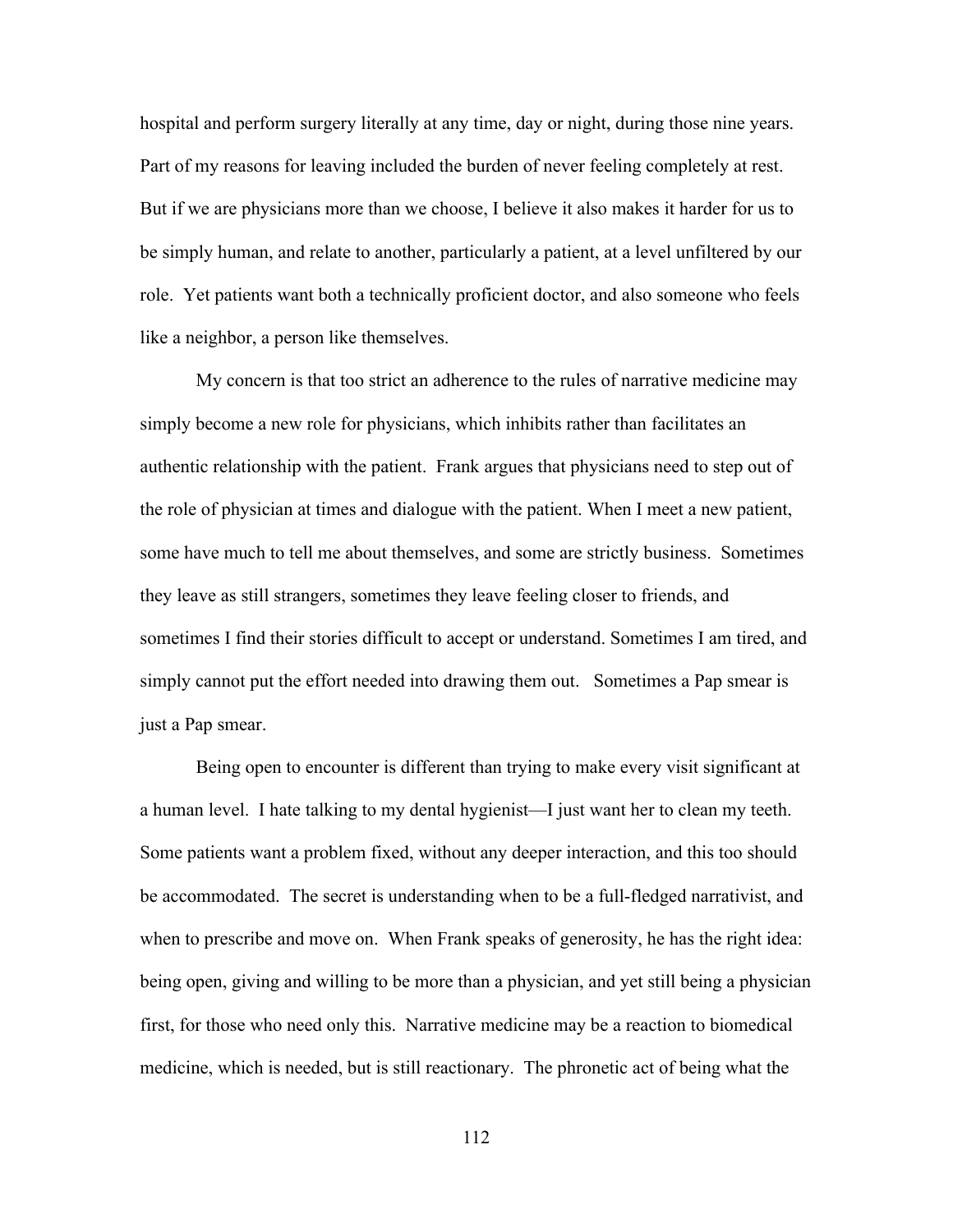patient needs, up to the ethical and professional limits of being a physician, is what doctors need to become more nimble at achieving. Narrative techniques are part of this, but may represent just one skill among many.

#### Undermining Narrative Confidence

The impression of Rita Charon from *Narrative Medicine,* particularly the clinical vignettes of her patient encounters there, as well as her other writings, is that she is an excellent and humble clinician (Charon 2006; Charon and Montello 2002). Yet at times in her writing, I find myself uncomfortable with claims she and others in narrative medicine make about the power of narrative technique to both know, and merge with, the patient as other. I say this as a sympathetic critique in the sense that I am persuaded that physicians have much to learn from Charon and other narrativists, but that it is important for physicians in repairing mistakes of the past to avoid replicating them. There is a tension in Charon's writings about how much power narrative medicine wields in terms of knowing and merging with the patient. This is an important point, because as Frank writes, it is a very different thing to speak with someone than to speak about someone, and different yet again to believe that you can speak *for* another (Frank 2004).

We could draw the "bright line" that narrative medicine means being in dialogue with the patient, showing interest and willingness to engage at a human level, but that it must never be about claims of fully comprehending or uniting as one. When Martha Montello describes narrative medicine as having the power of finding "consubstantiality," that line seems to have been crossed (Anderson and Montello 2002).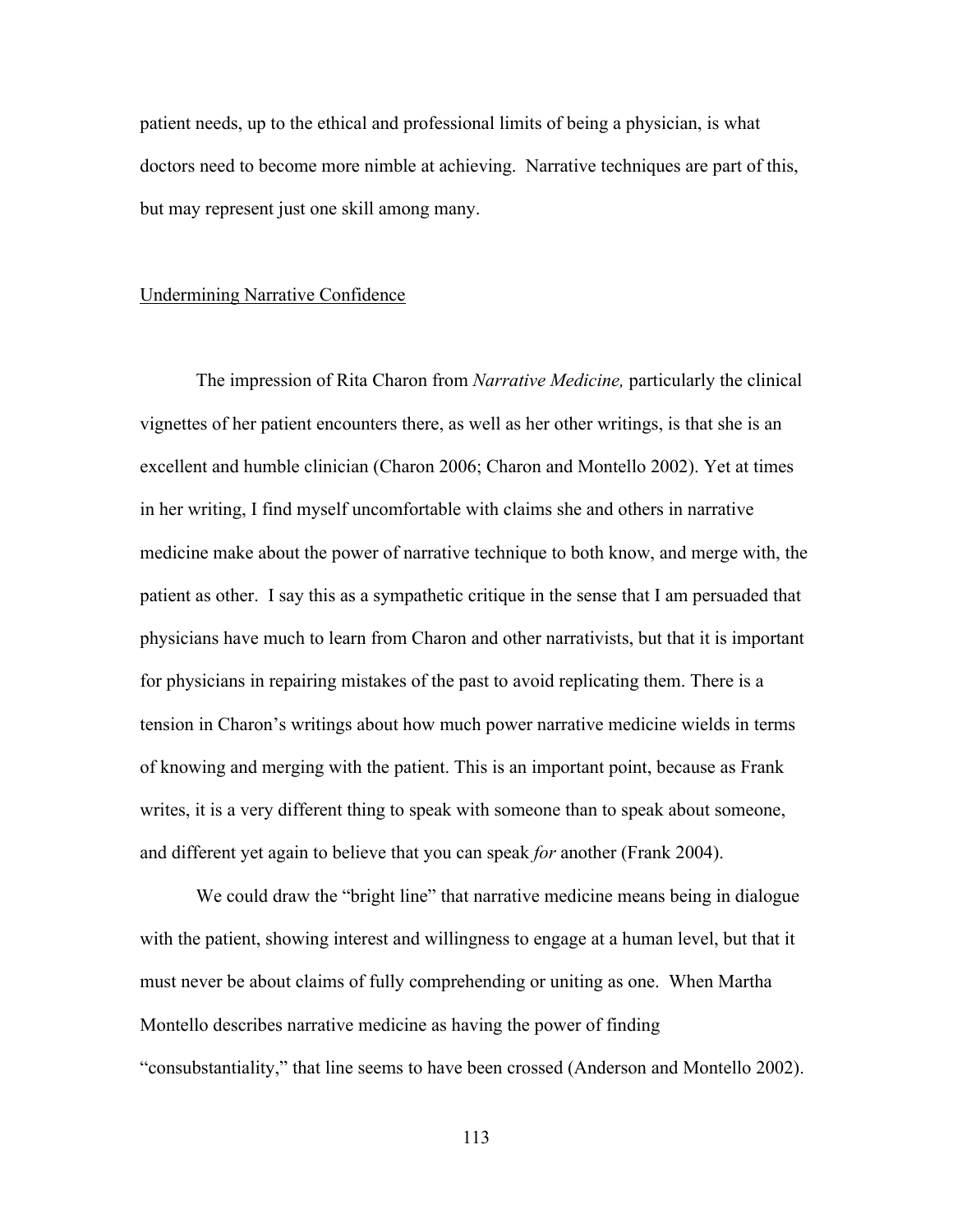Here, to use the language of Emmanuel Levinas, narrative has become totalizing, focused on the oneness and shared similarities of being human, rather than on the ways in which we may be unique or singular. Some physicians would prefer to emphasize how narrative has the power to frame our singularity, how each of us has a unique story, rather than the ways in which narrative can make us all feel as one. This tension between singularity and unity is not unique to questions of narrative medicine, although in this case, the rush to unity may be less respectful of persons than emphasizing our uniqueness.

Early in her defense of narrative medicine, Charon offers an interesting metaphor of human relationality:

We are at the same time *alone* and *with*, strange and similar. The presence of the other is both mystery and identity. We are simultaneously outside the obscurity and within the familiarity of another's being. Like planets in a solar system, we revolve around and are warmed by a common sun while hosting lives of absolute distinction. In the end, we live with one another as best we can, trying, as health care professionals, to receive what our patients emit and trying, as patients, to convey these all but unutterable thoughts and feelings and fears (Charon 2006).(Italics original)

But at other times, Charon seems to step outside this view into a position that, continuing

the metaphor started above, would be planets colliding or fusing with one another:

To know what patients endure at the hands of illness and therefore to be of clinical help requires that doctors *enter* the worlds of their patients, if only imaginatively, and to see and interpret these worlds from the patient's point of view (Charon 2006).

Later she writes: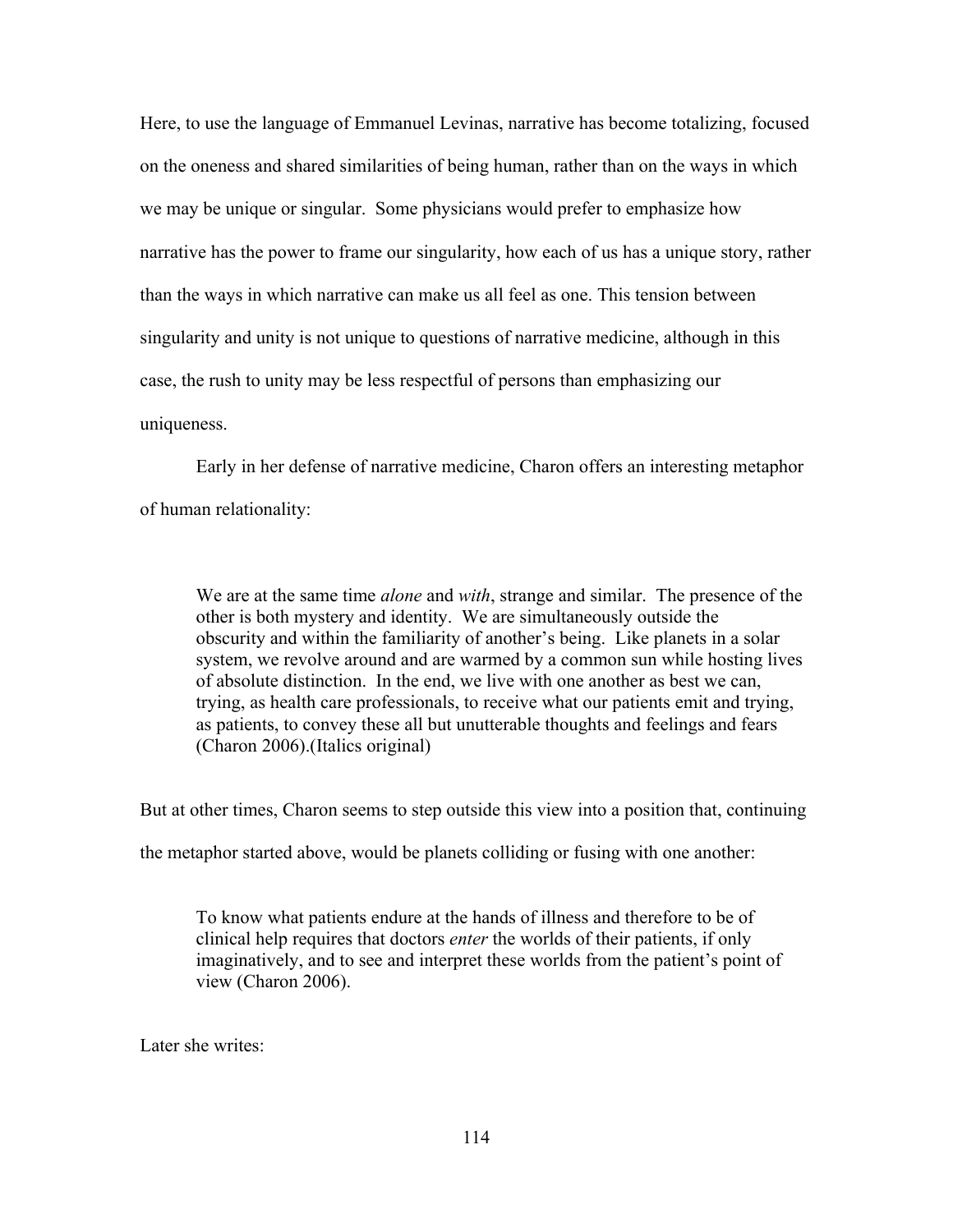Narrative competence permits caregivers to fathom what the patients go through, to attain that illuminated grasp of another's experience that provides them with diagnostic accuracy and therapeutic direction (Charon 2006).

And further:

Anterior to our differentiating into doctors, nurses, and patients, that is, we are united *and can be re-united* (Charon 2006).(Italics original)

The most striking example of narrative overreaching, however, comes not from Charon, but from Charles Anderson and Martha Montello in a chapter on the reader's response (in an anthology edited by Charon). Here, the authors describe the transformation of a medical student and elderly woman when they reach the point of realizing their narratives have shared elements:

Over the course of his treatment of Mrs. Green, the student, who grew up on a farm in the same area of Arkansas Delta, finds himself transformed by the narrative *consubstantiality* they share. As he resists and finally discards the normative medical narrative of the "train wreck" and opens himself to the possibilities, the medical student comes to know that what has been derailed is not Mrs. Green's body, but the story that gives meaning to the events…As he enters the world her story offers him, he meets her authentic, historic self and understands that she and he, as different as they might seem, are indeed of the same substance at the deepest level of human experience (Anderson and Montello 2002).(Italics original)

Arthur Frank, in contrast, describes a perhaps more defensible view, when describing the work of David Hilfiker, a physician who works with underserved patients in urban Washington D. C.:

David Hilfiker's choice not only to care for the poor but to live among them is grounded in his religious faith, that "each of us is inextricably bound to—indeed, tangled up with—the pain of the poor," with whom we share a "common community." Yet Hilfiker emphasizes the eternal gulf between himself as host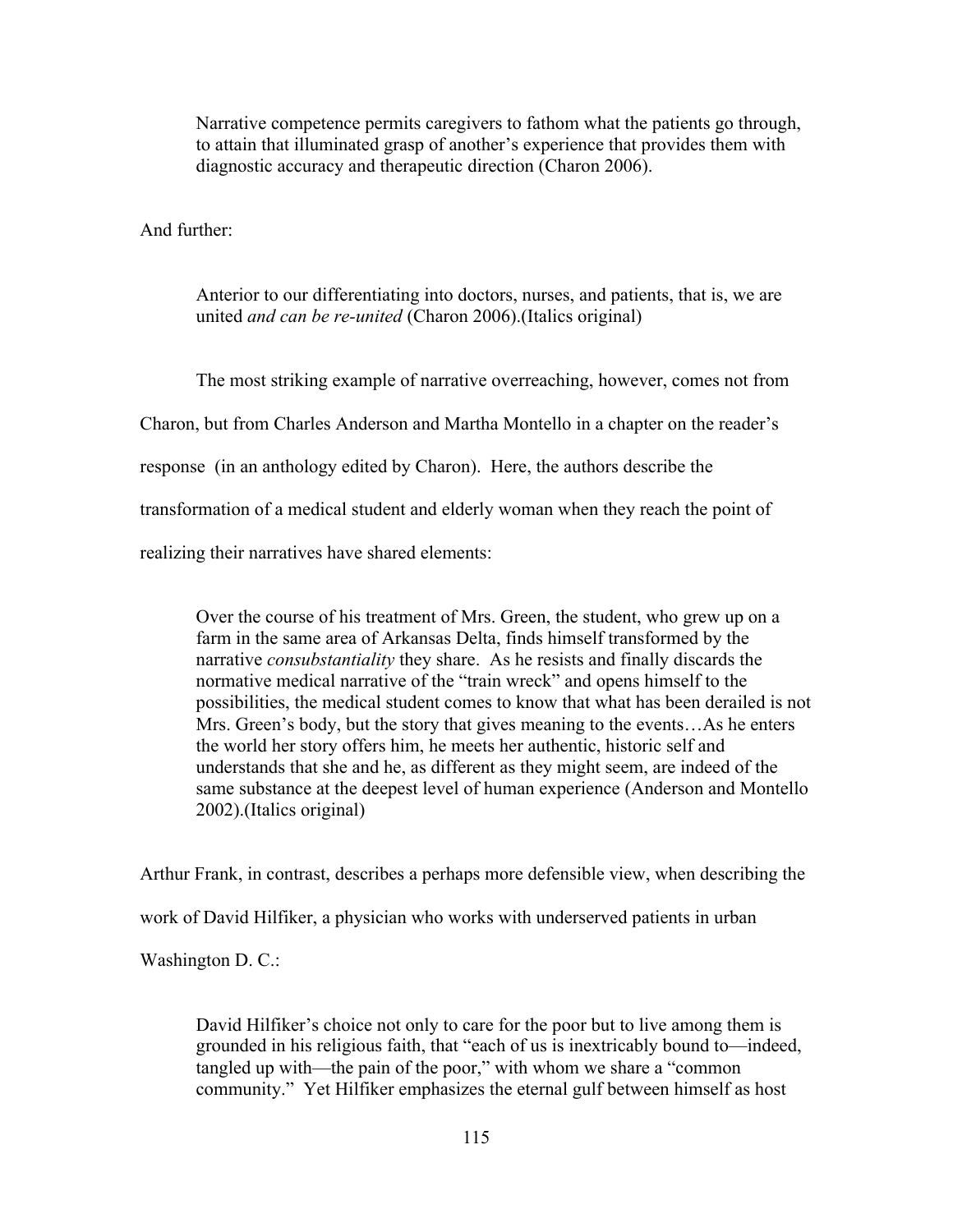and his guest. He speaks of the need for *identification* with the poor, giving this phrase a particular meaning, for his *identification* is not being *identical with*. What he means by identification begins with recognizing the fundamental difference between people…and rejecting the dangerous fantasy of merging consciousness with the other (Frank 2004).(italics original)

The goal of this chapter is to explain and argue why Frank, a narrativist himself, holds a more defensible view of the limits of narrative than Montello, and even Charon at times. These limits must be embraced for narrative medicine to understand the relationship between self and other, which is at the center of understanding the physicianpatient relationship.

### Narrative Overreaching

It will be helpful to begin again with Valerie Hardcastle's definition of selfhood, which is the story we tell ourselves about ourselves (Hardcastle 2008). Even this simple, perhaps too simple, understanding of narrative selfhood should not necessarily lead physicians to a place of confidence regarding their ability to understand the person before them through narrative techniques. Although this should be complicated by questioning her direct equation of narrative and selfhood, even this simple version presents problems for claims of knowing the other.

John Hardwig identifies two epistemic problems with the privileging of patient autobiography at the heart of narrative medicine. He argues that narrativists do not recognize or adequately account for these problems, because they are unknowingly still under a "Cartesian spell." This is the unjustified belief that our thoughts are transparent to us, so that when we tell others our story, we actually know how we think, and feel, and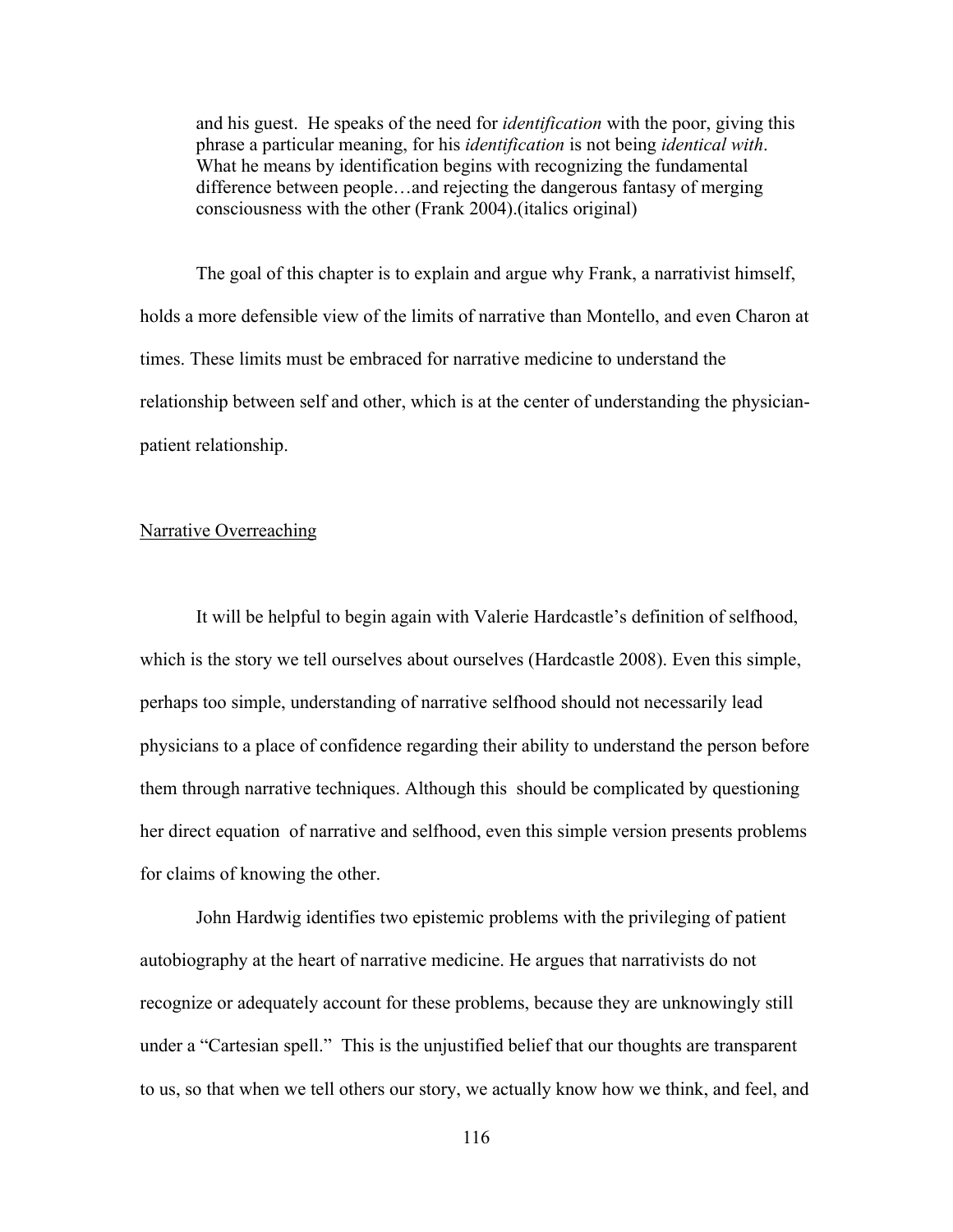in short that we can tell others who we are, because we already have a meaningful answer to this question (Hardwig 1997).

The first problem has already been touched upon when I discussed the social context of narrative. People tell the story that they believe the other wishes to hear, and the story of ourselves generally makes us look good, or at least innocent. The validity of autobiography, which is the primary narrative in narrative medicine, because multiple perspectives are rarely available in the clinical encounter, is suspect. Hardwig argues that medical narrativists conflate two narratives: the story of our self that we tell ourselves, and the story about ourselves we tell others. These are not the same story, and the patient may be revealing less of self than narrativists presume, when they take her story at face value:

The fact that we tell—and perhaps must tell—ourselves stories about our lives introduces an important ambiguity into what we mean by autobiography. The story I tell myself about my life is not an autobiography to which you can have access—probably not even if we are intimate, certainly not if we are strangers. We all have secrets. So you must be content with the story I tell for public consumption. That will not normally be exactly the way I see my life (Hardwig 1997).

The point is not that we should again devalue the patient story revealed in the clinical encounter; patients do often reveal significant truths about themselves to physicians that they would not share with others, sometimes even loved ones. In the quotations given previously, Charon and Montello have drawn a straight line from the story told to the selfhood of another. This is a dangerous and unwarranted assumption. It is not that patients routinely lie to their physicians. The difference between the internal story and the story told may largely be the result of unconscious forces and social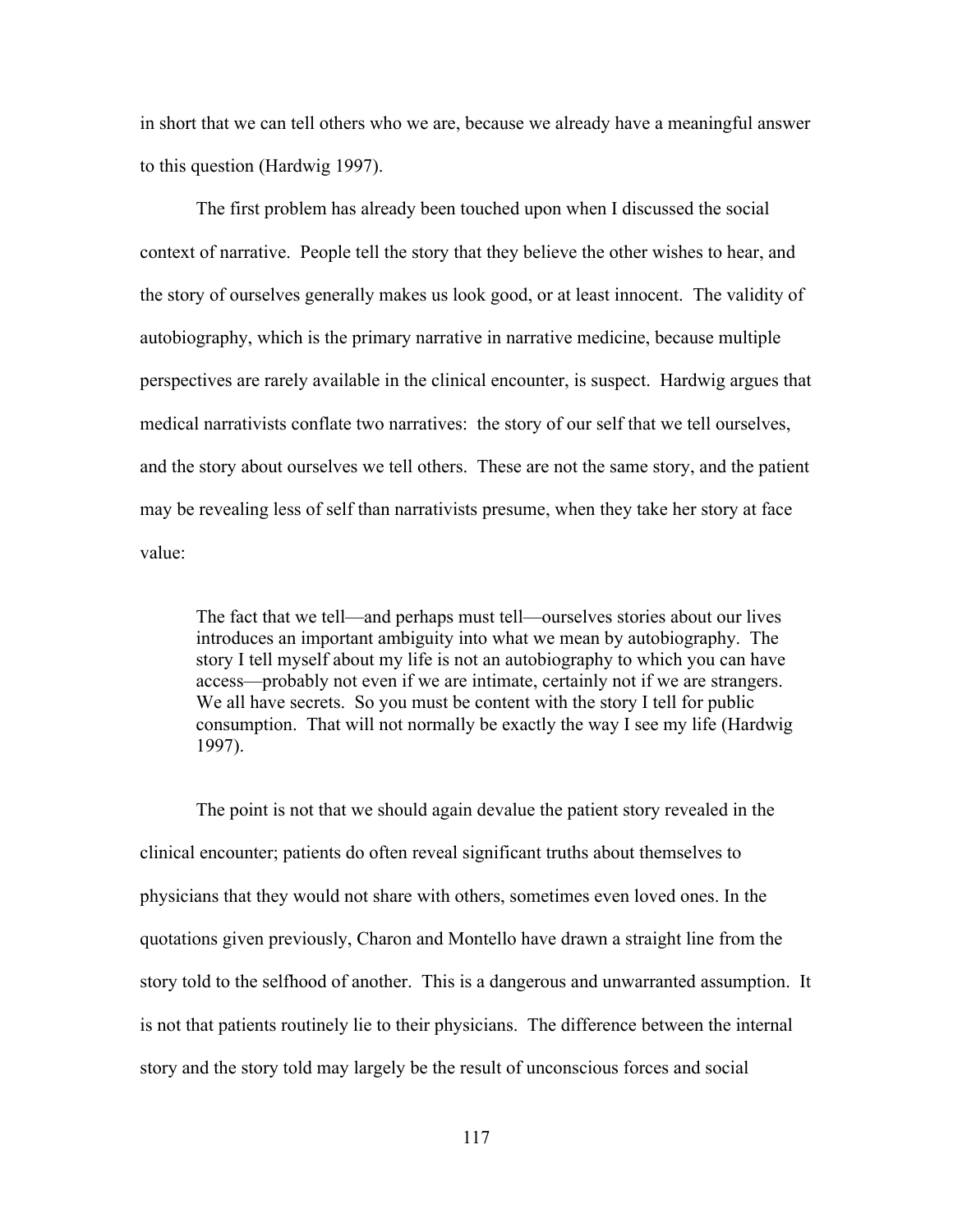pressures. At times, Charon makes clear that what a patient tells us is not necessarily to be understood literally—this, of course, is the point of being a good reader. Sometimes the narrator is unreliable, but even recognizing this can provide meaningful information about the patient, and it actually argues for, rather than against, narrative technique.

The second epistemic argument against privileging too directly the patient narrative is the problem of deciding to what degree a person can even know herself—still understood narratively. There are gaps in our stories from external information we do not possess. There are also lacunae from our ability or inability to "read" our internal states and emotions:

Of course, telling the story of my life requires knowing much more about me than my present state of consciousness. And as we move into less basic though equally critical elements of my account of myself, the likelihood of errors multiplies rapidly. I am quite capable of major mistakes about my beliefs and values. My own account of my intentions, my motives, my character, my personality are all extremely unreliable. The rage I feel is unnoticed, my desire for revenge is unexperienced, and consequently my account of what I was up to is…not only fallible, not only faulty or flawed, but fundamentally wrong and wrongheaded. I used to divide the world into "settlers" and "explorers" and thought of myself as an explorer. My partner just hooted at the idea. And she was right (Hardwig 1997).

The argument here is that narrative medicine and technique are most valuable when it is recognized that they are tools for learning much about the patient, and conveying to the patient a sense of caring and engagement. But being a good reader is never straightforward, and we should not oversell the ability of narrative medicine to remove epistemic problems and allow us to "fathom" the inner worlds of our patients. When proponents of narrative medicine claim to see into the hearts of others, they have ventured into a place that seems both false, and dangerously close to being able to make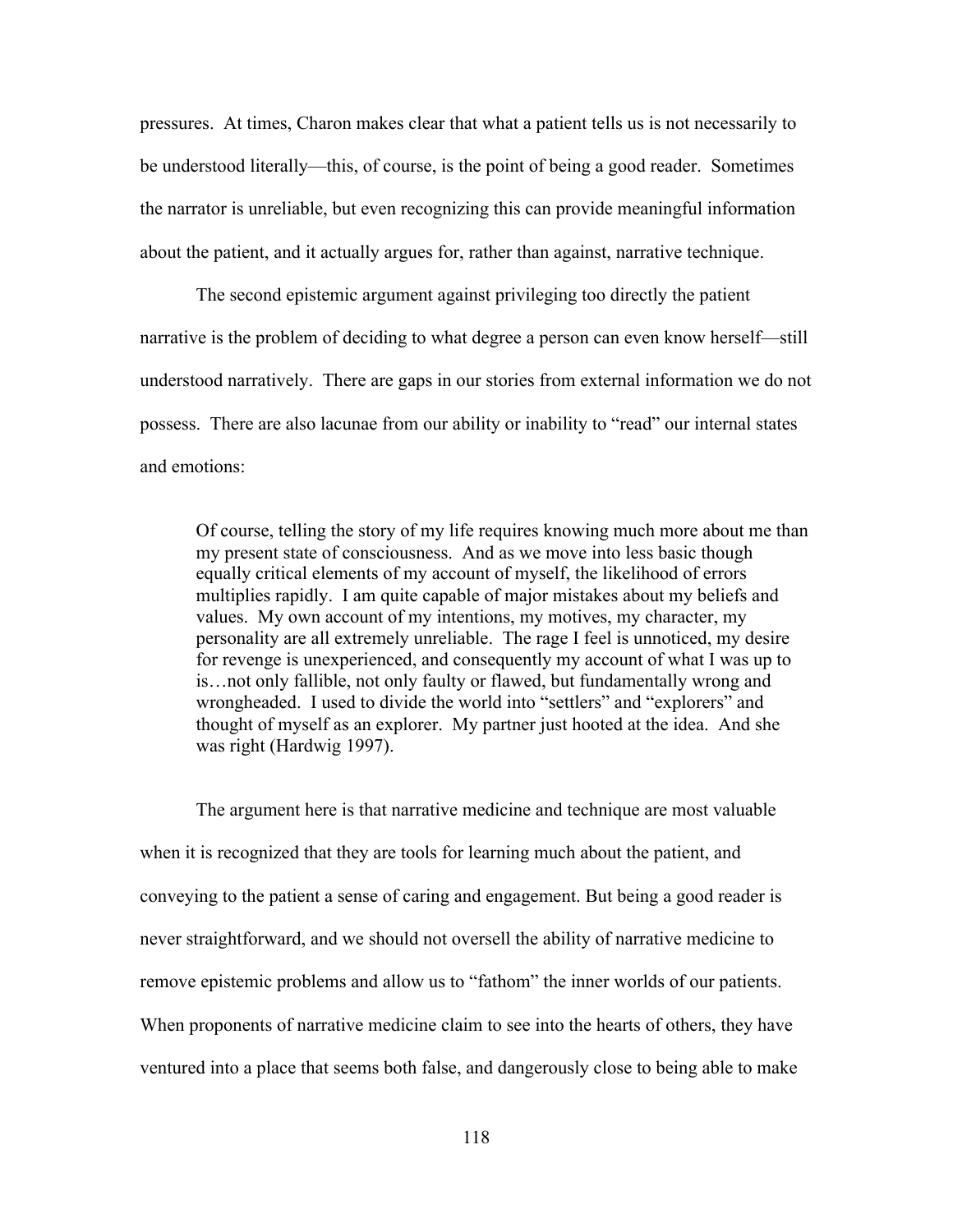claims of speaking *for* others, rather than speaking *to* others. Frank regards this as an unwarranted usurpation of power—a full-circle return to physician paternalism done under the guise of giving voice to the patient story.

#### Is the Narrative Self Enough?

The last section cast doubt on the degree to which the story told can actually reveal the self of the other. Closely related to this is the question of whether we wish to privilege narrative, any narrative, as fully capturing our selfhood. Adriana Cavarero takes the position that while narrative is crucial to our development of selfhood, there remains a difference between story and self. We are more than our stories, despite the crucial relationship between self and story. V. S. Pritchett, writer and literary critic, wrote that, "We live beyond any tale that we happen to enact" (Pritchett 1979). Although Galen Strawson has quoted Pritchett often in his critique of narrative, Strawson's argument against narrative is actually different from what Pritchett means (Strawson 2004).

Strawson's attack on narrative selfhood is that some people probably are narrative in their composition of self, but that others, including himself, are more episodic, or living in the moment, rather than unified in the temporality of narrative. Hardcastle's response to Strawson adequately addresses this critique. She points out that to see oneself as unconcerned with the past, as a "happy-go-lucky-fella" as Strawson sees himself, is a narrative construction in itself (Hardcastle 2008). But Pritchett is not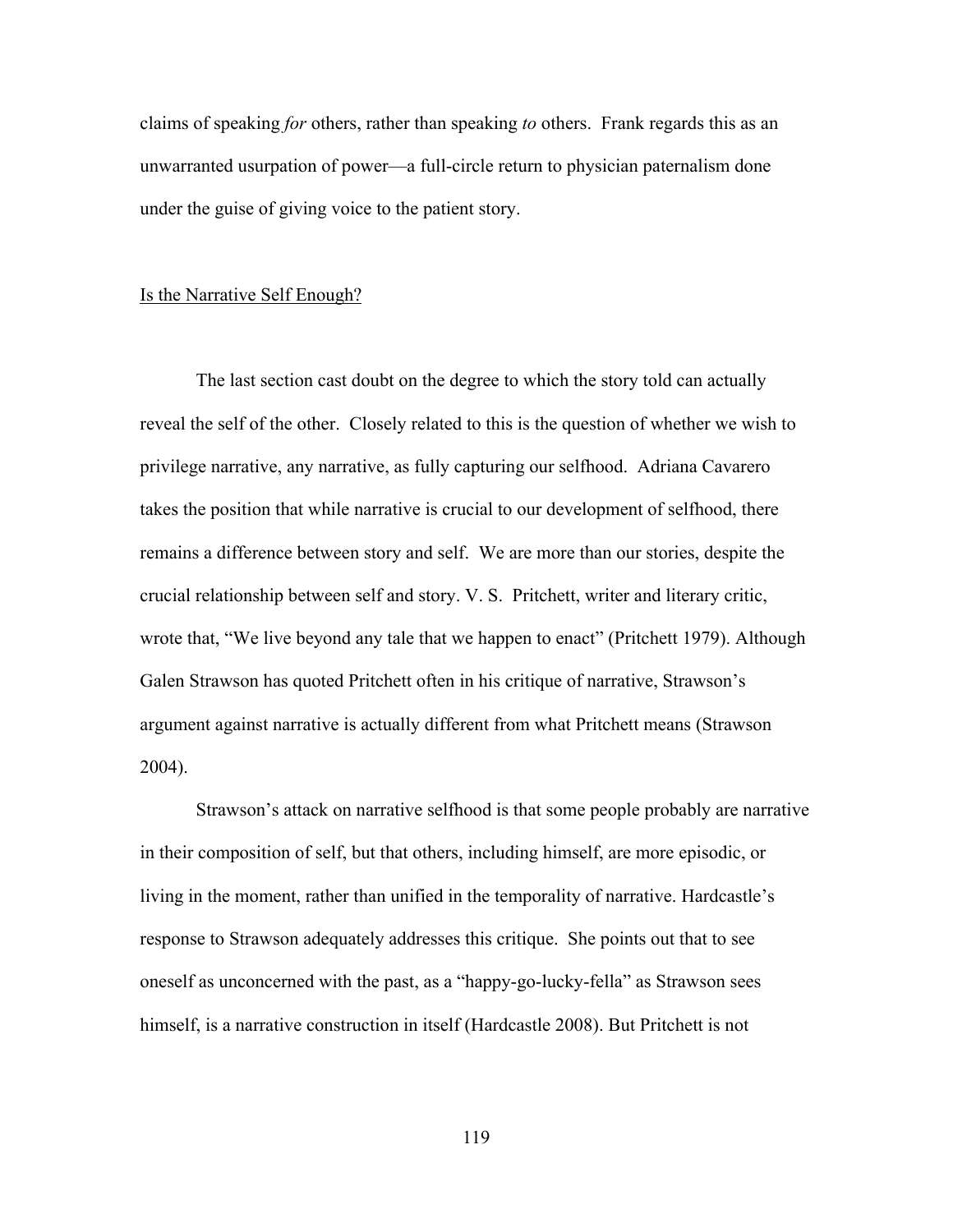implying that some are narrative, and others are not, but rather that narrative, the story, cannot fully capture what we mean by self.

Cavarero makes a distinction between the narrative and the self, even while acknowledging that without narrative we cannot know ourselves, and that this narrative of self is largely a gift from others. Following Hannah Arendt, she writes that we begin as actors, and from this a story emerges that allows us to understand who we are. We are "narratable selves" who come to know ourselves in the personal relations where others give us back our story—show us to ourselves (Cavarero 2000). With memory we are able to compose a self-narrative, but only because others have revealed us to ourselves. We need the text of our story, and yet remain apart from it:

…the narratable self is not however the *product* of the life-story which the memory recounts. She is not, as the experts of narratology would say, a construction of the text, or the effect of the performative power of narration. She coincides rather with the uncontrollable narrative impulse of memory that produces the text, and is captured in the very text itself…

The ontological status of the narratable self becomes distinguished, therefore, from the text of her story; even if it is irremediably mixed up with it. Such a distinction is neither separateness nor self-sufficiency, because the self cannot lie in perfect isolation outside, or beyond, the text of her story…the text of the story is inessential to the self-sensing of the self as narratable (Cavarero 2000).

The self is the activity that generates the story, and the story reveals the self to itself. Because we are "narratable," it is only through narrative that we come to understand ourselves, but because the text is the mirror, there is still the prior actor who moves before and beyond the story. Cavarero writes that the text is "reifying," which means that the self prior to the text should be understood differently. The self is not a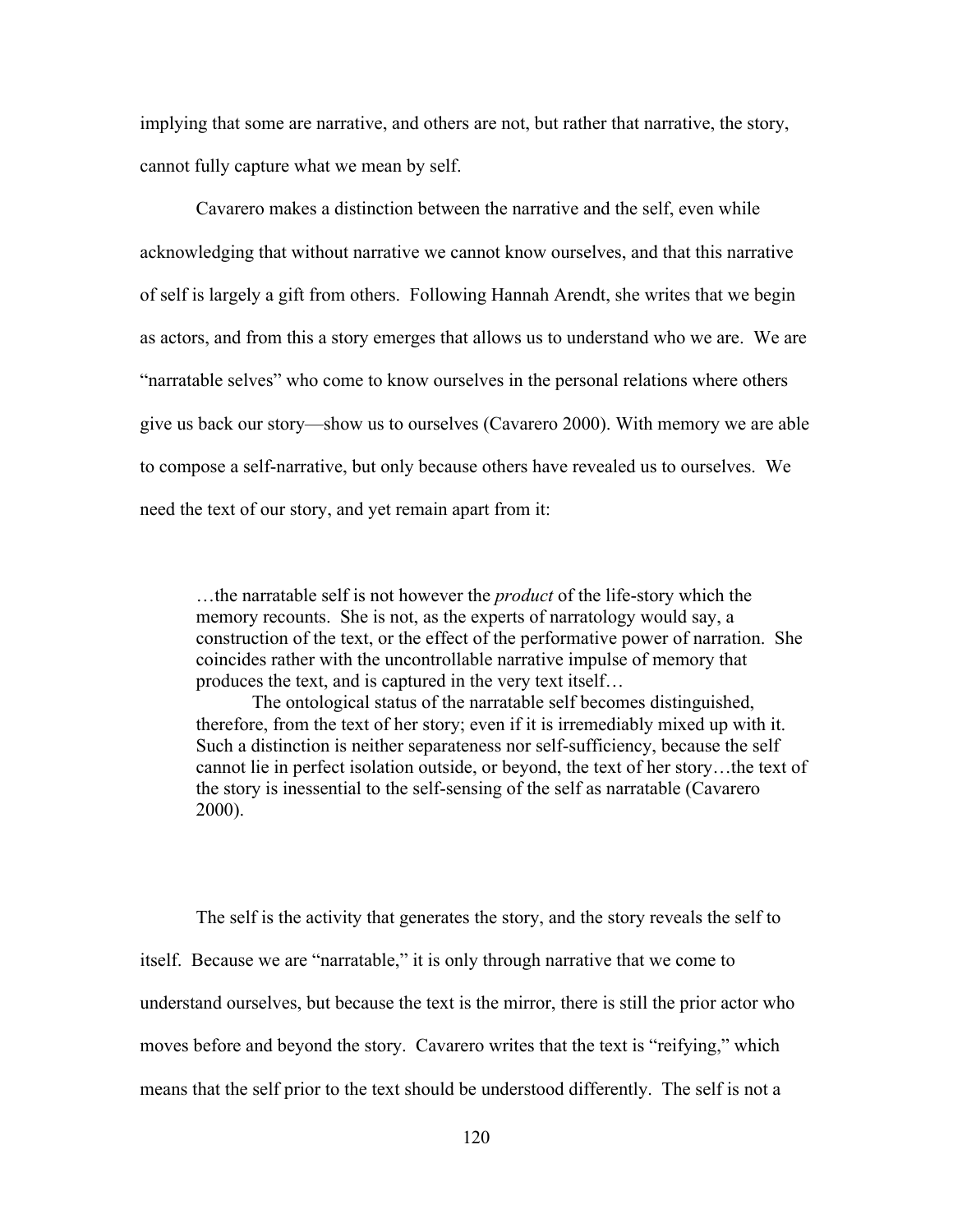stable substance, but an activity. To focus on the text is to make the self a thing that can be wholly known. Cavarero writes that the text "consists in a reification of the self that crystallizes the unforeseeability of the existent" (Cavarero 2000), meaning that to identify the text as self produces a thing that can be understood, even predicted, whereas the narratable self remains a potentiality beyond the text. Narratable selfhood implies this potential, although Cavarero is quick to point out that this potential is always being actualized—it cannot be mere potential. To live is to generate story, to create text, and to interact with others. who may then show us the text we have generated. As narratable, we desire what others give us—a return of ourselves to ourselves.

There are several implicit critiques of narrative medicine within the philosophy of Cavarero. They can be made explicit by returning to the quotation from Anderson and Montello, where they describe how a medical student and elderly woman recognize "consubstantiality" by finding commonality in their life stories. Cavarero would separate herself from this position at two levels. Firstly, by denying that we are our life stories, she would deny that a union of stories represents a union of substances, or at least that what have been united are the two stories, not the two selves. But furthermore, she opposes the position that narrative shows us our commonality; rather she argues, narrative differentiates us into absolutely unique beings:

The first consequence of this perspective is that, by swallowing life, the text also risks swallowing the unrepeatable uniqueness of the existent. Omnivorous texts, hungry for life and ready to offer themselves as the more dignified replacements of an all-too-human corporeality… (Cavarero 2000).

To find similarly in our texts, and to thereby leap to "consubstantiality," is to ignore both that we are more than our stories, and also to gloss over the huge disparities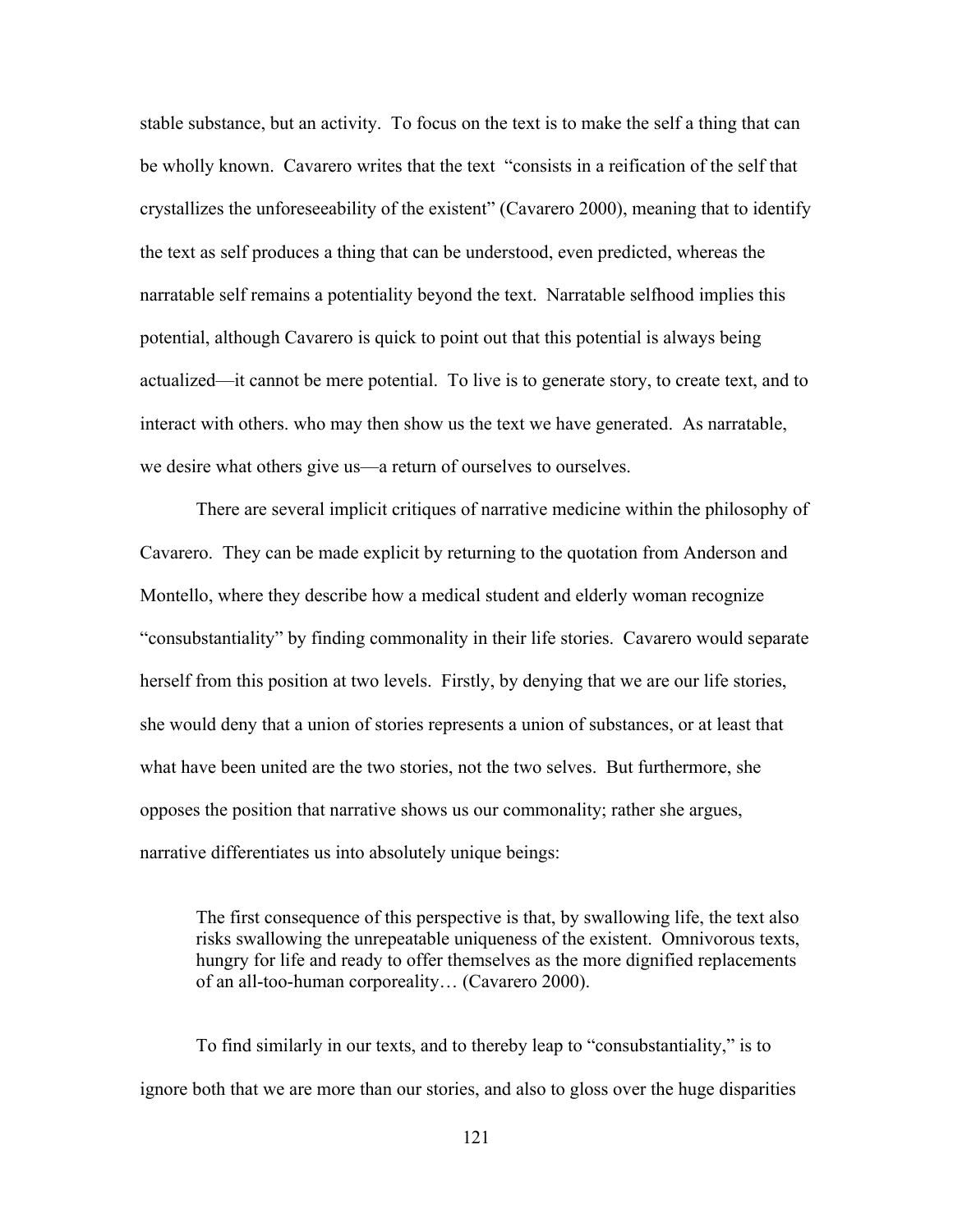between the story of a young medical student and an elderly woman, even if they can find areas of overlap in their texts. One can hold the position of Hardcastle that we are our stories, and still reject Anderson and Montello's claim, on the grounds that each person's story is individuating, rather than evidence of our oneness. Nonetheless, Cavarero distances herself yet again by denying that the story captures who we are: The story told about a self is the product, not the producer, of selfhood.

If physicians see narrative as a way of moving closer to their patients, emotionally and empathically, then narrative serves a beneficial function within medicine. Cavarero argues that it is not the similarities between life stories that unite us but the desire to share and relate to another:

No matter how much you are similar and consonant…your story is never my story. No matter how much the larger traits of our life stories are similar, I still do not recognize myself in you and, even less, in the collective we. I do not dissolve both into a common identity, nor do I digest your tale in order to construct the meaning of mine…Put simply, the necessary other corresponds first of all with the *you* whose language is spoken by the shared narrative scene (Cavarero 2000).

This is a radically different view of the function of narrative than the one put forth by Anderson and Montello. Rather than creating a shared "life-world" with another, we share our unique world with another, and by this dialogue we do not merge, but rather show care for another, while remaining separate from that person. Cavarero is rejecting both an epistemic claim to know the other, and an ontological claim of our oneness. Levinas, as I will discuss later, accepts both of these conclusions and similarly argues that the real basis of care is recognizing the other as other, not making claims of "consubstantiality"—a term that arose in Christology to describe the singular substance of the Trinity (Bridge 1910).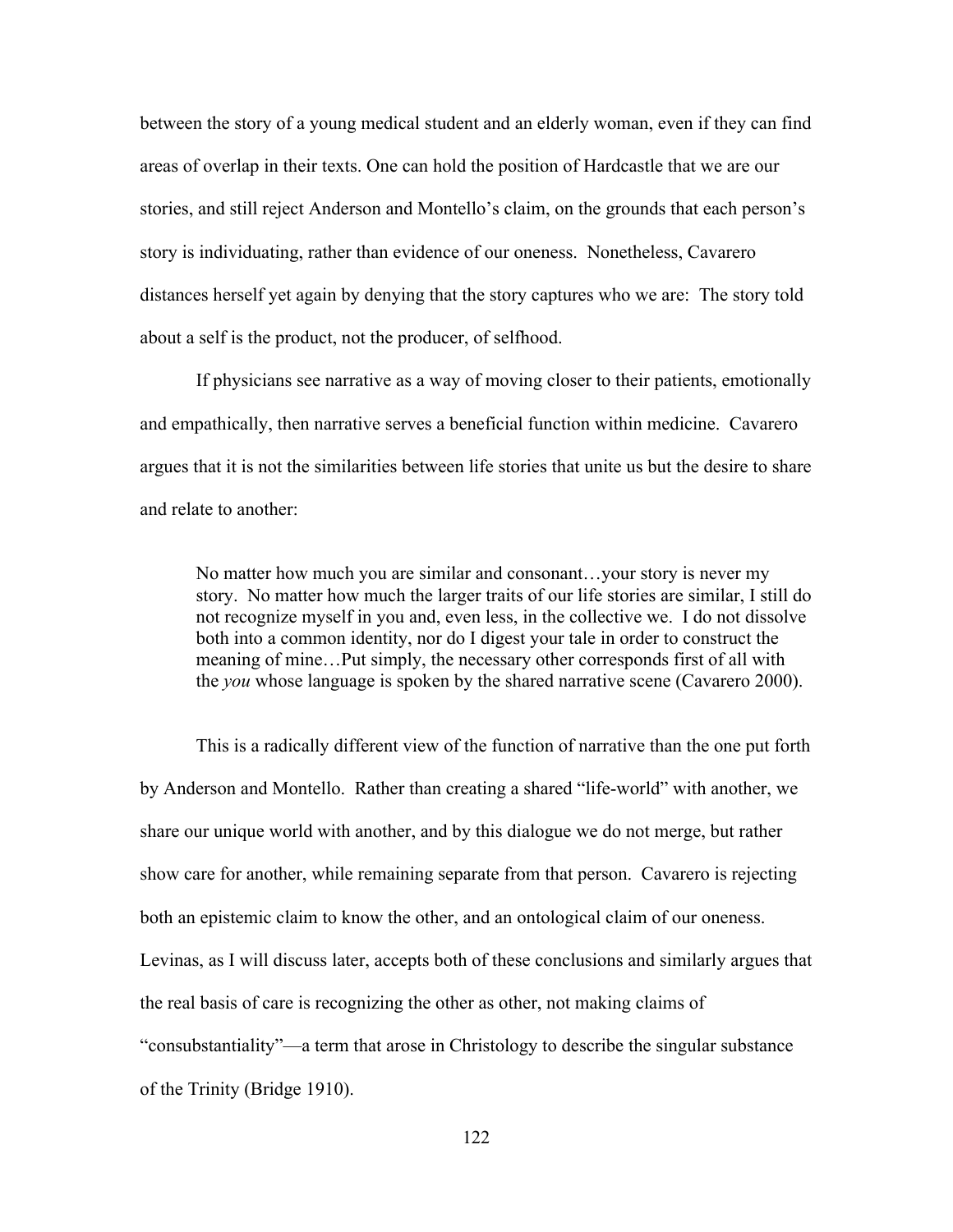If narrative is presumed to show our oneness, then the details of any one life are less important, and we have come full circle into no longer needing to hear the patient out. We can simply find our areas of commonality, claim to then understand the other, and proceed with business as usual. It is only when narrative emphasizes the unique that it can function as a countermeasure against the biomedical claim that humans are all variations of the same machine with a finite number of ways of becoming broken and a predictable number of strategies for getting fixed.

Frank decries medicine's propensity to "finalize" the patient. Finalizing, much like Levinas's use of "totalizing," occurs here when one person claims to merge, or know, or be able to speak for another:

…unfinalizability recognizes that milieu is not destiny, any more than personal history is not destiny. The others whose voices are in our voice, through whose eyes we see ourselves, do not determine us. As Clark and Holdquist write, I go out to the other in order to come back with a self that retains its own horizons. The objective of going out is not to be limited by my own horizons: the object of return is not to exchange my limitations for those of someone else (Frank 2004).

Like Cavarero, Frank believes that our relationships and dialogue with others are crucial to our self-understanding; through dialogue we come to know ourselves by glimpsing how others see us. But using the metaphor of mirrors, he argues that although we may at times see ourselves as others see us, we can never see all the mirrors of another: they remain separate. But it is also true that although others tell our story, give it back to us as Cavarero shows, we can never be fully limited or trapped by this story—we can always be different, and we are always more than the story so far.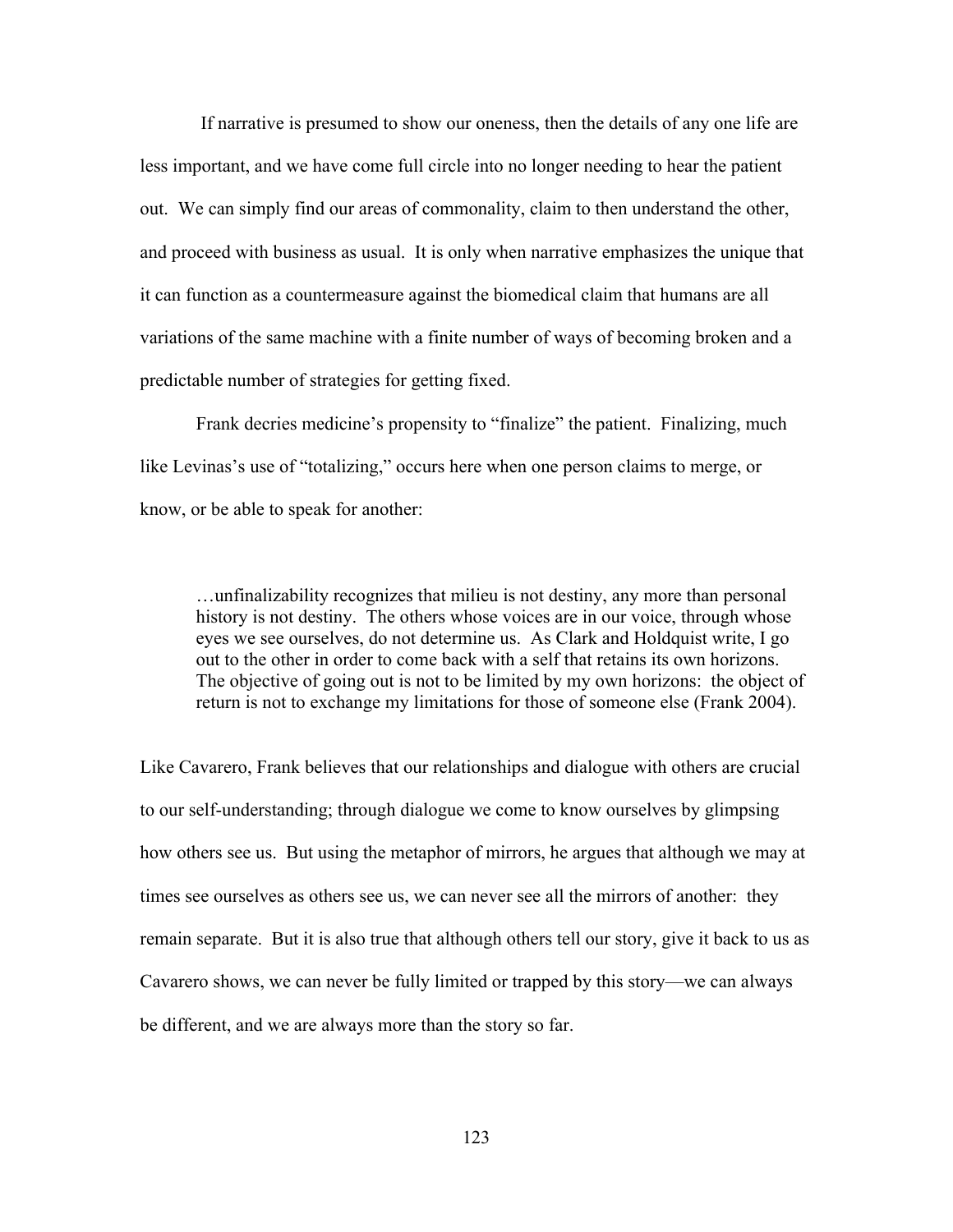This retention of "horizons" is what makes us unfinalizable, and Frank observes that medicine has a tradition of speaking "about" the patient, rather than speaking "to" the patient. The concern is that narrative medicine may only reinforce this, when it seeks narrative merger, when it claims to "fathom" the patient, and certainly when it claims that we are all one, if only we look hard enough. But just as Frank has shifted in his own writing from narrative to dialogue, perhaps out of suspicion that narrative at times claims too much, encouraging narrative technique may be a move toward real dialogue between patient and physician, so long as the narrativist does not hold the goal of "consubstantiality." When Charon writes that we all live lives of "absolute distinction," she is describing a narrative medicine that holds no risk of "finalizing" the patient before her. But perhaps it is the insidious return of medicine's impulse to claim knowledge of, and knowledge over, all things, that has allowed narrativists to move from metaphors of separate planets orbiting the same sun to the metaphor of one in being, one substance, united in three persons.

When Cavarero describes us as narratable, in contrast to Hardcastle's equation of self and story, she creates the distance that justifies Frank's claims of a self that retains horizons beyond the story. I see this as a philosophical defense of one kind of narrative technique, not a rejection of narrative medicine. To humbly engage patients, to draw out their stories, to address them outside the role of physician, as person to person—all of this remains valid, even supported, by Cavarero and Frank's views of our selfhood. We must constantly seek to know about our patients; we must never assume, however, that we are done.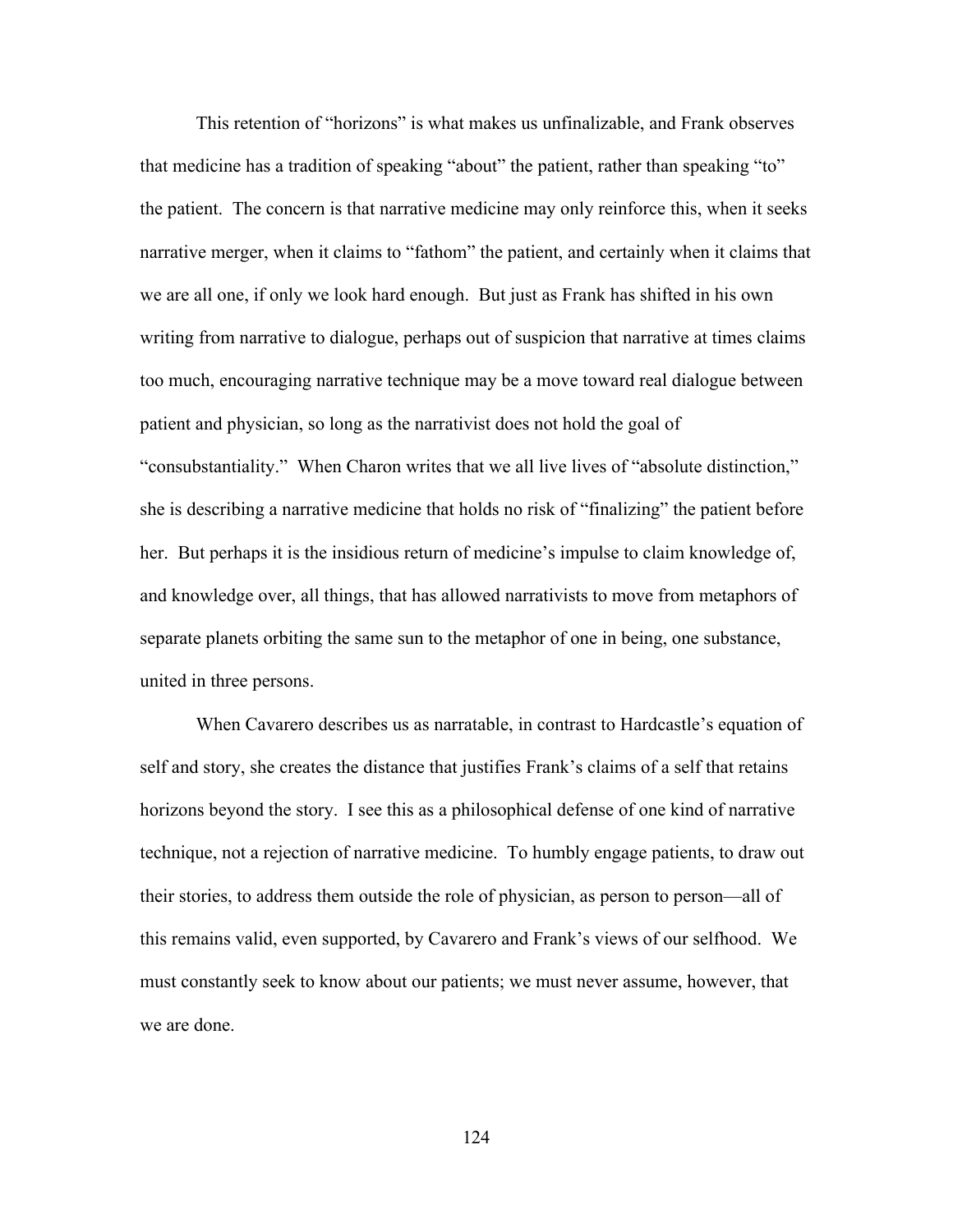# Levinas, Proximity, and Caring for the Patient

The conclusions reached so far in this chapter are consonant with the philosophy of Emmanuel Levinas. Elsewhere I have argued that narrative medicine can slip into "totalizing" the patient, which is essentially the same critique Frank makes in his concern regarding "finalizing" the patient (Burcher 2011). Perhaps it is the close connection between science and medicine that permits or even encourages a slippage from the power to treat the patient to an ethically indefensible power over the patient. The first step in this downward movement from an ethical relationship with the patient, to a dominating one, is for both Frank and Levinas a belief that one can truly know the other. This is an easy mistake in medicine, because it is so important that we know as much about the patient as possible, and from there, the step to the larger claim seems small. But while too simple an understanding of the relationship between self and story may lend itself to this concern, Cavarero offers an understanding of our narrativity that successfully resists any slide into totalization of the patient.

To return to the example of Anderson and Montello's vignette about the elderly woman and medical student, there is yet another lesson that those who wish to apply narrative technique to medicine must still learn, and here the philosophy of Levinas adds to this discussion in new ways. The implicit viewpoint of Anderson and Montello is that we must find areas of commonality in order to truly care for one another—seeking a sense of oneness is what allows the development of compassion, empathy, and desire to help another. At some level, this is true. For example, the commonalities we share with those of our community, social class, race, perhaps even gender, make them easier to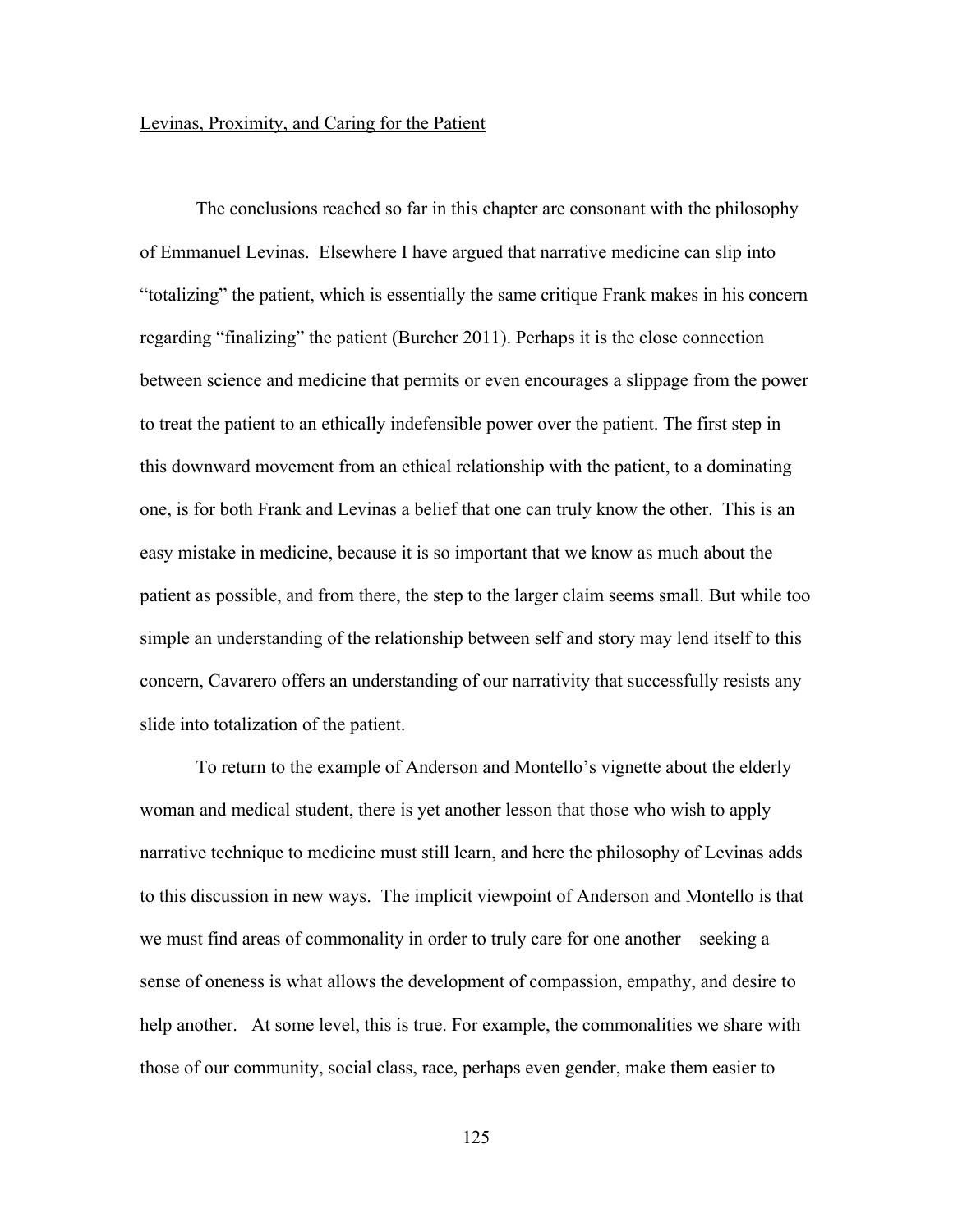treat. However, physicians must constantly provide care to strangers who will remain strangers; to the other, who despite our narrative inquiries, remains other. Is this a project doomed to failure? Must physicians begin in a search for common ground as the first effort in providing compassionate care to our patients?

Levinas has two implicit responses to Anderson and Montello's view of the clinical relationship. The first is that care and responsibility must and do arise prior to the narrative encounter, not within it or from it. The second lesson is that seeking "consubstantiality" in narrative actually effaces the alterity of the patient-other, and is not a mark of respect or care, but actually a debasement of the other's unique humanity.

#### *Responsibility before Narrative*

This critique of narrative can be described both at a purely philosophical level, and also within the medical context. Philosophically, Levinas argues that there must be an openness to an encounter that grounds, or permits the encounter. Without this "proximity," the openness to the other, we can listen to the other without the slightest possibility of caring. Most of our conversations with others occur at a level where there is no genuine opening to the other. However, Levinas writes that this potential for relation precedes actual relations, and is always possible when we face another. Most of the time when we speak, we have little interest in whether we are actually heard by the other, and much of our listening involves little true engagement with the other. We listen only for details that may affect us; we do not actually care what the other is communicating about herself, because we do not care about her. But we can also speak and listen in a way that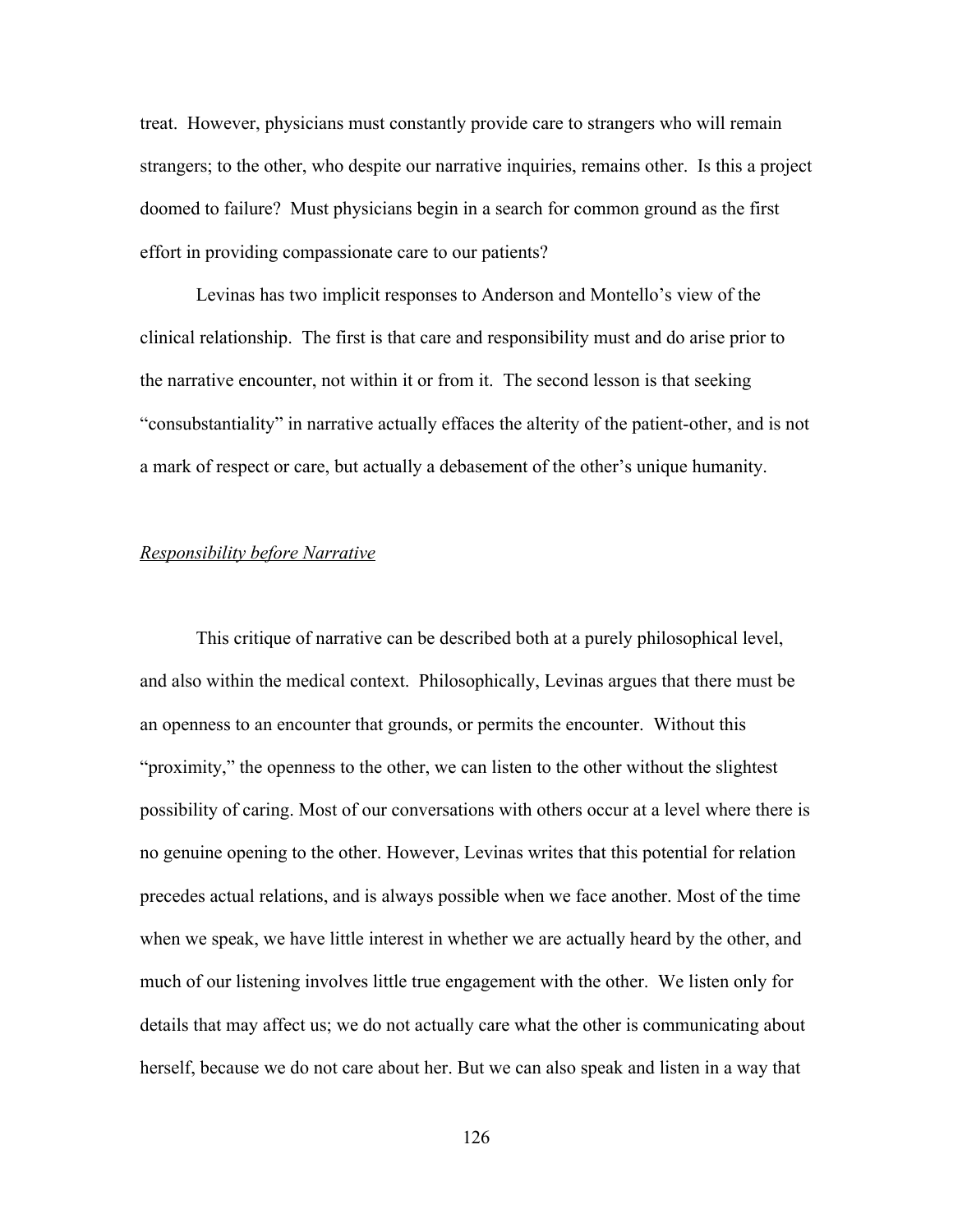conveys, and begins in a real engagement with the other as a person. We can greet the other with a "hello" that is already a response to the other—that contains within it an acknowledgment of our responsibility for the other (Levinas 1985). Frank's story about the resident who fails to address with his patient the corpse in the hallway that they both observed represents a refusal to speak to the patient as another person—a refusal to relate to the patient outside of their designated roles as physician and patient.

The claim of narrative medicine that duties arise from the narrative, a point Charon explicitly makes, is wrong in its ordering, because there can be no narrative, no dialogical encounter, unless there is care, openness, and acceptance of responsibility as the gateway for the encounter to then occur (Charon 2006). It is important to remember that medicine, as an ethical art that seeks to relieve suffering, must always place responsibility before narrative; and physicians must recognize that sometimes the patient narrative may generate emotions in the physician that can diminish his or her desire to help, but that physicians must resist this if they wish to remain ethical physicians. It is simply untrue that the story always unites. Physicians must at times ignore the story and care, despite the narrative, not because of it. The mistake of narrative medicine here is twofold: the responsibility in medicine precedes the narrative, and it is in no way dependent upon it. The narrative may determine the level of responsibility or the nature of the response from the physician, but narrative cannot be the source of our ethical response to the patient.

The priority of care and responsibility is evident within the movement to make medicine more narrative in its approach to patients. The physicians who are proponents of narrative technique are embracing this response as an alternative to a biomedical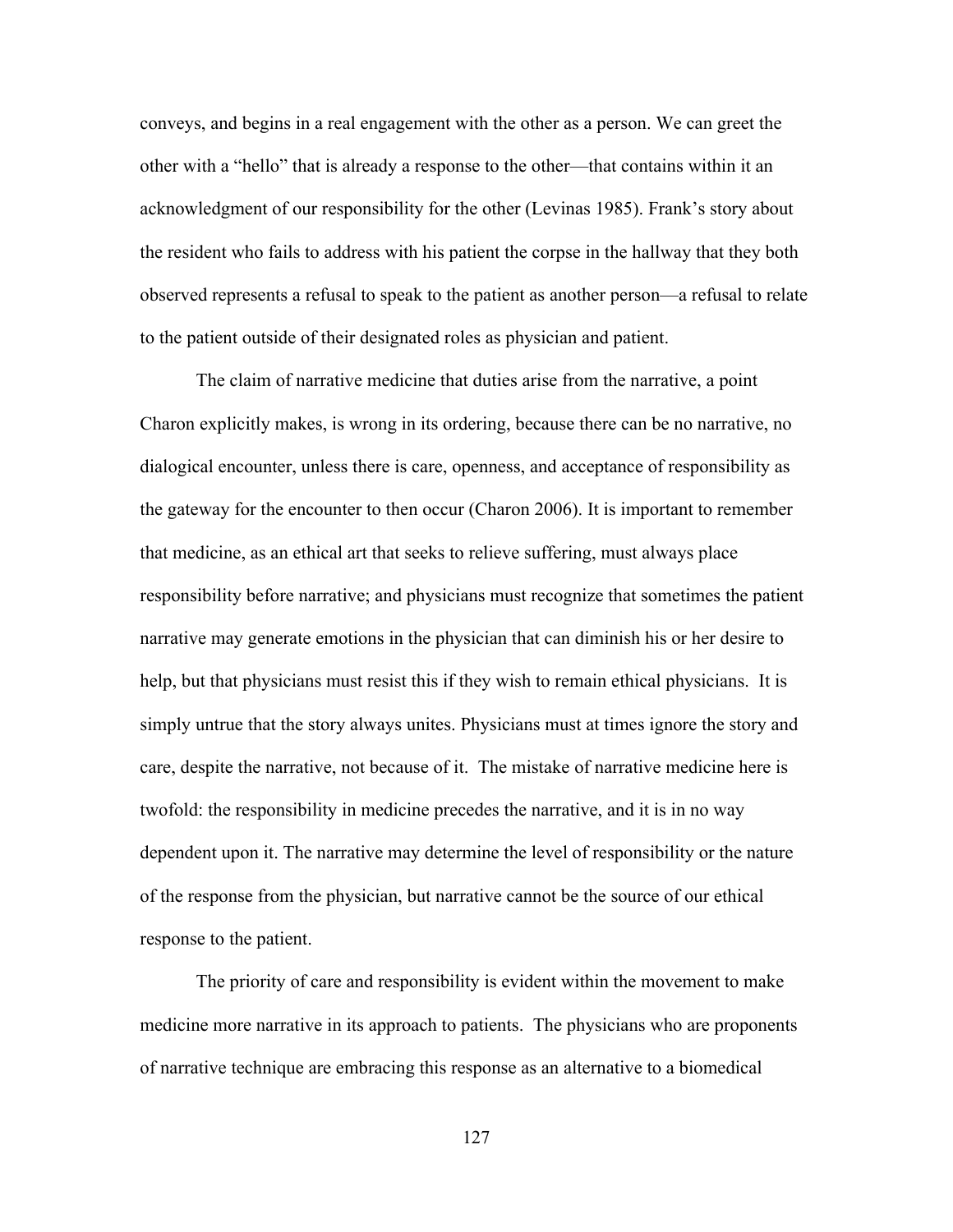model of care, precisely because they wish to take good care of their patients, and they wish to encounter them as complete humans rather than metonymies, e.g., "the kidney in room seven." The embrace of narrative is then preceded both temporally and ethically by a commitment to caring for others.

There is confusion on the part of Montello and Charon between care as an emotional feeling and care as responsibility for another. Physicians must not provide better care because they feel more for the patient, and less care when they feel emotionally distant. Even when narrative leads us to revile another, an uncommon but not rare response that some may have in listening to patient stories, physicians must treat the patient, and even use the narrative to best treat the patient. The narrativist seems to suffer from an optimism born out of the claim of "consubstantiality," that narrative always unites, and always engenders care in the sense of an emotional desire to help others. Because this is not true, Levinas's point is important: Physicians must enter each patient room already seeking what is best for that patient.

To hope that narrative will generate responsibility is unethical, because it holds the possibility of having different levels of care for different patients, depending on how far we find ourselves resonating with them. While few would deny spending more time with patients they enjoy listening or speaking to, physicians provide sometimes heroic care for patients whom they personally dislike. Placing duty after narrative gives license to the natural human response of treating best those most like ourselves. Rather, physicians must resist that tendency, and render care based primarily on the need for care. The narrative is important in that it helps us determine the level of care required, but it must not determine whether to care.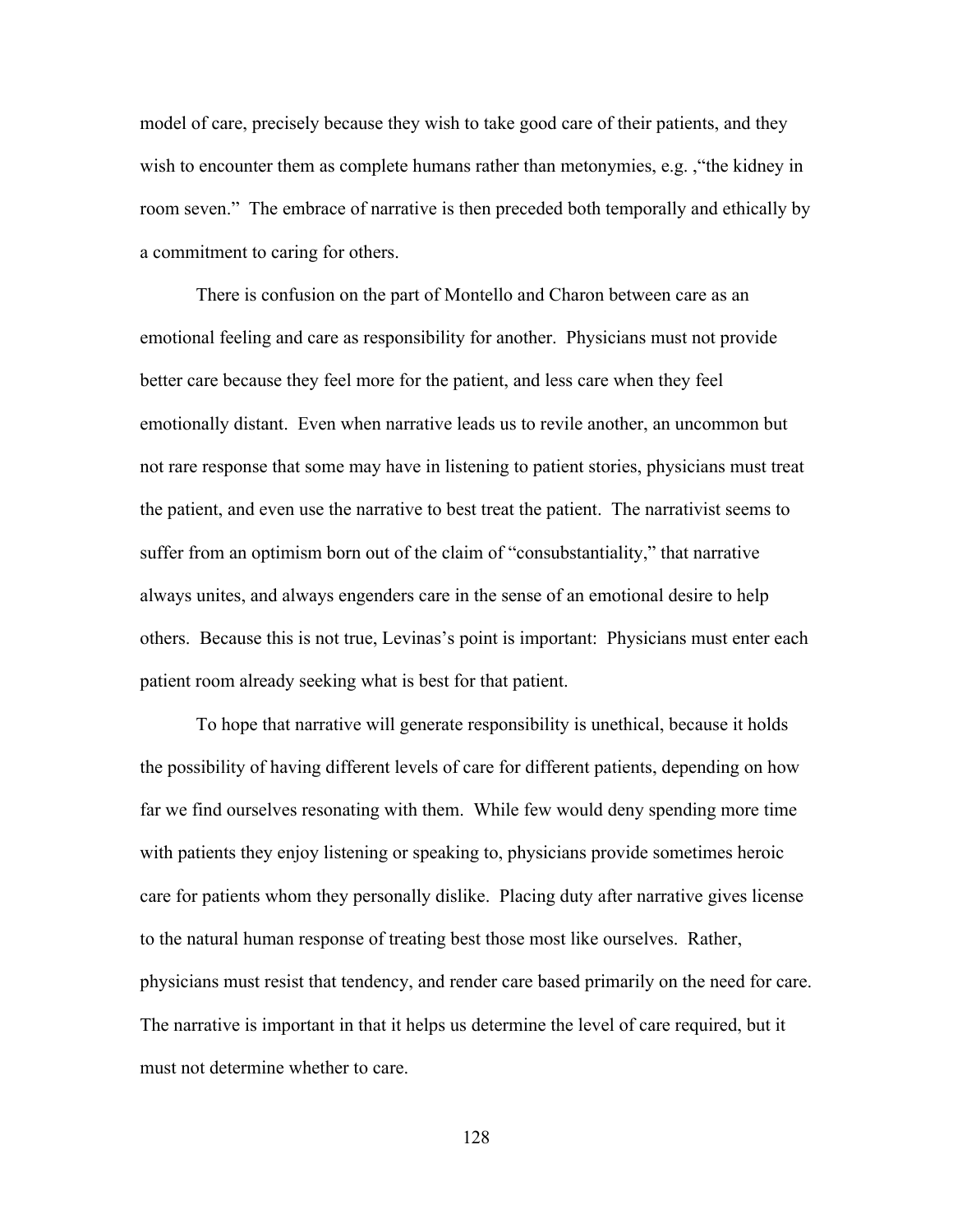While Levinas hopes for an increase in our sense of responsibility toward each other, as the basis for a better world, grounded in a recognition of our innate "sociality," there is also a special responsibility incurred on those who witness suffering. In the essay "Useless Suffering," he describes how suffering is absurd for the one experiencing the suffering, but is a call that must be answered for the medical profession:

Is not the evil of suffering—extreme passivity, helplessness, abandonment and solitude—also the unassumable, whence the possibility of a half opening…the original call for aid, for curative help, help from the other me whose alterity, whose exteriority promises salvation? Original opening toward merciful care, the point of which—through a demand for analgesia, more pressing, more urgent, in the groan…the anthropological category of the medical, a category that is primordial, irreducible, and ethical, imposes itself. For pure suffering, which is intrinsically senseless and condemned to itself with no way out, a beyond appears in the form of the interhuman (Levinas 1998).

Like Ricoeur, Levinas is seeing the solitude of suffering as a great part of what makes it intolerable. The half opening is that suffering is both "unassumable," and yet also something that pushes us to be with others for the relief provided simply by not feeling alone in our pain, even though we ultimately do experience it on our own. But medicine is an "anthropological category," precisely because we are called by the pain of others, and we seek to end, reduce, or be with others in pain—this is the foundation of medicine, grounded in what it means to be human. Levinas gives two injunctions against medical overreaching. The first is seen above, where the opening is described as a halfopening. We cannot assume, imagine, or experience the pain of another. We can be with the patient, and this is mercy, but it is not taking on her burden. I believe patients receive more relief from hearing from their physician that their burdens are "unimaginable," than they do from expressions such as, "I feel your pain." The first acknowledges their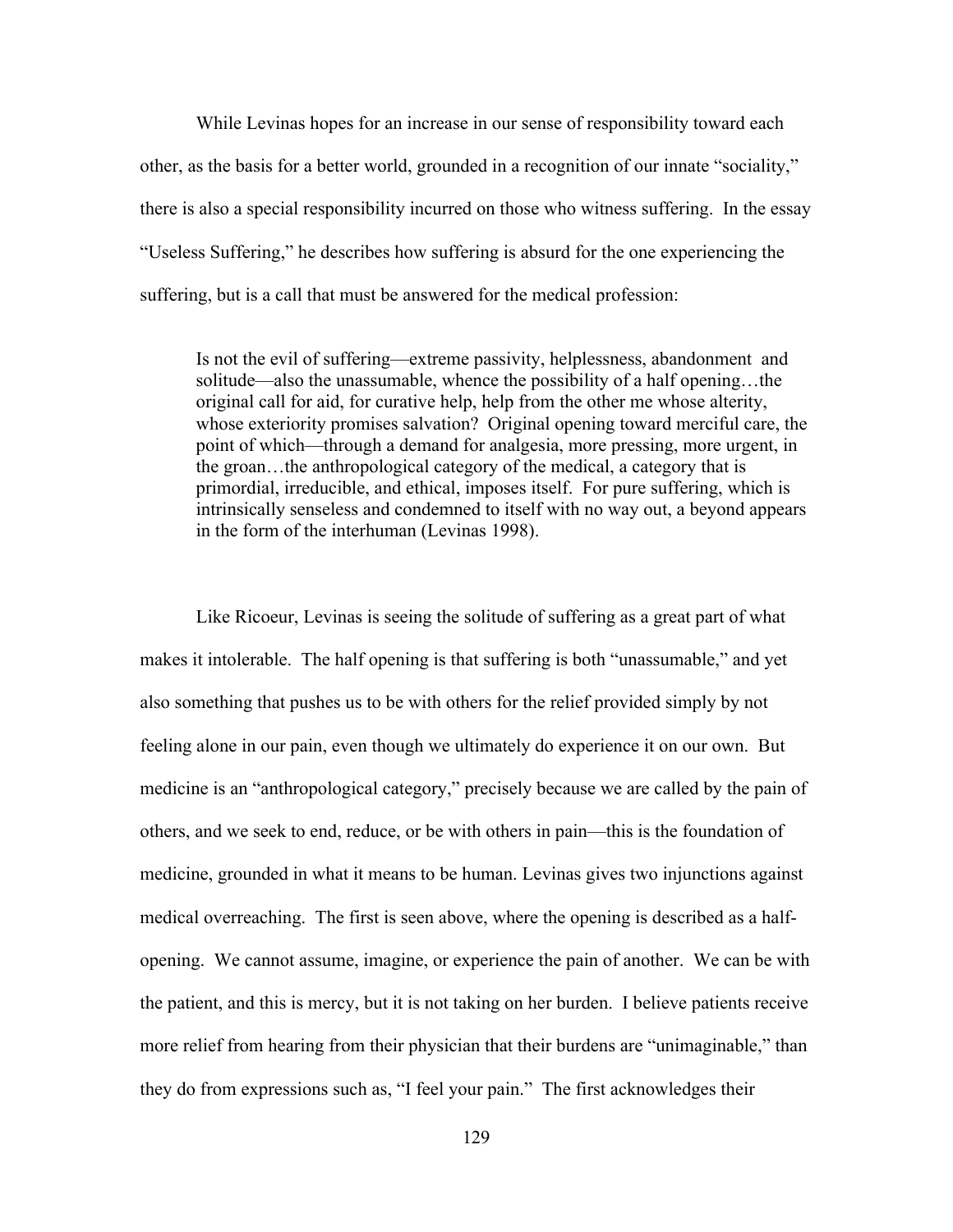suffering without claiming knowledge of it—we do not experience the pain of another. To claim otherwise makes the patient feel that her pain is commonplace, rather than the extraordinary affront to her life that she is experiencing in her suffering. For one cancer patient to commiserate with another is more justified that for a healthy physician to claim an imaginative understanding of his patient's suffering, but even the suffering of two cancer patients is unique to each of them.

The second injunction provided by Levinas is that just as the patient's pain remains her own, it is the recognition of alterity, and not claims of unity, that best describe the asymmetrical relation between physician and patient. The physician gives "analgesia, " relief from pain, to the one experiencing the pain. By fulfillment of her vocation, the physician is made more human, in her response to another. But even if both are given something by the relation, the relation is profoundly non-reciprocal in the sense that they cannot "switch places" or describe the exchange with any kind of equality.

### *Embracing Alterity*

In my first reading of Levinas, as a physician, I was struck by how different from narrative medicine his answer is as to why we must care for each other. Montello and Anderson give an answer that I have since characterized as a "Walt Disney response" because it reminds me of the ride and song, "It's a Small World after All." In both we are exhorted that we "share" so much that we must care for each other; we are really all the same. Levinas's answer to this is that believing we are all one also makes us each interchangeable, and therefore unimportant, and that this belief justified, not prevented,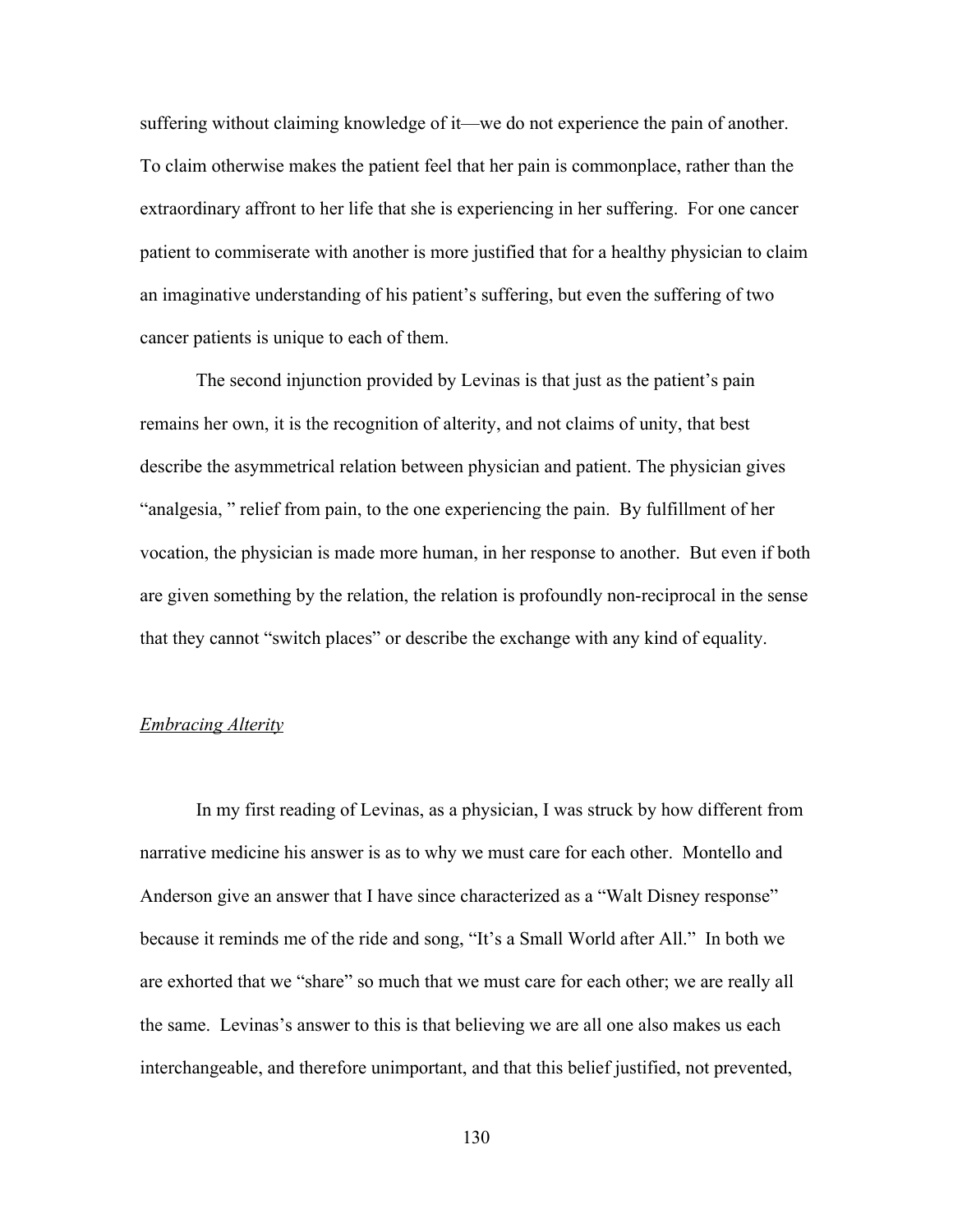much of the violence of the last one hundred years (Levinas 1961). His

phenomenological critique of the we-are-all-one philosophy is that when we encounter the other we are not struck by sameness, but rather by alterity—the shocking sense that there are others whom I cannot control, grasp, or even fully know. The other shows herself as "unforeseeable," but not a "privation" of knowledge (Levinas 1985). That is, we sense how the other is beyond our power to manipulate like a thing or tool in the world, but other people are not wholly other—they are both beyond our world and yet encountered within it. Michael Morgan explains Levinas's sense of alterity while quoting from Levinas's *Time and the Other*:

"The Other is, for example, the weak, the poor, 'the orphan and the widow,' whereas I am the rich or the powerful." In social life, I am always confronted by another particular person, who is near or far, friend or foe, present or absent, but always in the world with me and more importantly over against me or before me. This person is different from me fundamentally—prior to considering her features or character, her height, or complexion, her features, the color of her hair, her humor and mood, whatever. And her difference is all about what she imposes upon me simply by virtue of being there, before me. What she imposes is dependence and need, integrity and demand. Her presence, before it says anything else to me, says "let me live," "let me be here too," "feed me," "allow me to share the world and be nourished by it too." I am imposed upon, called into question, beseeched, and commanded, and thereby I am responsible… (Morgan 2007; Levinas 1987).

His claim here is the opposite of Anderson and Montello's view of responsibility. We are struck in our encounter with others by their need, a need that we do not share with them, but which rather differentiates us. This is not to say that it is particular differences that matter, only that every person makes a demand of us to "share the world." What we see when encountering an other is that she is not me, but that I must acknowledge and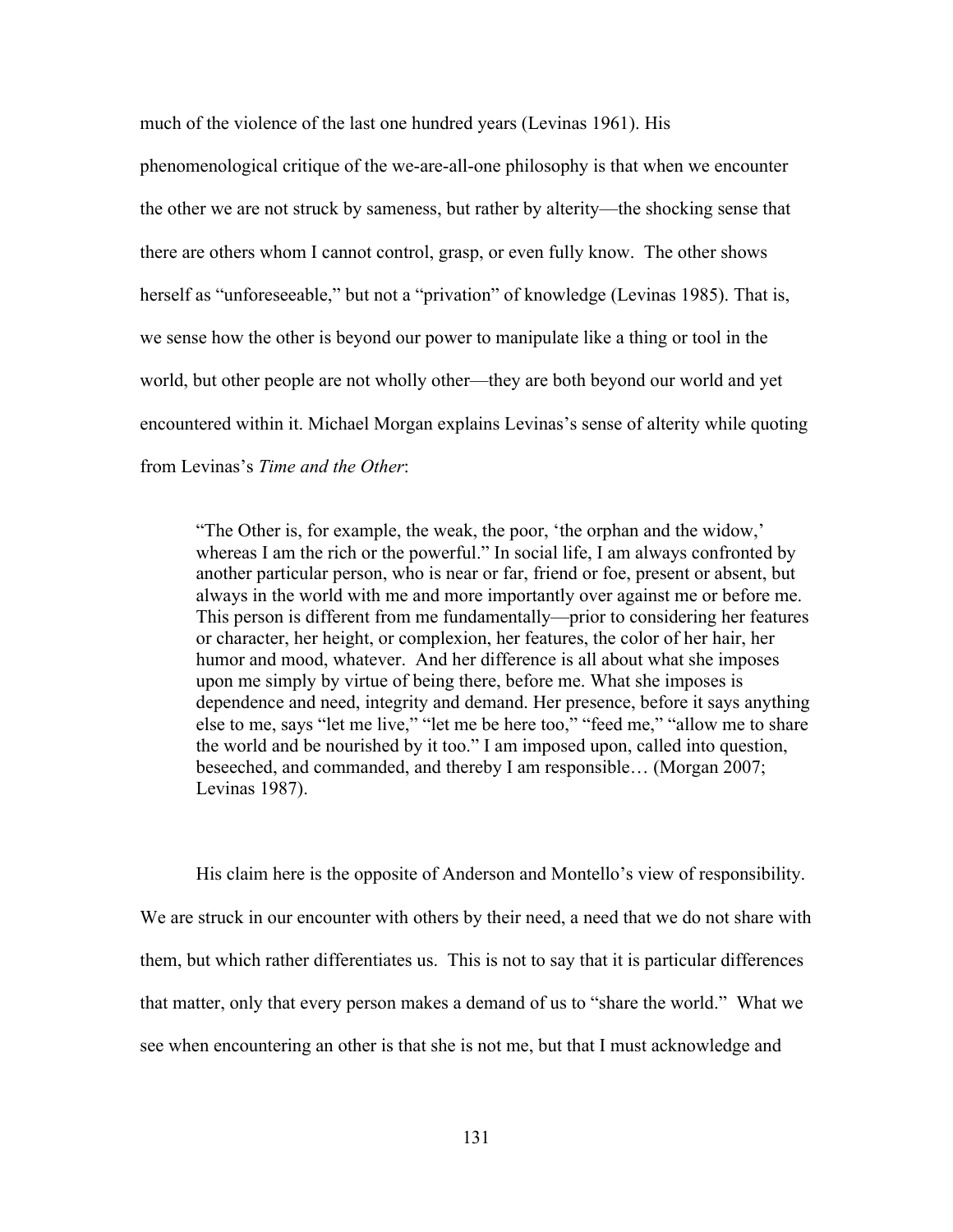care for this other person even though the experience is one that shatters my sense of the world as serving me alone, or being there just for me.

Levinas describes the other as both excessive and infinite to convey the sense, born out of this alterity, that we can never claim to be able to speak for another—we may only speak to the other. If Cavarero's point about narrative demonstrating the absolute singularity of the other is remembered here, then narrative technique involves a sharing that never means merging. This is Levinas's stance as well:

The relationship does not *ipso facto* neutralize alterity, but conserves it. The other as other is not an object which becomes ours or which becomes us, to the contrary, it withdraws into its mystery (Levinas 1985).

Because there can be no identification or merging, dialogue always involves distance, a closeness or proximity, that remains and respects the other:

Directness of the face-to-face, a "between us' [*entre-nous*], already conversation [*entre-tien*], already dia-logue and hence *distance* and quite the opposite of the contact in which coincidence and identification occur. But this is precisely the distance of proximity, the marvel of the social relation. In that relation, the difference between the *I* and the other remains (Levinas 1985).(Italics original)

For both Levinas and Cavarero, we can come to know about the other, but we must never claim to fully know the other. If narrative medicine is to replace an autonomy model of care, this stance that respects alterity provides the safeguard necessary to reformulate the clinical encounter, without placing autonomy at the center. Autonomy forbids speaking for the other on the basis of a right that I have argued is historically founded, but not based upon a contemporary sense of selfhood.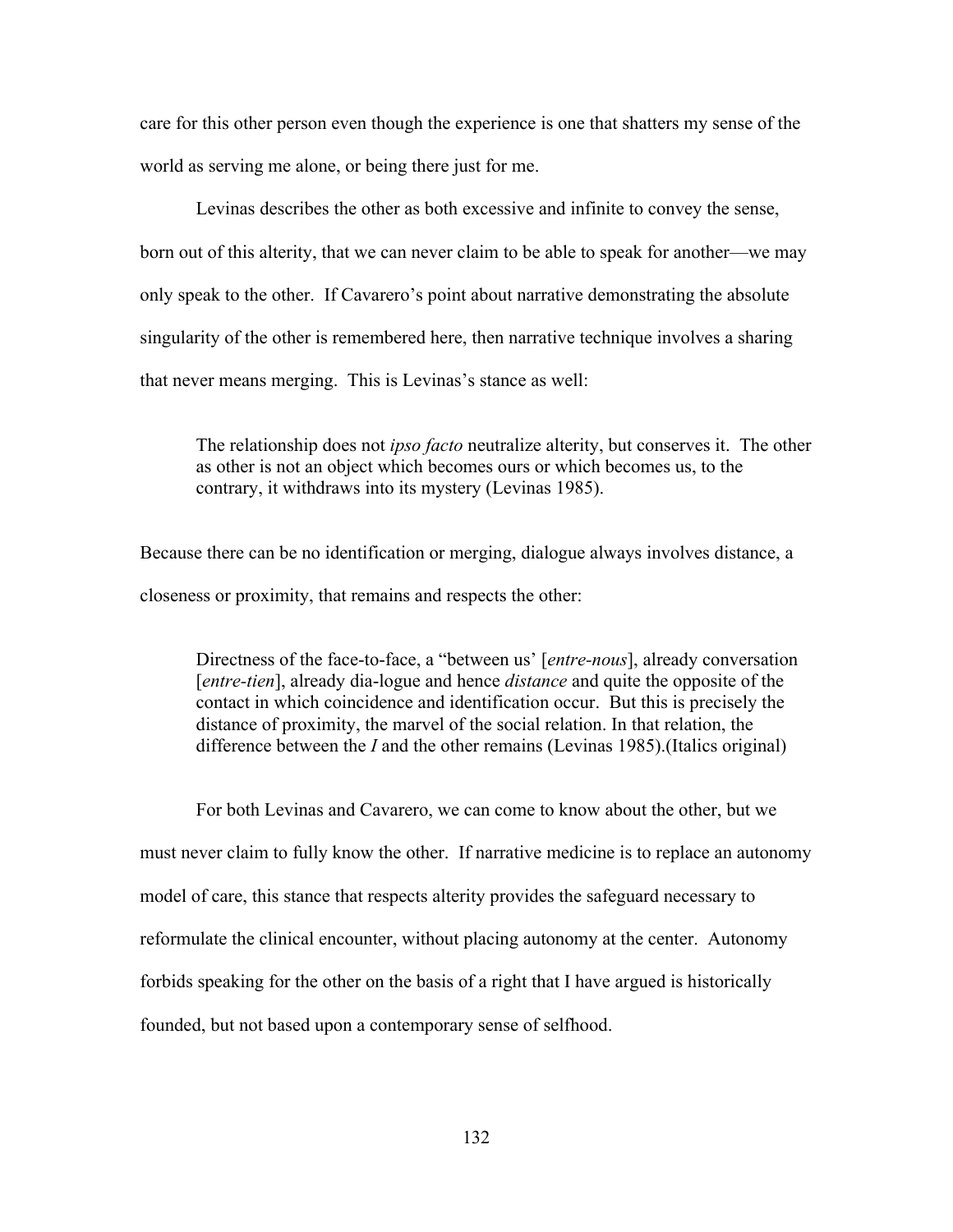Narrative medicine argues for narrative selfhood, and respect and care for the patient grounded in seeking the story of the other, and thereby coming to know them in both their uniqueness and commonality. In contrast, both Levinas and Cavarero support a view of selfhood that emphasizes our singularity and potentiality, beyond the story we tell about ourselves, or the story told about us. If this is embraced by medicine, then we must respect the patient-other precisely because we cannot possibility hope to speak for her. Respect for alterity, unlike respect for autonomy, can be understood as being operative in every clinical encounter. Although the young, infirm, elderly, or demented may lose their status as autonomous, they remain other. Indeed, if the claim is that alterity demands respect and responsibility, then the weak remain in a place of maximal protection rather than diminished status.

The threat implicit in claims of unity or consubstantiality is that if we can capture the essence of another by hearing her out, by listening attentively to her stories, then we may seemingly justifiably leap to speak for another that we now know so well. If narrative claims that the perfection of narrativity allows us to render transparent the person of another, then it has come full circle and becomes again a justification of medical paternalism. On the other hand, if we see narrative as a technique for expressing interest and care for the other, who always remains more than her story, no matter how completely it is told, enacted, or intuited by the physician, then the story exhibits the other in her "absolute distinction" (to return to Charon), rather than a tool for "fathoming" another, in the sense of measuring and drawing the limits of another. Narrative need not diminish alterity; it can illuminate it.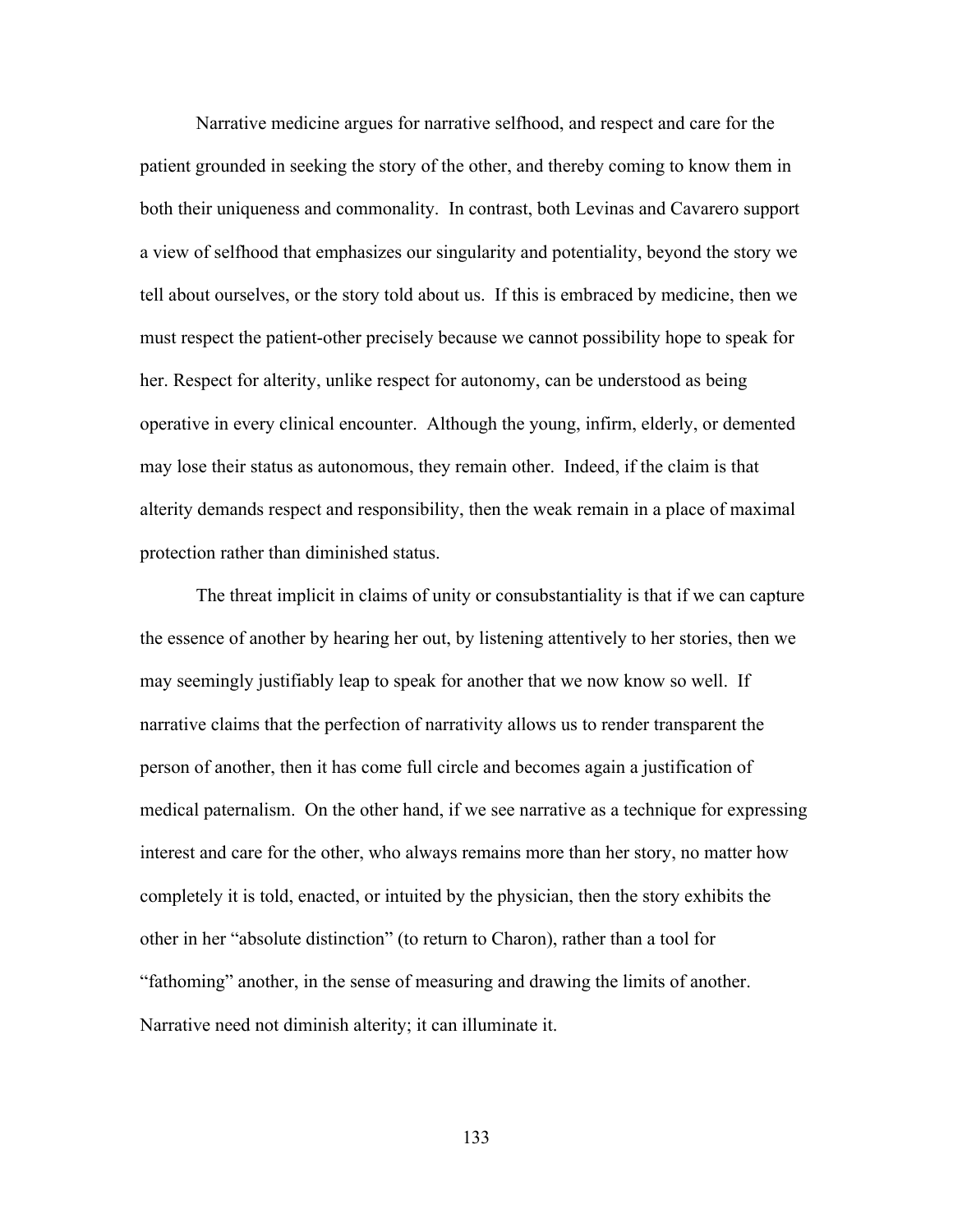In any given patient encounter, I can find myself struck by either alterity or commonality, but the tendency to embrace commonality, I believe, should be resisted. I have noticed over the years that when I am the patient, physicians are quick to assume they know my wishes precisely because we are both physicians. The effect was not to feel known in a positive way, but to feel unseen, because although we are both physicians, we are not therefore the same person, and my wishes as a patient do not all emanate from my profession.

Narrative medicine so far has vacillated between claims of singularity and consubstantiality. These claims are mutually exclusive, and only a narrative medicine that moves away from claims of knowing or merging with the patient offers the safeguards patients should expect in a clinical relationship. When Ricoeur writes of the "just distance," it is clear that there is always "distance." Determining how to gauge this distance is the topic of the next chapter. Here, I have tried to establish that this distance includes the humility to never speak *over*, or *for* another, while always seeking to speak *with*, and listen to, the patient and her story.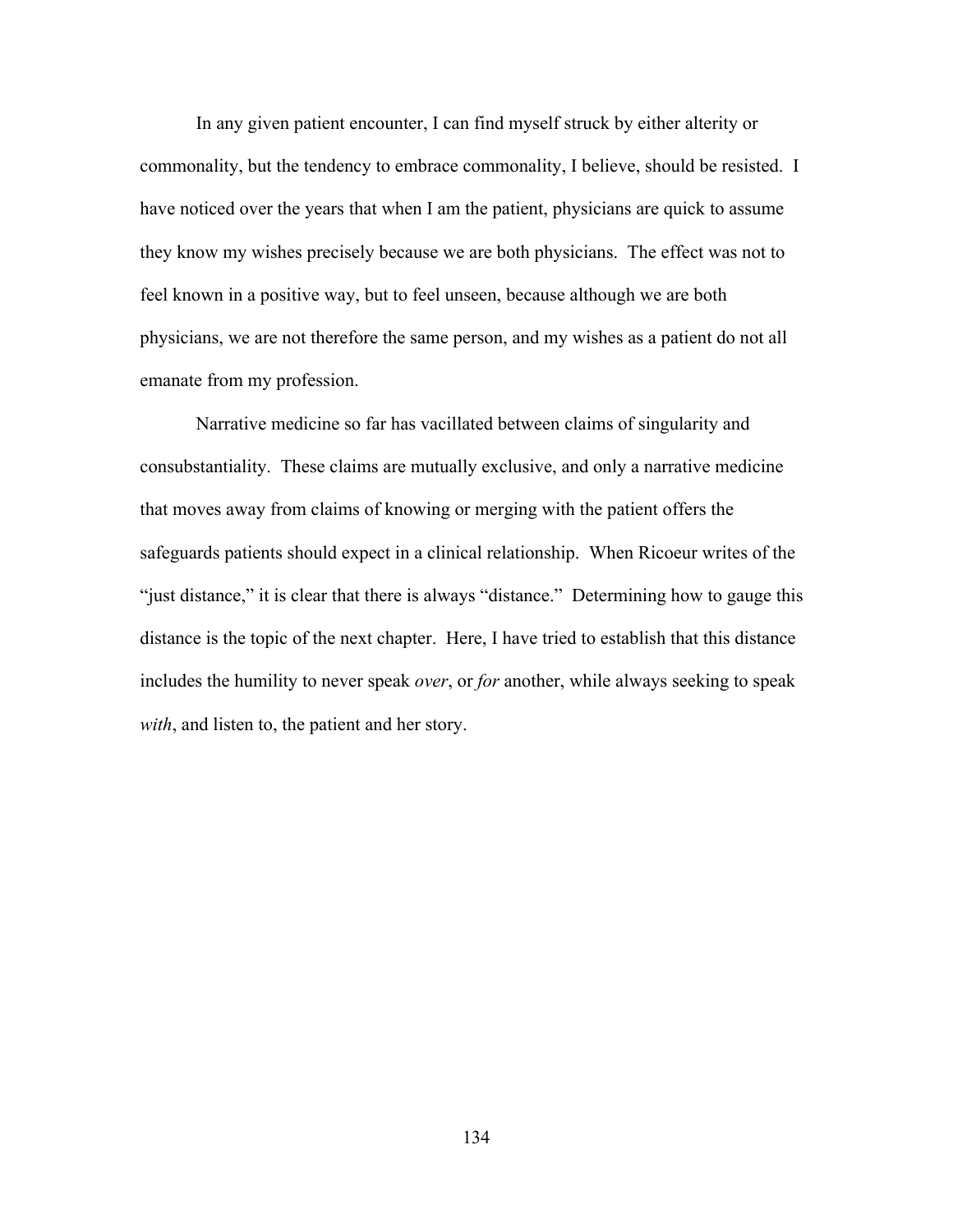### CHAPTER V

# PHRONESIS AND THE JUST DISTANCE

Returning to the themes of the first two chapters, one of the issues of medicine as it is currently practiced is that the principle guiding the clinical encounter, respect for autonomy, lacks the flexibility to allow physicians to be responsive to many of the circumstances they face in patient care. Narrative medicine seems to offer a ready-made solution to this in that by understanding persons as narratively derived, the clinical encounter must then first discern the narrative, and then respond to the individual now made more visible by the attention to narrative, and seek the means to reduce her suffering and restore health. But narrative medicine has issues as well, including a seemingly inflexible demand that every encounter be narratively conducted, regardless of the patient complaint, and also that some of the narrativist claims seem to actually reduce the individuality or singularity of each person which narrative techniques should actually highlight.

While narrative medicine has gained some attention in philosophical discussions of how the doctor-patient relationship should be conducted, so has an appreciation that the Aristotelian concept of *phronesis* is important within medical decision making. But phronesis, the practical wisdom of applying knowledge, experience, and wisdom to a particular circumstance that lacks a rule-oriented or "cookbook" answer, has been understood as primarily relevant to medical diagnosis and secondarily to treatment decisions. I believe that the lesson of narrative medicine is that every aspect of the medical encounter is open to this kind of judgment, and that physicians must learn that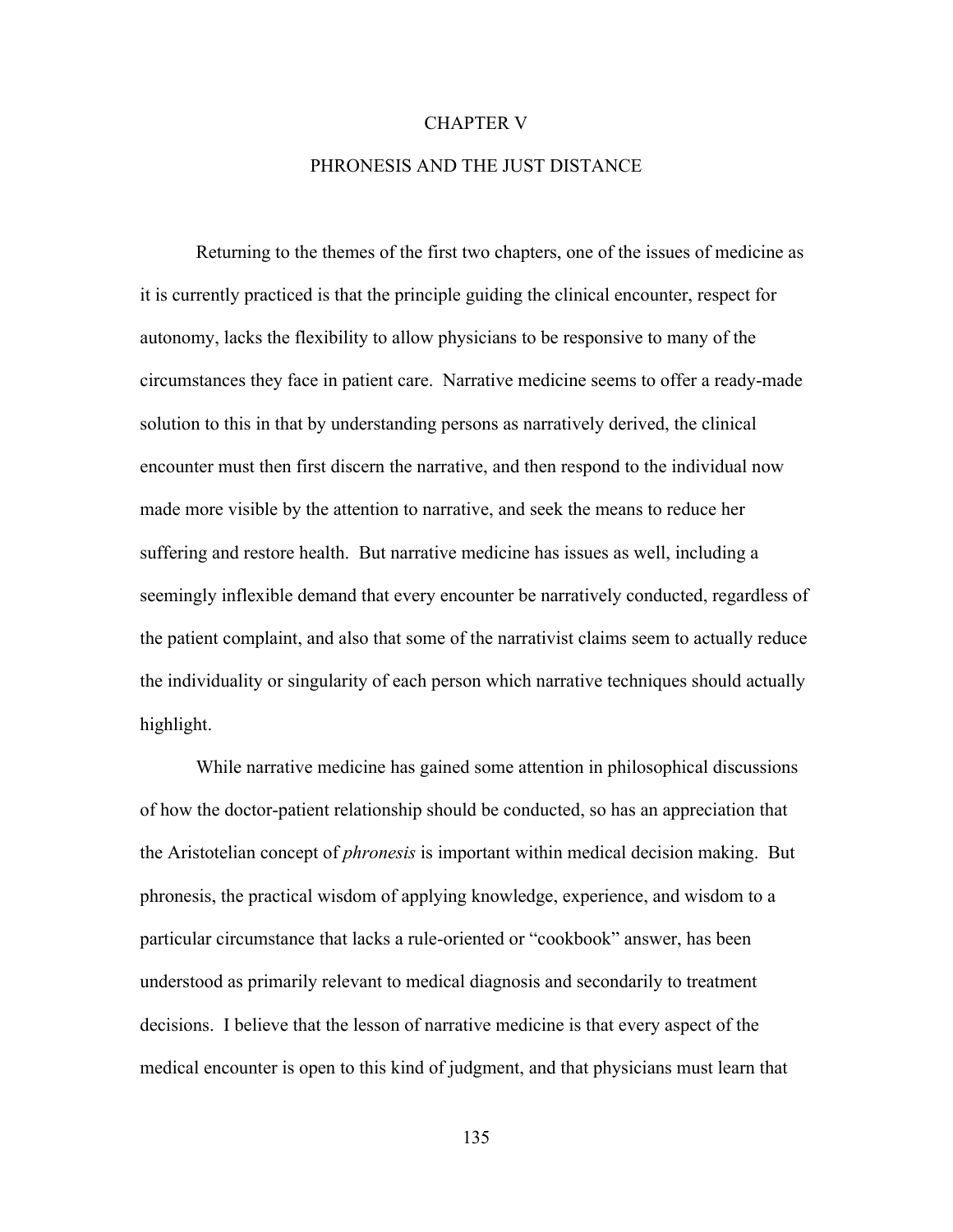this approach is crucial not only for proper diagnosis, but also for other aspects of medical decision making.

When a patient seeks care from a physician there are at least four aspects of phronetic judgment, or to use Ricoeur's term, four distinct areas of the clinical encounter where finding the just distance is important. While interrelated, they are separate enough to be treated individually. In patients with significant illness, or significant pre-existing medical or social issues, each of these four categories must be ascertained and addressed. Phronetic judgment, however, can only be attempted when the patient is approached narratively. Although the limits of narrative knowledge must be respected, as discussed in Chapter IV, it is only by engaging the story of the patient that physicians can obtain the individual details important in guiding phronetic judgment on the multiple planes of decision making within the clinical encounter. Before describing this dissection of medical judgment, let us return to phronesis and review the recent literature linking this Aristotelian concept to medicine.

### Medicine and Phronesis

In the last twenty years, there has been a significant discussion in the philosophy of medicine involving the question as to whether the practice of medicine should be regarded as phronetic or not. Most authors who have discussed medicine and phronetics, including most notably Hans-Georg Gadamer, have argued in favor of seeing medicine as a phronetic activity, and encourage explicitly teaching it as such, and emphasizing the attributes of medicine that support this claim (Gadamer 1996). The practice of medicine,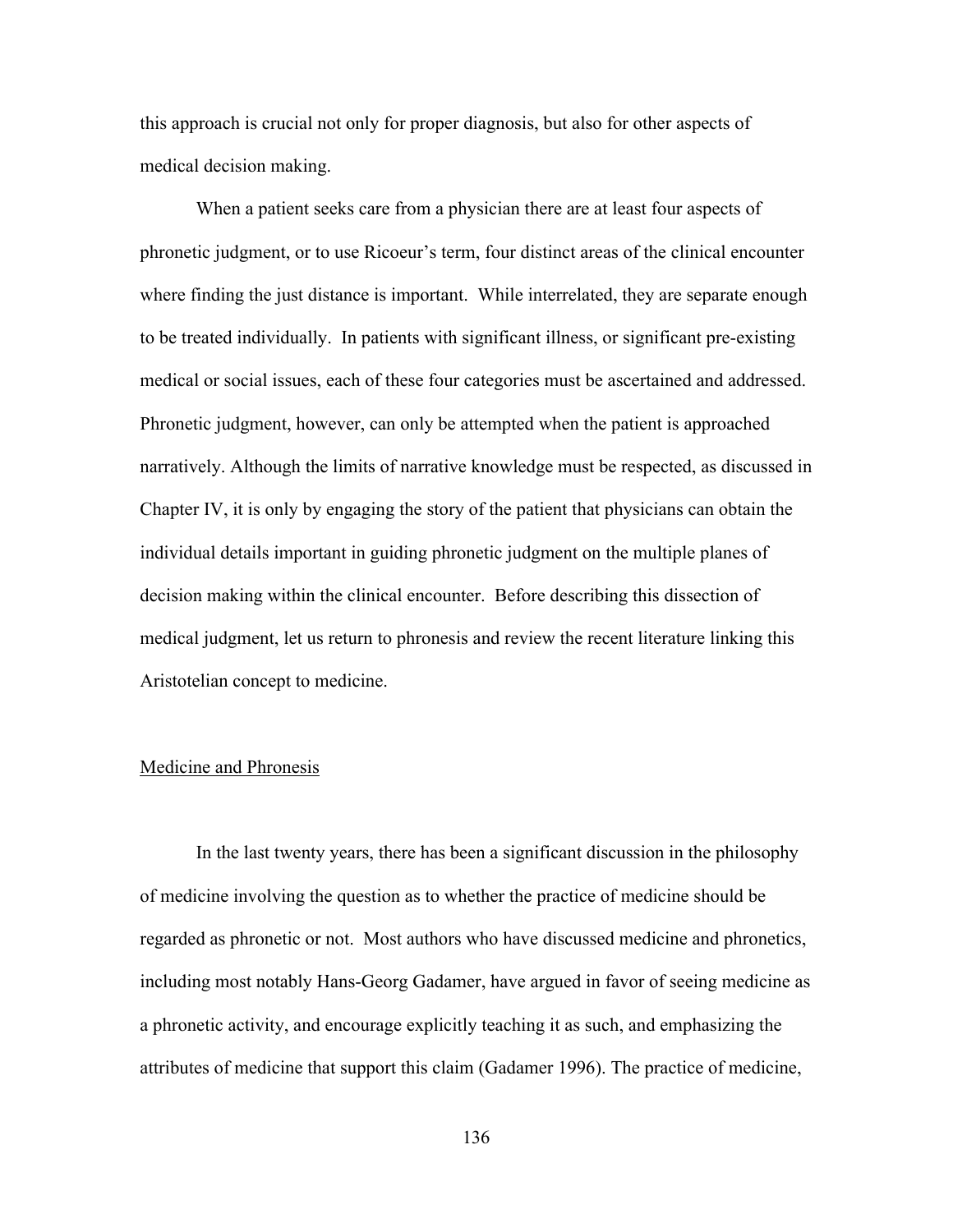using this reasoning, is enhanced by focusing on its differences from scientific pursuits, and emphasizing the practical wisdom brought to bear in the clinical encounter, and the moral origins of medical practice—moral in that relief of suffering and restoration of health are the goals of medicine, rather than knowledge for the sake of itself. Kathryn Montgomery Hunter has argued that the judgment involved in medical decision making is phronetic judgment, both because it is a moral decision at its roots, and also because so much medical judgment involves strict attention to the particular and cannot be subsumed under rules or universal concepts:

It is not that certainty or fixed and invariable knowledge is undesirable, but that *episteme* or scientific reason is not "appropriate to the occasion" in fields like medicine or morals, law or meteorology, that are themselves uncertain. *Episteme*  is proper to stable physical phenomena that can be known through necessary and invariant laws. *Phronesis*, or practical wisdom, by contrast, is the virtue of working out how best to act in particular circumstances that are not (and cannot be) expressed in generally applicable rules. Scientific reason has as its goals precision and replicability; practical reason enables the reasoner to distinguish the better from the worse choice in a given situation. The first is lawlike and generalizable, the second is inescapably particular and narratable (Hunter 2002).

Hunter makes the connection that Ricoeur also makes in his description of medical judgment as seeking "the just distance," that phronesis and narrative are dependent upon one another (Ricoeur 2007). To make good decisions in the particularity of the moment requires attention to narrative detail, or the singularity of the situation is not actually revealed. This does of course presuppose a narrative understanding that the story emphasizes our individual lives as ones of "absolute distinction," to return to Rita Charon's descriptor, rather than an attention to story that seeks a narrative merging of identities (Charon 2006).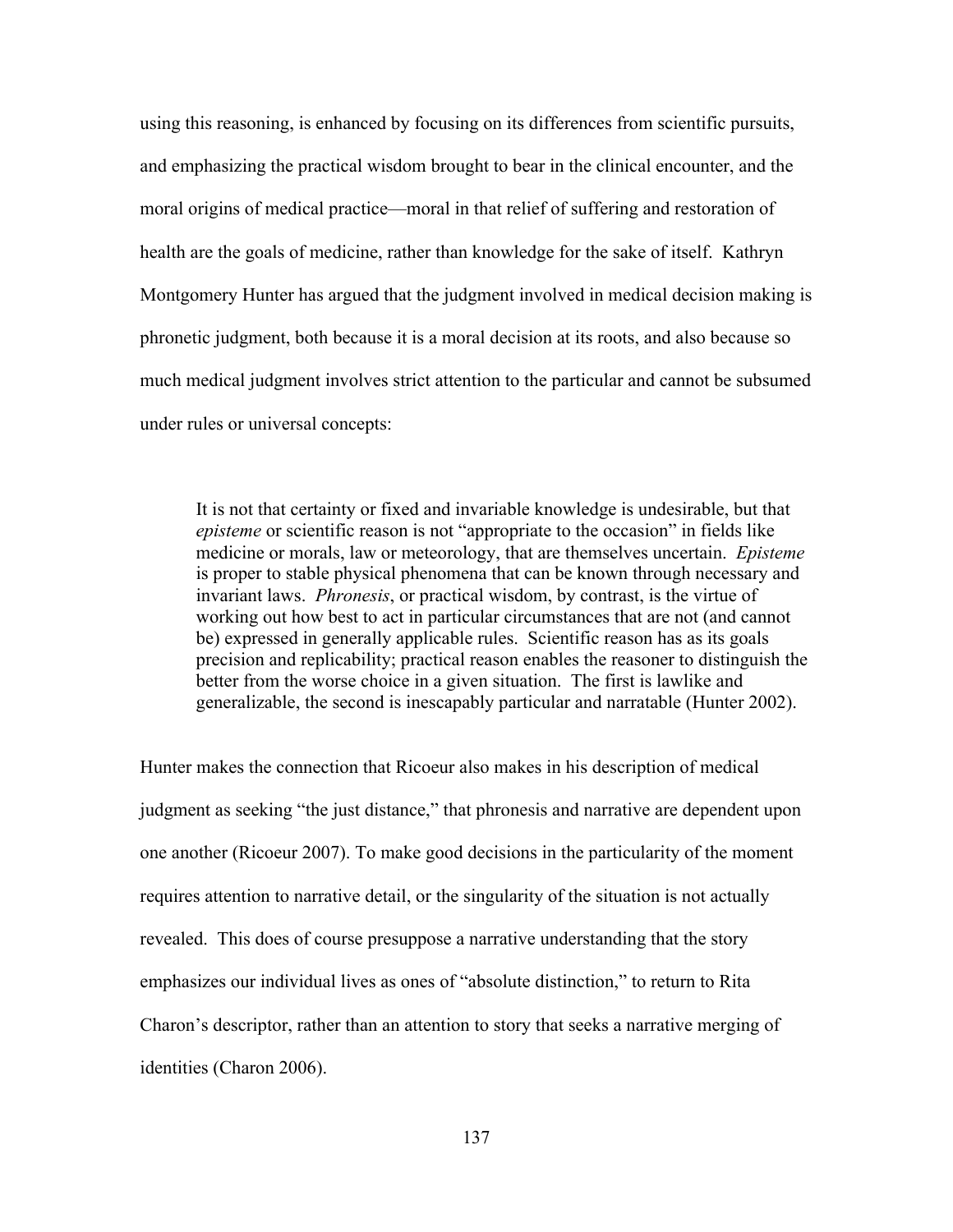Critics of viewing medicine as a phronetic activity point to Aristotle's own description of medicine as *techne*, an art that produces a product, health, rather than an activity that is an end in itself, which is part of his definition of phronesis (Waring 2000). While it is clear that Aristotle did not regard medicine as phronetic, others have argued that this reflects his own lack of appreciation for the moral aspects of medicine and the complexities and vagaries of diagnosis and treatment. To return to Eric Cassell's story of the elderly man with pneumonia (Chapter III), if medicine is understood as *techne,* then the diagnosis of pneumonia and treatment with antibiotics fulfills the role of the physician (Cassell 1979). But the phronetic physician sees more than pneumonia, and her treatment addresses the particular circumstances: the grief, malnutrition, and housing conditions that all contributed to *this* pneumonia in *this* person.

Duff Waring argues that applying phronesis to medicine represents too liberal an appropriation of the term (Waring 2000). Fredrik Svenaeus responded to Duff by arguing that it is Aristotle's sense of medicine that may have been too limited, and that Aristotle's use of *techne* at times clearly overlaps with his use of phronesis (Svenaeus 2003). For example, Aristotle does seem to appreciate that medicine requires experience and attention to the particular to be practiced well:

If, then, a man has the theory without the experience, and recognizes the universal but does know the individual included in this, he will often fail to cure; for it is the individual that is to be cured (Barnes 1984).

Medicine requires *techne*, but although Aristotle opposes techne and phronesis, the good physician clearly utilizes both.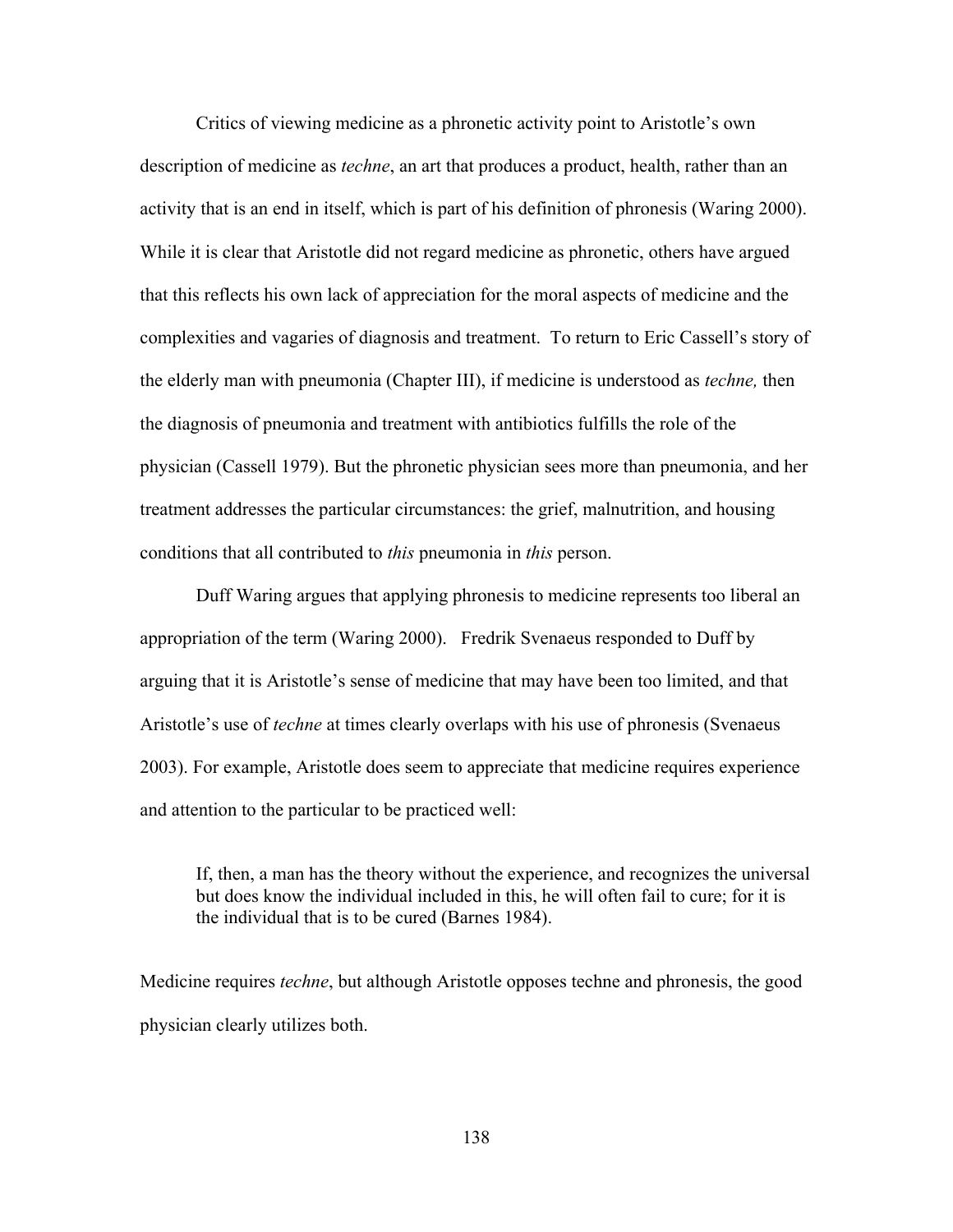## Diagnosis

Kathryn Montgomery Hunter alternatively describes the diagnostic process as phronetic, hermeneutical, and narrative in *Doctor's Stories*: *The Narrative Structure of Medical Knowledge* (Montgomery Hunter 1991). This work is significant in that diagnosis would seem to be the least phronetic activity that physicians perform. Placing the particular illness within a taxonomy of disease appears to represent the precise meaning of *techne—* understanding the individual by way of knowledge of the universal.

Hunter undermines the simplicity of this schema without ever completely refuting that medicine at times does bear resemblances to, and is reliant on, basic science. But just as phronesis is the practical knowledge of determining the best action in a particular circumstance, the physician does not seek diagnosis for the sake of knowledge, but rather to guide therapeutic action. The diagnosis is not an end in itself; it is the beginning of, or transition to, the treatment. Although patients can be frustrated by a lack of clear diagnosis, a diagnosis that has no treatment is an unsatisfactory result for patient and physician alike. The stark division between treatment and diagnosis is also false for two reasons. As Hunter explains, a diagnosis is often an educated guess that allows the move to treatment, which may, depending upon the result, alter the understanding of the diagnosis. This interpretative circle may play out several times before a satisfactory diagnosis and treatment are finally arrived upon. So the diagnosis is neither fixed prior to, nor independent of, treatment and response to treatment.

To place the practice of medicine firmly in the arena of *techne* is also at odds with a current understanding of disease. Hunter argues that seeing disease entities as "objects in nature" ignores the substantial evidence that points to the concept of disease as a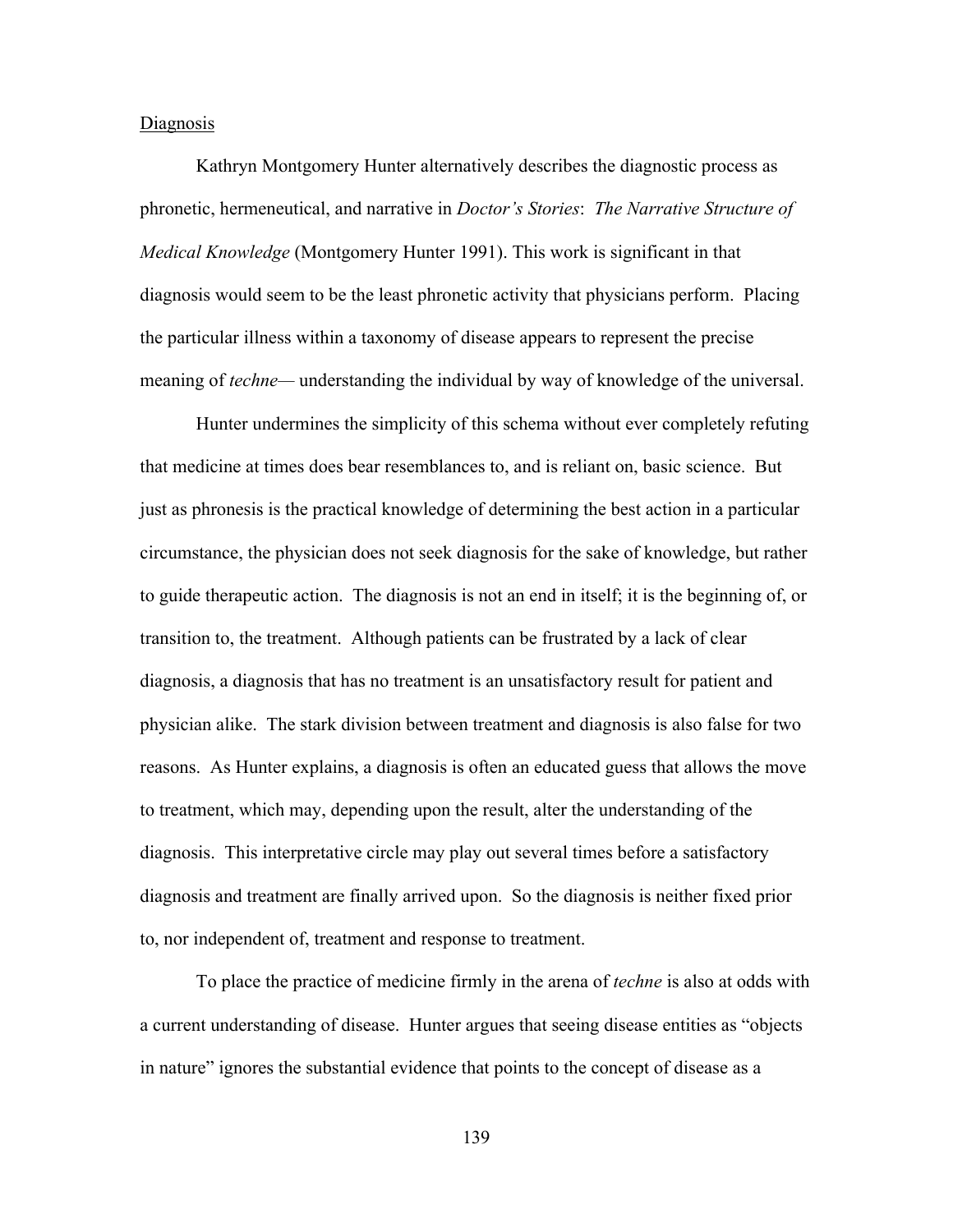schema of useful generalizations, not an independent reality that medicine discovers (Montgomery Hunter 1991). The "ontologists," those who see disease as having a reality apart from our classification, persist because their concept of disease is useful, even if it has been undermined by further research:

The apparent triumph of ontology, following the development of germ theory later in the century and abetted by the practical demands of medical education and daily practice, is rather like the persistence of Newtonian physics in daily life: except in special cases the old generalizations work. Whether patients or physicians, we tend to ignore much that our reified concept of disease does not account for, and, although the cultural determinants of disease are well known, we live—and physicians practice—as if diseases were objects in nature (Montgomery Hunter 1991).

The move from diseases as fixed entities to loose categories shifts further the practice of medicine toward a phronetic practice. But in the sense that diagnosis is never the end of medicine, only a part of the art, even when diagnosis is simple, straightforward, and points to a real entity such as pneumococcal pneumonia, medicine remains phronetically practiced. Although a particular diagnosis may yield a particular treatment most of the time, no diagnosis leads lockstep to one treatment. Pneumococcal pneumonia responds most of the time to antibiotics. But in one instance I remember well from medical school, it led instead to a discussion between the ninety-two-year-old rancher and his physician about whether it was "time to go." Rather than antibiotics, he received comfort care, and died peacefully a short time later from a potentially treatable disease. The "good" in this circumstance is, in a certain sense, largely undetermined by diagnosis. The patient was an elderly man, a widower, who had lived a good life and who now faced a serious illness. Regardless of the specific diagnosis, the patient and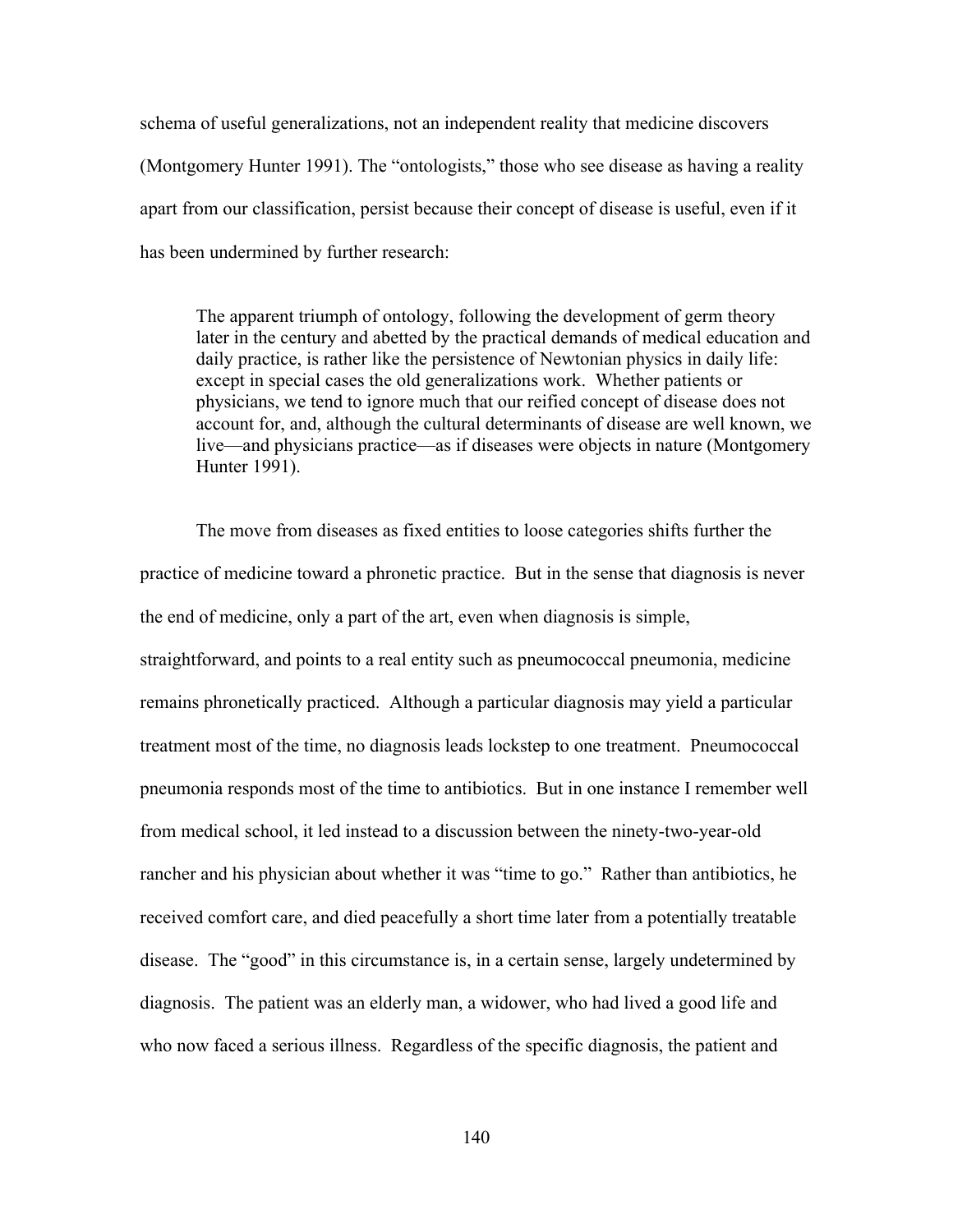physician would have arrived at a similar plan. He was not going to struggle against any life-threatening illness; he was ready to die, and the treatment plan was comfort, not cure.

There is also the issue of how specific a diagnosis needs to be, and when a diagnosis need not, or should not, be obtained prior to moving on to treatment and management issues with the patient. Frequently, gynecologists treat benign menstrual bleeding either medically or surgically without ever reaching a diagnosis. Patients are often troubled by physicians' inability to explain why their periods are abnormal. However, given that the treatment options do not necessarily change with a more specific answer than benign menstrual bleeding, pursuing a more specific diagnosis only delays treatment, which does not benefit the patient. In the case of abnormal menstrual bleeding, there are two diagnostic questions that need to be addressed, first, establishing that the bleeding is not caused by a gynecological malignancy, and second, determining whether there are any large anatomic abnormalities of the uterus that would change the treatment options. Once these questions have been answered, it is usually most fruitful to move to a discussion of treatment options with the patient.

There are many similar examples in medicine, where diagnosis need not yield a specific disease before the clinician moves on to treatment considerations. It is an axiom in medicine that if answering a question yields no new options, then the question need not be answered. This can be frustrating at times for both physicians and patients, but the wisdom of this is also borne out by considering that diagnostic testing is never wholly without risk. A woman with chronic cyclic pelvic pain has a seventy percent chance of having endometriosis identified if a diagnostic laparoscopy is performed (a surgery that places a scope into the woman's abdomen and pelvis to examine the exterior surfaces of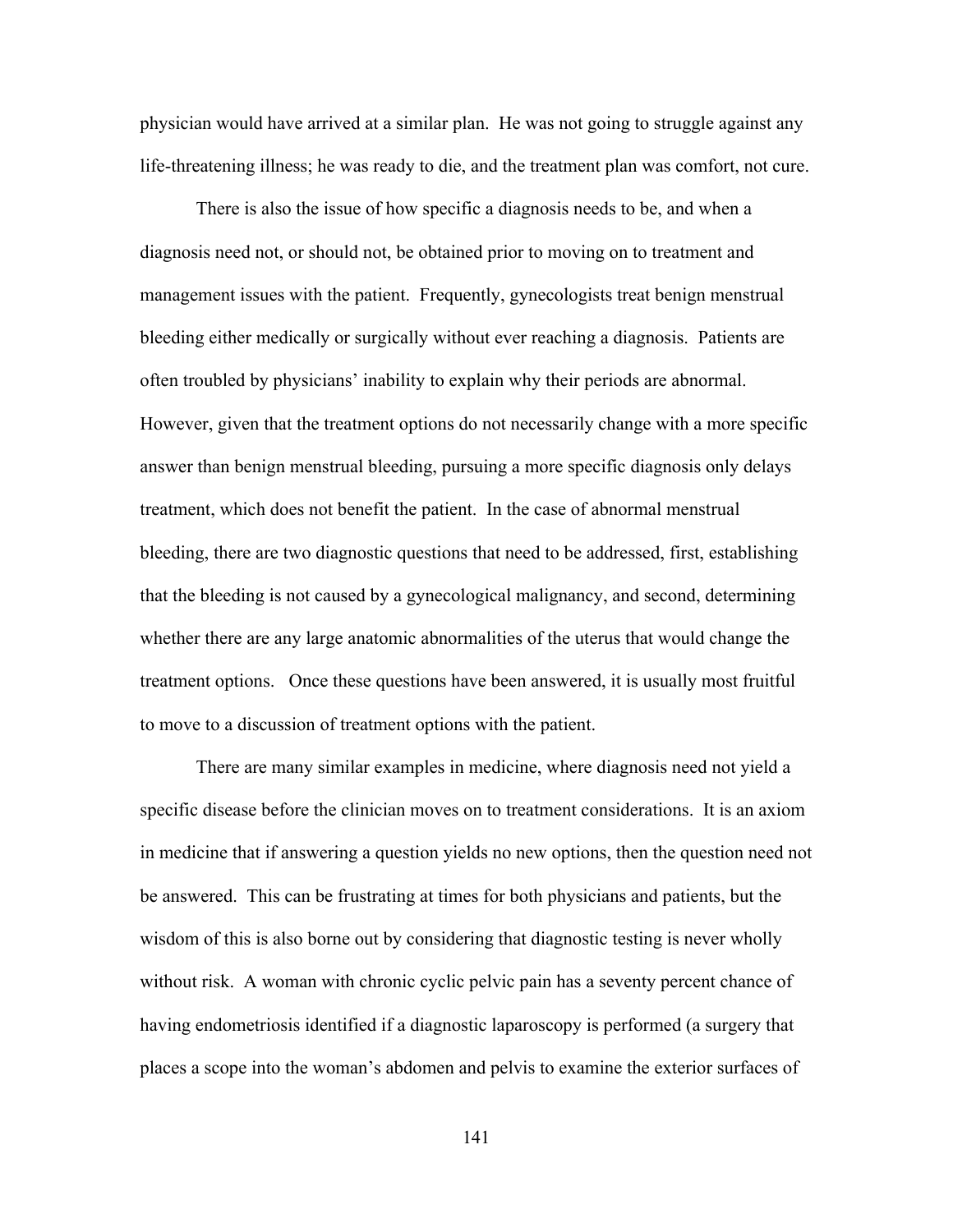the uterus and ovaries). But laparoscopies carry a surgical risk, and if the woman responds to medical therapy, there is in most cases no benefit to making the diagnosis. Returning to the axiom that the options must change for a procedure to be worthwhile, the medical therapy that is working will remain the correct therapeutic option, whether she has endometriosis or not. Laparoscopy becomes justified when a nonspecific medical therapy does not work, because then the surgery may be therapeutic by directly treating the medically unresponsive endometriosis, or may yield a new diagnosis that needs a different therapeutic modality.

Too much attention to diagnostic specificity not only potentially delays treatment, it may also actually harm patients by subjecting them to excessive testing, much of which carries direct or indirect risks. Even a test with no risk in itself carries risk if an abnormal result will be evaluated by another test that then carries risk.

Montgomery Hunter is correct in differentiating medicine from science, and remembering the end of diagnosis is one example of this. The goal of diagnosis is not knowledge for its own sake; it is having a response that can guide therapy and answer questions of prognosis. Sometimes this answer is a specific disease, sometimes it is a range of disease possibilities, and sometimes it remains quite open. The joke of dermatology is that an actual diagnosis is rarely necessary, "if it is wet, dry it. If it is dry, wet it."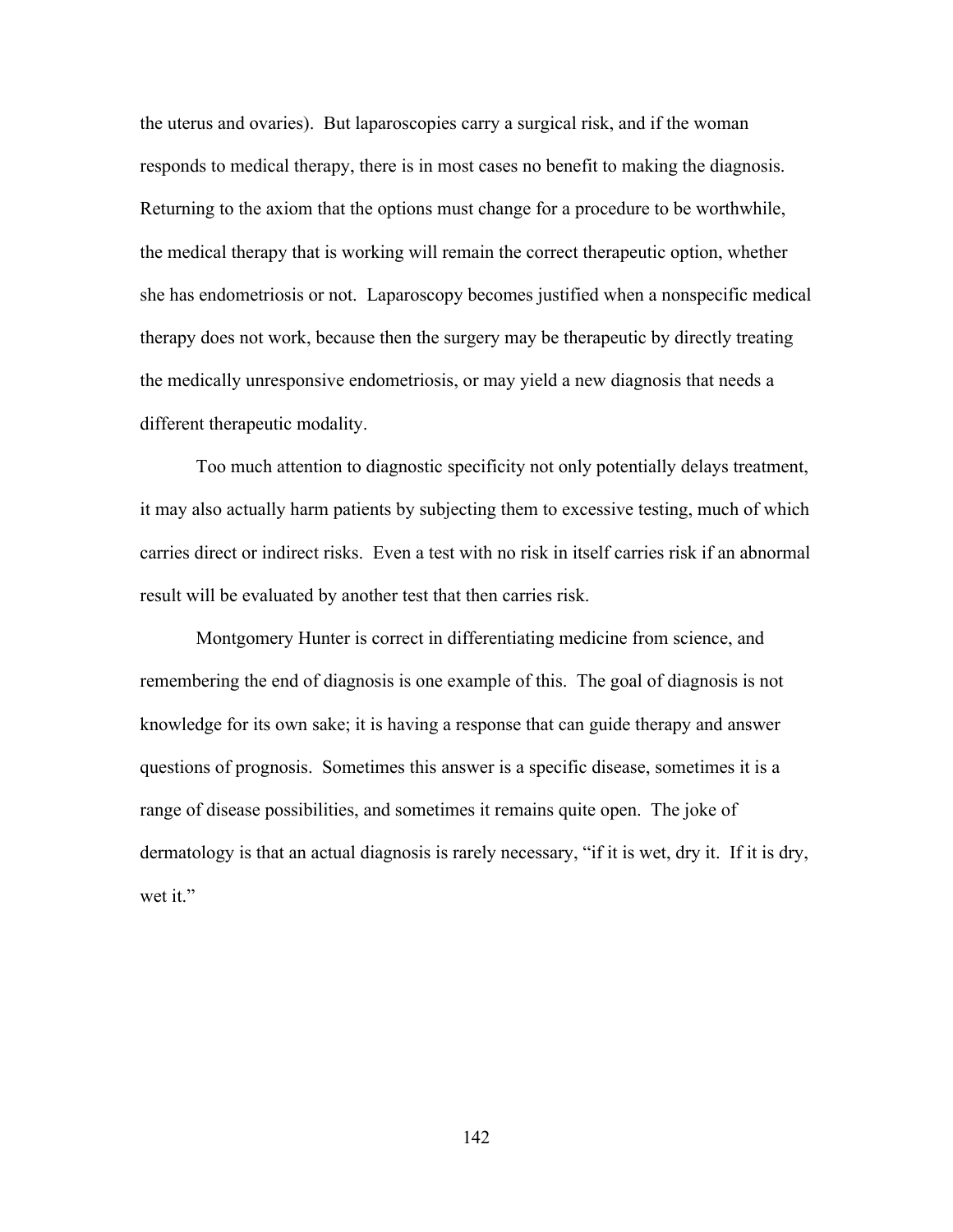## Treatment

Edmund Pellegrino and David Thomasma dissected the phronesis of medical judgment into three questions: what can be wrong, what can be done, what should be done? (Pellegrino and Thomasma 1981). The first question addresses the diagnostic issues of judgment, but the next two are both therapeutic questions. While these two therapeutic questions are undeniably different, it is the second question that requires phronetic judgment, and it is here that narrative attention and phronesis can be so critical. Although physicians are not uniform in this regard, most physicians only offer treatment options that they believe to be appropriate for the specific circumstances of the patient situation. This is precisely what Robert Veatch argues physicians should not do, because the medical values and decision-making algorithm remain opaque to the patient (Veatch 2009). The patient is presented with choices that represent a series of decisions already made by the physician about risks and benefits individualized to the particular patient.

While Veatch sees this as problematic, I regard it as both inevitable, and actually a desirable aspect of medical care. That is, patients expect physicians to filter choices for them, and give them the options most likely to be successful, well tolerated, and appropriate for their individual lives. Here is where medicine benefits most directly from narrative attentiveness: individualization of choices can only occur when the patient has become an individual, with a story, family, career, and values that the physician appreciates. Here also is where medical judgment needs to be hermeneutical, circling recursively between the patient's story and the problem at hand. Although the physician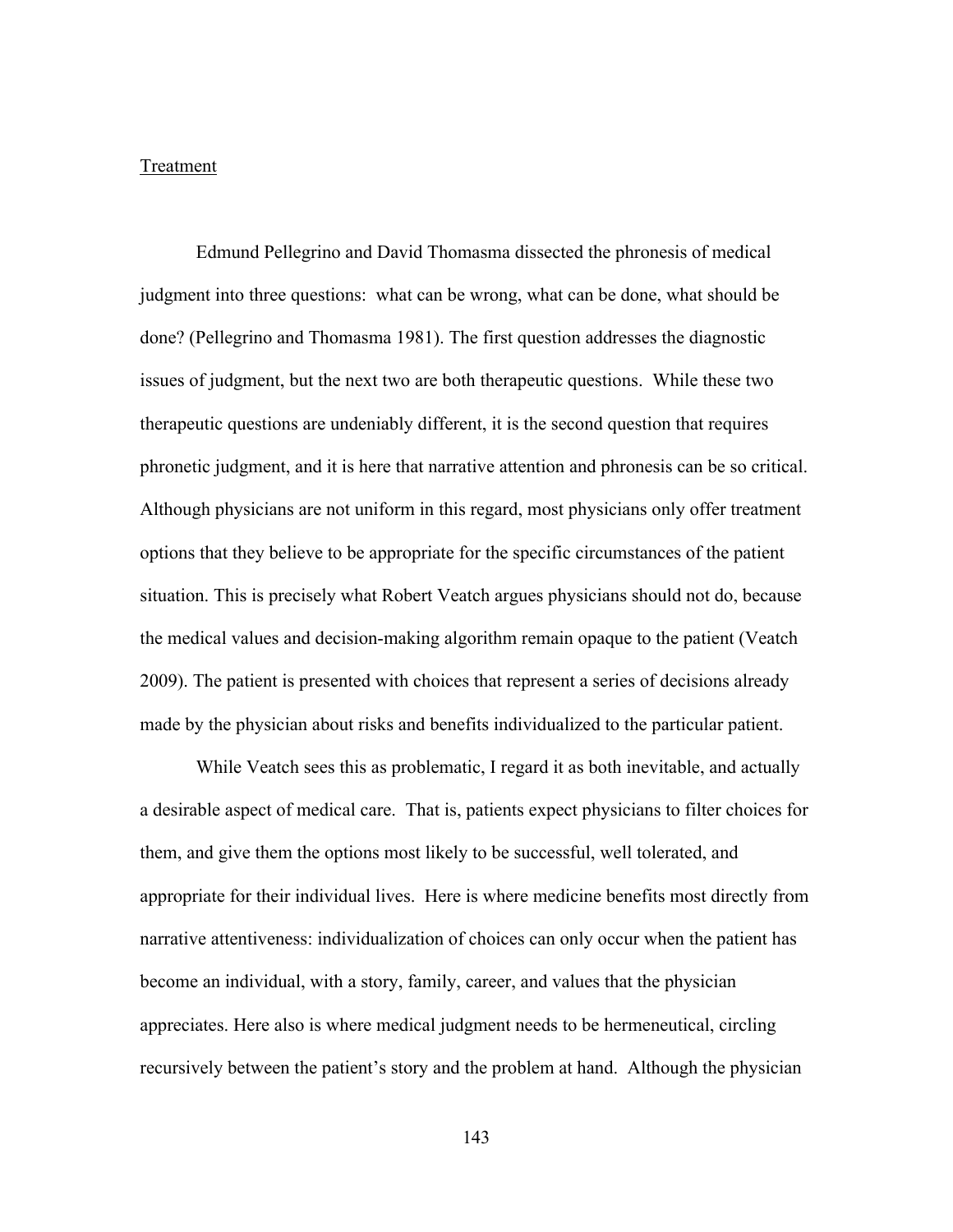can justifiably first filter the choices offered the patient based on both medical knowledge of the problem and narrative knowledge of the patient, the physician needs to present the remaining choices to the patient, and engage her in a discussion involving which option is actually best for her.

Simon Whitney and Laurence McCullough defend these "silent judgments" that occur prior to the presentation of options to patients even within an autonomy- based model of shared decision making (Whitney and McCullough 2007). They argue that physician judgment precedes the shared process between patient and physician where options are then discussed and chosen. They give a compelling example of their thinking that bears repetition and discussion. They argue that it is completely appropriate for a physician to withhold any discussion of isotretinoin to a young, sexually active teenage girl with severe acne who has had two unintended pregnancies in the last year, despite prescription contraceptives. Isotretinoin is an extremely effective antiacne medicine that can cause severe birth defects if the woman conceives a pregnancy while taking it. While she would potentially benefit greatly from the drug, they argue that the physician has enough history to realize that she cannot be trusted to reliably prevent pregnancy.

This raises several important issues. Patient rights advocates could argue that the physician misses an opportunity to explain why she feels uncomfortable prescribing the medication for her, and then seek to form a compact that would allow future use if certain conditions are met (such as a year without any further pregnancies, or the placement of an indwelling contraceptive such as an IUD or an implanted contraceptive that requires no patient compliance once it is in place). But it is also true that such an approach could backfire in dangerous ways—it could undermine their relationship by seeming too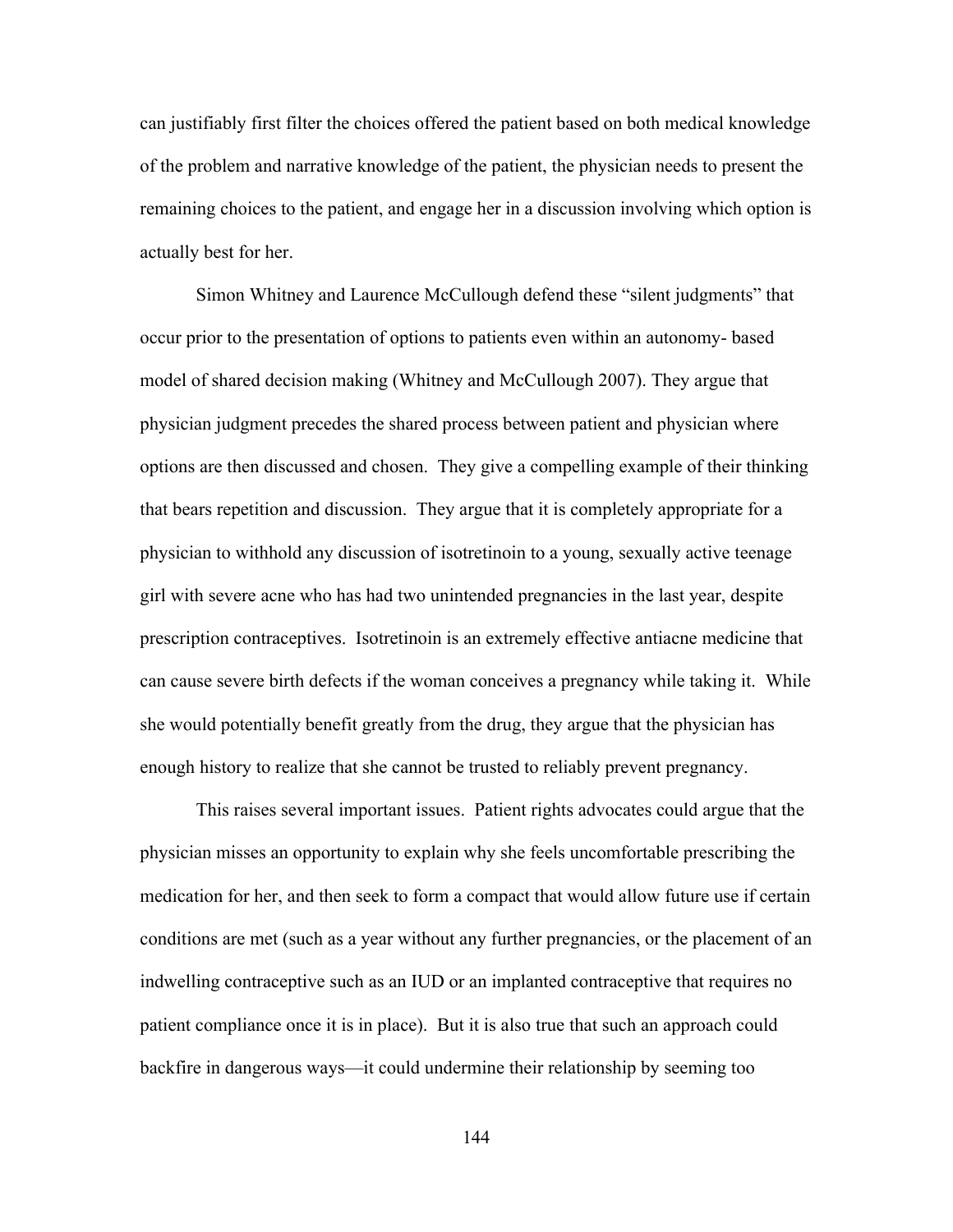parental, or it could even encourage the teenager to seek another provider with fewer scruples about prescribing the medication. Whitney and McCullough justify this filtering process based upon "professional integrity," but it is equally clear as they discuss their reasoning that it also relies on a detailed knowledge of patient history that comes from narrative attentiveness:

There is another possibility. Perhaps this young woman is so irresponsible and impulsive that the physician judges that she is not currently capable of undertaking reliable contraception and that a conversation about this aspect of her life would not educate or inform her. If this is the situation, it would be irresponsible to prescribe isotretinoin, and there would be no ben5efit in discussing it. This silent decision is noteworthy in that the physician, after considering this individual patient's circumstances, does not disclose the reasoning or invite the patient to participate in the decision, which is the opposite of what strong advocates of shared decision-making would regard as good clinical practice. However, the physician's choice is forced by the catastrophic consequences of an isotretinoinaffected pregnancy. The consequences fall primarily on a future child who cannot consent and to whom the physician has a professional obligation to protect from such harm. A physician must withhold isotretinoin if there is serious doubt about a patient's ability to avoid pregnancy and the far-reaching and irreversible teratogenic effects of this medication. In this case, the patient's maturity and capability of changing her behavior is the determining factor.

Clinical decisions are regularly affected by the physician's estimate of the patient's ability and intentions to follow medical advice and avoid predictable and undesired consequences. (Whitney and McCullough 2007)

This case illustrates Pellegrino and Thomasma's point about the difference between "what can be done" and "what should be done" (Pellegrino and Thomasma 1981). Although I argued in Chapter IV that presuming too much knowledge of a patient through narrative medicine has the potential for overreaching, and even a return to paternalism justified in this knowledge, Whitney and McCullough are correct in their assessment that this case does not represent paternalism, but rather that it exhibits good physician judgment grounded in knowledge of the patient history. While they may be missing the possibility of first discussing the patient's willingness to use an implanted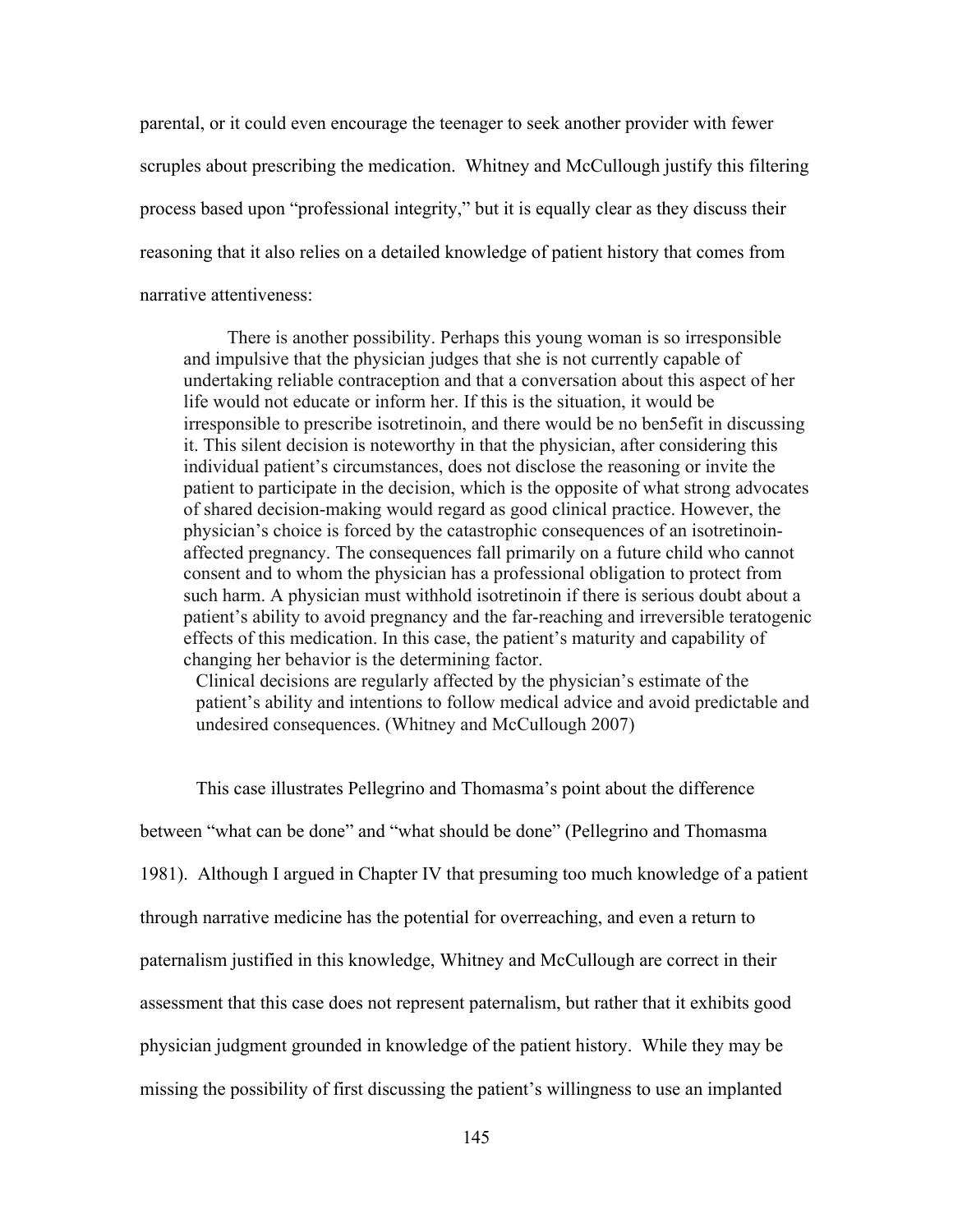contraceptive, and then discussing isotretinoin only if she first agrees to effective contraception, their overall reasoning is both sound and justified. To offer isotretinoin to an impulsive teenager with a record of contraceptive failure is to honor patient autonomy over patient well-being, and to ignore what the narrative is telling you about her life so far. But just as we always may live beyond our narrative, to paraphrase Pritchett, the possibility of a future time where isotretinoin could be discussed must still be held open.

The distance metaphor of Ricoeur is wholly apt here, because there is a continuous spectrum of possibilities for this interaction between two poles of decision making that should generally be avoided. At one end is physician paternalism, presuming too much knowledge of how the patient thinks, the worry expressed in the last chapter. In the case above, while isotretinoin may not be offered, the physician should still be discussing the other, more appropriate options for the patient's acne. At the other end is classical shared decision making in which the physician presumes nothing about the patient and merely offers options without truly engaging the patient as a person. This would include offering isotretinoin, even though it poses great risk to a developing fetus if she becomes pregnant. Here, the physician ignores what narrative has provided, and uses no judgment prior to the shared decision making. The choices offered are generic, the same set offered to any patient with the same diagnosis. The biomedical model, which discounts the importance of individuating detail, encourages an approach in which each disease or pathology yields the same set of treatment options.

These three failures, or extremes, presuming too much about the patient, presuming too little, or failing to engage the patient as an individual, fit well with Ricoeur's metaphor of the "just distance," and the necessary connection between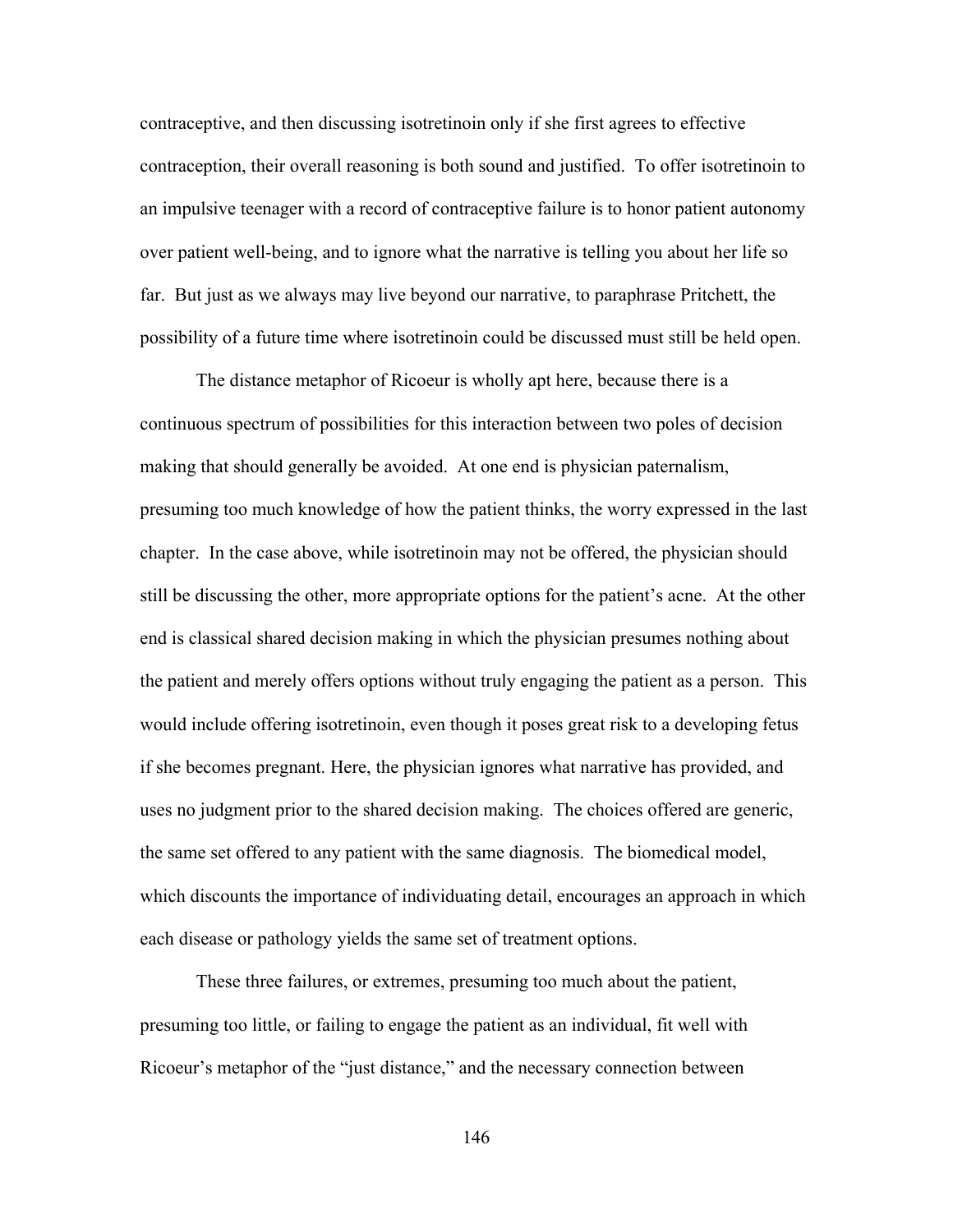phronesis and narrative becomes equally evident. Without narrative, phronetic judgment has no individual detail upon which to act. Without phronesis, narrative loses relevance in the clinical encounter except as evidence of physician care. Together they function to establish where the conversation should begin, and what choices should be offered and discussed.

## Decision-Making Support

So far, this account of the clinical encounter has proceeded from diagnosis, to physician judgment or "silent decisions," to shared decision making, once choices have been filtered using phronesis and narrative. But there is a different type of judgment that comes into play within the discussion of treatment options with the patient. This is the judgment about how much support a patient, or patient and family, will require for making a good decision. The nature of the decision and the person making it are both important. Beauchamp and Childress point out that the complexity of a decision is actually distinct from the risks involved in the decision (Beauchamp and Childress 2009). Thus, it may be hard to choose between open- heart surgery or medical management of heart disease, because the risk of a wrong choice may well be death, but the information necessary to make the decision may be relatively straightforward. Many decisions are both complex and risky, but a patient may only be struggling with one aspect of the decision—the acceptance of risk, or the cognitive task of weighing medical details. To support a patient, without overriding her autonomous choice, requires ascertaining where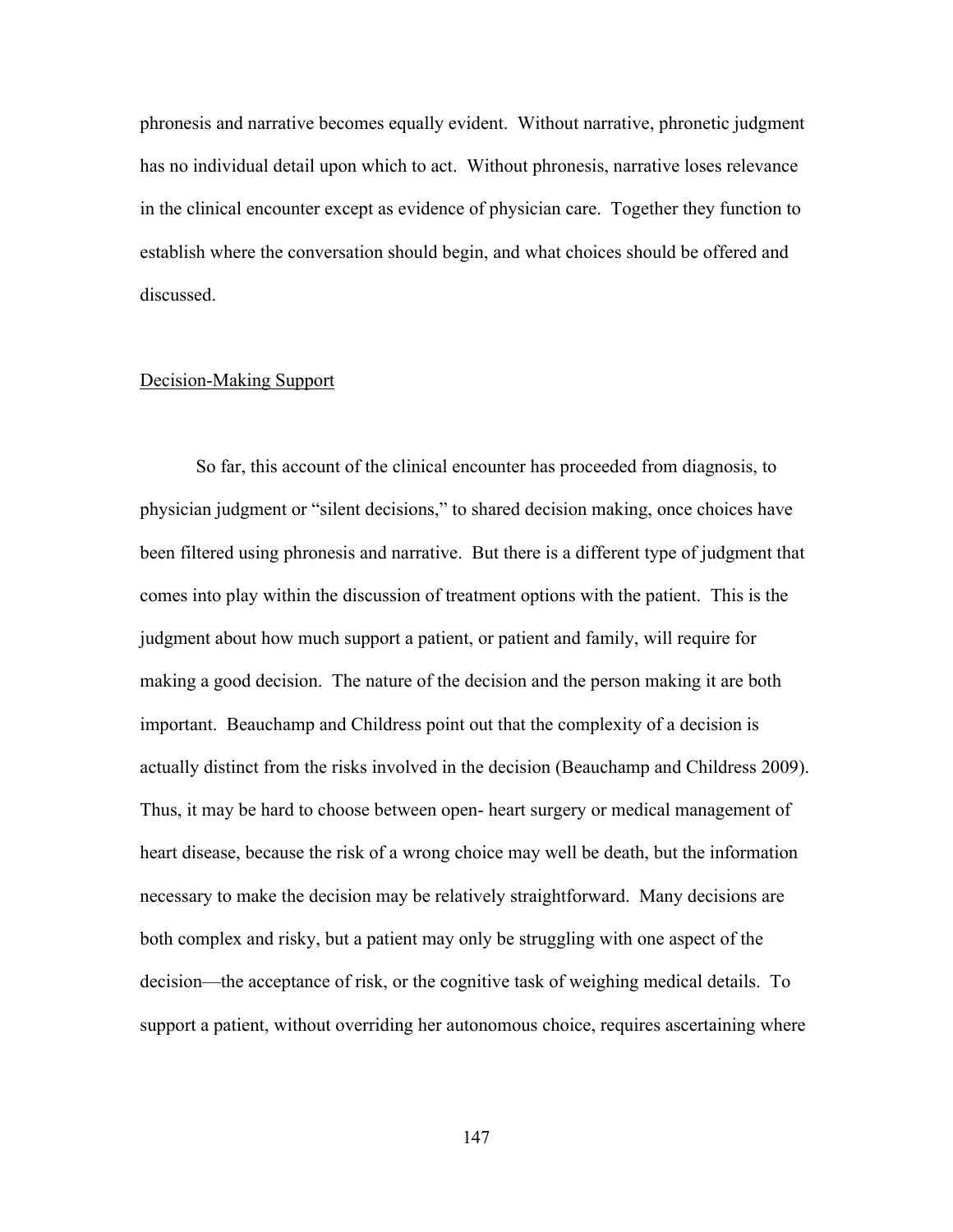support is needed, and how much assistance is needed to arrive at a decision. Narrative helps with both aspects of this task.

The patient who sees herself as "in control" and detail oriented may need more detail and more information, whereas a patient who tends to make decisions at a more intuitive level may want less detail and a more emotionally responsive approach to decision making. Elsewhere, I give the example of helping an elderly, schizophrenic woman decide among surgical options by recalling her own statements regarding fear of pain and dependency (Qualtere-Burcher 2009). Although Hardwig is correct that we do not always know ourselves as well as we think we do, and we do not always present ourselves honestly to others, using the narrative detail obtained in the clinical encounter to determine how much and what kind of support a patient needs in decision making is certainly a better approach than withholding support out of fear of influencing a patient choice (Hardwig 1997). Patients often ask what their physicians would choose if the decision was theirs to make. Although I was taught to avoid answering this question in medical school, because the answer could have too much influence on the patient's thinking, I have at times answered it when I thought it could be helpful. On one occasion, I told a patient that I would not choose surgery to investigate a probably benign pelvic mass because I would fear the risk of surgery more than the small risk of cancer posed by the mass. My opinion clearly did not unduly or wrongly influence her, because she then chose to have surgery. Furthermore, she said my answer clarified her thinking because she realized that, unlike me, she feared cancer more than surgery. While my answer was helpful in this instance, I would have declined to answer if I felt that she would have taken my answer as her own, rather than an example of how I would weigh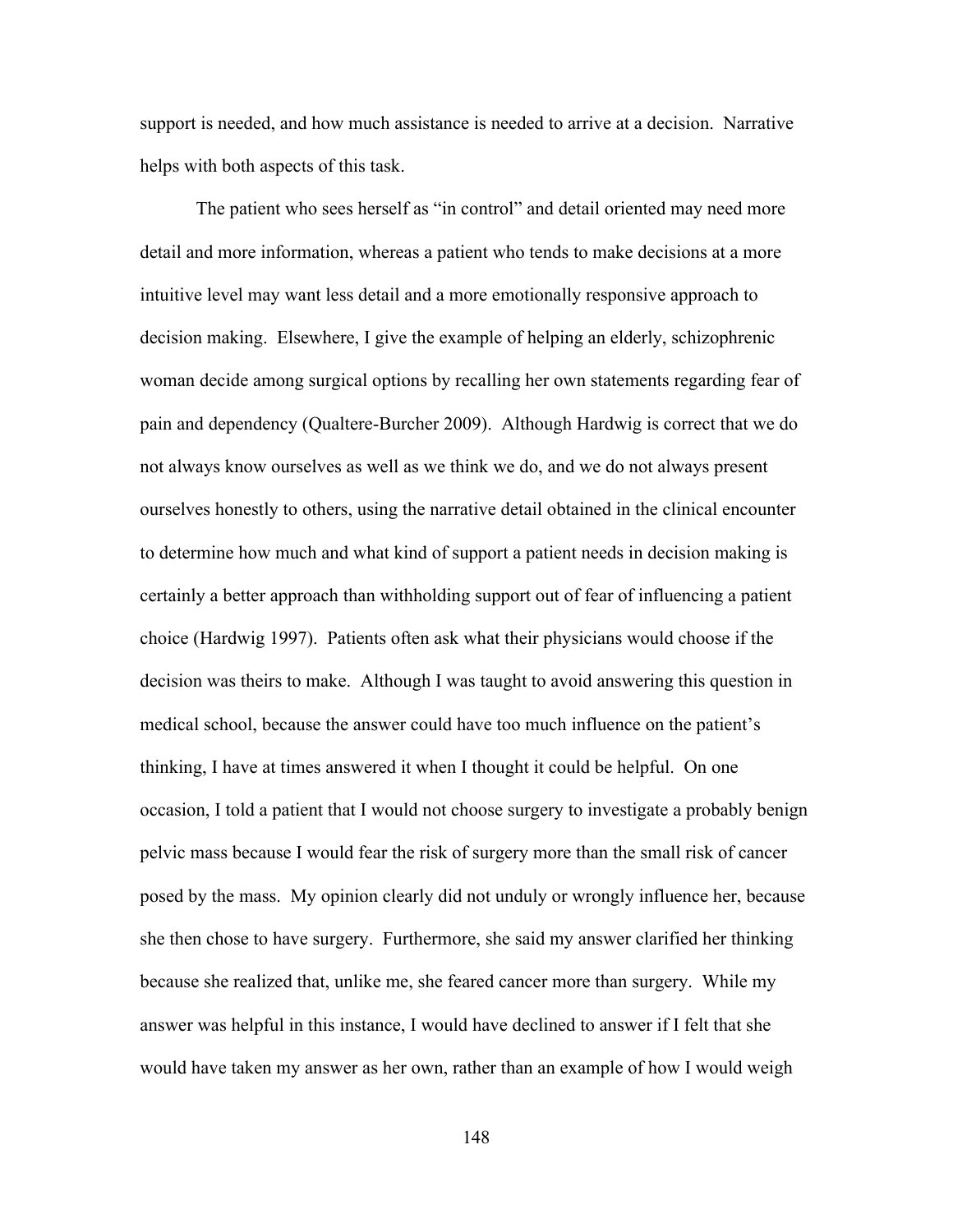the decision. But I knew her to be a strong, intelligent woman whose problem was not cognitive or related to lack of information. Her issue was how to weigh two risks, both significant—the risk of cancer and the risk of surgery—and yet quite different.

Authors who support the autonomy principle have correctly argued that support of patient decision making need not violate patient autonomy. In fact, support may lead to autonomous choice that may have been otherwise impossible. Still, this example underscores the importance of narrative as a tool necessary to provide meaningful support (Beauchamp and Childress 2009). Support must be personalized, informed by narrative, and with phronetic judgment determining the nature and degree of support offered.

## Emotional Support

While I have emphasized that patients seek medical care to obtain relief of suffering and restoration of health, the relief of suffering must not be understood only in terms of medical treatment and cure. Ricoeur is empirically justified in his description of suffering as loss of relation with others, and with our own abilities (Ricoeur 2007). In one study of patients seeking primary care, over three quarters responded that physician empathy was the most important quality for a good doctor to possess (Mercer et al. 2005). Given a choice between a cold but excellent surgeon, or an incompetent but empathetic one, we would probably choose competence over empathy, but this study reveals how important emotional support is to patients seeking medical care. They are not simply seeking answers and cures. Many feel alone, and the presenting complaint has often separated them from their friends, family, and jobs. While they want to be reunited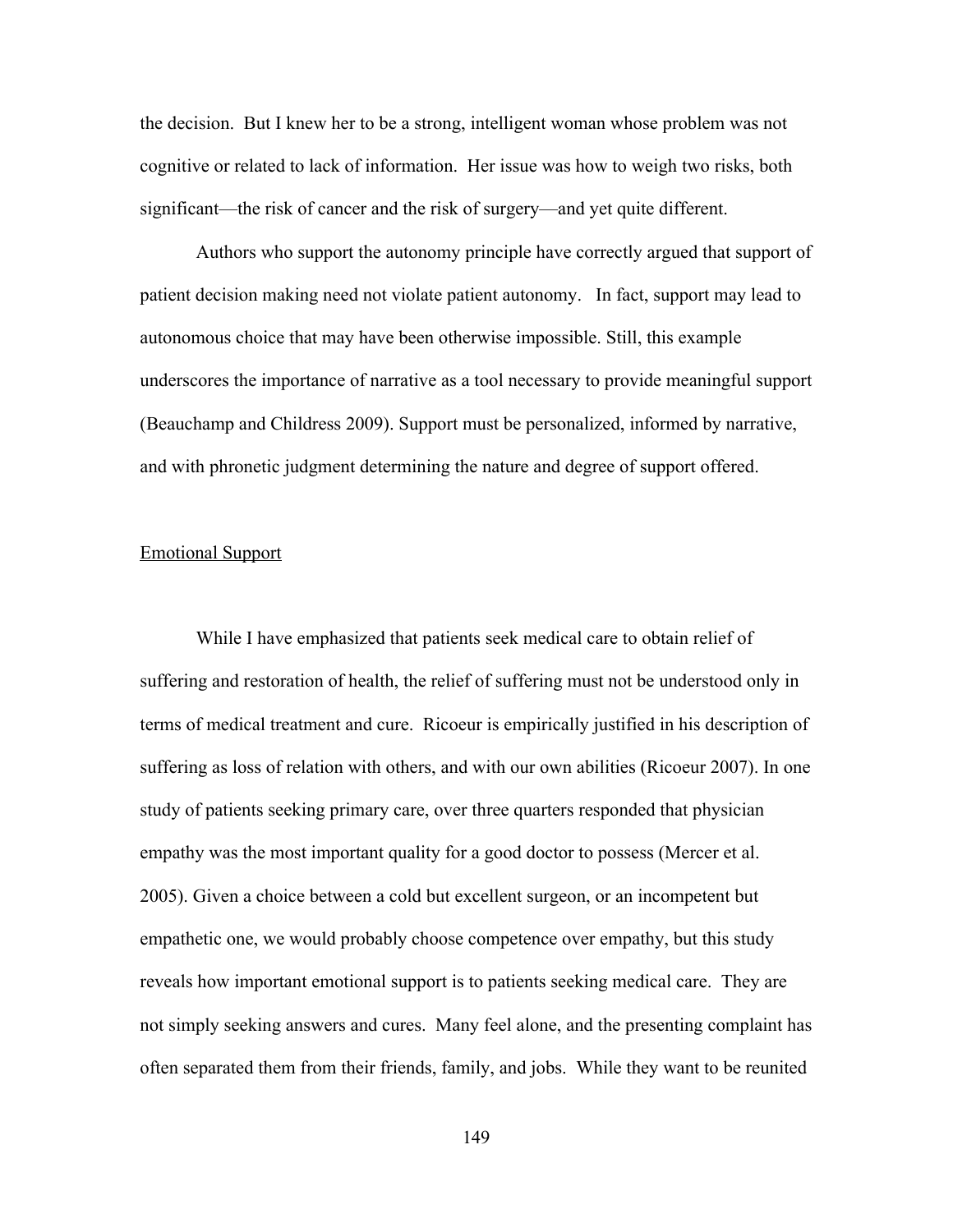with their friends and family, they also seek to feel less alone *in their illness*. This at face value seems like an unreasonable request to be made by the patient of the doctor; after all, the patient is alone in her illness—the doctor does not share it with her. But Ricoeur recognizes that at another level, the clinical encounter does represent a commitment to sharing the burden of illness, and creates a partnership with the common goal of relief of suffering and restoration of health:

On the one side is someone who knows what to do; on the other, someone who is suffering. This moat gets filled, and the initial conditions become more equal, through a series of steps beginning from each side of the relationship. The patient—this patient—"brings to language" his suffering in speaking of it as a complaint that includes what will become a descriptive element (a symptom) and a narrative one (an individual entangled in these details). In turn, the complaint becomes more precise as a request: a request for…(healing and, who knows, health and, why not, in the background, immortality) and a request to…(addressed as an appeal to some physician). To this request gets grafted the *promise* to carry out the protocol of the proposed treatment…

At the other pole, in passing through the successive stages of accepting a client, formulating a diagnosis, and finally offering a prescription, the physician makes up the other half of the path leading to that equalization of conditions…In this way, the caregiving agreement becomes a *covenant* sealed between two people against a common enemy, the disease in question. This agreement owes its moral character to the tacit promise shared by the two protagonists faithfully to fulfill their respective commitments (Ricoeur 2007).

This partnership is the first action that treats suffering by ending the "singularity" of suffering. But this is a partnership founded on a shared goal, even if the roles within the relationship are nonreversible. The patient needs the physician's skills and knowledge, but also hopes to feel support from the physician, *especially* when medicine offers no ready answer or cure. Physicians are only physicians because and when there are patients to serve, so there is mutual if not reciprocal need in the clinical relationship. While the exact nature of clinical empathy is a matter of much debate, and a discussion that is outside the focus of this work, there is no debate regarding whether empathy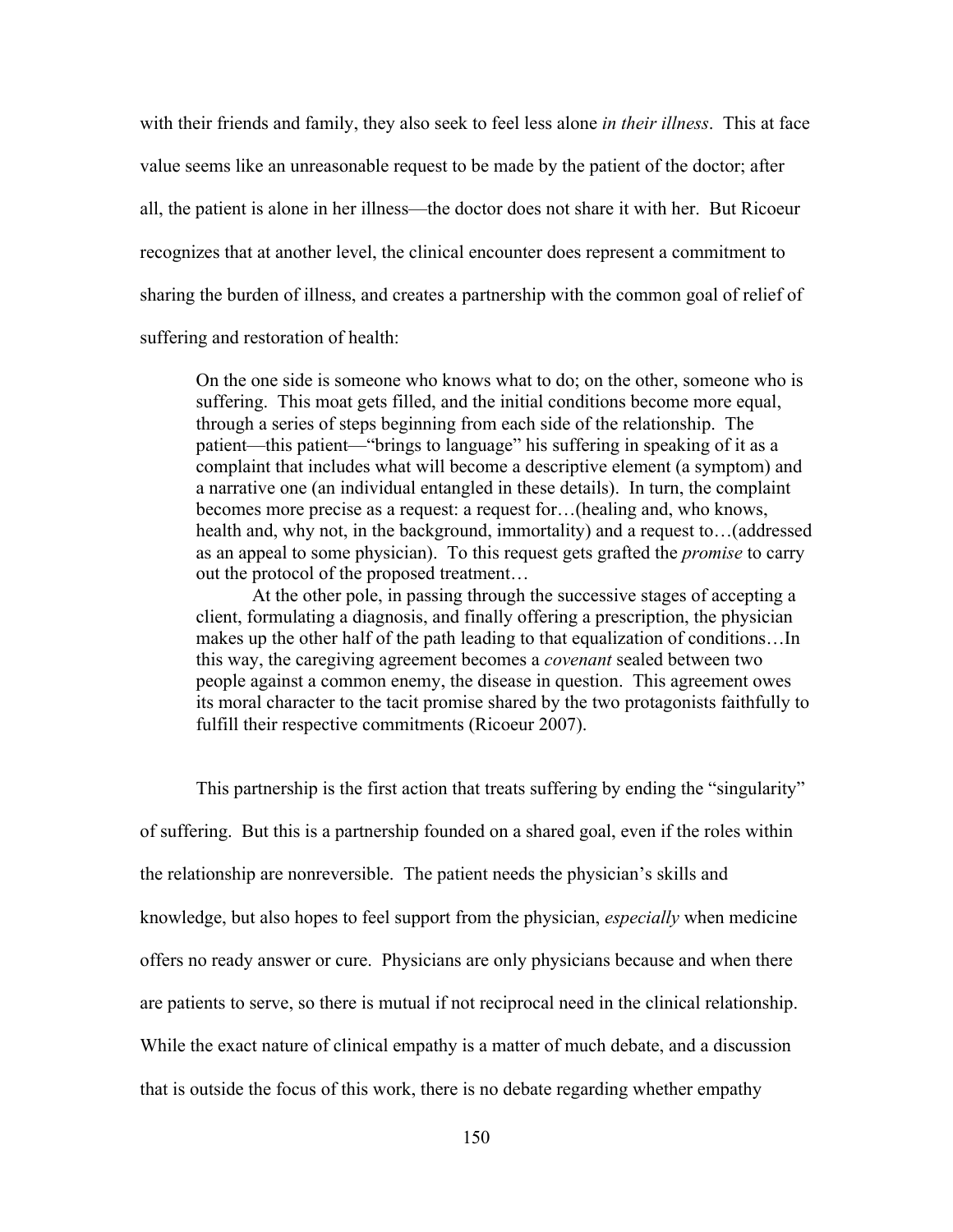exists. It would probably surprise many doctors to see how much patients desire and seek empathy from their physicians, but the role of empathy in the clinical encounter should not be assumed to be straightforward. That is, some emotional support is probably appropriate in most encounters, but the degree and type of support must vary, must be judged anew, in each encounter. Furthermore, there are at least two potential dangers to empathy that both need to be recognized and respected.

The first issue is creating dependence, rather than giving support that promotes return to independence. Patients with chronic illnesses can come to view their physician as part of their social circle, a friend of sorts. This is potentially detrimental to any progress if a patient believes that "getting better" can also mean losing the support the physician provides. Chronic pain patients often have limited social interactions, suffer from secondary depression, and can easily make their physician visits the center of their limited sociality. Providing meaningful emotional support while maintaining professional boundaries is a daunting task, but narrative plays a crucial role in getting the right balance. Knowing the level of support that a patient receives from family and friends, how this support is perceived, and how it is evolving with the demands placed upon it by the illness are all aspects that give light to the question of how much support truly benefits the patient.

But it is also too simple a response if physicians fear and avoid patient dependency. As Robert Bornstein has shown, patients with dependent personalities are often more compliant with treatment, and are better about seeking needed medical care (Bornstein 1998). Furthermore, patients that are critically ill are dependent by necessity,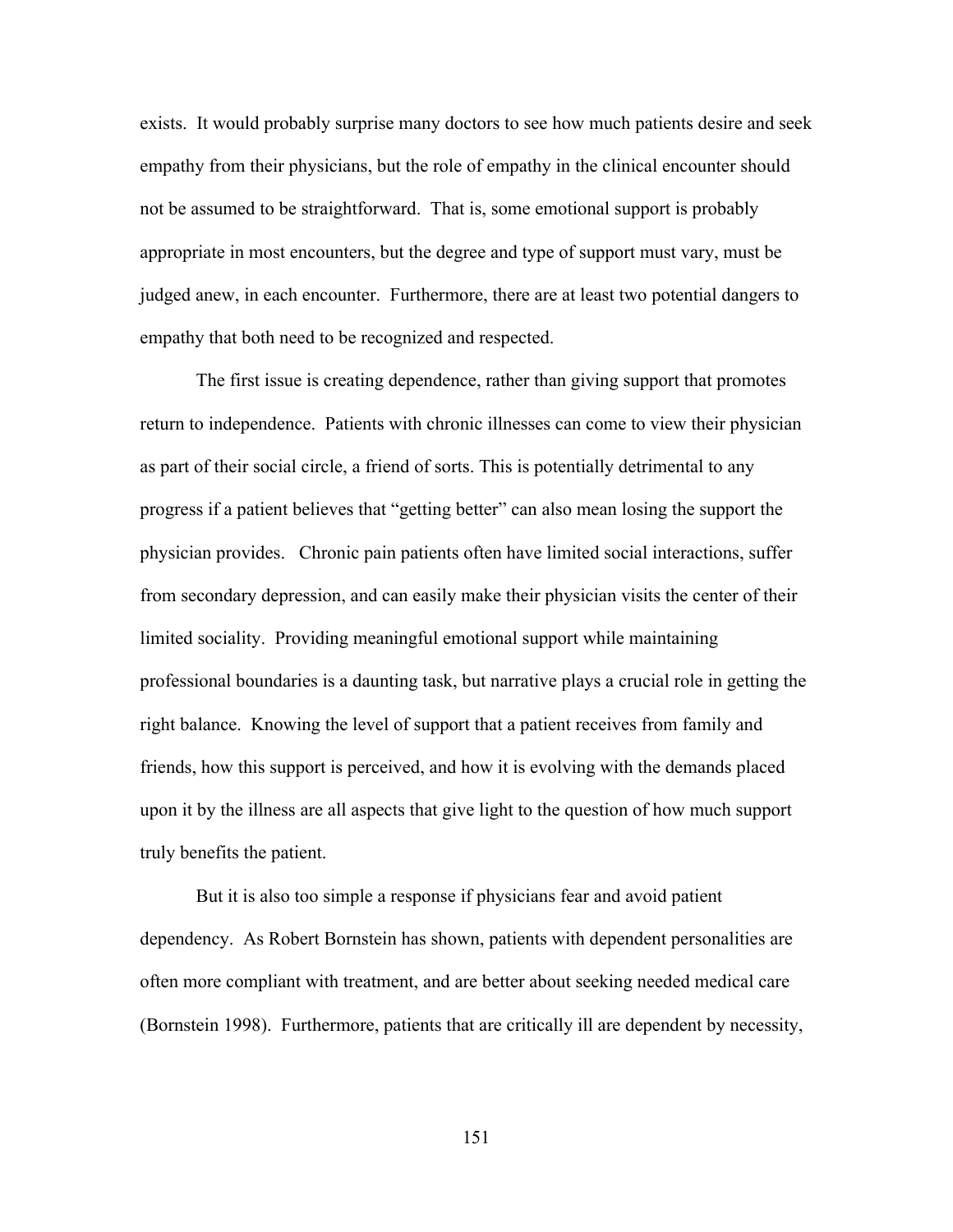and their dependence is directly correlated with their degree of illness. Ricoeur writes that physicians must recognize this and respond appropriately:

The caregiving agreement ideally implies a correspondence between two partners in this agreement. But the regression to a situation of dependence, once one enters the phase of serious treatments and situations that may be lethal, tends insidiously to reestablish the situation of inequality that was supposed to be set aside by the caregiving agreement. It is essentially the feeling of personal esteem threatened by the situation of being dependent that prevails in hospital. The patient's dignity is threatened not only at the level of language but by all the concessions having to do with the familiarity, the triviality, and the vulgarity of everyday relations between the medical personnel and hospitalized patients. The only way to fight against such offensive kinds of behavior is to return to the exigency at the base of the caregiving, that is to the associating of the patient with the carrying out of his treatment or, in other words, to the agreement that makes the physician and the patient allies in a common struggle against disease and suffering. I want to emphasize again that I am placing this concept of self-esteem at the prudential level, reserving the concept of respect for the deontological level (Ricoeur 2007).

Many of Ricoeur's words here are self-explanatory, but the end deserves additional explication. I take "associating…the patient with the carrying out of his treatment" to mean that the physician must continue to engage the patient, speak to the patient, as a partner in the struggle against illness, even if the patient is too ill or medicated to truly be making medical decisions. This stands in contrast to an autonomy model, in which the patient is engaged as a partner only when she is capable of this role. Ricoeur seems to suggest that the struggle against excessive dependency can include treating a patient as less dependent than she actually is. He justifies this not on a deontological level, which as described in Chapter II is where the principle of autonomy resides, but rather at a prudential level—the level of singular judgment founded in the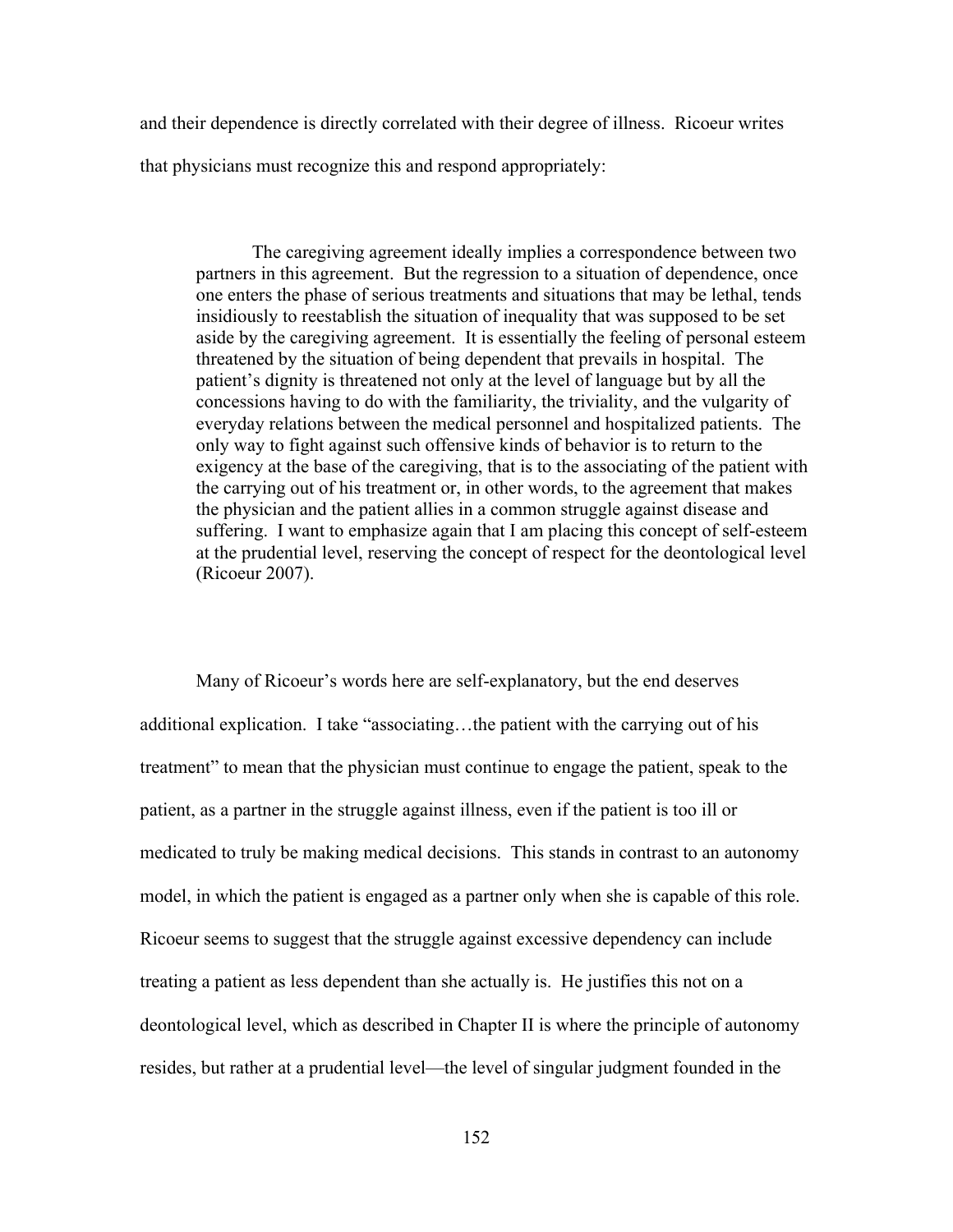encounter between two unique individuals. The significance of this is that he is arguing that it is not for the benefit of a universal principle that we must treat patients as persons, even when they may lack the capacity to behave as fully autonomous beings. We must remain partners with patients, so that we do not compound their sense of dependency when the circumstances are diminishing them in every other way.

The other danger of excessive emotional support or empathy for a patient is that too much emotional merging can impair physician judgment. This has long been the logic behind medical prohibitions against treating family or even close friends. A certain amount of detachment is necessary, even if physicians today have in general taken this too far. But physicians need to be careful not only of pre-existing relationships, because sometimes the clinical encounter produces strong ties that need to be guarded against as well. I am not referring to the pathological relations, such as becoming romantically involved with patients. Even the ordinary, seemingly healthy yet close relationship can impair judgment at times.

I took care of a couple with twins a few years ago. They were both scientists, and the pregnancy was the result of in-vitro fertilization—highly desired and sought after. They wanted a birth as natural as possible, and greatly feared a cesarean section. Their visits were often long and somewhat social, as we discussed everything from biology to car seats. When the mother went into labor, I hurried over to the hospital, anticipating a nice birth. Instead, I was greeted by a nurse warning me that the "tracing on Baby B did not look good." The monitor tracing of the second baby did look worrisome, but it had been a completely normal pregnancy up until then, and there was no reason to believe that the second baby could not tolerate labor. Furthermore, I reassured myself, fetal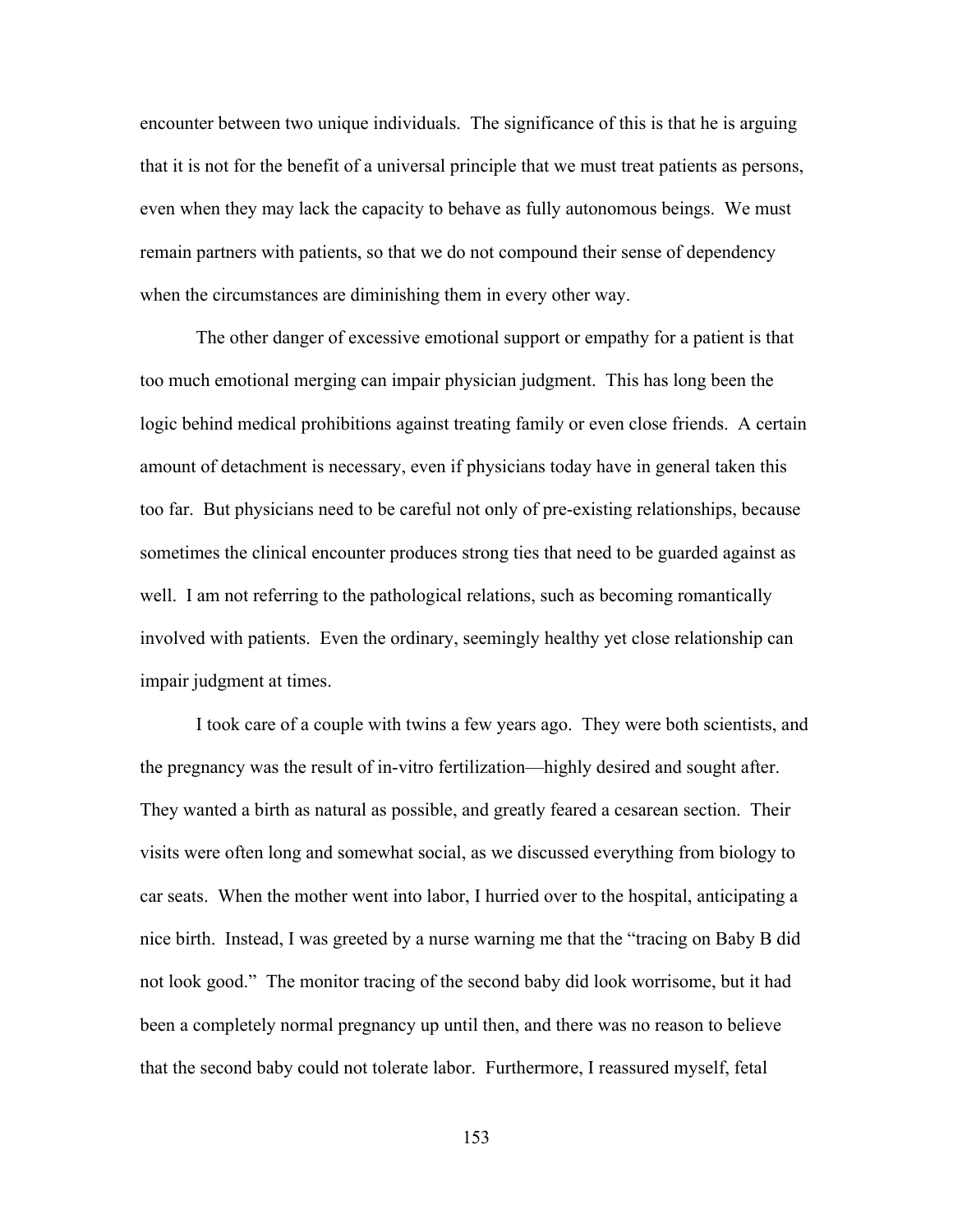monitoring has a high "false positive" rate; that is, many babies give worrisome tracings despite normal fetal well-being. But this tracing, as I looked at it more, was not just worrisome; it was a classically bad tracing that could not be ignored. I did eventually walk in and give them the news that it looked as if there were a problem with the second baby, and that we needed to do a cesarean section as soon as possible, but the decision was remarkably hard despite its straightforward nature. The second baby was depressed at birth although she recovered uneventfully, and the reason was also discovered: the placenta had started to separate prematurely from the uterus (an abruption). Medical decisions are often hard, and physicians often have to recommend precisely what the patient fears most.

While I am not suggesting that we cannot befriend our patients, we must be aware that there is both a potential risk, and cost, in doing so. Furthermore, if we reach a point at which we feel that we can no longer function with enough objectivity to render good care, then we must cease being that person's physician.

### Conclusion

As medicine expands its capabilities—especially the costly capability to keep more people alive, longer, with more debilitating conditions—institutional reform will always be a work in progress. No one should have any illusions about the capacity of institutional reform to bring about a renewal of generosity. It is the reverse: personal acts of generosity have the potential to affect the values that determine what goals are sought by reform. In clinics, at the bedside where it counts, a health care system is people touching each other. Everyone who touches anyone affects that person's healing, and affects the further demoralization of medicine—or its remoralization. In the moral moment of that touch, there is no system (Frank 2004).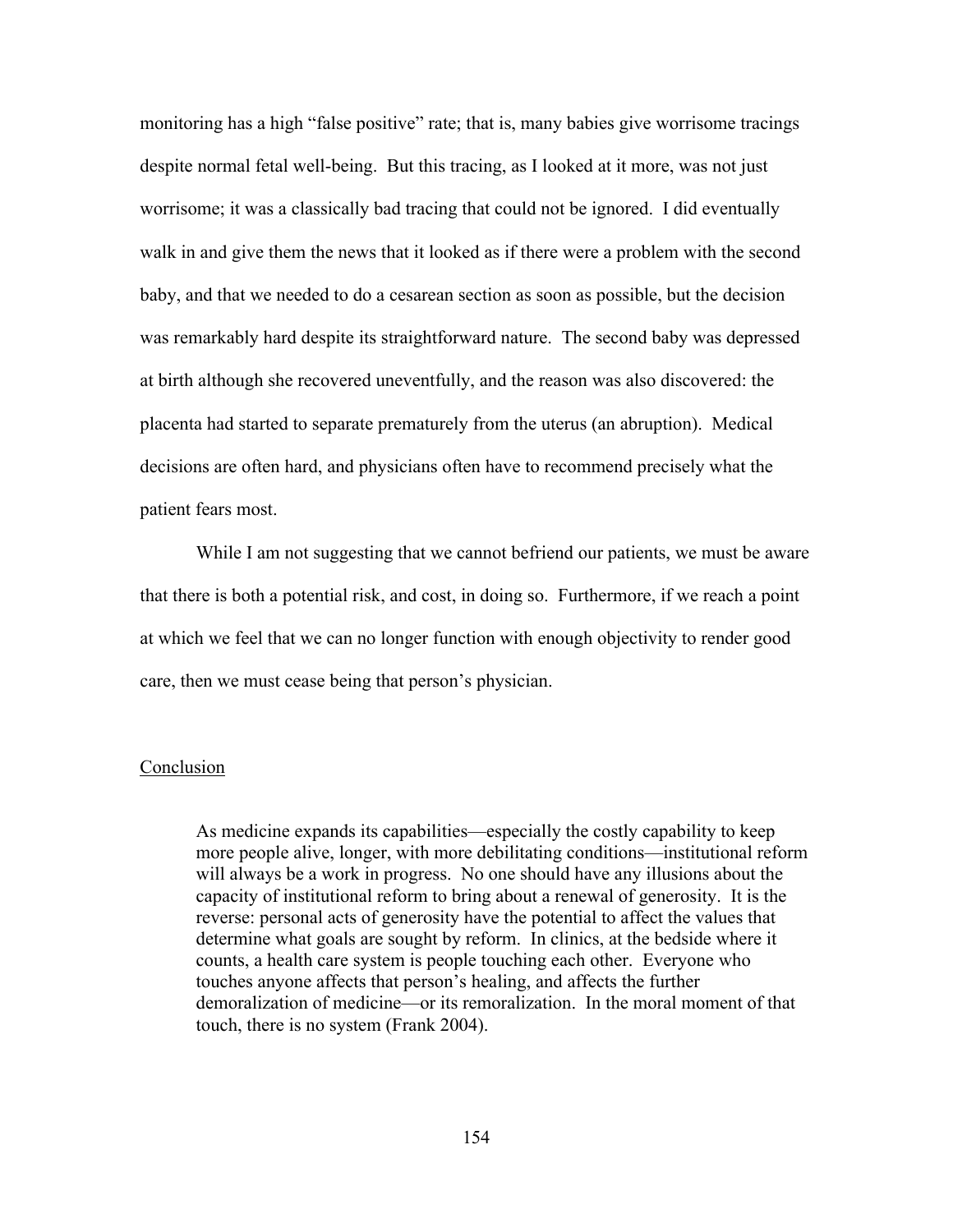Just as the critique of narrative medicine includes a concern for the practicality and widespread applicability of its methods, there is a possible response to this new conception of the clinical encounter that needs to be addressed. Frank addresses one of these concerns in the preceding quotation. Any method that relies upon broad institutional reform of medicine has little likelihood of ever being implemented, but organic change, encouraging physicians and medical students to approach patient care with a new set of skills and attitudes, is clearly possible. The widespread adoption of the principle of autonomy beginning forty years ago is evidence of this. Although Alfred Tauber argues that autonomy was accepted because physicians actually saw it as a way of reducing their burden of responsibility, narrative technique and phronesis both tap into physician desire to have better and more meaningful relationships with their patients (Tauber 2005). Frank is also correct that institutional change may actually follow attitudinal change, as more physicians demand the resources, time, and even reimbursement for providing "high touch" care, rather than procedure-driven medicine.

The other concern that needs addressing is the critique that this represents nostalgia for a time of more humane medicine that cannot return again. To be clear, there are aspects of medicine as once practiced that do inform any attempt to re-humanize medicine. But this is not a nostalgia for a past that never was. Patient autonomy swept into medicine on a wave of disgust and distrust that physicians brought upon themselves by failing to respect patients in fundamental ways. In every generation of physicians, there have been Albert Schweitzers and Josef Mengeles. Good physicians took good care of their patients, even though physician paternalism was the rule prior to the ascendancy of the principle of autonomy. The goal is to explicate, teach, and affirm the skills that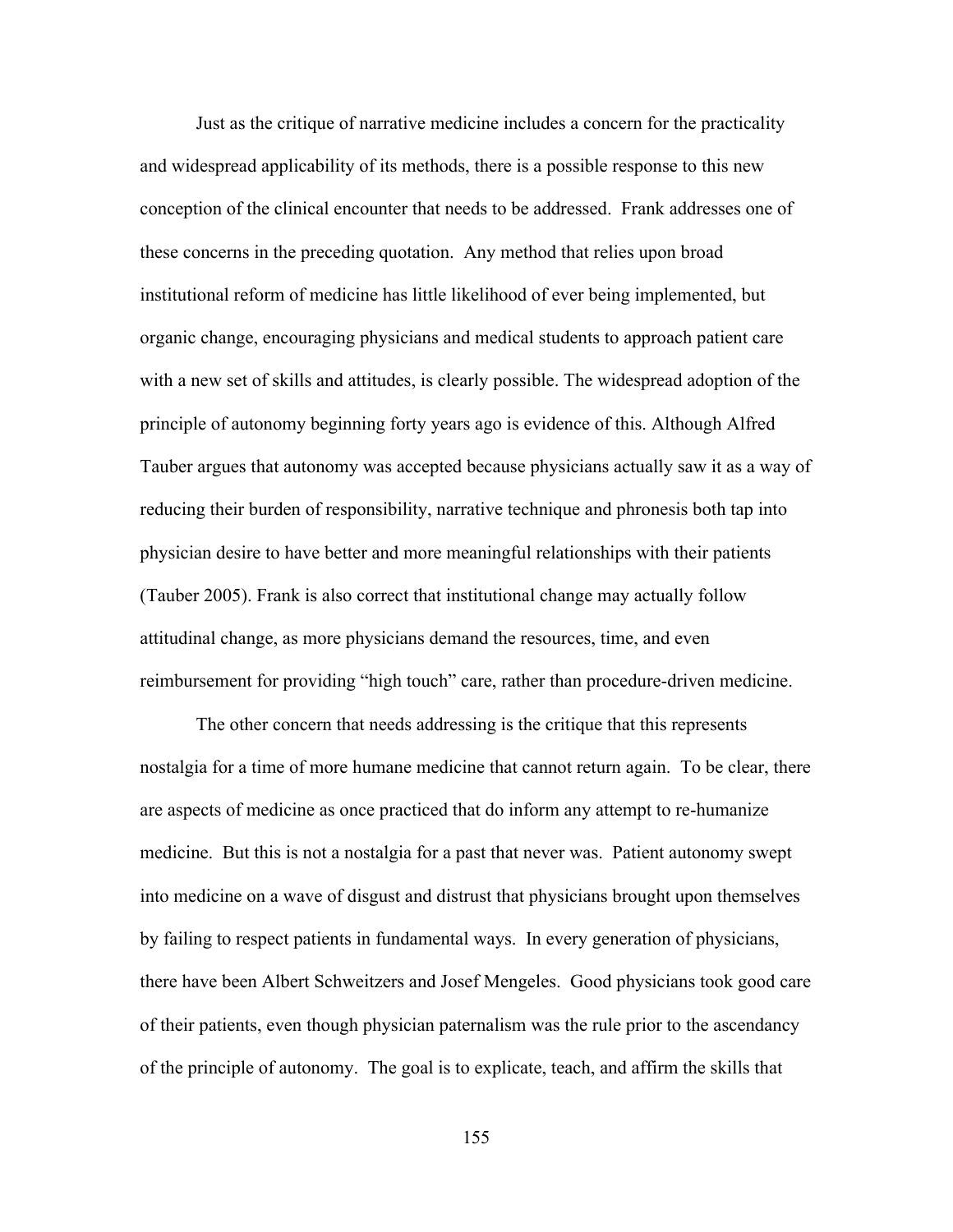good physicians have always intuitively used. Neither physician paternalism nor respect for autonomy does this. Narrative medicine does, when it does not overreach in its claims, and when it is combined when phronesis to achieve the balance and flexibility that narrative alone seems to lack.

Physicians can and must incorporate these techniques into medicine as practiced today. This is not a manifesto against the technological advances in medicine that have saved so many lives, or even the growing shift in physician employment from private practice to employed status. Physicians face constraints on their behavior and time regardless of the model under which they work, and the goal of providing good care and having genuinely therapeutic relationships with patients is not actually harder today than in the past. No scientific advance will change the practice of medicine from the ethical enterprise that it fundamentally is. To best care for patients, physicians must seek better diagnostic tests and treatments, but they must also remain engaged in finding the best methods of patient care grounded in the clinical relationship.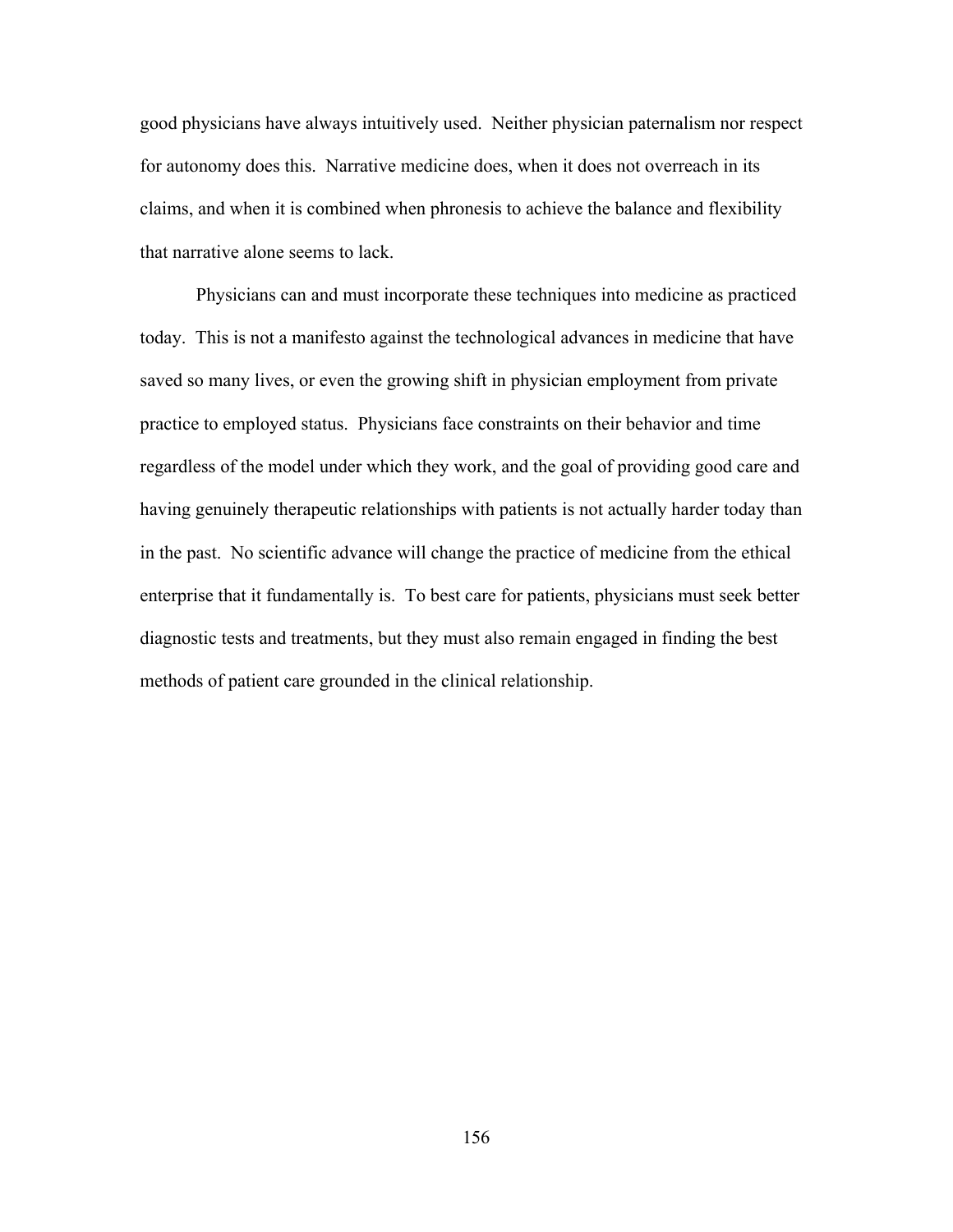#### REFERENCES CITED

- Anderson, Charles, and Martha Montello. 2002. The reader's response and why it matters in biomedical ethics. In *Stories Matter: The Role of Narrative in Medical Ethics*, edited by R. Charon and M. Montello. New York: Routledge.
- Arras, John. 1997. Nice story, but so what? Narrative and justification in ethics. In *Stories and Their Limits: Narrative Approaches to Bioethics*, edited by H. Lindemann Nelson. New York: Routledge.
- Balint, Michael. 1964. *The Doctor, His Patient and the Illness*. New York: International Universities Press.
- Barnes, Jonathon, ed. 1984. *The Complete Works of Aristotle: The Revised Oxford Translation*. Princeton: Princeton University Press.
- Battaglia, Debbora, ed. 1995. *Rhetorics of Self-Making*. Berkeley: University of California Press.
- Beauchamp, Tom, and James Childress. 1979. *Principles of Biomedical Ethics*, first ed. Oxford: Oxford University Press.

———. 2009. *Principles of Biomedical Ethics*, sixth ed. Oxford: Oxford University Press.

- Benbasset, J, and R Baumal. 2004. What is empathy and how can it be promoted during clinical clerkships? *Academic Medicine* 79:832-839.
- Bornstein, Robert. 1998. Depathologizing dependency. *The Journal of Nervous and Mental Disease* 186 (2):67-73.
- Brena, Steven, Steven Sanders, and Hiroshimi Motoyama. 1990. American and japanese chronic low back pain patients: Cross-cultural similarities and differences. *Clinical Journal of Pain* 6 (2).
- Bridge, James. 2011. *Homousion*. Robert Appleton Company 1910 [cited September 16 2011]. Available from www.newadvent.org/cathen/07449a.htm.
- Brock, Dan. 1991. The ideal of shared decision making between physicians and patients. In *Ethics, Trust, and the Professions: Philosophical and Cultural Aspects*, edited by E. Pellegrino, R. Veatch and J. Langan. Washington DC: Georgetown University Press.
- Brody, Howard. 2009. Medicine's continuing quest for an excuse to avoid relationships with patients. *American Journal of Bioethics* 9 (12):13-15.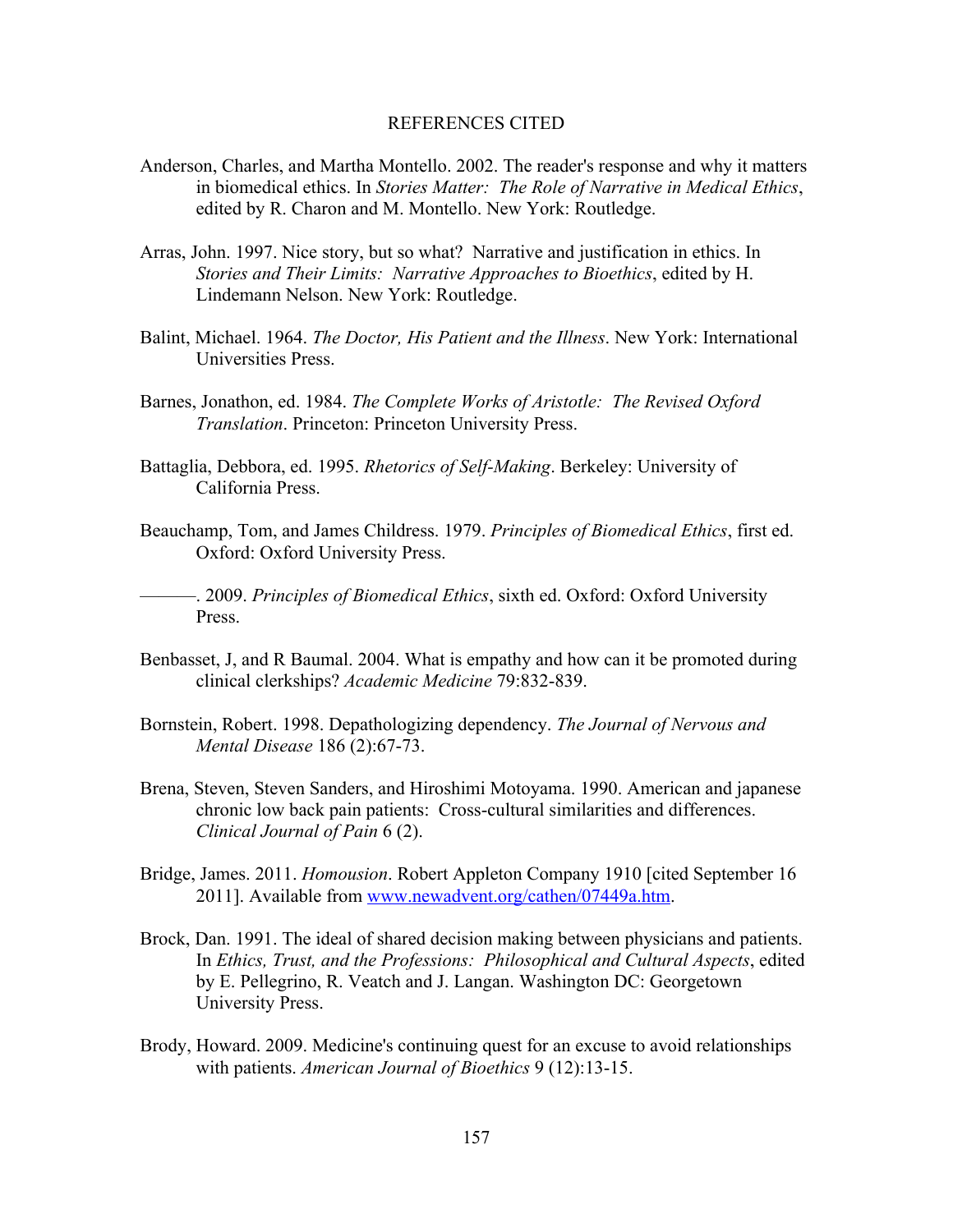- Burcher, Paul. 2011. Emotional intelligence and empathy: Its relevance in the clinical encounter. *Patient Intelligence* 5 (May):1-6.
- ———. 2011. The non-compliant patient: A Kantian and Levinasian response. *The Journal of Medicine and Philosophy.* publication pending.
- Caplan, Arthur. 1992. Does the philosophy of medicine exist? *Theoretical Medicine* 13:67-77.
- Cassell, Eric. 1976. *The Healer's Art: A New Approach to the Doctor-Patient Relationship*. Philadelphia: J. B. Lippincott Company.
- ———. 1979. Changing ideas of causality in medicine. *Social Research* 46 (4):728-743.
- ———. 1985. *Talking With Patients. Volume 1: The Theory of Doctor Patient Communication*. Cambridge: The MIT Press.
- ———. 1991. The importance of understanding suffering for clinical ethics. *The Journal of Clinical Ethics* 2 (2):8-12.
- ———. 2007. Unanswered questions: Bioethics and human relationships. *Hastings Center Report* 37 (5):20-23.
- Cavarero, Adriana. 2000. *Relating Narratives: Storytelling and Selfhood*. Translated by P. Kottman. London and New York: Routledge.
- CDC. *U.S. Public Health Service Study at Tuskegee* Center for Disease Control 2011.
- Charles, Cathy, Amiram Gafni, and Tim Whelan. 1999. Decision-making in the physician-patient encounter: Revisiting the shared treatment decision-making model. *Social Science and Medicine* 49:651-661.
- Charon, Rita. 2006. *Narrative Medicine: Honoring the Stories of Illness*. Oxford: Oxford University Press.
- Charon, Rita, and Martha Montello, eds. 2002. *Stories Matter: The Role of Narrative in Medical Ethics*. New York: Routledge.
- Elwyn, Glyn, Adrian Edwards, and Paul Kinnersley. 1999. Shared decision-making in primary care: The neglected second half of the consultation. *British Journal of General Practice* 49:477-482.
- *Ethics in Obstetrics and Gynecology*. 2004. Washington, DC: American College of Obstetrics and Gynecology.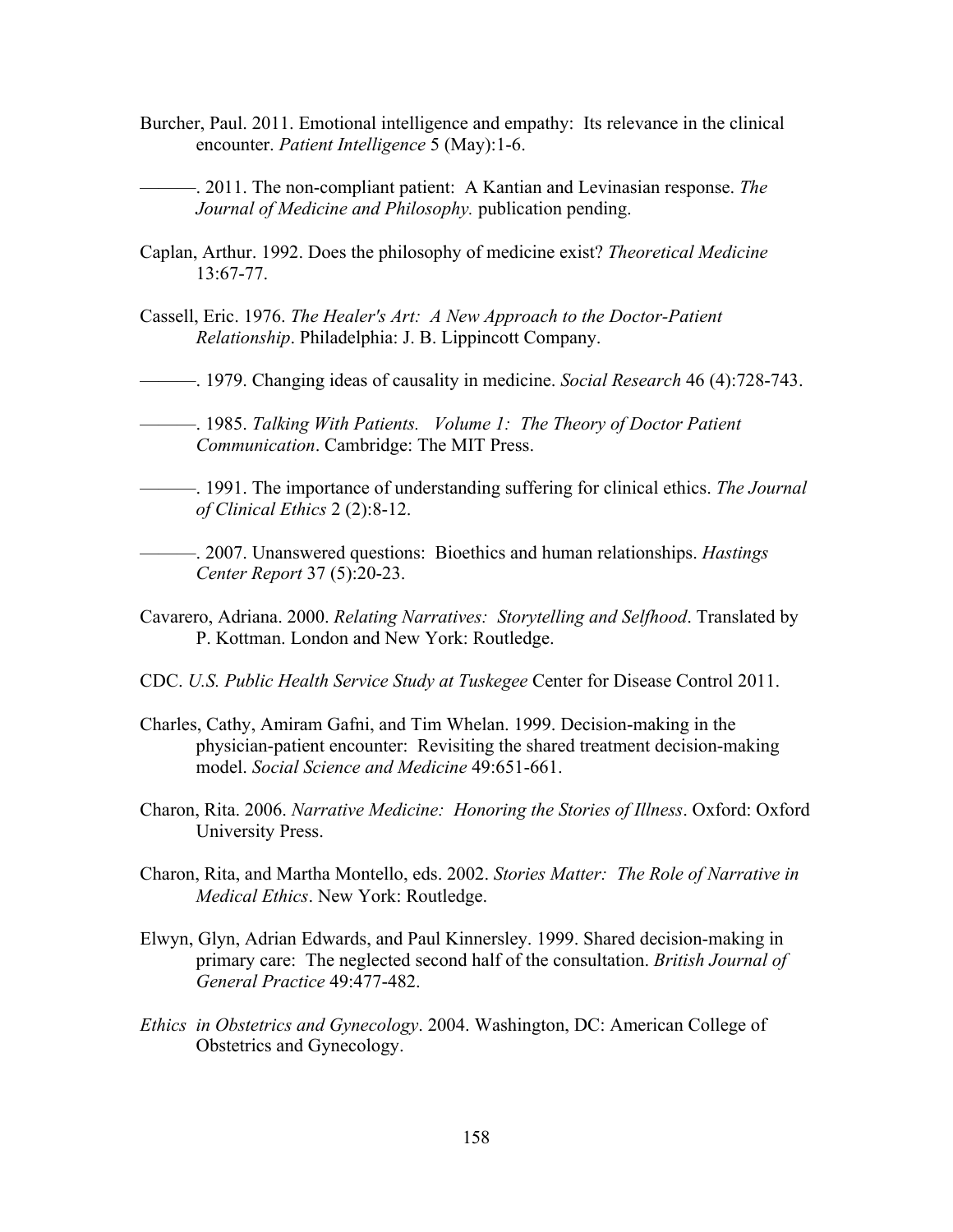- Frank, Arthur. 1995. *The Wounded Storyteller: Body, Illness, and Ethics*. Chicago: University of Chicago.
	- ———. 1997. Enacting illness stories: When, what, and why. In *Stories and Their Limits: Narrative Approaches to Bioethics*, edited by H. Lindemann Nelson. New York: Routledge.

———. 2004. *The Renewal of Generosity: Illness, Medicine, and How to Live*. Chicago: The University of Chicago Press.

- Frosch, Dominick, and Robert Kaplan. 1999. Shared decision making in clinical medicine: Past research and future directions. *American Journal of Preventive Medicine* 17 (4):285-294.
- Gadamer, Hans-Georg. 1996. *The Art of Healing in a Scientific Age*. Translated by J. Gaiger. Stanford: Stanford University Press.
- Garden, Rebecca. 2008. Expanding Clinical Empathy: An Activist Perspective. *Journal of Genral Internal Medicine* 24 (1):122-125.
- Gillon, R. 2003. Ethics needs principles--Four can encompass the rest--and Respect for Autonomy should be "first among equals". *Journal of Medical Ethics* 29:307-312.
- Glajchen, Myra. 2001. Chronic pain: Treatment barriers and strategies for clinical practice. *Journal of the American Board of Family Practice* 14:211-218.
- Halpern, Jodi. 2003. What is clinical empathy? *Journal of General Internal Medicine* 18 (8):670-674.
- Hardcastle, Valerie Gray. 2008. *Constructing the Self*. Amsterdam/Philadelphia: John Benjamins Publishing Company.
- Hardwig, John. 1997. Autobiography, biography, and narrative ethics. In *Stories and Their Limits: Narrative Approaches to Bioethics*, edited by H. Lindemann Nelson. New York: Routledge.
- Hoja, M. 2007. *Empathy in Patient Care: Antecedents, Development, Measurement, and Outcomes*. New York: Springer.
- Johnson, Mark. 1993. *Moral Imagination: Implications of Cognitive Science for Ethics*. Chicago: University of Chicago Press.
- Jonsen, Albert. 2007. A history of bioethics as discipline and discourse. In *Bioethics: An Introduction to the History, Methods and Practice*, edited by N. Jecker, A. Jonsen and R. Pearlman. Boston: Jones and Bartlett Publishers.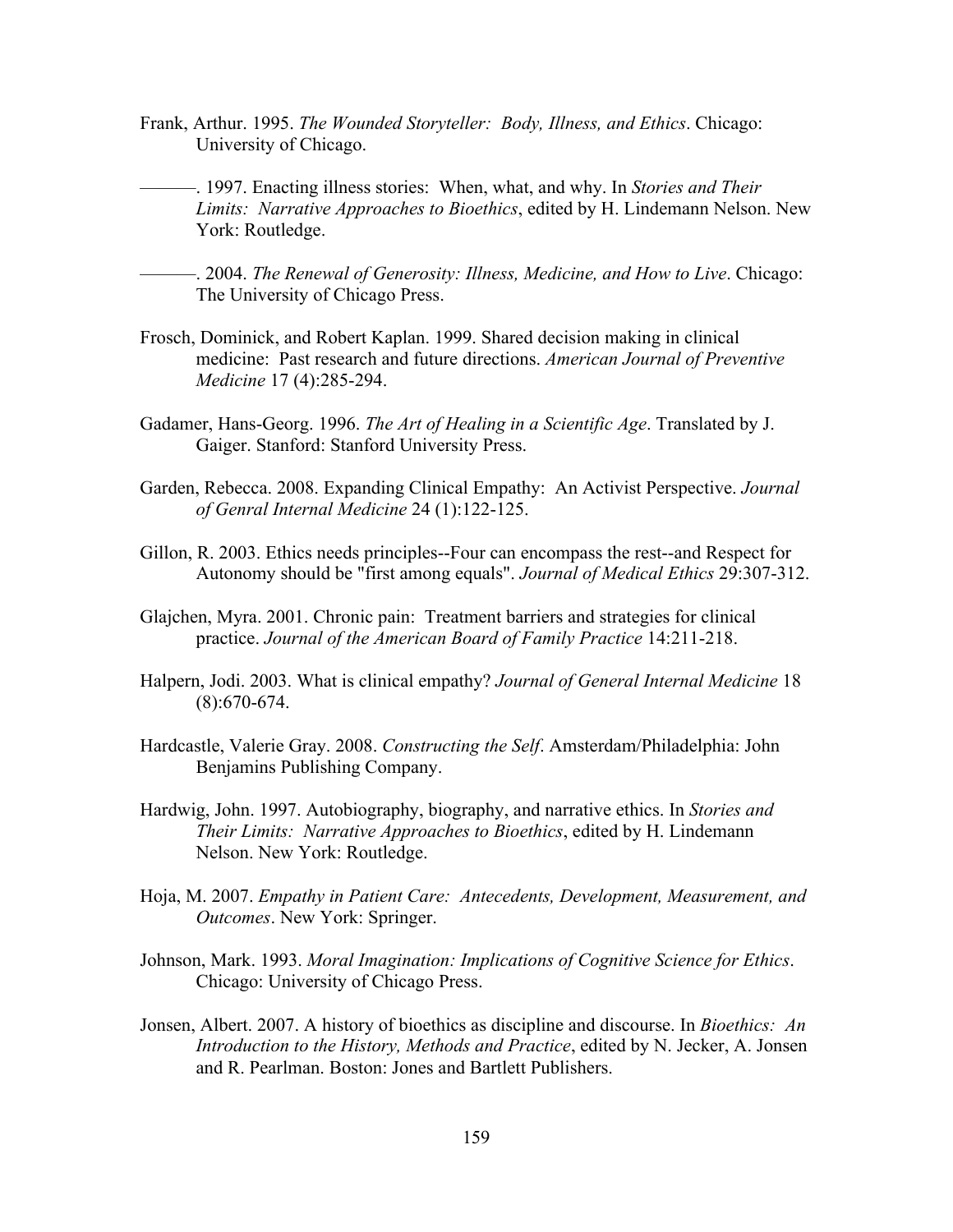- Kant, Immanuel. 1987. *Critique of Judgment*. Translated by W. Pluhar. Indianapolis: Hackett Publishing Company.
- ———. 2008. *Groundwork to the Metaphysics of Morals*. Translated by T. Kingsmill Abbott. Radford: A & D Publishing.
- Keller, Jean. 1997. Autonomy, relationality, and feminist ethics. *Hypatia* 12 (2):152-164.
- Kittay, Eva. 1999. *Love's Labor: Essays on Women, Equality, and Dependency*. New York: Routledge.
- Kittay, Eva, and Diana Meyers, eds. 1987. *Women and Moral Theory*. Totowa: Rowman and Littlefield.
- Kleinman, Arthur. 1988. *The Illness Narratives: Suffering, Healing, and the Human Condition*. New York: Basic Books.
- Kon, Alexander. 2010. The shared decision-making Continuum. *The Journal of the Anerican Medical Association* 304 (8):903-904.
- Kuczewski, Mark and Ronald Polansky, ed. 2002. *Bioethics: Ancient Themes in Contemporary Issues*. Cambridge: The MIT Press.
- Levinas, Emmanuel. 1961. *Totality and Infinity: An Essay on Exteriority*. Translated by A. Lingus. Pittsburgh: Duquesne University Press.
- ———. 1985. *Ethics and Infinity*. Translated by R. Cohen. Pittsburgh: Duquesne University Press.
- ———. 1987. *Time and the Other*. Translated by R. Cohen. Pittsburgh: Duquesne University Press.

———. 1998. *Entre Nous: Thinking-of-the-Other*. Translated by M. Smith and B. Harshav. New York: Columbia University Press.

- MacIntyre, Alasdair. 2007. *After Virtue*. Third ed. Notre Dame: University of Notre Dame.
- Marcum, James. 2008. *An Introductory Philosophy of Medicine: Humanizing Modern Medicine*. Edited by H. T. Englehardt Jr. Vol. 99, *Philosophy and Medicine*. USA: Springer.
- Mercer, S.W., Alex McConnahie, Margaret Maxwell, David Heaney, and Graham Watt. 2005. Relevance and practical use of the consultation and relational empathy (CARE) measure in general practice. *Family Practice* 22:328-334.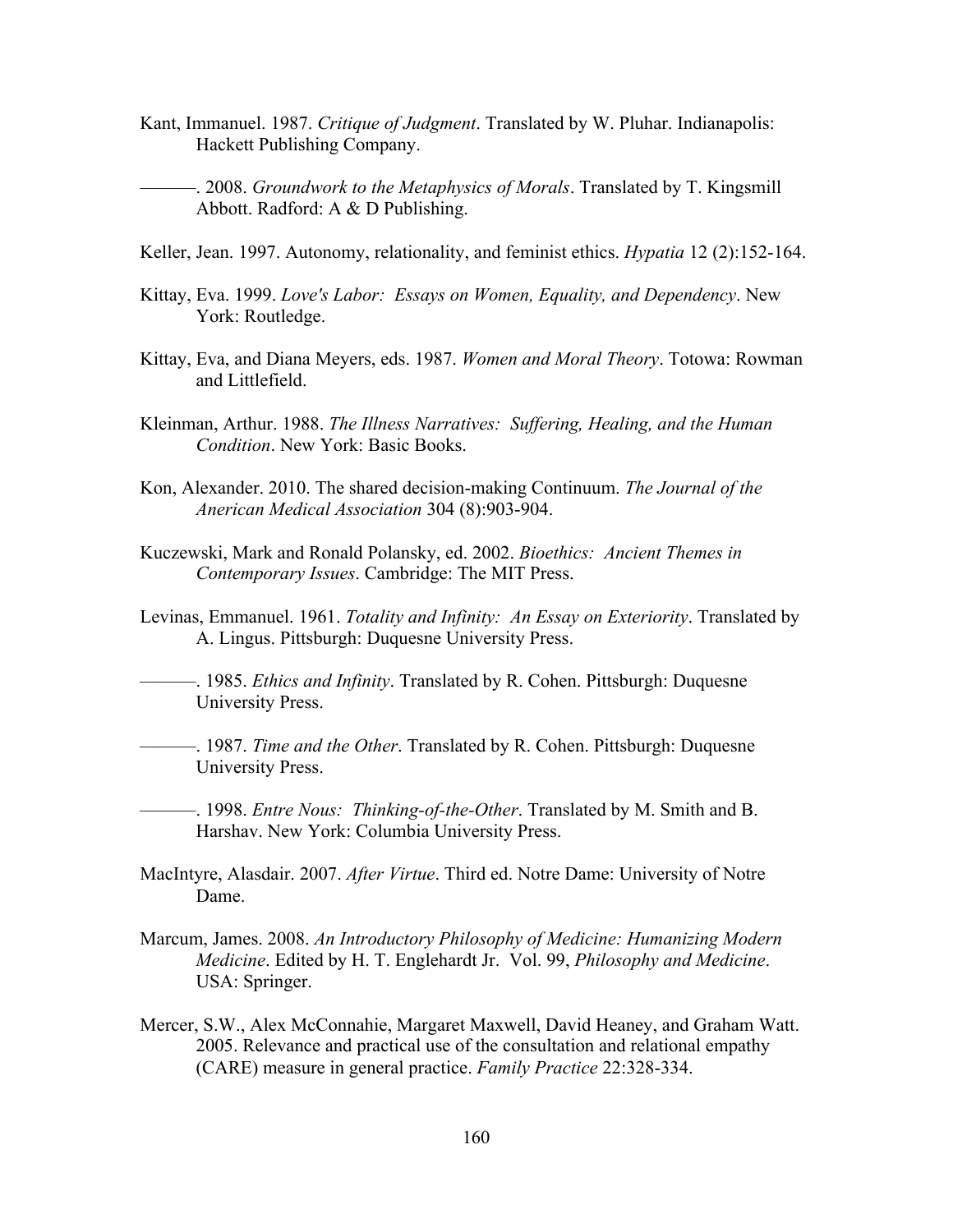- Mercer, S.W., G.C.M. Watt, M. Maxwell, and D.H. Heaney. 2004. The development and preliminary validation of the consultation and relational empathy (CARE) measure: An empathy-based consultation process measure. *Family Practice* 21  $(6):669-705.$
- Montgomery Hunter, Kathryn. 1991. *Doctor's Stories: The Narrative Structure of Medical Knowledge*. Princeton: Princeton University Press.
- ———. 1997. Aphorisms, maxims, and old saws: Narrative rationality and the negotiation of clinical choice. In *Stories and Their Limits: Narrative Approaches to Bioethics*, edited by H. Lindemann Nelson. New York: Routledge.
- Montgomery, Kathryn. 2002. *Phronesis* and the misdescription of medicine: Against the medical school commencement speech. In *Bioethics: Ancient Themes in Contemporary Issues*, edited by M. Kuczewski and R. Polanski. Cambridge: The MIT Press.

Morgan, Michael. 2007. *Discovering Levinas*. Cambridge: Cambridge University Press.

- Morris, David. 2002. Narrative, ethics, and pain: Thinking *with* stories. In *Stories Matter: The Role of Narrative in Medical Ethics*, edited by R. Charon and M. Montello. New York: Routledge.
- Nelson Lindemann, Hilde. 2002. Context: Backward, sideways, and forward. In *Stories Matter: The Role of Narrative in Medical Ethics*, edited by R. Charon and M. Montello. New York: Routledge.
- Pellegrino, Edmund, and Davis Thomasma. 1981. *A Philosophical Basis of Medical Practice*. New York: Oxford University Press.
- Pence, Gregory. 2008. *Medical Ethics: Accounts of the Cases That Shaped and Define Medical Ethics*. fifth ed. Boston: McGraw Hill.
- Pritchett, V. S. 1979. *A Cab at the Door and Midnight Oil*. United Kingdom: Penguin.
- Qualtere-Burcher, Paul. 2009. The just distance: Narrativity, singularity, and relationality as the source of a new biomedical principle. *The Journal of Clinical Ethics* 20 (4):299-309.
- Ricoeur, Paul. 1984. *Time and Narrative*. Translated by K. McLaughlin and D. Pellauer. Vol. I. Chicago: The University of Chicago Press.
- ———. 1992. *Oneself as Another*. Translated by K. Blamey. Chicago: The University of Chicago.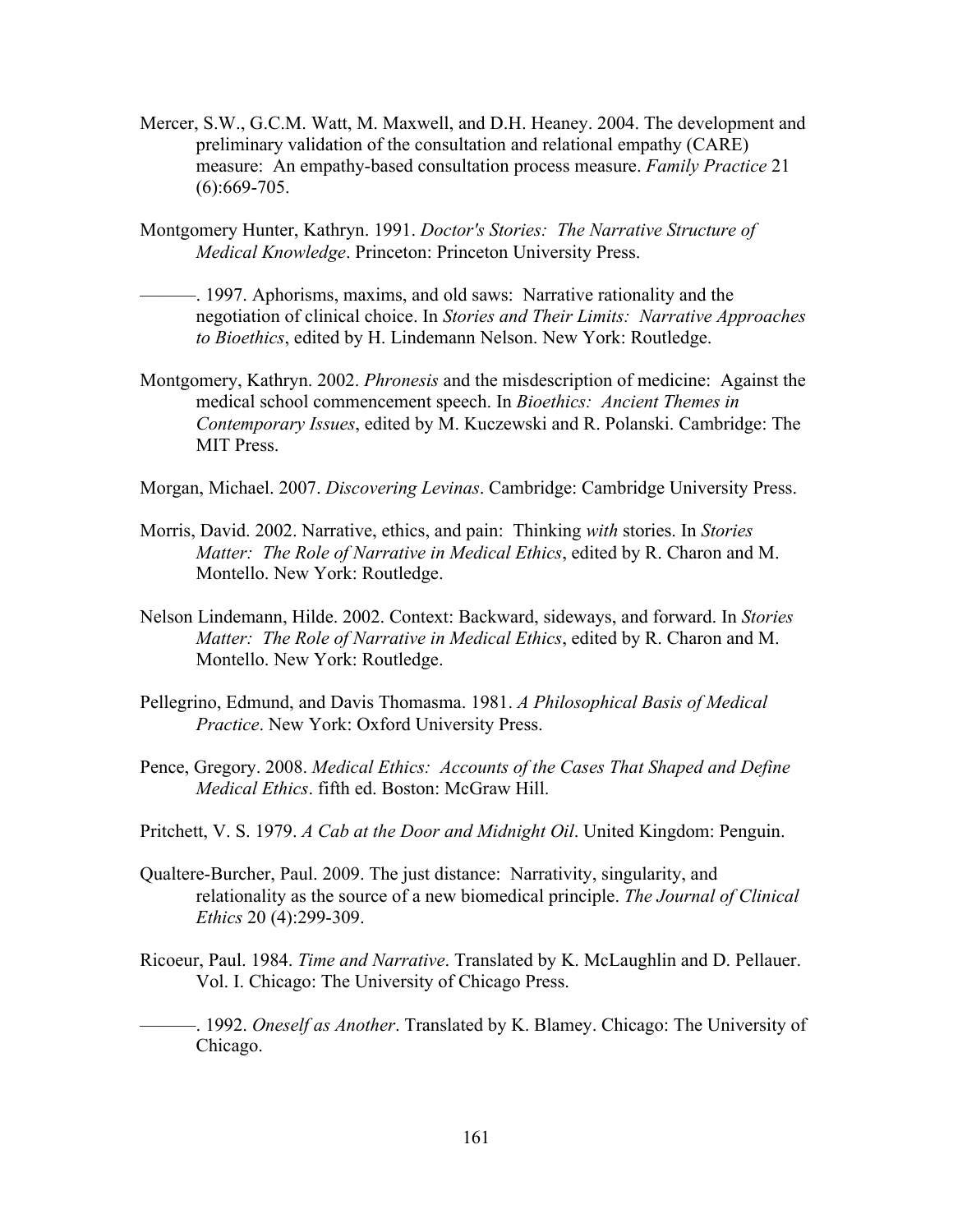- ———. 2007. Decision making in medical and judicial judgments. In *Reflections on the Just*. Chicago: The University of Chicago Press.
- ———. 2007. *Reflections on the Just*. Chicago: The University of Chicago Press.
- Robinson, Walter. 2002. The narrative of rescue in pediatric practice. In *Stories Matter: The Role of Narrative in Medical Ethics*, edited by R. Charon and M. Montello. New York: Routledge.
- Ryan, Kenneth, et al. 1979. The Belmont Report: Ethical Principles and Guidelines for the Protection of Human Subjects of Biomedical and Behavioral Research.
- Sherwin, Susan. 1992. Feminist and medical ethics: Two different approaches to contextual ethics. In *Feminist Perspectives in Medical Ethics*, edited by H. Holmes and L. Purdy. Bloomington: Indiana University Press.

———. 1992. *No Longer Patient: Feminist Ethics and Health Care*. Philadelphia: Temple University Press.

- Sinding, Christina, Pamela Hudak, Jennifer Wiernikowski, Jane Aronson, Pat Miller, Judy Gould, and Donna Fitzpatrick-Lewis. 2010. "I like to be an informed person but...": Negotiating responsibility for treatment decisions in cancer care. *Social Science and Medicine* 71:1094-1101.
- Strawson, Galen. 2004. Against narrativity. *Ratio* XVII (4):428-452.
- Svenaeus, Fredrik. 2003. Hermaneutics of medicine in the wake of Gadamer: The issue of *phronesis*. *Theoretocal Medicine* 24:407-431.
- Szasz, Thomas S., and Marc Hollender. 1956. A contribution to the philosophy of medicine: The basic models of the doctor-patient relationship. *AMA Archives of Internal Medicine* 97 (5):585-592.
- Tauber, Alfred. 2003. *Confessions of a Medicine Man: An Essay in Popular Philosophy*. Cambridge: MIT Press.

———. 2003. Sick autonomy. *Perspectives in Biology and Medicine* 46 (4):484-495. Tauber, Alfred I. 2005. *Patient Autonomy and the Ethics of Responsibility*. Cambridge: The MIT Press.

- Tuskegee. *Impact on Health Care.* Tuskegee University, add city? 2011.
- Veatch, Robert. 1991. *The Patient-Physician Relation: The Patient as Partner, Part 2*. Bloomington: Indiana University Press.